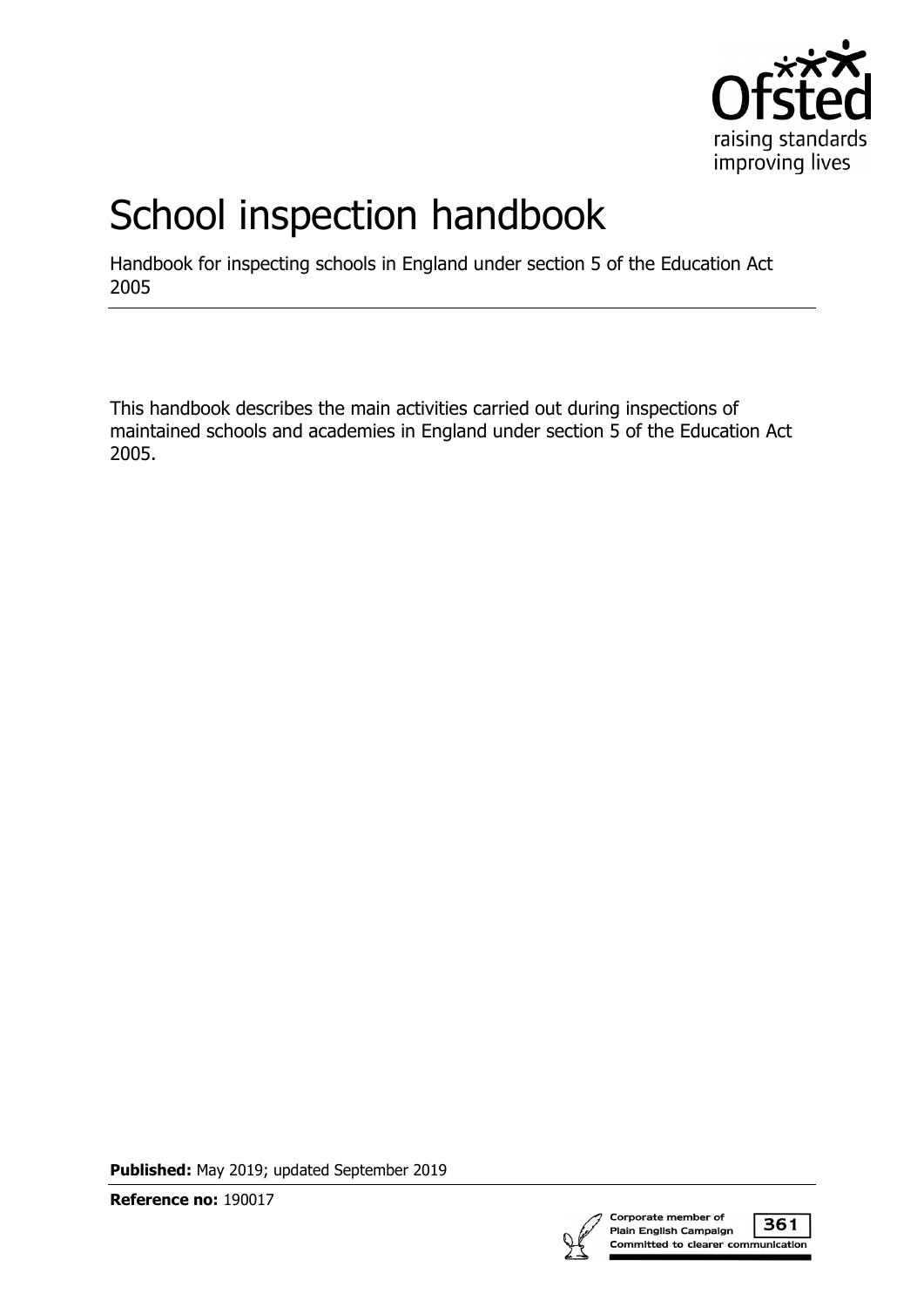

# **Contents**

<span id="page-1-0"></span>

| <b>Introduction</b>                                                                                 | 3        |
|-----------------------------------------------------------------------------------------------------|----------|
| <b>Privacy notice</b>                                                                               | 3        |
| Part 1. How schools will be inspected                                                               | 5        |
| What are the legal requirements for the inspection of schools?                                      | 5        |
| Before the inspection                                                                               | 12       |
| The inspection                                                                                      | 23       |
| Schools that are judged as requires improvement                                                     | 31       |
| Schools causing concern                                                                             | 32       |
| After the inspection<br>Quality assurance and complaints                                            | 36<br>37 |
|                                                                                                     |          |
| Part 2. The evaluation schedule $-$ how we will judge schools                                       | 38       |
| Reaching a judgement of outstanding                                                                 | 38<br>39 |
| Reaching a judgement of good, requires improvement or inadequate<br><b>Overall effectiveness</b>    | 39       |
| The quality of education                                                                            | 41       |
| Behaviour and attitudes                                                                             | 52       |
| Personal development                                                                                | 58       |
| Leadership and management                                                                           | 64       |
| Evaluating the quality of early years education in schools                                          | 77       |
| Evaluating sixth-form provision in schools                                                          | 83       |
| Part 3. Applying the EIF in different contexts                                                      | 87       |
| Applying the EIF to the teaching of early reading in infant, junior, primary and                    |          |
| lower-middle schools                                                                                | 87       |
| Applying the EIF to the teaching of mathematics                                                     | 88       |
| Applying the EIF in maintained nursery schools                                                      | 89       |
| Applying the EIF in junior, middle and studio schools, and university technical                     |          |
| colleges                                                                                            | 90       |
| Applying the EIF in special schools and in mainstream schools' provision for pupils<br>with SEND    | 91       |
| Applying the EIF in pupil referral units and alternative provision in free schools and<br>academies | 92       |
| Applying the EIF when evaluating the quality of boarding and residential provision<br>in schools    | 94       |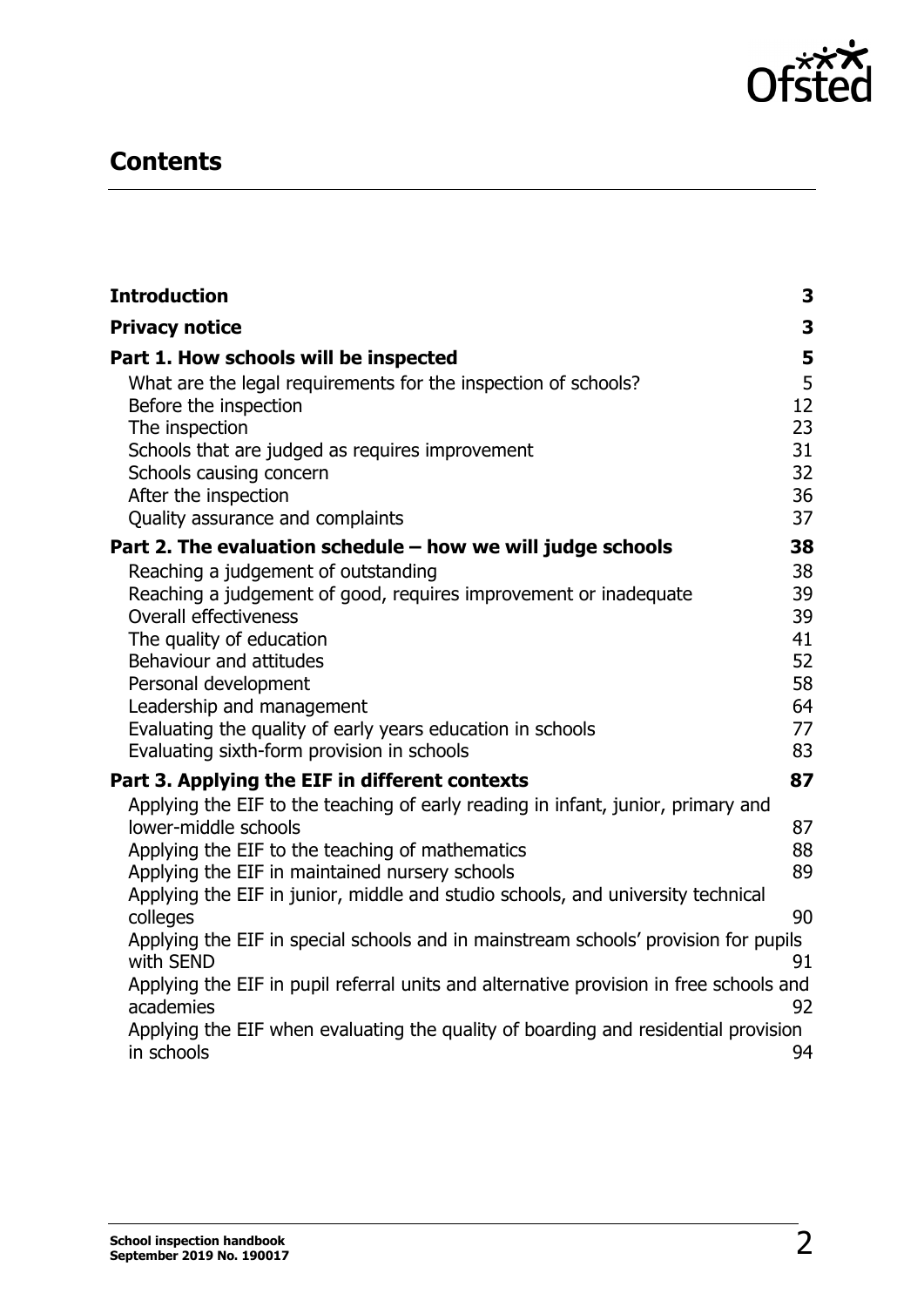

# **Introduction**

- 1. This handbook describes the main activities carried out during inspections of maintained schools and academies in England under section 5 of the Education Act 2005.<sup>[1](#page-2-1)</sup> It sets out the evaluation criteria that inspectors use to make their judgements and on which they report.
- 2. This handbook is primarily a guide for inspectors on how to carry out school inspections. However, it is made available to schools and other organisations to ensure that they are informed about the processes and procedures of inspection. It seeks to balance the need for consistency in inspections with the flexibility required to respond to the individual circumstances of each school. This handbook should not be regarded as a set of inflexible rules, but as an account of the procedures of inspection. Inspectors will use their professional judgement when they use this handbook. It applies to school inspections carried out from September 2019 under the education inspection framework  $(EIF).<sup>2</sup>$  $(EIF).<sup>2</sup>$  $(EIF).<sup>2</sup>$
- 3. The handbook has three parts:
	- Part 1. How schools will be inspected

This contains information about the processes before, during and after the inspection.

 $\blacksquare$  Part 2. The evaluation schedule

This contains the evaluation criteria inspectors use to make the graded judgements about schools and includes examples of the kinds of evidence and activities used by inspectors to make their judgements.

■ Part 3. Applying the EIF in different contexts

This contains guidance on how to apply the EIF in specific contexts and provisions.

## <span id="page-2-0"></span>**Privacy notice**

-

4. During inspection, inspectors will collect information about staff and children at the school by looking at school records, responses to the pupil survey and responses to the staff survey where appropriate, and by observing the everyday life of the school. Ofsted uses this information to prepare its report and for the purposes set out in its privacy policy, $3$  In most cases, Ofsted will not record

<span id="page-2-1"></span> $<sup>1</sup>$  In this handbook, any reference to the Education Act 2005 includes any amendments made by the</sup> Education and Inspections Act 2006, the Education and Skills Act 2008, the Academies Act 2010 and the Education Act 2011.

<span id="page-2-2"></span><sup>&</sup>lt;sup>2</sup> 'Education inspection framework: draft for consultation', Ofsted, 2019;

[www.gov.uk/government/publications/education-inspection-framework-draft-for-consultation.](http://www.gov.uk/government/publications/education-inspection-framework-draft-for-consultation)<br><sup>3</sup> Schools: Ofsted privacy notice, Ofsted, June 2018;

<span id="page-2-3"></span>[www.gov.uk/government/publications/ofsted-privacy-notices/schools-ofsted-privacy-notice.](https://www.gov.uk/government/publications/ofsted-privacy-notices/schools-ofsted-privacy-notice)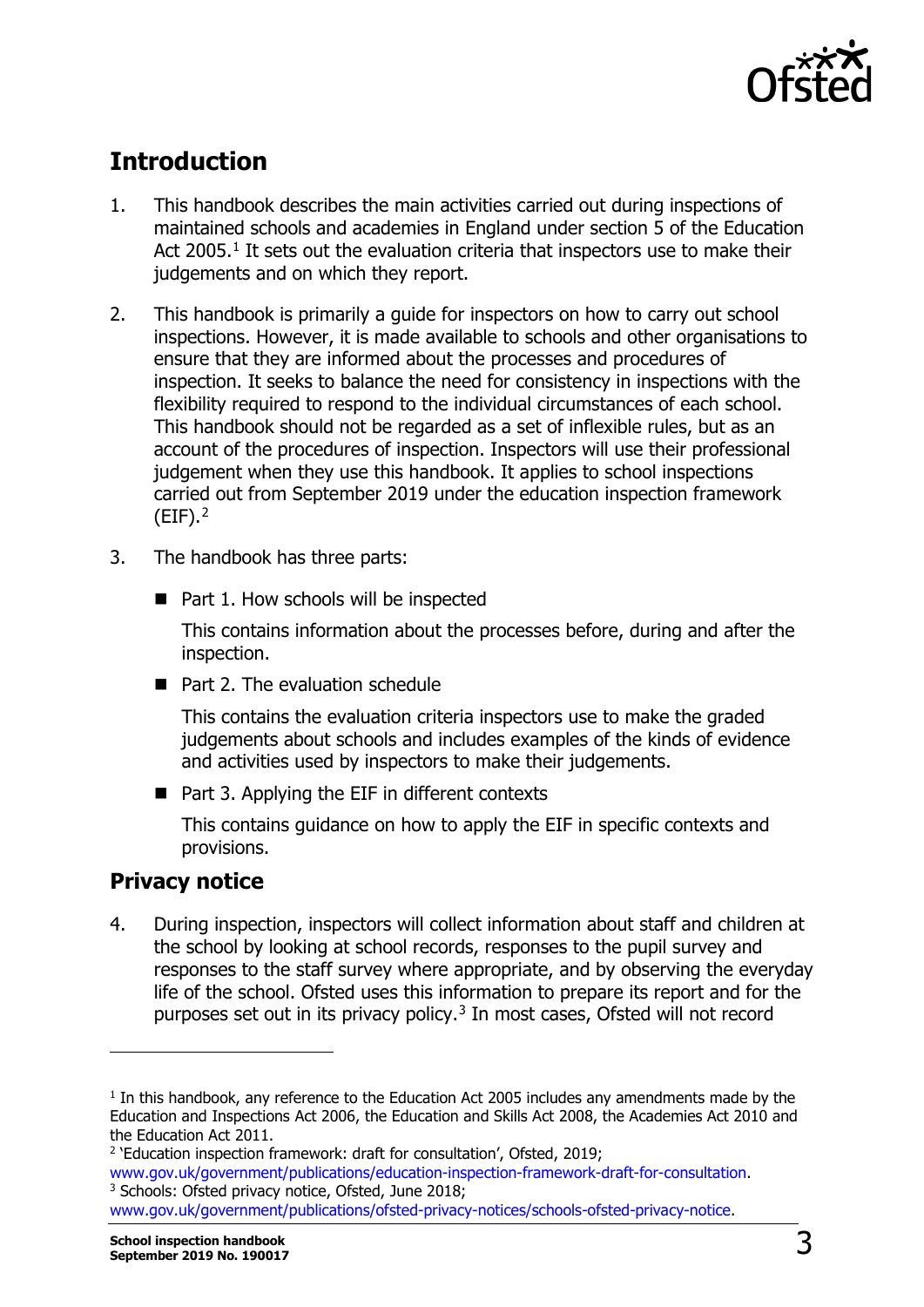

names. However, some of the information may make it possible to identify a particular individual. Ofsted will not publish any information that identifies an individual in the report, but we will usually name the headteacher and the proprietor.

- 5. Individuals and organisations have legal requirements to provide information to Ofsted. The Education Act 2005 gives Ofsted inspectors the power to inspect and take copies of any relevant records kept by schools. Regulations enable the Department for Education (DfE) to provide Ofsted with individual pupils' information that relates to school inspections.<sup>[4](#page-3-0)</sup>
- 6. In the vast majority of settings, Ofsted will gather evidence electronically using a range of devices, including laptops, mobile phones and tablets. All evidence is securely transferred to Ofsted's systems. Inspectors may take photographs of pupils' work. These will be stored as evidence, but not retained by the inspector personally.

<span id="page-3-0"></span><sup>4</sup> Section 3(5)(b) of the Education (Individual Pupil Information) (Prescribed Persons) (England) Regulations 2009 (Amended); www.legislation.gov.uk/uksi/2009/1563/made.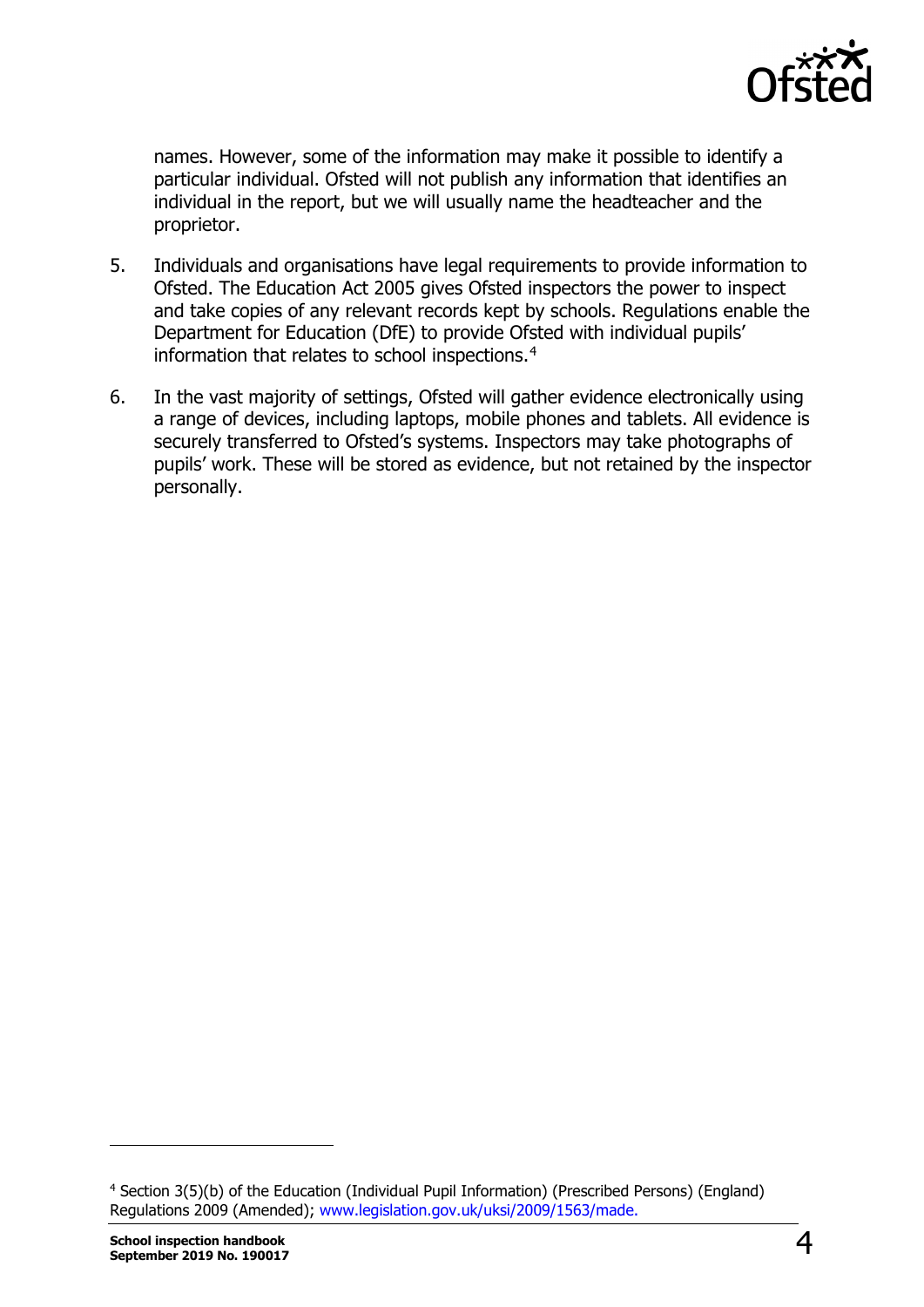

## <span id="page-4-0"></span>**Part 1. How schools will be inspected**

## <span id="page-4-1"></span>**What are the legal requirements for the inspection of schools?**

## **How schools are selected for inspection**

- 7. The EIF and this handbook set out the statutory basis for school inspections carried out under the Education Act 2005.
- 8. The handbook applies to all schools in England that are to be inspected under section [5](#page-4-2) of the Education Act 2005.<sup>5</sup> The schools subject to inspection under this section of the Act are:
	- community, foundation and voluntary schools
	- community and foundation special schools
	- pupil referral units (PRUs)<sup>[6](#page-4-3)</sup>
	- maintained nursery schools
	- $\blacksquare$  academies<sup>[7](#page-4-4)</sup>

- city technology colleges
- $\blacksquare$  city technology colleges for the technology of the arts
- certain non-maintained special schools approved by the Secretary of State under section 342 of the Education Act 1996.
- 9. An inspection of boarding or residential provision<sup>[8](#page-4-5)</sup> in a boarding or residential special school will be integrated with the school inspection, where possible (for details, see part 3 of this document). Integrated inspections cannot be carried

<span id="page-4-2"></span><sup>5</sup> There is a separate handbook for inspections carried out under section 8 of the Education Act 2005: 'School inspection handbook: Section 8', Ofsted, September 2019;

www.gov.uk/government/publications/handbook-for-short-monitoring-and-unannounced-behaviour-<br>school-inspections.

<span id="page-4-3"></span> $6$  Paragraph 21 of Schedule 1, Part 1, to the Education (Pupil Referral Units) (Application of Enactments) (England) Regulations 2007 (SI 2007/2979) makes Part 1 of the Education Act 2005 (School inspections and other inspections by school inspectors) apply in relation to units as if they were schools.

<span id="page-4-4"></span><sup>&</sup>lt;sup>7</sup> This includes all academy family schools: sponsor-led academies, academy converter schools, academy special schools, free schools, special free schools, alternative provision free schools, university technical colleges and studio schools. The further education and skills inspection handbook applies to 16 to 19 academies; www.gov.uk/government/publications/further-education-and-skills-<br>inspection-handbook.

<span id="page-4-5"></span><sup>&</sup>lt;sup>8</sup> We inspect boarding/residential provision under the Children Act 1989, as amended by the Care Standards Act 2000, having regard to the national minimum standards for boarding schools or residential special schools, as appropriate. These inspection follow the 'Social care common inspection framework (SCCIF): boarding schools and residential special schools', Ofsted, March 2018; [www.gov.uk/government/publications/the-framework-for-inspecting-boarding-and-residential](http://www.gov.uk/government/publications/the-framework-for-inspecting-boarding-and-residential-provision-in-schools)[provision-in-schools.](http://www.gov.uk/government/publications/the-framework-for-inspecting-boarding-and-residential-provision-in-schools)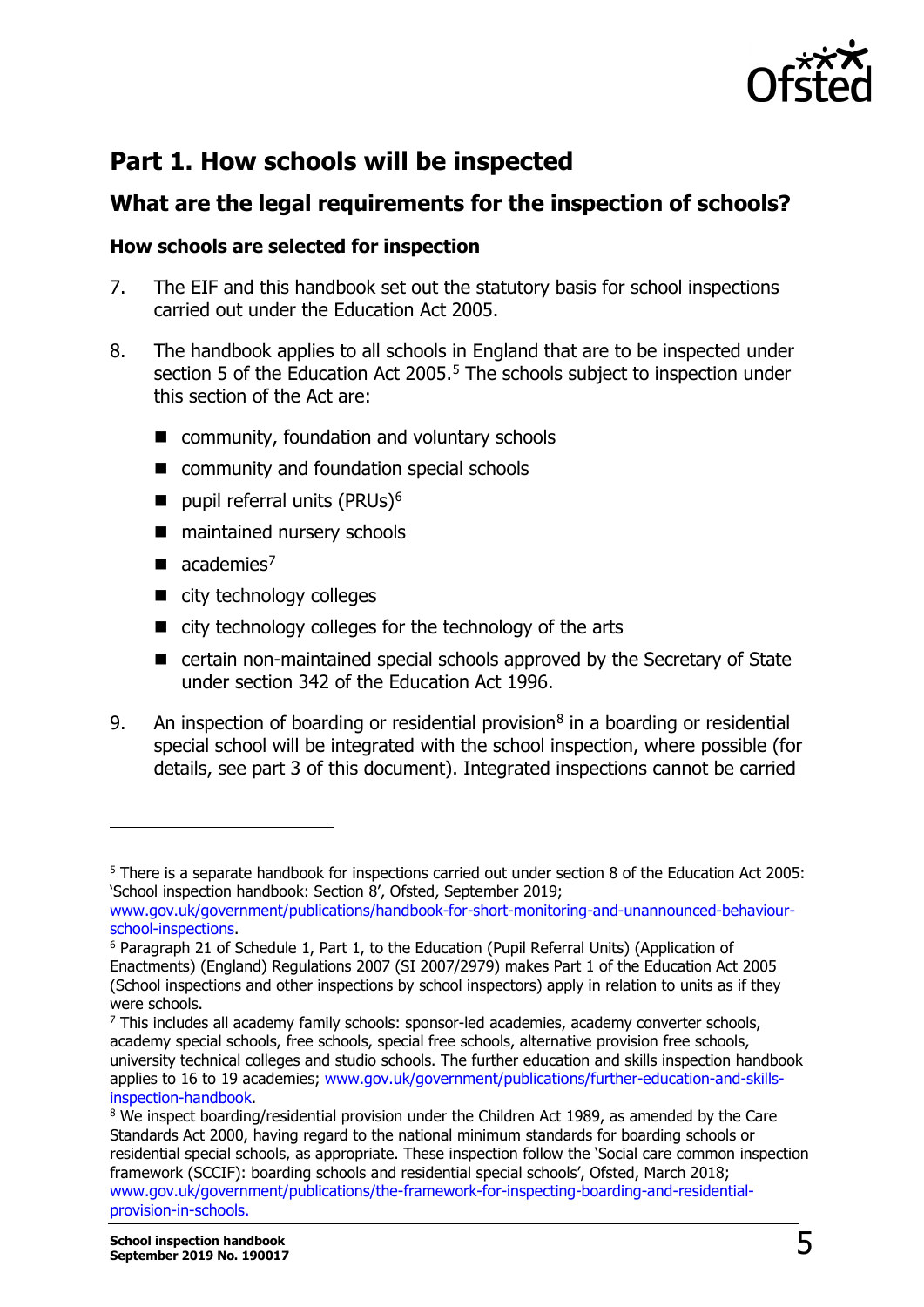

out when inspection cycles do not coincide. In these cases, we will only inspect the boarding or residential provision.

- 10. All schools have a unique reference number (URN). Any institution with its own URN that we inspect will receive an inspection report.<sup>[9](#page-5-0)</sup> We may try to coordinate the inspection of certain groups of schools, where this is possible.
- 11. Ofsted is required to inspect at prescribed intervals all schools to which section 5 applies.[10](#page-5-1) The regulations set the interval for section 5 inspections as 'within five school years from the end of the school year in which the last section 5 inspection took place'.<sup>[11](#page-5-2)</sup> The exceptions to this requirement are schools that are, by regulations,  $12$  exempt from section 5 inspection (known as 'exempt schools').

#### **Risk assessment**

- 12. We use risk assessment to ensure that our approach to inspection is proportionate, so that we can focus our efforts on where we can have the greatest impact. Risk assessment combines an assessment of each school, based on analysis of official national data, with a more in-depth desk-based review of a wider range of available information.
- 13. We use a broad range of indicators to select schools for inspection. The risk assessment process normally takes place in time for the start of the third school year after the most recent inspection.<sup>[13](#page-5-4)</sup>
- 14. In a risk assessment, we analyse:
	- **P** progress and attainment data from the Department for Education
	- school workforce census data
	- $\blacksquare$  the views of parents and carers,<sup>[14](#page-5-5)</sup> including those shown by Ofsted Parent View,[15](#page-5-6) our online questionnaire for parents

<span id="page-5-0"></span><sup>9</sup> Schools that work in partnership with other schools, through federations, managed groups, chains or other collaborative activities, but that have a separate URN will be inspected as individual schools and separate inspection reports will be published.

<span id="page-5-1"></span><sup>&</sup>lt;sup>10</sup> Under section 5(1) of the Education Act 2005.

<span id="page-5-2"></span><sup>&</sup>lt;sup>11</sup> Education (School Inspection) (England) Regulations 2005 as amended by Regulation 2(3) of the Education (School Inspection) (England) (Amendment) Regulations 2015 (SI 2015/170).

<span id="page-5-3"></span><sup>&</sup>lt;sup>12</sup> The Education (Exemption from School Inspection) (England) Regulations 2012; www.legislation.gov.uk/uksi/2012/1293/made.

<span id="page-5-4"></span><sup>&</sup>lt;sup>13</sup> 'Methodology note: the risk assessment of good and outstanding providers', Ofsted, April 2018;<br>www.gov.uk/government/publications/ofsted-standards-for-official-statistics.

<span id="page-5-6"></span><span id="page-5-5"></span><sup>&</sup>lt;sup>14</sup> From now on in this handbook, 'parents' will refer to mothers, fathers and/or carers. <sup>15</sup> [https://parentview.ofsted.gov.uk.](https://parentview.ofsted.gov.uk/)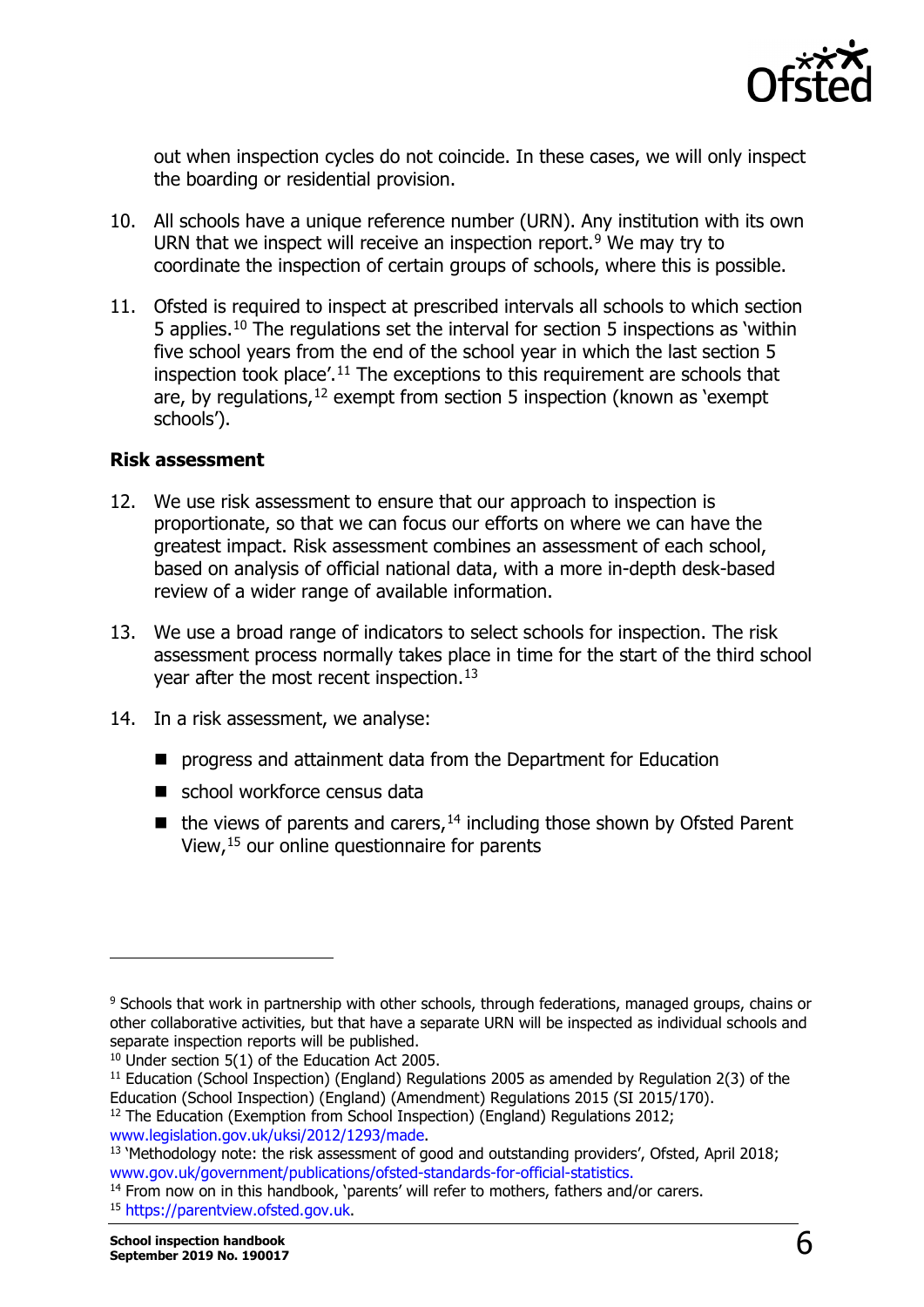

- qualifying complaints<sup>[16](#page-6-0)</sup> about the school referred to us
- pupil mobility<sup>[17](#page-6-1)</sup>
- $\blacksquare$  time since last inspection, and inspection framework inspected under, for schools exempt from routine inspection.
- $\blacksquare$  the outcomes of any inspections, such as survey inspections, that we have carried out since the last routine inspection
- $\blacksquare$  statutory warning notices
- any other significant concerns that are brought to our attention.
- 15. We may also carry out unannounced inspections and monitoring visits under section 8 of the Education Act 2005 at any time.

## **Outstanding/exempt schools**

- 16. Maintained primary and secondary schools and academies that were judged to be outstanding in their overall effectiveness at their most recent section 5 inspection are exempt from routine inspections under section 5. This exemption also applies to academy converter schools $18$  when the overall effectiveness of the predecessor school was outstanding at its most recent section 5 inspection.
- 17. This exemption does not apply to special schools (including maintained special schools, special free schools, alternative provision academies and nonmaintained special schools), PRUs and maintained nursery schools. We will continue to inspect these schools routinely.
- 18. If Her Majesty's Chief Inspector (HMCI) or the Secretary of State has concerns about the performance of an exempt school (or any other school covered by section 5), HMCI has power to inspect it at any time under section 8(2) of the Act. Under section 8(1), the Secretary of State may require HMCI to carry out an inspection of an exempt school (or any other school covered by section 5). Under section 9(3) of the Act, the Secretary of State may also require HMCI to treat the section 8 inspection of an exempt school as if it were carried out under section 5.
- 19. Exempt schools are subject to risk assessment. If the risk assessment process raises concerns about the performance of an exempt school, we may inspect it under section 8 of the Act at any time after the risk assessment. We will

<span id="page-6-0"></span><sup>16</sup> We have specific powers (under section 11A–C of the Education Act 2005) to investigate certain complaints about schools, known as qualifying complaints. Further guidance is available in 'Complain about a school or childminder'; [www.gov.uk/complain-about-school.](http://www.gov.uk/complain-about-school)

<span id="page-6-1"></span> $17$  This measures the amount of pupils leaving the school before the normal leaving age, or joining after the normal joining age, for that school.

<span id="page-6-2"></span><sup>&</sup>lt;sup>18</sup> Academy converter schools are schools that have been approved by the Secretary of State to convert to become an academy.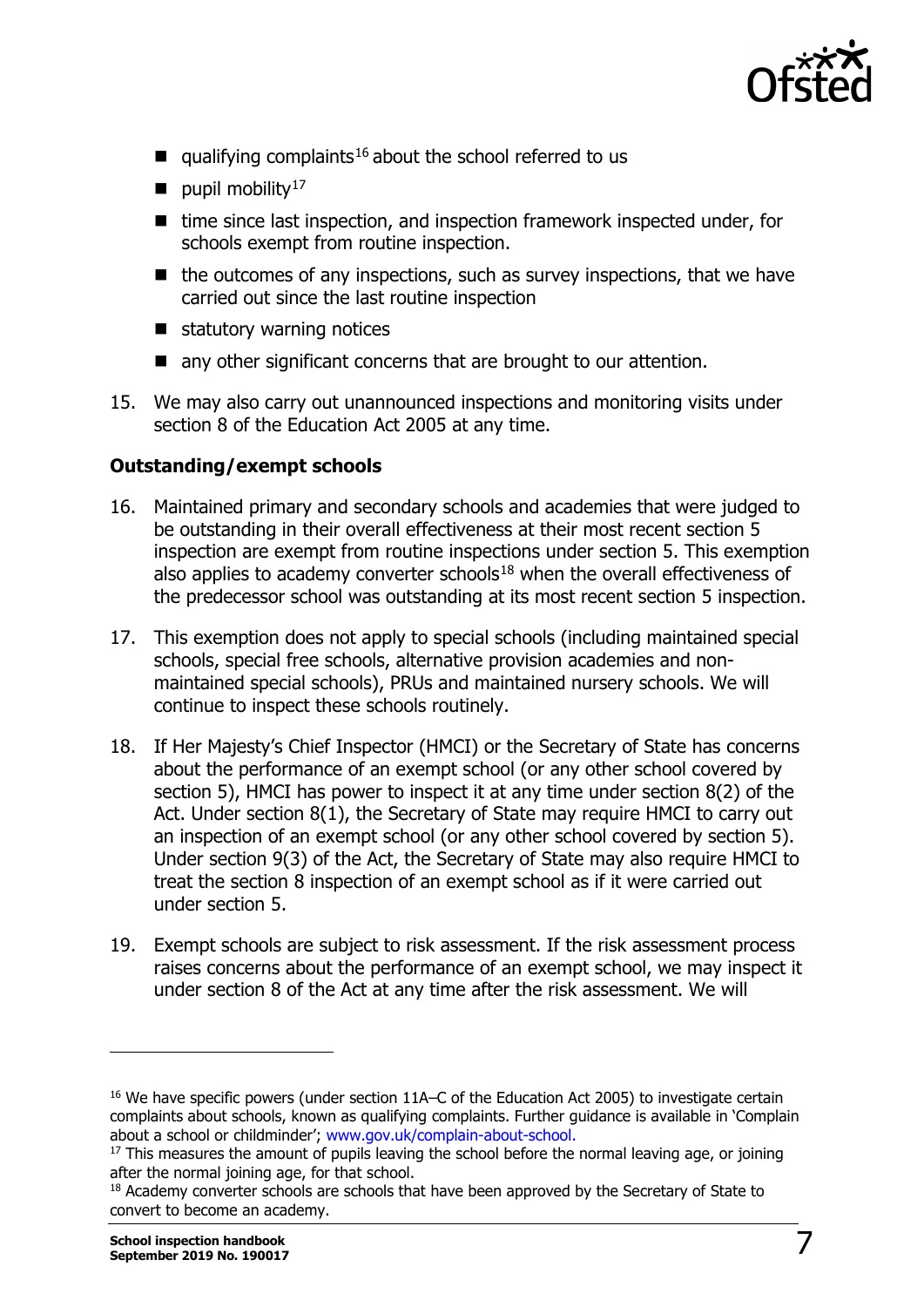

consider the length of time since the last inspection in the risk assessment. If no concerns arise from the risk assessment, the school will not be informed.

- 20. If a risk assessment identifies sufficient concerns about a decline in the performance of pupils' academic/vocational/technical achievement and an overall decline in performance, these outstanding schools will receive a section 8 'no formal designation' inspection (see paragraph 23 for an explanation of this). If, during the course of the inspection, the lead inspector finds that the school's overall effectiveness may be lower than outstanding, then the lead inspector may deem the section 8 inspection as a section 5 inspection.<sup>[19](#page-7-0)</sup>
- 21. If an exempt school makes structural changes, such as adding a new key stage or merging with another school, the school will receive a section 8 no formal designation inspection.
- 22. In addition, exempt schools may be inspected between risk assessments if:
	- safeguarding concerns, including a decline in the standards of pupils' behaviour and the ability of staff to maintain discipline, and/or welfare concerns suggest that we should inspect the school
	- a subject or thematic survey inspection raises more general concerns
	- $\blacksquare$  we have received a qualifying complaint<sup>[20](#page-7-1)</sup> that, taken alongside other available evidence, suggests that we should inspect the school
	- concerns are raised about standards of leadership or governance
	- $\blacksquare$  concerns are identified about the curriculum (including if the statutory requirement to publish information to parents is not met)
	- HMCI or the Secretary of State have concerns about a school's performance.
- 23. If any of the concerns listed above are identified in exempt schools, we will usually inspect them under the section 8 no formal designation procedures, as set out in the section 8 handbook.<sup>21</sup>

#### **Section 8 inspections of good and non-exempt outstanding schools**

24. The EIF supports proportionate inspections of schools' performance and circumstances. Consequently, good schools will normally receive a two-day section 8 inspection approximately every four years.

<span id="page-7-0"></span><sup>&</sup>lt;sup>19</sup> Section 9 of the Education Act 2005 states that these section 8 inspections can be treated as section 5 inspections.<br><sup>20</sup> www.gov.uk/government/organisations/ofsted/about/complaints-procedure.

<span id="page-7-2"></span><span id="page-7-1"></span><sup>&</sup>lt;sup>21</sup> Handbook for short, monitoring and unannounced behaviour school inspections, Ofsted, September 2019; [www.gov.uk/government/publications/handbook-for-short-monitoring-and-unannounced](http://www.gov.uk/government/publications/handbook-for-short-monitoring-and-unannounced-behaviour-school-inspections)[behaviour-school-inspections.](http://www.gov.uk/government/publications/handbook-for-short-monitoring-and-unannounced-behaviour-school-inspections)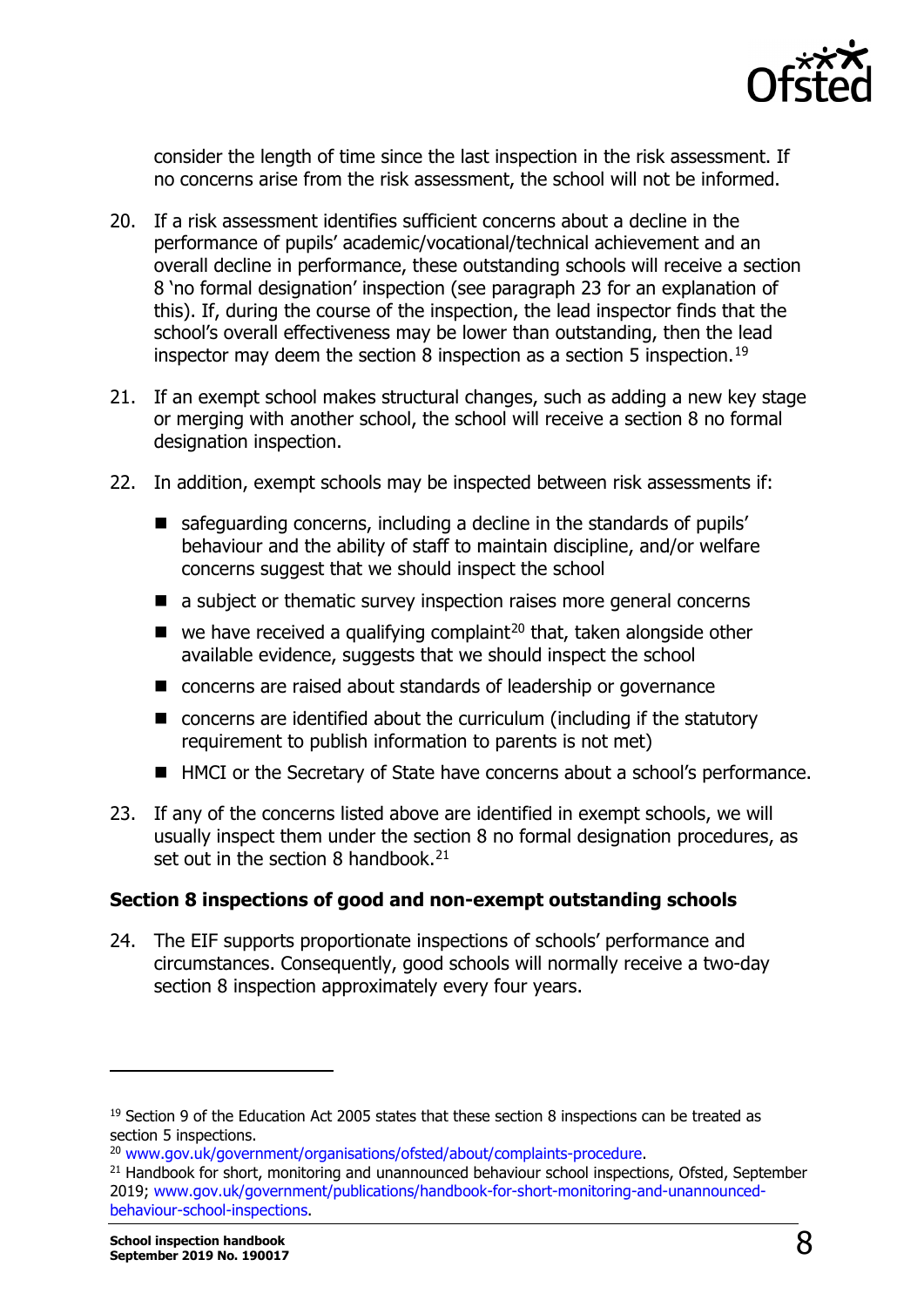

- 25. Some good schools will be subject to a full section 5 inspection instead of a section 8 inspection. This will happen, for example, if a school has undergone significant change, such as in its age range, or if there are indications that the quality of provision may have deteriorated significantly. We will select these schools through our risk assessment process. The section 8 handbook explains how these inspections will be carried out.
- 26. As is the case for all schools, a good school may still receive a 'no formal designation' inspection carried out under section 8 at any time in certain circumstances. For example, we may decide that we should inspect a school earlier than its next scheduled inspection if:
	- $\blacksquare$  there are safeguarding issues, including a decline in the standards of pupils' behaviour and the ability of staff to maintain discipline, and/or welfare concerns
	- a subject or thematic survey inspection raises general concerns
	- $\blacksquare$  we have received a qualifying complaint about the school that, taken alongside other available evidence, suggests that it would be appropriate to do so
	- concerns are raised about standards of leadership or governance
	- concerns are identified about the breadth and balance of the curriculum (including if the statutory requirement to publish information to parents is not met)
	- HMCI or the Secretary of State have concerns about the school's performance.

We may also inspect a school under section 8 if we select it as part of a sample to ensure that HMCI's Annual Report reflects evidence from a cross-section of schools of different types, phases and effectiveness.

- 27. PRUs, special schools (including maintained special schools and non-maintained special schools) and maintained nursery schools that were judged good or outstanding at their previous section 5 inspection will normally receive an inspection under section 8 approximately every four years. This is to confirm that the quality of education remains good or outstanding.<sup>[22](#page-8-0)</sup> These settings are not exempt from routine inspections if they are judged outstanding.
- 28. A section 8 inspection will not result in individual graded judgements. It cannot change the overall effectiveness grade of the school. If the inspection is converted to a section 5 inspection, then inspectors will make the full set of

<span id="page-8-0"></span><sup>&</sup>lt;sup>22</sup> Some of these good schools will automatically receive a section 5 inspection instead of a section 8 inspection when evidence indicates that the quality of provision may have deteriorated significantly.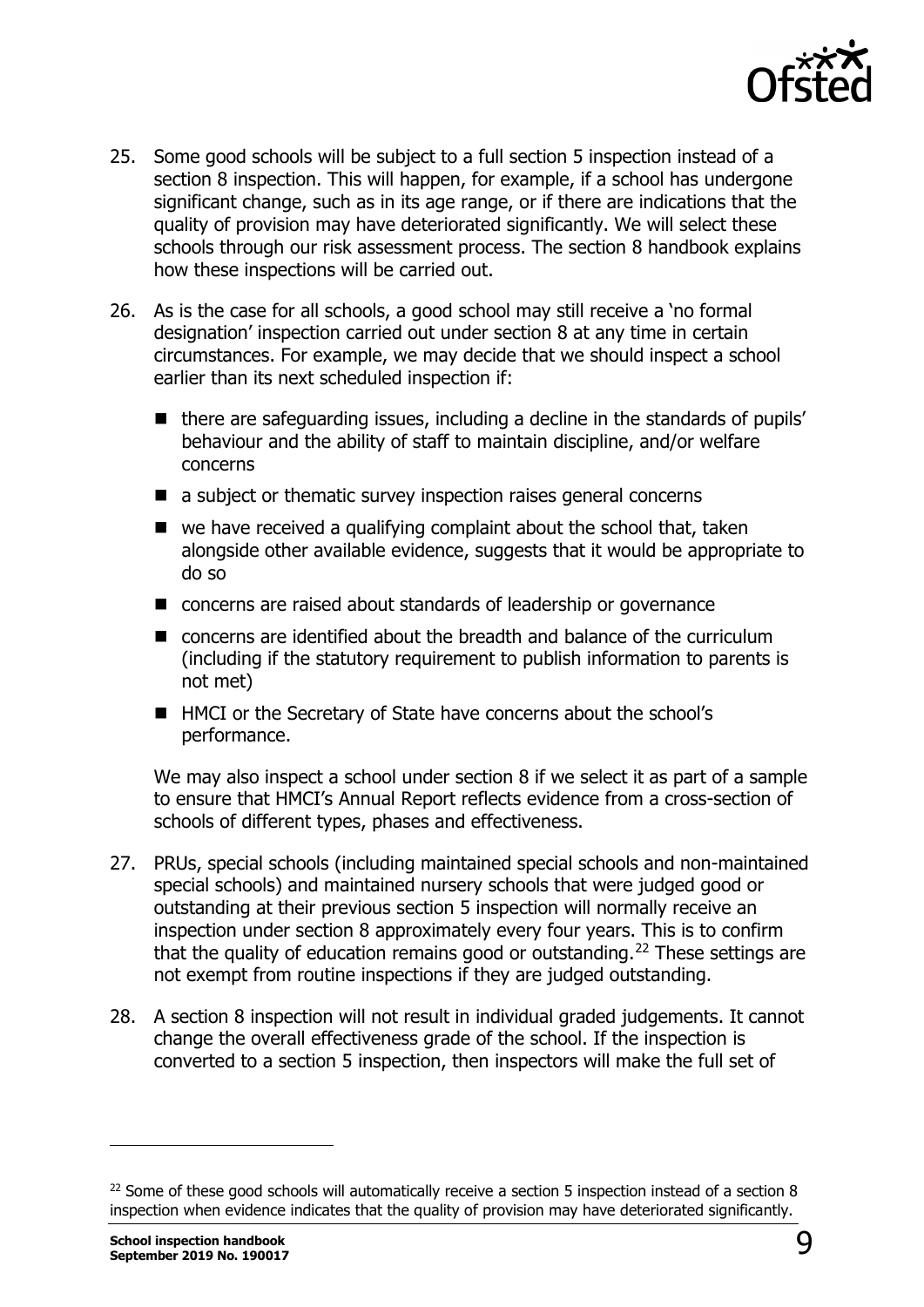

graded judgements, using the four-point grading scale required under section 5.[23](#page-9-0)

- 29. Usually, a section 8 inspection of a good school will be followed by a further section 8 inspection after approximately a four-year interval. However, if there is evidence that the school has improved towards outstanding or may no longer be good, inspectors will specify that the next inspection is a section 5 inspection, with the full range of graded judgements available.
- 30. Our section 8 handbook sets out what is considered by inspectors on a section 8 inspection.<sup>[24](#page-9-1)</sup>

## **Schools requesting an inspection**

31. Schools are able, via the appropriate authority (normally the school's governing body),[25](#page-9-2) to request an inspection. We treat these inspections as an inspection under section 5. If we carry one out, HMCI may charge the appropriate authority for its cost.

## **Using evidence from section 5 and section 8 inspections**

32. We may use the evidence that inspectors gather during section 5 and section 8 inspections to inform other work, such as national reporting.

## **Inspection of religious education and collective worship**

- 33. The Secretary of State designates certain schools as having a religious character.[26](#page-9-3) In schools without a religious character, we inspect religious education (RE) and collective worship as part of inspections under section 5.
- 34. This is different in schools with a religious character. In most of these schools, denominational education and collective worship are inspected by a body appointed by the maintained school's governing body under section 48 of the Education Act 2005 or as provided in the academy's funding agreement.<sup>[27](#page-9-4)</sup> In a

<span id="page-9-4"></span><sup>27</sup> Regulation 9 of The Education (School Inspection) (England) Regulations 2005: [www.legislation.gov.uk/uksi/2005/2038/regulation/9/made.](http://www.legislation.gov.uk/uksi/2005/2038/regulation/9/made)

<span id="page-9-0"></span><sup>&</sup>lt;sup>23</sup> Immediate conversion happens in only a very small percentage of cases, where inspectors believe a section 5 inspection may find the school to be inadequate in one or more of the graded judgements or where there are serious concerns about safeguarding, pupils' behaviour or the quality of education. <sup>24</sup> Handbook for short, monitoring and unannounced behaviour school inspections, Ofsted, September

<span id="page-9-1"></span><sup>2019;</sup> www.gov.uk/government/publications/handbook-for-short-monitoring-and-unannounced-<br>behaviour-school-inspections.

<span id="page-9-2"></span><sup>&</sup>lt;sup>25</sup> The term 'governing body' is used to define the accountable authority for the school. In the case of an academy, including schools within a MAT, this will be the board of trustees.

<span id="page-9-3"></span><sup>&</sup>lt;sup>26</sup> A school with religious character – often called a faith school – is designated under section 69(3) of the School Standards and Framework Act 1998; [www.legislation.gov.uk/ukpga/1998/31/contents.](http://www.legislation.gov.uk/ukpga/1998/31/contents) In a faith school, pupils are educated in the context of the principle of a religion. It is normal for there to be a formal link with a religious organisation.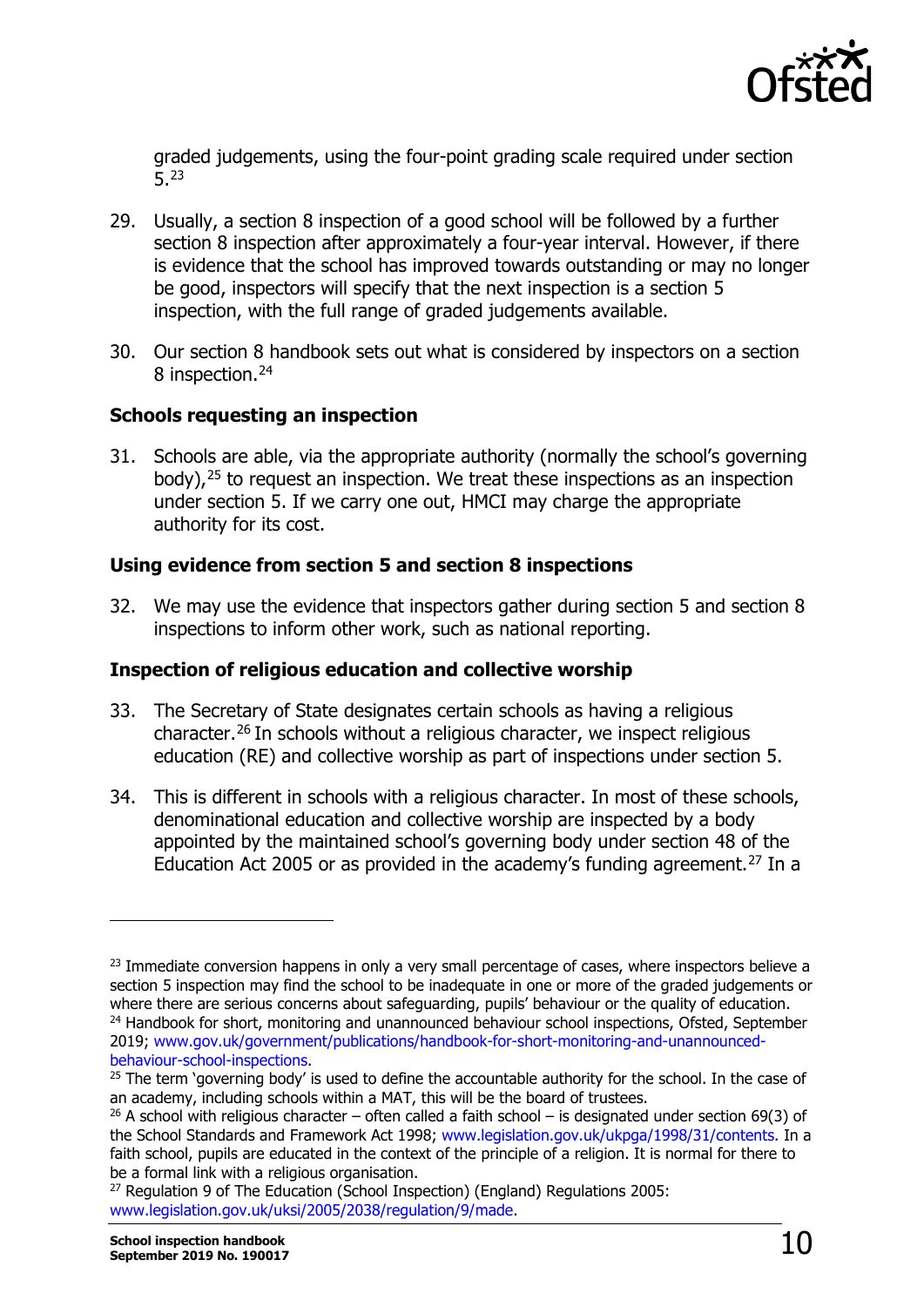

voluntary controlled school designated as having a religious character, we inspect RE, but not collective worship.

- 35. Inspectors may, however, gather evidence from anywhere relevant (including RE lessons and assemblies) to evaluate pupils' spiritual, moral, social and cultural education, personal development and/or behaviour and attitudes. The fact that the school has been designated as having a religious character must be referenced in the 'information about this school' section of the inspection report.
- 36. Section 48 inspections (or the equivalent inspection of an academy) are carried out every three to five years<sup>[28](#page-10-0)</sup> (and usually within two to three years of a new voluntary-aided school or academy/free school opening). The lead inspector on a section 5 inspection will check the section 48 arrangements. This includes when the next inspection is due and when the last inspection was. They will write about this in the inspection report. They will ensure that the required consultation has taken place with the prescribed faith body when a school has a prescribed faith body and decides not to use that body's inspection service but to appoint its own inspector.
- 37. Inspectors will familiarise themselves with any issues raised in any section 48 inspection (or equivalent) held since the last Ofsted inspection. Inspectors will not, however, use that evidence in an Ofsted inspection.<sup>[29](#page-10-1)</sup> The lead inspector will report if the section 48 inspection (or equivalent inspection of an academy) is overdue and that, therefore, the school is failing in its statutory duty. They will do this in the inspection report.
- 38. If a section 48 inspection (or equivalent inspection of an academy) happens at the same time as an Ofsted section 5 inspection, inspectors will mention this in the 'information about this school' section.

## **New academies**

39. When a school becomes an academy, or when multiple schools come together to become an academy, the predecessor school(s) is/are closed. The new academy is legally a new school. Judgements made in any predecessor school's report are not judgements about the new academy. Inspectors may look at the performance of any predecessor school as part of pre-inspection planning. They can look at this data to consider whether the new academy has improved on, or declined from, its predecessor's performance and whether it has tackled any areas of weakness or built on strengths from the predecessor school. However, inspectors must take care not to give undue weight to any progress or attainment compared with those of the predecessor. Inspectors must not take

<span id="page-10-0"></span><sup>&</sup>lt;sup>28</sup> Regulation 4 of The Education (School Inspection) (England) (Amendment) Regulations 2009: www.legislation.gov.uk/uksi/2009/1564/made.

<span id="page-10-1"></span><sup>&</sup>lt;sup>29</sup> Protocol between Ofsted and signatory faith group inspectorates.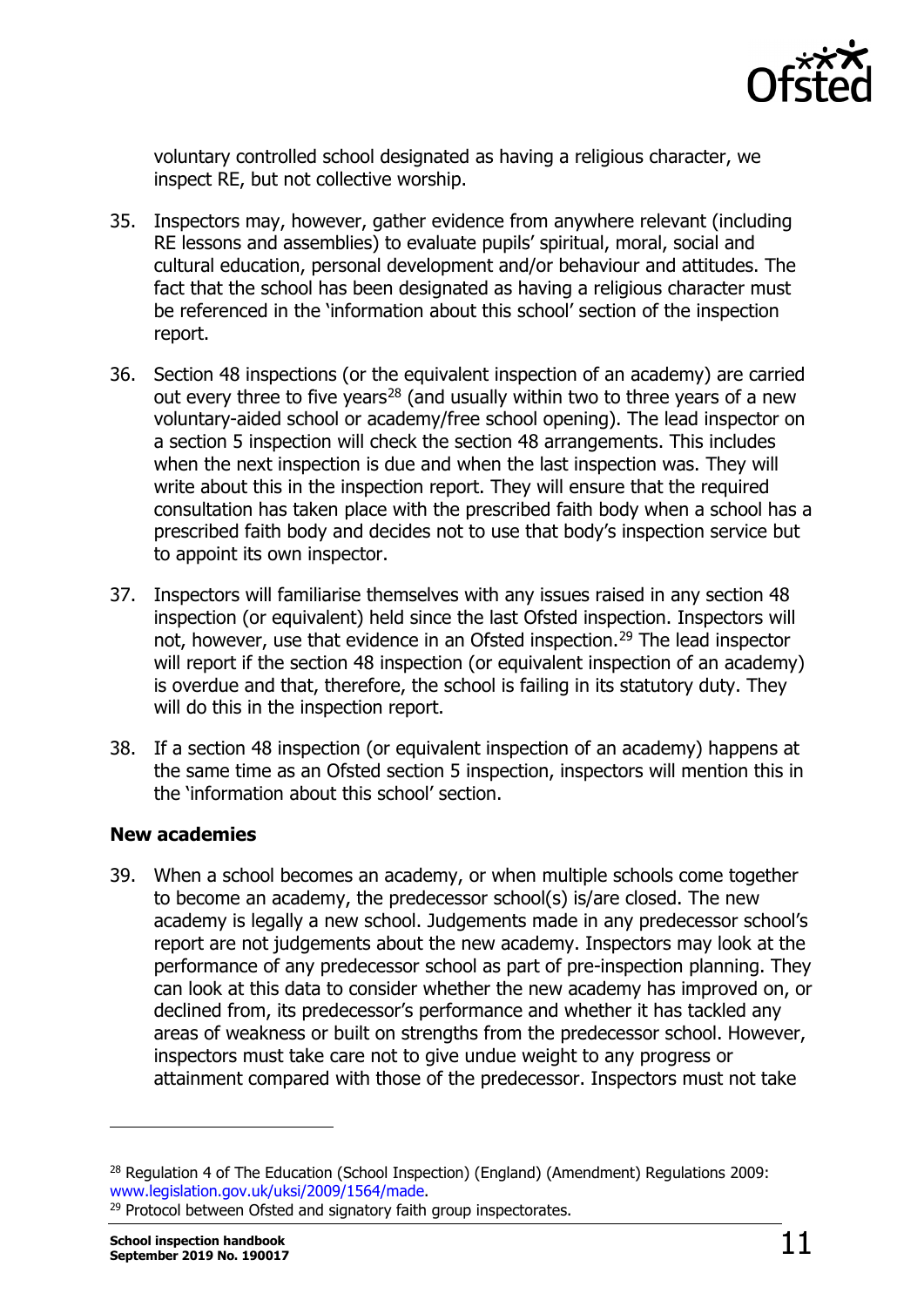

account of the predecessor's key judgements or areas for improvement when reaching their judgements about the new academy. Inspectors will make clear to the new academy the extent to which they have taken account of the performance data from its predecessor school(s).

- 40. Maintained schools that become academies are normally treated as new schools for inspection purposes and are subject to a section 5 inspection as their first inspection. This will normally take place within three years of the new school opening. New converter academies whose predecessor schools were most recently judged good are eligible for an inspection under section 8 of the Education Act 2005,  $30$  as described in the section 8 handbook. New academies whose predecessor school was (or one of whose predecessor schools were) judged outstanding are not subject to routine section 5 inspection.
- 41. The first section 5 report inspection of a new academy will state 'not previously inspected as an academy'.<sup>[31](#page-11-2)</sup> The first section 5 inspection of a converter academy will include, in the context section, a statement that follows the example below:

'Piccadilly Gate Academy converted to become an academy school on 1 September 2019. When its predecessor school, Piccadilly Gate Secondary School, was last inspected by Ofsted, it was judged to be good overall.'

#### **When can an inspection take place?**

42. Inspection can take place at any point from five school days after the first day pupils attend in Autumn term. For example, if pupils return to school on a Wednesday, inspection can take place as early as the following Wednesday.

## <span id="page-11-0"></span>**Before the inspection**

## **Clarification for schools**

- 43. The information below confirms our requirements. This is to dispel myths about inspection that can result in unnecessary workload in schools. It is intended to highlight specific practices that we do not require.
- 44. Ofsted **will:**

1

 $\blacksquare$  take a range of evidence, including that held in electronic form, into account when making judgements. This will include official national data, discussions with leaders, staff and pupils, questionnaire responses and work in pupils' books/folders/sketchbooks etc.

<span id="page-11-1"></span><sup>&</sup>lt;sup>30</sup> This also applies to outstanding special schools and PRUs that convert to academy status, because these schools are not exempt from routine inspection.

<span id="page-11-2"></span><sup>&</sup>lt;sup>31</sup> This will not apply if an existing academy is re-brokered and receives a new URN.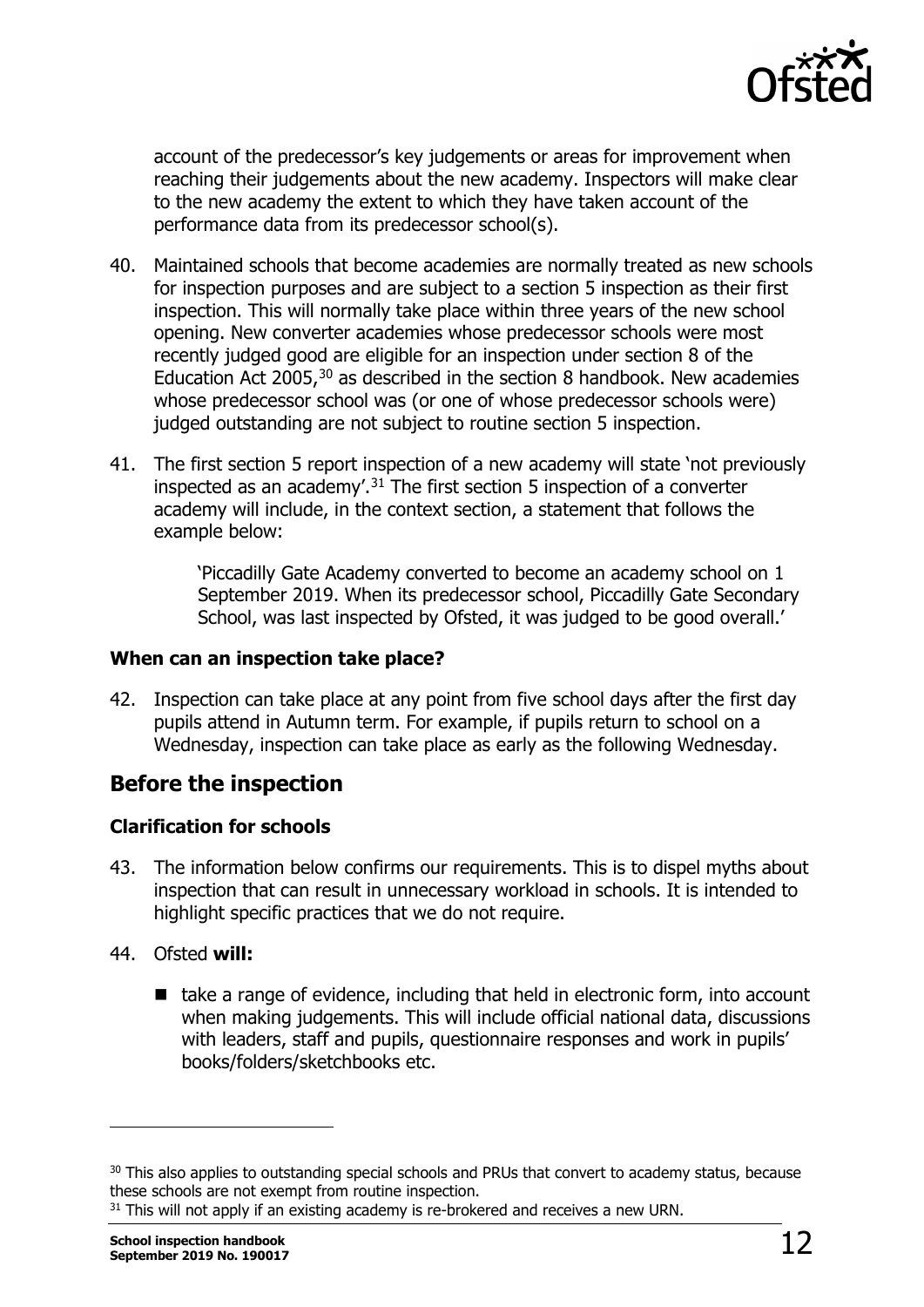

- judge fairly schools that take radically different approaches to the curriculum. They will assess any school's curriculum favourably when leaders have built or adopted a curriculum with appropriate coverage, content, structure and sequencing and implemented it effectively
- $\blacksquare$  report on any failure to comply with statutory arrangements when they form part of the inspection framework and evaluation schedule, including those relating to the workforce (see part 2 of this handbook)
- allow the school to invite as many governors or trustees as possible to meet inspectors during an inspection
- in academies, meet those directly responsible for management and governance, including the chief executive officer (CEO) or their delegate (or equivalent), the chair of the board of trustees and other trustees
- $\blacksquare$  talk to the chair of governors/board of trustees by telephone if they are unable to attend a face-to-face meeting with the inspector in the school
- invite the headteacher (or equivalent) and, in academies, the CEO or their delegate, to observe the inspectors' final team meeting
- $\blacksquare$  expect schools to maintain, as they are required to, the single central record detailing checks carried out. We expect multi-academy trusts (MATs) to maintain this in each of their academies and to ensure that the information is recorded in a way that allows for details of each individual academy to be provided separately and without delay.

#### 45. Ofsted **will not**:

- **qrade individual lessons**
- **P** provide evidence from any lesson visit that could be used in capability/disciplinary proceedings or for the purposes of performance management
- create unnecessary workload for teachers through its recommendations
- $\blacksquare$  routinely check personnel files, although it may look at a small sample
- $\blacksquare$  advocate a particular method of planning (including lesson planning), teaching or assessment; it is up to schools to determine their practices and it is up to leadership teams to justify these on their own merits rather than by referring to this handbook.
- 46. Ofsted **does not** require schools to provide:
	- $\blacksquare$  evidence in any specific format, as long as it is easily accessible for inspectors
	- curriculum planning in any specific format
	- $\blacksquare$  evidence for inspection beyond that set out in this handbook
	- **n** photographic evidence of pupils' work (although inspectors may request to take photographs themselves of pupils' work, which will be anonymised)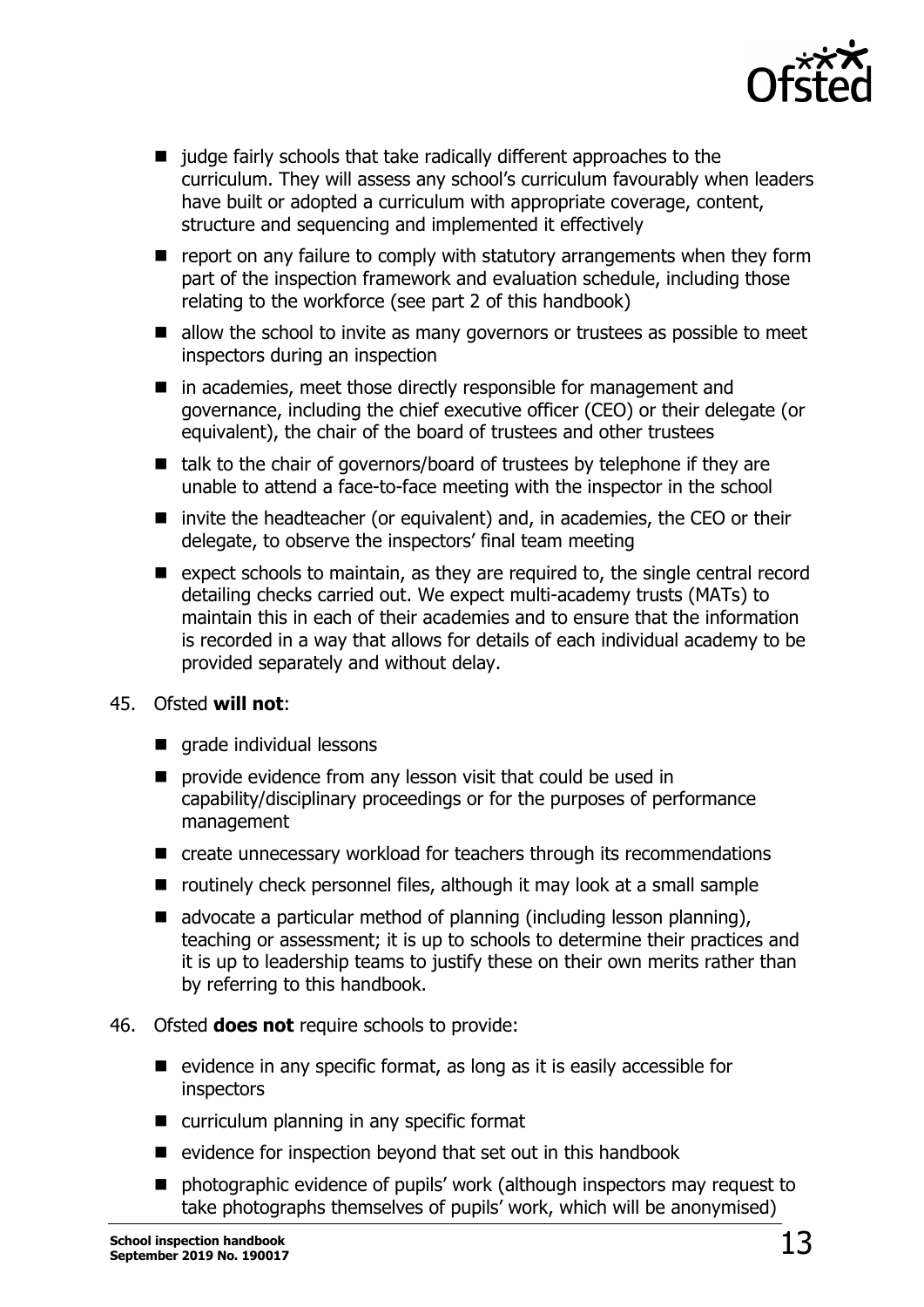

- any written record of teachers' oral feedback to pupils
- individual lesson plans
- **previous lesson plans**
- **P** predictions of attainment and progress scores
- assessment or self-evaluation, other than that which is already part of the school's business processes
- **P** performance and pupil-tracking information
- **E** any specific document or plan in relation to the pupil premium other than its pupil premium strategy, and will not require any further school-generated data on the pupil premium, including information related to spending on individual students or to within-class or within-school gaps
- monitoring of teaching and learning and its link to teachers' professional development and the Teachers' standards,<sup>[32](#page-13-0)</sup> other than that which is already part of the school's normal activity
- **E** specific details of the pay grade of individual teachers who are observed during inspection
- $\blacksquare$  evidence about each teacher from each of the bulleted sub-headings in the teachers' standards
- anonymised lists of teachers meeting or not meeting performance thresholds for pay progression
- **P** processes for the performance management arrangements for school leaders and staff.
- 47. Ofsted **does not** require schools to:
	- $\blacksquare$  do additional work or to ask pupils to do work specifically for the inspection
	- carry out a specified amount of lesson observation
	- use the Ofsted evaluation schedule to grade teaching or individual lessons
	- ensure a particular frequency or quantity of work in pupils' books or folders
	- $\blacksquare$  include targets relating to the proportion of good or better teaching in headteacher objectives
	- set teachers' performance targets based on commercially produced predictions of pupil achievement, or any other data set, from which it would then hold teachers to account
	- retrospectively apply for DBS and other pre-employment checks for staff appointed before and continuously employed since the introduction of the Disclosure and Barring Service requirements

<span id="page-13-0"></span><sup>&</sup>lt;sup>32</sup> 'Teachers' standards', Department for Education, 2011; [www.gov.uk/government/publications/teachers-standards.](http://www.gov.uk/government/publications/teachers-standards)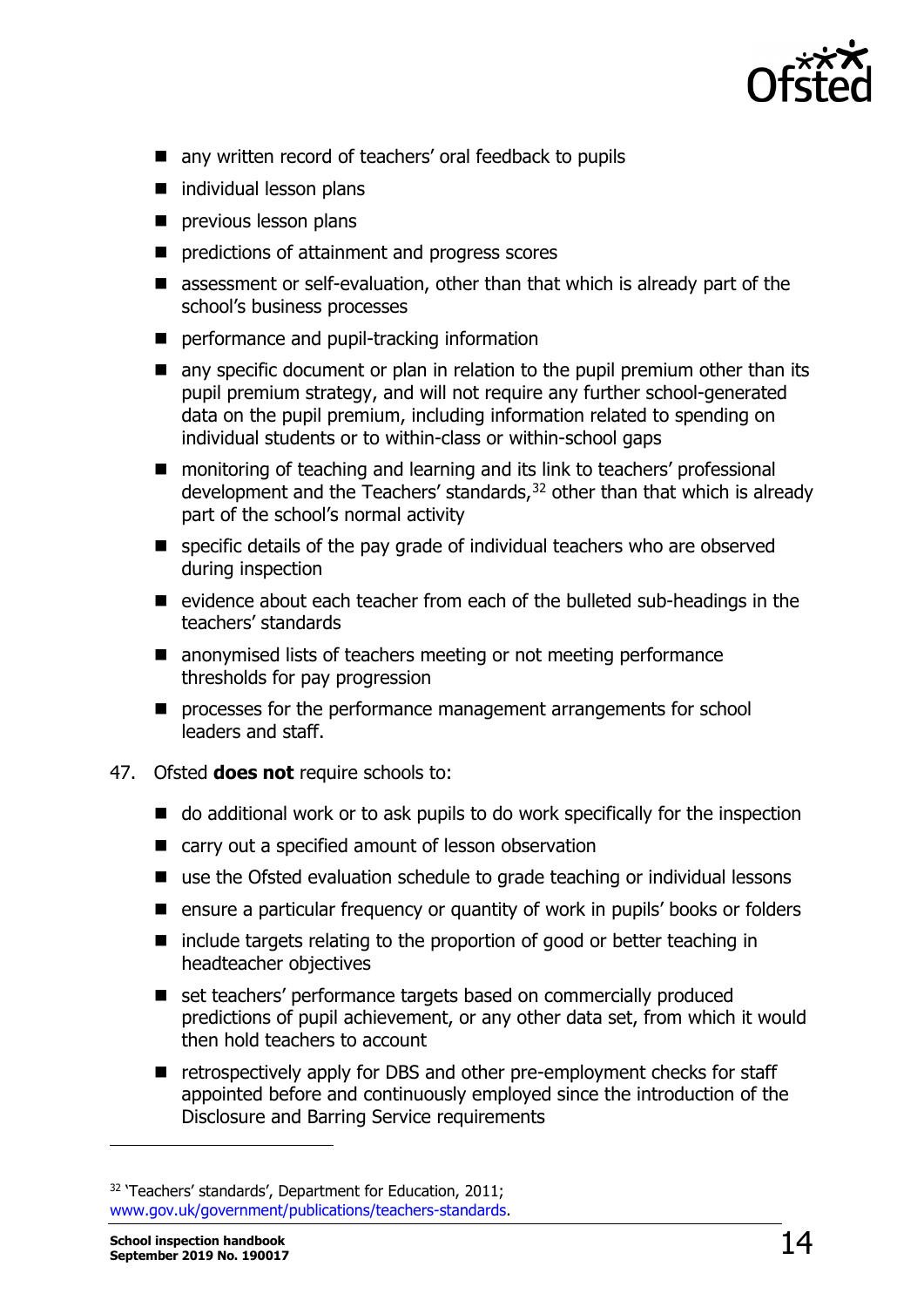

- $\blacksquare$  take any specific steps with regard to site security; in particular, inspectors do not have a view about the need for perimeter fences
- $\blacksquare$  take any specific steps to identify or track pupils or the work of individual pupils who would be included within the calculation of government pupil premium funding, other than that required for their pupil premium strategy
- carry out assessment or record pupils' achievements in any subject, including foundation subjects in primary schools, in a specific way, format or time
- use any particular format for policies relating to staff behaviour or have a separate code of conduct document
- be at similar stages of English Baccalaureate (EBacc) implementation as other schools, or provide additional information outside of their normal curriculum planning
- produce a self-evaluation document or summary in a particular format. Any assessment that is provided should be part of the school's business processes and not be generated solely for inspection purposes.
- 48. Ofsted **does not** specify:
	- $\blacksquare$  how planning (including curriculum and lesson planning) should be set out, the length of time it should take or the amount of detail it should contain
	- $\blacksquare$  that tutor groups/form time must include literacy, numeracy or other learning sessions
	- $\blacksquare$  the frequency, type or volume of marking and feedback
	- $\blacksquare$  the content of, or approach to, headteacher and staff performance management
	- $\blacksquare$  the format in which staff records should be maintained, beyond existing legal requirements.

## **Notification and introduction**

- 49. Ofsted will normally contact the school by telephone to announce the inspection between 10.30am and 2pm on the school day before the inspection.
- 50. If the headteacher is unavailable when the notification call is made, we will ask to speak to the most senior member of staff available. Once we have informed the school by telephone that the inspection will take place, we will send confirmation to the school by email.
- 51. During the initial notification phone call, the inspection support administrator will check the number of pupils on roll at the school, the governance arrangements for the school and whether the school has any SEND, nursery provision for two- and three-year-olds or additional resource provision.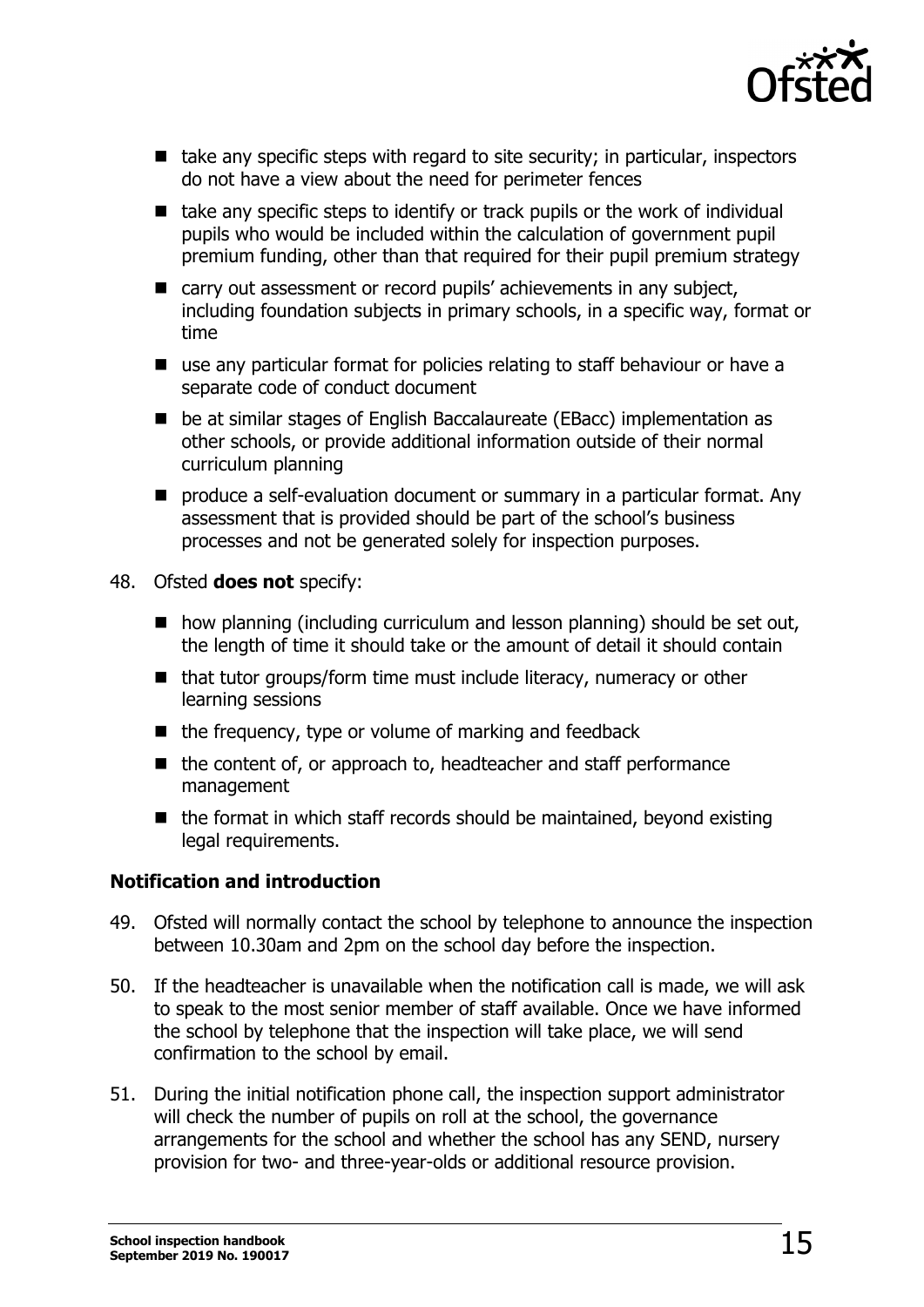

- 52. The inspection support administrator will then send the school a note setting out key information for leaders to be aware of before inspection. This will include:
	- Ofsted's privacy notice
	- $\blacksquare$  informing the school that inspectors will use a range of technology to gather evidence electronically, including mobile devices, tablets and laptops
	- $\blacksquare$  informing the school that inspectors may request to take photographic evidence, for example of pupils' work and displays, but that inspectors will not take photographs of pupils.

## **Information that schools must provide by 8am on the day of inspection**

- 53. The inspection support administrator will also send the school a note requesting that the following information is available to inspectors by 8am the next day, at the formal start of the inspection:
	- $\blacksquare$  the school timetable, current staff list (indicating NOTs) and times for the school day
	- any information about previously planned interruptions to normal school routines during the inspection
	- records and analysis of exclusions, pupils taken off roll, incidents of poor behaviour and any use of internal isolation
	- $\blacksquare$  the single central record for the school
	- records and analysis of sexual harassment or sexual violence
	- records and analysis of bullying, discriminatory and prejudiced behaviour, either directly or indirectly, including racist, sexist, disability and homophobic/biphobic/transphobic bullying, use of derogatory language and racist incidents
	- a list of referrals made to the designated person for safeguarding in the school and those who were subsequently referred to the local authority, along with brief details of the resolution
	- a list of all pupils who have open cases with children's services/social care and for whom there is a multi-agency plan
	- up-to-date attendance analysis for all groups of pupils
	- documented evidence of the work of those responsible for governance and their priorities, including any written scheme of delegation for an academy in a MAT
	- a summary of any school self-evaluation or equivalent
	- $\blacksquare$  the current school improvement plan or equivalent, including any planning that sets out the longer-term vision for the school, such as the school or the trust's strategy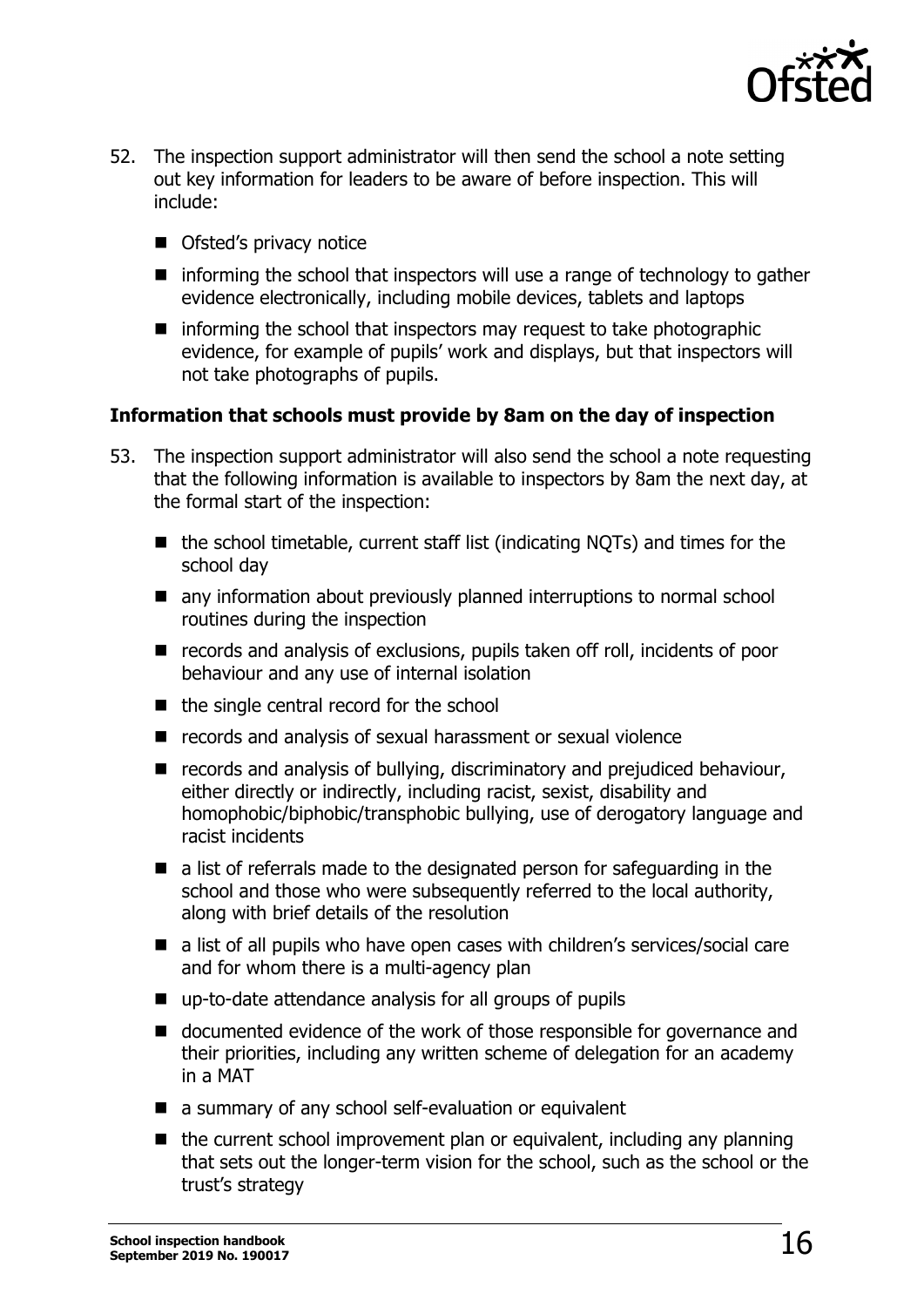

- any reports from external evaluation of the school
- maps and other practical information
- access to Wi-Fi, if it exists, so that inspectors can connect to the internet.

## **Preparation**

- 54. Once we have informed the school of the inspection, the lead inspector will contact the school by telephone and ask to speak to the headteacher. Inspectors' preparatory telephone conversations with headteachers will have two elements.
	- A reflective, educationally focused conversation about the school's progress since the last inspection.
	- A shorter inspection-planning conversation that focuses on practical and logistical issues.
- 55. It may be that both these elements are discussed in a single telephone conversation. Alternatively, they may be carried out as two separate conversations with a break in between, as agreed between the lead inspector and the headteacher. In total, these conversations are likely to last around 90 minutes

## **Discussing the school's progress since the last inspection**

- 56. Inspectors will hold an introductory telephone conversation with school leaders on the day before the inspection begins. This should include giving school leaders the opportunity to explain their school's specific context and challenges. Inspection experience, including our pilots for this framework, shows that this helps both leaders and inspectors build stronger professional relationships.
- 57. Inspectors will use this conversation to understand:
	- $\blacksquare$  the school's context, and the progress it has made since the previous inspection, including any specific progress made on areas for improvement identified at previous inspections that remain relevant under the current inspection framework
	- the headteacher's assessment of the school's current strengths and weaknesses, particularly in relation to: the curriculum, the way teaching supports pupils to learn the curriculum, the standards pupils achieve, pupils' behaviour and attitudes, and the personal development of pupils
	- $\blacksquare$  the specific areas of the school (for example, subjects, year groups, aspects of provision) that should be focused on during inspection.
- 58. This conversation will normally last up to 90 minutes. It will help inspectors and school leaders to establish a rapport before inspection and give them a shared understanding of the starting point of the inspection. It will also help inspectors to form an initial understanding of leaders' views of the school's progress and to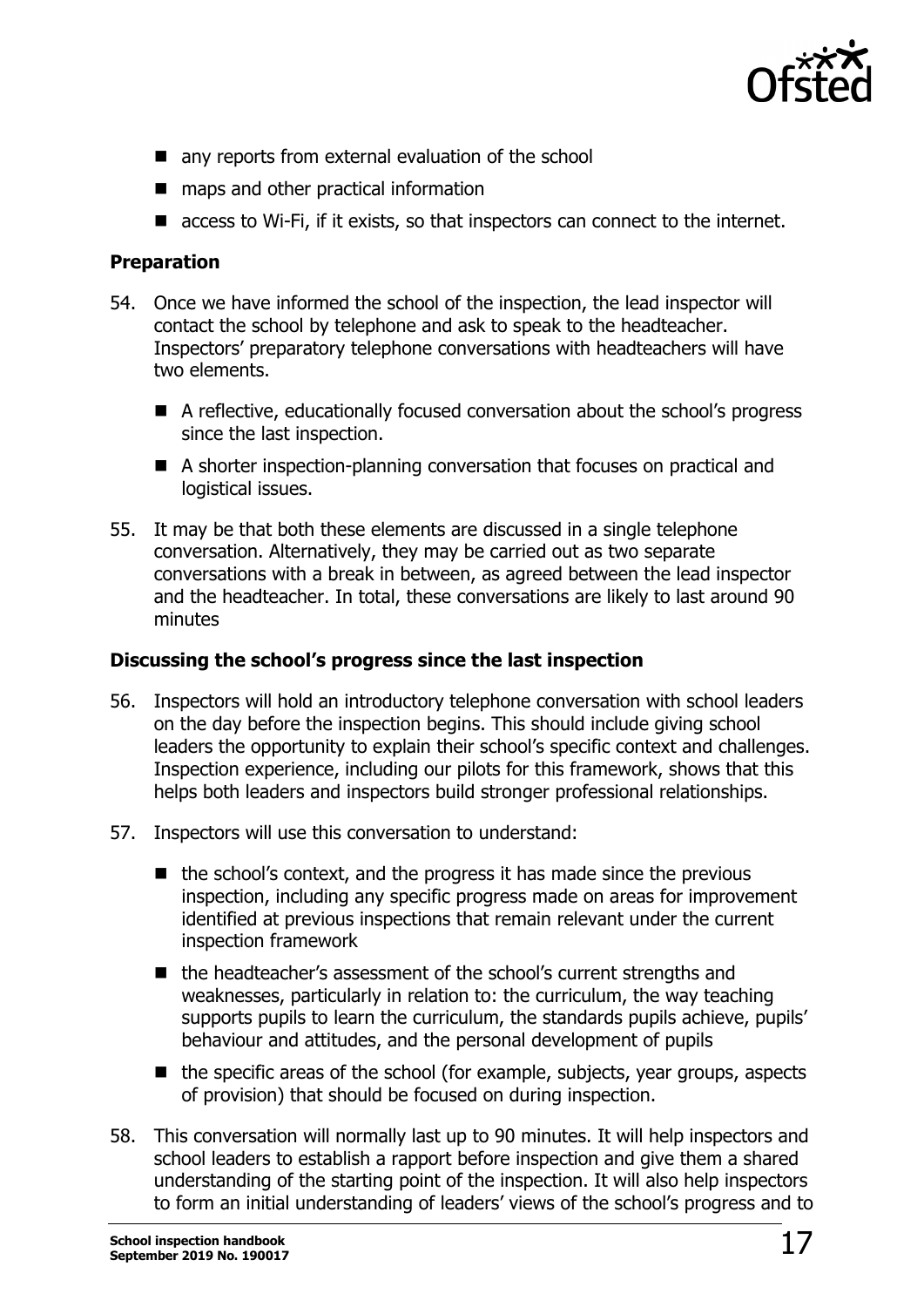

shape the inspection plan. Our experience from piloting the new framework shows that this is the part of preparation that school leaders and inspectors often find to be the most helpful and constructive.

## **Inspection planning discussion**

- 59. This discussion will be short and focused on practical issues. The lead inspector will:
	- $\blacksquare$  make the school aware of its statutory duty to inform parents of the inspection and that Ofsted's Parent View tool is the main method for gathering the views of parents at the point of inspection; inspectors will remind the school that our letter to parents containing the link to Ofsted Parent View may be sent electronically, or as a paper copy via pupils
	- $\blacksquare$  discuss the nature of the SEND resource base, if applicable
	- discuss any nursery provision, before- and/or after-school care or holiday clubs led and managed directly by the school, particularly if these take two-to eight-year-olds<sup>[33](#page-17-0)</sup>
	- invite the headteacher, curriculum leaders and other leaders to take part in joint visits to lessons and to observe the main inspection team meetings
	- $\blacksquare$  make arrangements for meetings with relevant staff
	- **P** provide an opportunity for the school to ask any questions or to raise any concerns, such as perceived conflicts of interest.
- 60. The lead inspector will also use the discussion to establish whether the school has any pupils who attend off-site alternative provision, either full time or part time, run either by the school or in partnership with other schools. Where the school uses off-site alternative provision the lead inspector will request further details about this.
- 61. The lead inspector will also request that the school provides certain information **as early as possible** to aid preparation. This will include:
	- a copy of the school timetable
	- details of any relevant staff absence
	- whether any teachers cannot be observed for any reason (for example, if they are subject to capability procedures)
	- whether there is anyone working on site who is normally employed elsewhere in the MAT (if relevant).

<span id="page-17-0"></span><sup>&</sup>lt;sup>33</sup> 'Registering school-based childcare provision, Ofsted, August 2012; [www.gov.uk/government/publications/factsheet-childcare-registering-school-based-provision.](http://www.gov.uk/government/publications/factsheet-childcare-registering-school-based-provision)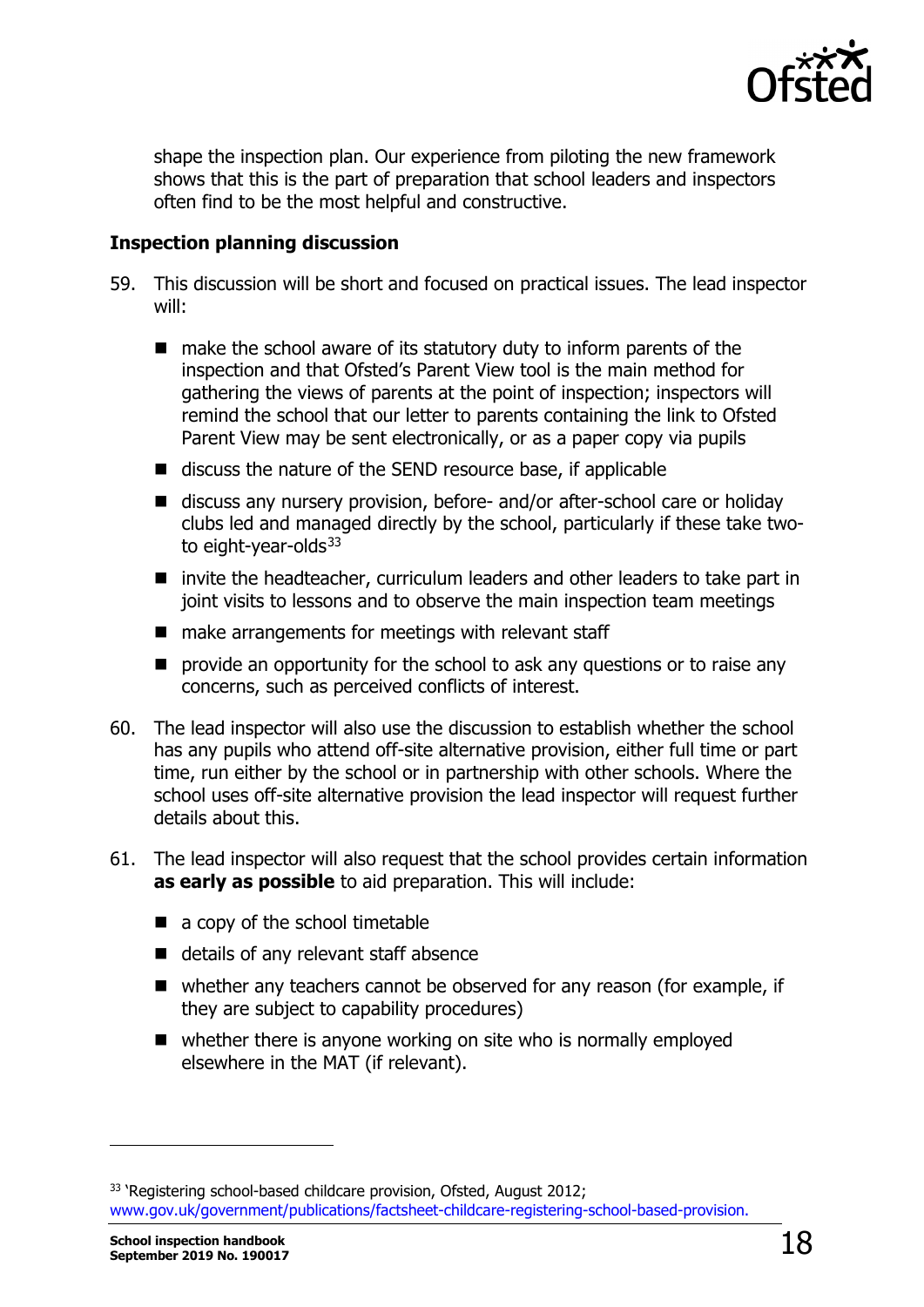

- 62. It is important that inspectors speak to those responsible leadership and governance during inspection. Since schools, and especially MATs, operate a wide variety of leadership and governance models, it is essential that inspectors establish who is responsible for leadership and governance.
- 63. The lead inspector will therefore:
	- **E** establish what the governance structure of the school or academy is,  $34$  with reference to the range of functions delegated to local governing bodies or other committees
	- confirm arrangements for meetings with the school and, if appropriate, MAT executive leaders, as well as representatives of those responsible for the governance of the school and anyone else they think relevant. The lead inspector should be guided by the school here as to who they need to meet in the structure of a MAT
	- $\blacksquare$  make arrangements for a meeting with the chair of the governing body or, if appropriate, the chair of the board of trustees and as many governors/trustees as possible. Inspectors will also ask the school to invite as many governors/trustees as possible to attend the final feedback meeting
	- $\blacksquare$  request either a face-to-face meeting or a telephone call with a representative from the local authority, diocese, sponsor or other relevant responsible body as appropriate
	- $\blacksquare$  request that a representative from the local authority, diocese, MAT, sponsor or other relevant responsible body is present at the final inspection feedback meeting as appropriate.
- 64. If any issues arise, the lead inspector may also need further clarification from the school, for example when information is not available on the school's website.

## **Further inspection preparation carried out by the lead inspector**

- 65. In addition to the information requested from the school, inspectors will review and consider:
	- all relevant information held by Ofsted, including:
		- − data from our inspection data summary report (IDSR)[35](#page-18-1)

<span id="page-18-0"></span><sup>&</sup>lt;sup>34</sup> This must be checked with the headteacher as part of the call. If MATs have delegated responsibility to local governing bodies, this should be set out in a scheme of delegation. Academies should also set out their governance structure in their annual financial statements, which can generally be found through the DfE performance tables site. Inspectors should clarify where responsibility lies and who they should talk to during the inspection, especially where a school is part of a MAT.<br><sup>35</sup> Inspection data summary report, Ofsted, January 2017; [www.gov.uk/government/collections/using-](http://www.gov.uk/government/collections/using-ofsteds-inspection-dashboard)

<span id="page-18-1"></span>[ofsteds-inspection-dashboard.](http://www.gov.uk/government/collections/using-ofsteds-inspection-dashboard)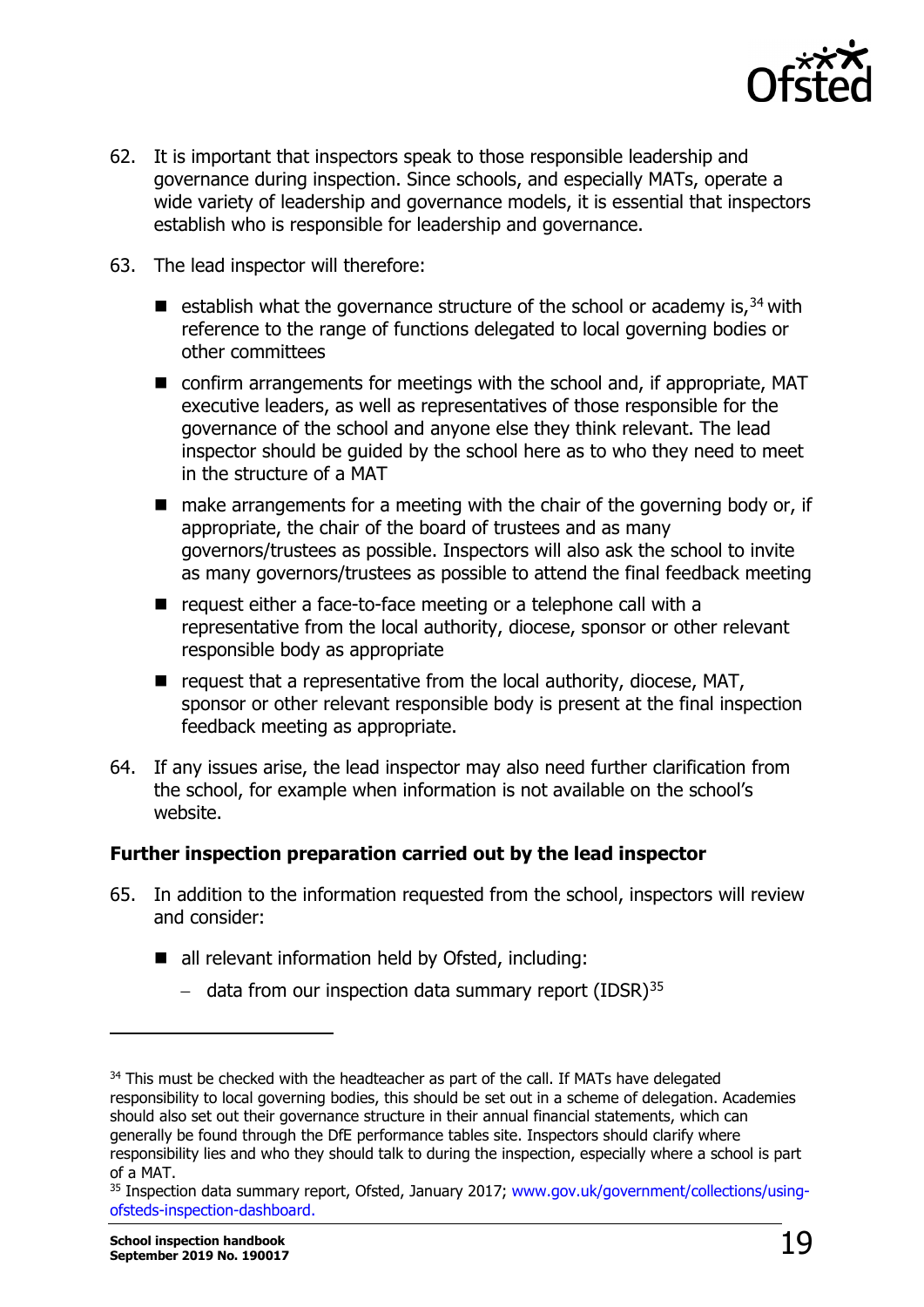

- − inspection reports on the school
- − any surveys or monitoring letters
- − any complaints made about the school to Ofsted<sup>[36](#page-19-0)</sup>
- − replies to questionnaires
- − information on our provider information portal<sup>[37](#page-19-1)</sup>, including any warning notices[38](#page-19-2)
- − the most recent inspection report on the relevant local authority's children's services<sup>[39](#page-19-3)</sup>
- − the main findings from the relevant local area's special educational needs and disabilities (SEND) inspection<sup>[40](#page-19-4)</sup>
- $\blacksquare$  relevant publicly available information, such as the school's website<sup>[41](#page-19-5)</sup>
- information published by local authorities, the DfE (including the Education and Skills Funding Agency and regional school commissioners) and the police.

### **Resource bases**

- 66. If the school has a SEND resource base delegated to it or the local authority maintains direct responsibility for the period when the pupils in the provision are in mainstream classes at the school being inspected, the resource base must be inspected. Inspectors must consider evidence about the resourced provision when making judgements about the school overall.
- 67. During the lead inspector's planning conversation with the school, they will get specific information about any resource base, including:

<span id="page-19-0"></span> $36$  Further internal guidance is available to inspectors about getting information on complaints in preparation for inspections.

<span id="page-19-1"></span><sup>&</sup>lt;sup>37</sup> The provider information portal (PIP) provides a high-level view for Ofsted inspectors of information about providers that Ofsted inspects and regulates.

<span id="page-19-2"></span><sup>&</sup>lt;sup>38</sup> Warning notices for academies are listed at [www.gov.uk/government/publications/list-of-letters-to](http://www.gov.uk/government/publications/list-of-letters-to-academy-trusts-about-poor-performance)[academy-trusts-about-poor-performance.](http://www.gov.uk/government/publications/list-of-letters-to-academy-trusts-about-poor-performance) Inspectors should also note that they can locate individual warning notices on GOV.UK by putting the name of the academy followed by the words 'warning notice' into the search box.

<span id="page-19-3"></span><sup>&</sup>lt;sup>39</sup> 'Framework, evaluation criteria and inspector guidance for the inspections of local authority children's services', Ofsted, November 2017; www.gov.uk/government/publications/inspecting-local-<br>authority-childrens-services-from-2018.

<span id="page-19-4"></span> $40$  The handbook for the inspection of local areas' effectiveness in identifying and meeting the needs of children and young people who have special educational needs and/or disabilities, Ofsted, April 2016; www.gov.uk/government/publications/local-area-send-inspection-guidance-for-inspectors.

<span id="page-19-5"></span><sup>&</sup>lt;sup>41</sup> Guidance for schools about information required on a maintained school's website is available at [www.gov.uk/guidance/what-maintained-schools-must-publish-online.](http://www.gov.uk/guidance/what-maintained-schools-must-publish-online) Non-statutory guidance for academies and free schools about information on their websites is available at [www.gov.uk/guidance/what-academies-free-schools-and-colleges-should-publish-online.](http://www.gov.uk/guidance/what-academies-free-schools-and-colleges-should-publish-online)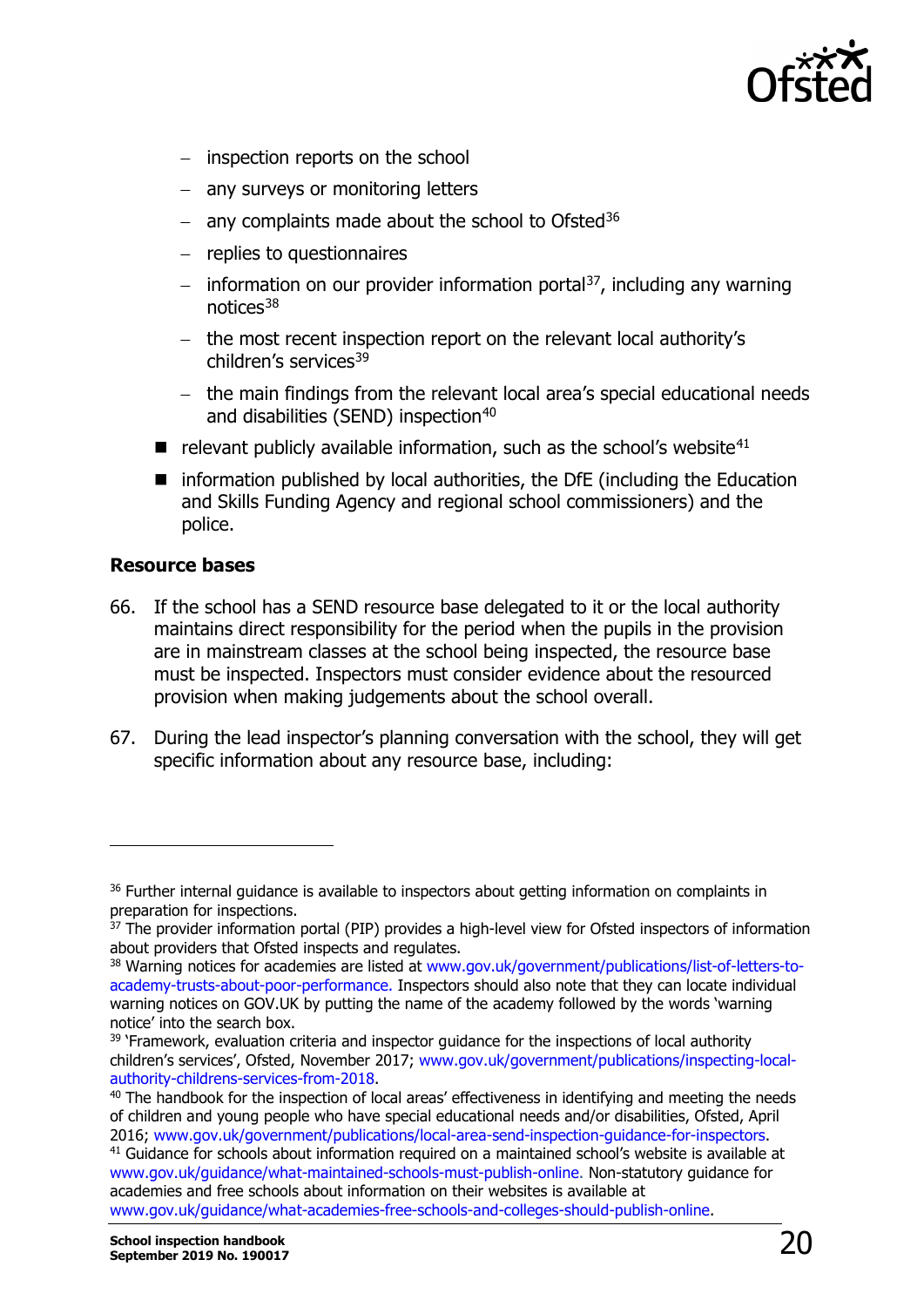

- $\blacksquare$  the number of pupils and the range of the needs of pupils placed in additionally resourced provision, together with pupils' timetables, including when they are taught in mainstream classes (with and without support) and when they receive specialist support in separate resourced provision
- $\blacksquare$  the type(s) of language/communication systems used. If the specialist provision is for deaf pupils, it is important to establish, if British Sian Language is used, whether a British Sign Language interpreter will be provided by the school when inspectors are meeting with the pupils. The lead inspector will contact the inspection support administrator as soon as possible if this support is needed. Details will be available in the team room
- staffing arrangements and details of any outreach services provided by the resourced provision.

## **Requests for deferral or cancellation**

- 68. A school may request a deferral of its inspection. It may make a request to the inspection support administrator when it is notified of the inspection, or to the lead inspector on the day it is notified of the inspection. We will not normally consider deferrals if we receive them after 4.30pm on the day the school is notified. The inspection support administrator or lead inspector must immediately contact the regional duty desk. We will decide whether this should be granted in accordance with our deferral policy.<sup>42</sup>
- 69. Normally, if pupils are receiving education in the school, an inspection will go ahead. In exceptional circumstances, however, an inspection might be cancelled or deferred after the school has been notified, following a request made by the school. We will aim to let the school know whether a request is granted on the same day it is made, but in some cases (particularly when the request for deferral comes later), this may happen by 8am the next morning.
- 70. If a school is within six months of confirmed closure<sup>[43](#page-20-1)</sup>, but the school does not request a cancellation when the inspector makes contact, the inspection support administrator will call the regional duty desk to highlight this and get advice about whether the inspection should still be carried out. Decisions will be made case by case.
- 71. In the case of unannounced inspections, any requests for a deferral will be passed to Ofsted's relevant regional director, who will decide whether the request can be granted.

<span id="page-20-0"></span><sup>&</sup>lt;sup>42</sup> 'Deferring Ofsted inspections', Ofsted, June 2016; www.gov.uk/government/publications/deferring-<br>ofsted-inspections.

<span id="page-20-1"></span> $43$  As set out, for example, in a funding agreement.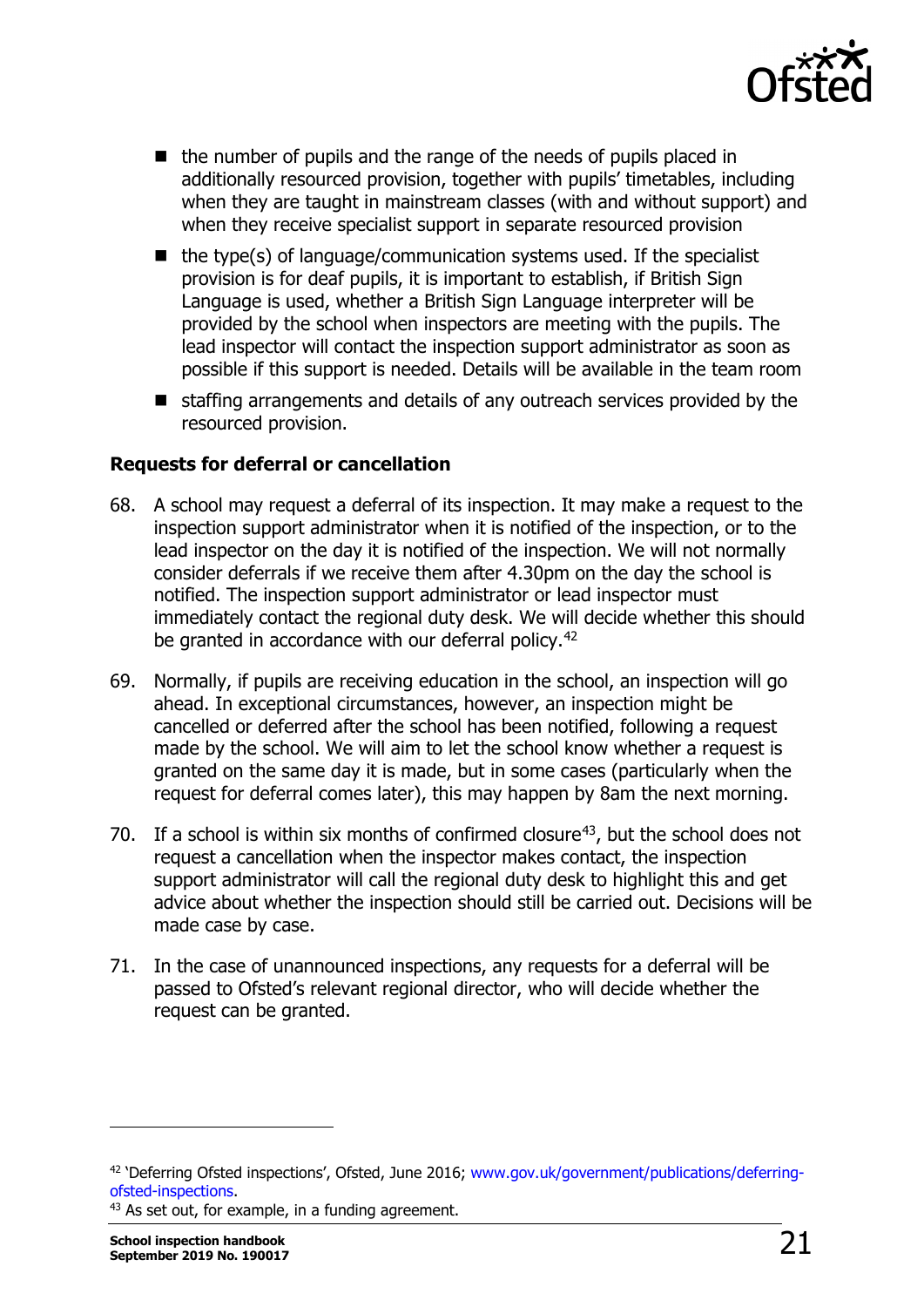

## **No-notice inspections**

72. We may carry out inspections without notice.<sup>[44](#page-21-0)</sup> When this happens, the lead inspector will normally telephone the school about 15 minutes before arriving on site. In these cases, the inspector will make the initial call simply to inform the school that the inspection is about to begin and will leave all other arrangements until arriving at the school.

## **Seeking the views of registered parents and other stakeholders**

- 73. When a school is notified of a section 5 inspection, it is required to take such steps as are reasonably practicable to notify all registered parents of registered pupils[45](#page-21-1) at the school, including those who have been excluded, attend alternative provision or are away from school. Schools are also required to notify relevant bodies, including providers of alternative provision.<sup>[46](#page-21-2)</sup>
- 74. Inspectors have a statutory duty to have regard of the views of parents and other relevant persons<sup>[47](#page-21-3)</sup> at the point of a section 5 inspection. Our email confirming the inspection includes a letter that formally notifies parents. It also explains how to use Ofsted Parent View and how parents can contact inspectors. Schools will encourage parents to complete the Ofsted Parent View questionnaire by placing a link to it on their website.<sup>[48](#page-21-4)</sup> In addition, inspectors will encourage the school to notify parents using its own electronic systems (such as text messages), if these are available.
- 75. Inspectors will review the evidence from Ofsted Parent View throughout the inspection to ensure that all online responses received during the inspection are taken into account. If the response rate for Ofsted Parent View is low, inspectors may take steps during the inspection to gather further evidence of parents' views.
- 76. Inspectors will also take into account any other evidence from parents, including the results of any past surveys the school has carried out or commissioned. If individual parents raise serious issues, inspectors will follow these up with the school and record its response.
- 77. During integrated inspections of boarding or residential special schools, social care regulatory inspectors will take account of the views that parents have given on Ofsted Parent View about the school's boarding or residential

<span id="page-21-0"></span><sup>&</sup>lt;sup>44</sup> We will consider inspection without notice when there are serious concerns about one or more of the following: the breadth and balance of the curriculum; rapidly declining standards; safeguarding; a decline in standards of pupils' behaviour and the ability of staff to maintain discipline; and standards of leadership or governance.

<span id="page-21-1"></span> $45$  Under section 6(1) of the Education Act 2005.

<span id="page-21-2"></span><sup>46</sup> Under regulation 4 of the Education (School Inspection) (England) Regulations 2005.

<span id="page-21-3"></span><sup>47</sup> Prescribed under section 7 of the Education Act 2005.

<span id="page-21-4"></span><sup>48</sup> [https://parentview.ofsted.gov.uk.](https://parentview.ofsted.gov.uk/)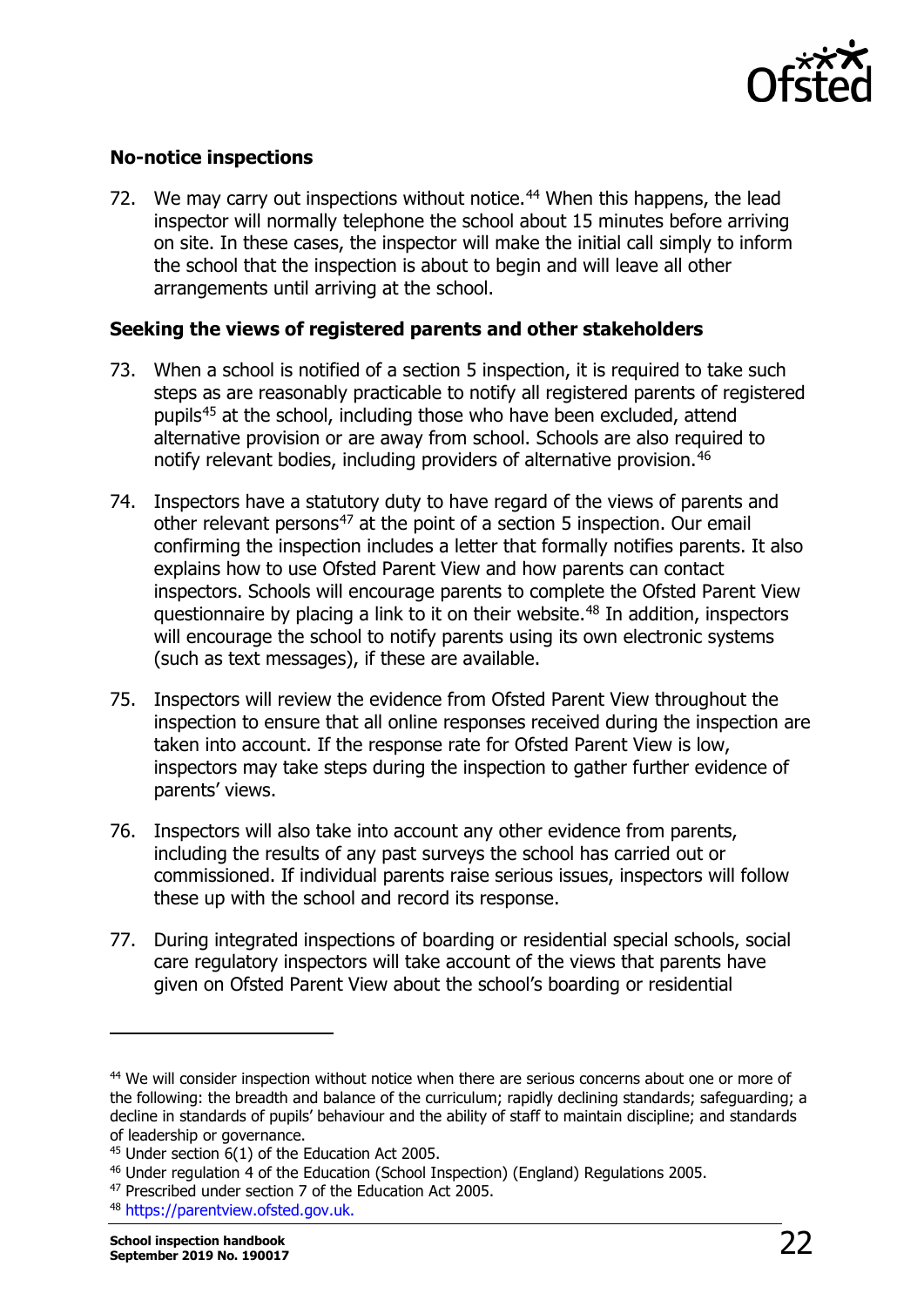

provision. Views of children and young people who are boarders or residential pupils and boarding staff will have been gathered through Ofsted's annual point-in-time surveys.[49](#page-22-1) 

## **Pupil and staff questionnaires**

- 78. The views of pupils and staff in schools are gathered through online questionnaires. The inspection support administrator sends online links to the school with the formal notification of inspection. The school is asked to encourage staff and pupils to complete the online questionnaires, apart from those pupils in any boarding provision, whose views will have already been sought through the point-in-time survey. Pupils and staff should complete their questionnaires by 3pm on the first day of the inspection.
- 79. As well as through online questionnaires, inspectors may gather evidence from parents or other stakeholders in person. This may include informal meetings at the start and/or end of the day. These meetings must take place without the presence of the headteacher or senior staff. In drawing on evidence from these meetings, every attempt must be made to protect the identity of individuals. There may be circumstances, however, in which it is not possible to guarantee the anonymity of the interviewee. Inspectors have a duty to pass on disclosures that raise child protection or safeguarding issues and/or when there are concerns about serious misconduct, bullying of staff or criminal activity.

## <span id="page-22-0"></span>**The inspection**

## **Days allocated to inspection and inspection team members**

80. Inspections do not normally last longer than two days. The size of the inspection team will vary according to the size and nature of the school.

## **Concurrent inspections**

- 81. We may schedule inspections at the same time for 'linked provision', which is when one or more schools have arrangements to share important aspects of their provision, such as sixth-form programmes or an inclusion unit. Inspectors will make sure that they communicate with each other before and during the inspections. They will also share evidence electronically. Inspectors will ensure that they give sufficient consideration to the emerging judgements of the linked provision.
- 82. The inspection of boarding or residential provision in a school is carried out by one or more social care regulatory inspectors. Contact between the education and social care regulatory inspectors will take place before the inspection.

<span id="page-22-1"></span><sup>&</sup>lt;sup>49</sup> 'Point-in-time survey for boarders or residential pupils about a school's boarding houses or residential provision', Ofsted, October 2018; [www.gov.uk/government/publications/social-care-online](http://www.gov.uk/government/publications/social-care-online-questionnaires-guidance-for-providers)[questionnaires-guidance-for-providers.](http://www.gov.uk/government/publications/social-care-online-questionnaires-guidance-for-providers)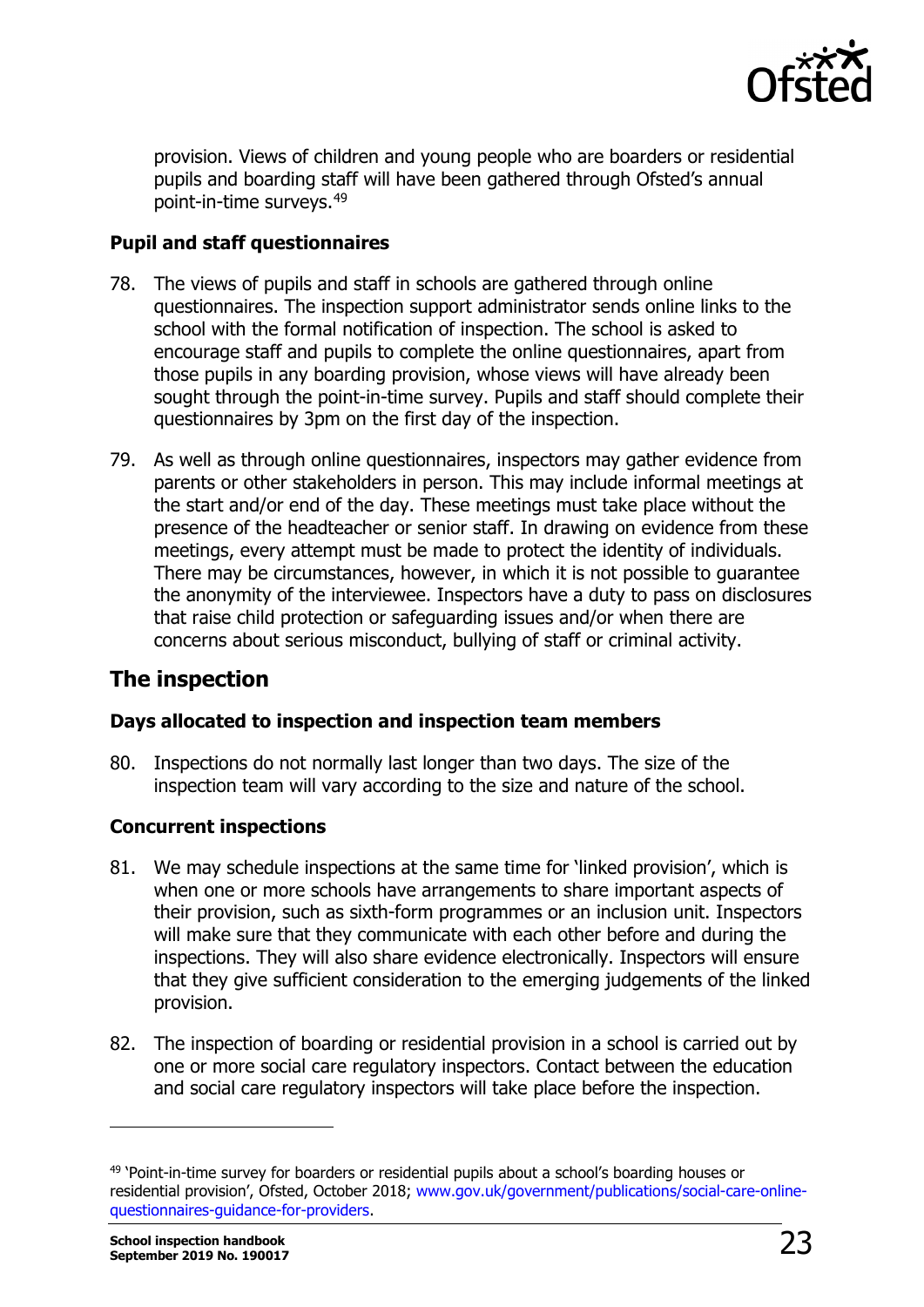

Guidance on pre-inspection activity for integrated inspections is set out in the 'Social care common inspection framework (SCCIF): boarding schools and residential special schools'.[50](#page-23-0)

## **Arrival time on the first full day of inspection**

83. On the first day of the inspection, inspectors will not arrive before 8am.

## **Gathering and recording evidence**

- 84. Although meetings with leaders are important, inspectors' first priority during inspections is to collect first-hand evidence.
- 85. Inspectors will observe lessons; scrutinise pupils' work; talk to pupils about their work, gauging both their understanding and their engagement in learning; and gather pupils' perceptions of the typical quality of education and other aspects of life at the school in a range of subjects.
- 86. Inspectors will evaluate evidence of the impact of the curriculum, including on the most disadvantaged pupils. This includes pupils with SEND. It also includes pupils who meet the criteria for the school to receive pupil premium funding: pupils claiming free school meals at any point in the last six years, looked after children (children in local authority care) and/or children who left care through adoption or another formal route.<sup>[51](#page-23-1)</sup> In addition, it includes children in need of help and protection, receiving statutory local authority support from a social worker. Inspectors will give specific attention to the acquisition of knowledge and skills in lessons and on-site separate provision and evidence of learning in off-site alternative provision.
- 87. Other evidence gathered by inspectors will include: discussions with pupils and staff; listening to pupils read; and looking at examples of pupils' work for evidence of progress in knowledge, understanding and skills towards defined endpoints. Inspectors will also scrutinise the school's records and documentation relating, for example, to the welfare and safety of pupils in alternative provision.

## **Evaluating different approaches to teaching**

88. Ofsted does **not** advocate that any particular approach should be used exclusively in teaching. Different approaches to teaching can be effective. What is appropriate will depend on the aims of a particular lesson or activity, and its

<span id="page-23-0"></span><sup>50</sup> 'Social care common inspection framework (SCCIF): boarding schools and residential special schools', Ofsted, March 2018; www.gov.uk/government/publications/the-framework-for-inspectingboarding-and-residential-provision-in-schools.

<span id="page-23-1"></span><sup>&</sup>lt;sup>51</sup> 'Pupil premium: funding and accountability for schools', Department for Education and Education and Skills Funding Agency, March 2014; [www.gov.uk/pupil-premium-information-for-schools-and](http://www.gov.uk/pupil-premium-information-for-schools-and-alternative-provision-settings)[alternative-provision-settings.](http://www.gov.uk/pupil-premium-information-for-schools-and-alternative-provision-settings)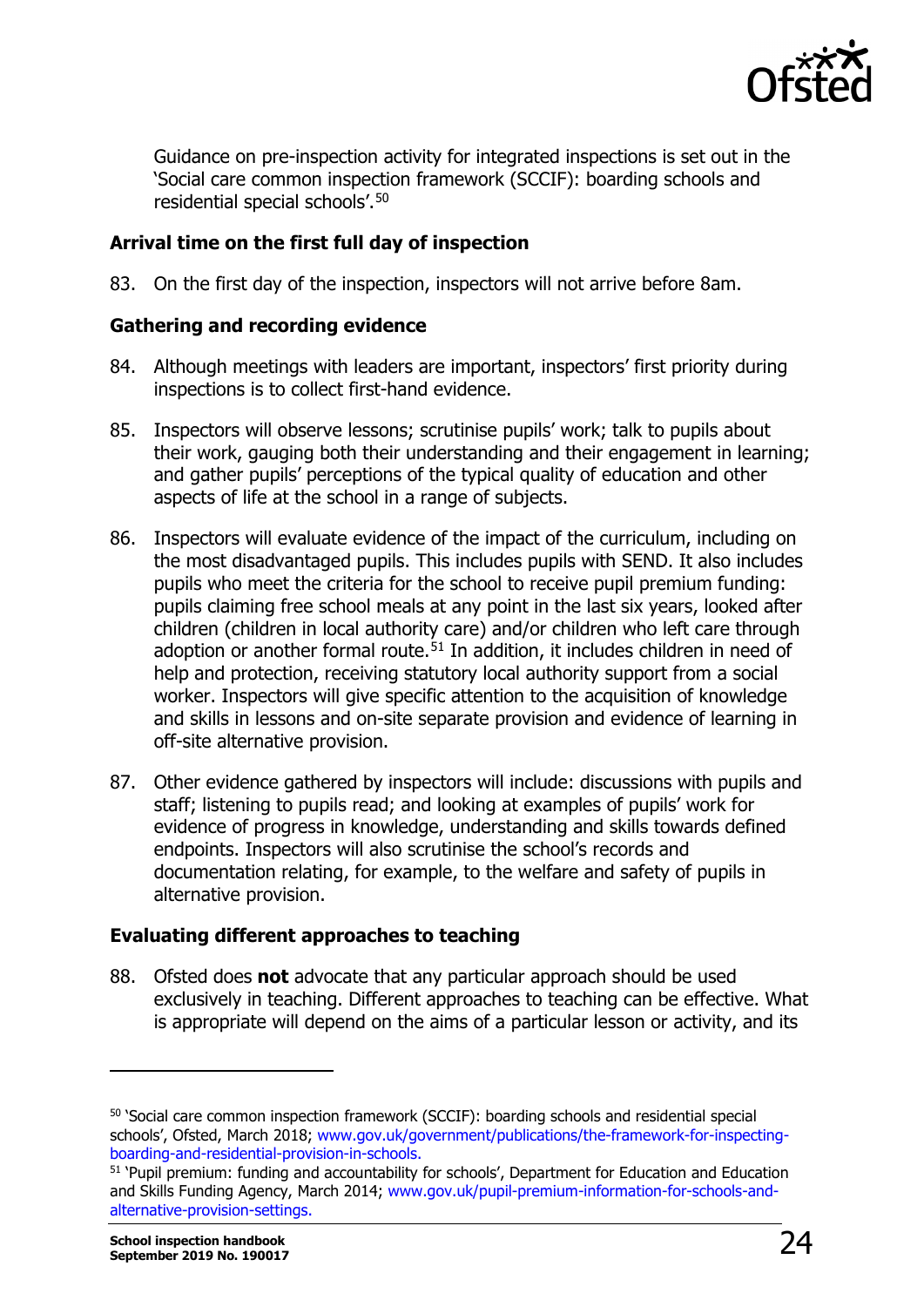

place in the sequence of teaching a particular topic. Nevertheless, any approach used has features that must be present to ensure that it is delivered effectively. Our research commentary sets out our understanding of those factors.<sup>[52](#page-24-0)</sup>

## **Newly qualified teachers and trainees working in schools during section 5 inspections**

- 89. When the lead inspector requests a copy of the current staff list, they must ask whether this includes:
	- any newly qualified teachers (NOTs)
	- any trainees on placement, including those on School Direct or School Direct (salaried) training routes.
- 90. Inspectors will meet NQTs where possible and may wish to observe lessons given by NQTs. In doing so, inspectors should give consideration to the fact that NQTs have less experience than other teachers, but must assess the effectiveness of the support and professional development put in place for NQTs and other teachers who are in the early stages of their careers, particularly in dealing with pupil behaviour. This must include the quality of mentoring and what the school has done to support their development in areas for improvement identified by initial teacher training providers. Inspectors should discuss how NQTs are supported by the school in managing pupil behaviour.
- 91. Inspectors will meet any trainees employed by the school on the School Direct (salaried) route to assess their support, mentoring and induction. Inspectors will **not** observe lessons given by trainees.
- 92. The teachers' standards state that providers will assess trainees against the standards in a way that is consistent with what could reasonably be expected of a trainee teacher before the awarding of qualified teacher status (OTS).<sup>[53](#page-24-1)</sup> Inspectors will **not** take trainees' performance into account when assessing the quality of education.

## **Overarching approach to inspection**

93. This EIF seeks to put a single, joined-up educational conversation at the heart of inspection. It is built around the connectedness of curriculum, teaching, assessment and standards within the 'quality of education' judgement. As a result, the inspection methodology for this judgement is structured to ensure that inspectors are able to gather evidence of how a school's activities to deliver

<span id="page-24-0"></span> $52$  'Education inspection framework: overview of research', Ofsted, January 2019;<br>www.gov.uk/government/publications/education-inspection-framework-overview-of-research. 53 Teachers' standards, Department for Education, July 2011;

<span id="page-24-1"></span>[www.gov.uk/government/publications/teachers-standards](https://www.gov.uk/government/publications/teachers-standards)**.**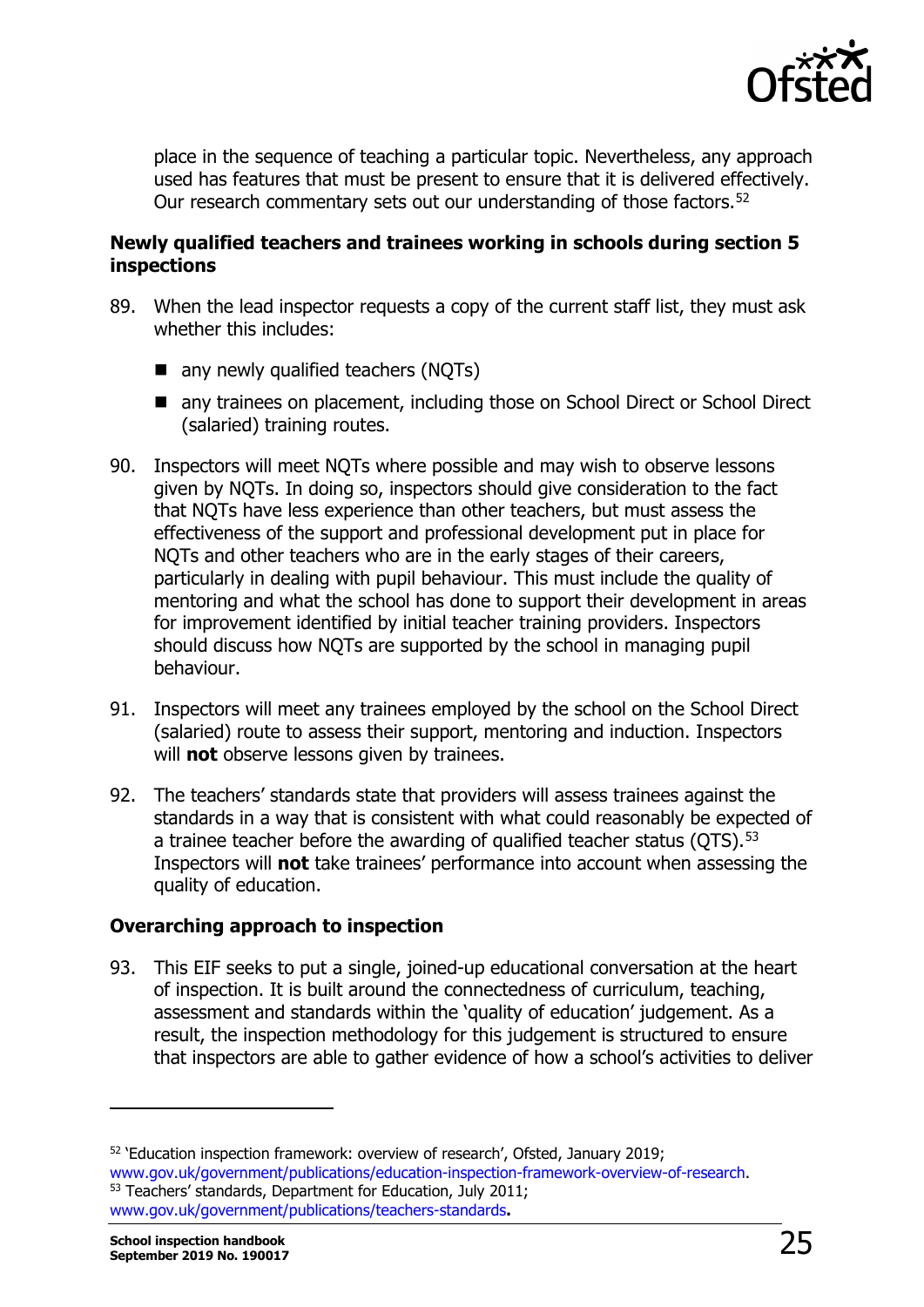

a high-quality education for its pupils connect and work together to achieve the highest possible standards.

- 94. As set out in the 'preparation' section above (paragraphs 54–55), inspections under the EIF always begin with in-depth discussions with school leaders and curriculum leaders about the school's curriculum. Inspectors ask about what leaders intend pupils to learn. What are the end points they wish them to reach, what are the key concepts that they need to understand, and in what order will they learn them? They will also ask about pupils' behaviour and attitudes and personal development.
- 95. During inspection, inspectors will probe leaders' understanding further but, most importantly, they will focus on gathering first-hand evidence. Inspectors will visit lessons, talk to individual teachers and pupils, and look at pupils' work (in its widest sense) together with curriculum leaders to see whether it matches leaders' intentions. Inspectors will then draw all this evidence together from different pupils, classes and year groups.
- 96. The crucial element here is the **connection** between different pieces of evidence. Inspectors will not emphasise one specific type of evidence above all others. Instead, inspectors will focus on gathering evidence that is balanced and connected. Our research on work scrutiny and lesson visits has shown that having a variety of types of connected evidence strengthens the conclusions that inspectors are able to reach.
- 97. This evidence will always lead inspectors back to the overall quality of education on offer. The focus will not be on one particular lesson, book or pupil. Rather, the focus will be on the interconnection of all of these pieces of evidence and what they tell inspectors and leaders about whether pupils are learning the curriculum and making progress in the sense of knowing more, remembering more and being able to do more. The evidence from our substantial piloting of the EIF is that this approach enables inspectors and leaders to build up a clear picture of whether the school is meeting the criteria set out in the 'quality of education' judgement.

## **Joint visits to lessons**

- 98. One element of the inspection approach will be visits to lessons. The lead inspector will invite the headteacher, curriculum leaders and other leaders to take part in joint visits to lessons.
- 99. Inspectors will **not** take a random sample of lessons to visit. Instead, they will connect lesson visits to other evidence: discussions with curriculum leaders, teachers and pupils, and work scrutiny. Inspectors will visit several lessons in which the same subject is being taught, including lessons to different year groups. Lesson visits are **not** about evaluating individual teachers or their teaching; there will be no grading of the teaching observed by inspectors. Instead, inspectors will view lessons across a faculty, department, subject, key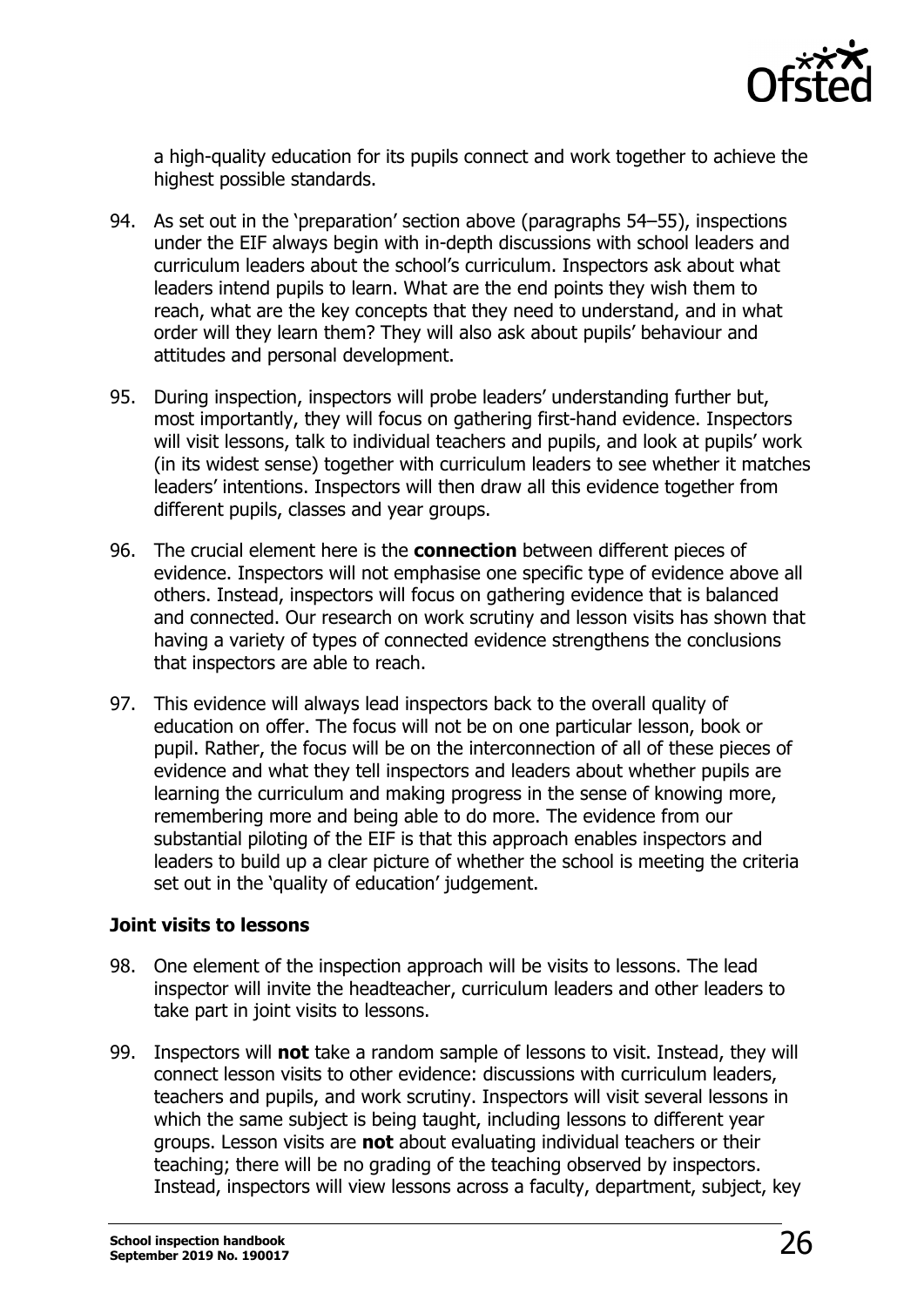

stage or year group and then aggregate insights as to how what is going on in lessons contributes to the school's curriculum intentions. This will then provide part of the evidence for an overall view of quality of education or behaviour and attitudes.

- 100. In summary, lesson visits are primarily useful for gathering evidence about how lessons contribute to the quality of education. Inspectors can use these visits to gather evidence about how well the curriculum is implemented. They do this by looking at what is going on in lessons for one or more subjects or themes, triangulating this with evidence collected through discussions with the staff and pupils involved, and scrutinising the pupils' work, wherever possible derived from the lessons visited and the relevant sequence of lessons (see below).
- 101. Lesson visits are also useful for gathering evidence that contributes to the 'behaviour and attitudes' judgement by providing direct evidence about how behaviour is managed within individual classrooms and how pupils respond. This evidence will complement the other evidence that inspectors gather about behaviour during inspection.

## **Work scrutiny**

- 102. Another element of the inspection approach will be scrutinising pupils' work. The lead inspector will invite curriculum leaders and teachers to take part in joint scrutiny of pupils' work.
- 103. Inspectors will **not** take a random sample of exercise books/folders/sketchbooks/electronic files and so on (which we refer to as 'pupils' books and other work'). Instead, they will scrutinise pupils' books and other work across a faculty, department, subject, key stage or year group and aggregate insights to provide part of the evidence for an overall view of the quality of education. Inspectors will **not** evaluate individual workbooks or teachers. Inspectors will **not** use work scrutiny to evaluate teachers' marking. Inspectors will connect work scrutiny to lesson visits and, where at all possible, conversations with pupils and staff.
- 104. Inspectors can use work scrutiny to contribute to an evaluation of whether the work that pupils do over time reflects the intended curriculum. Work scrutiny will help inspectors to form a view of whether pupils know more and can do more, and whether the knowledge and skills they have learned are well sequenced and have developed incrementally. Inspectors will synthesise what they find in order to contribute to their overall assessment of the quality of education across a faculty, department, subject, key stage or year group.

## **Talking to and observing pupils outside lessons**

105. Inspectors will ensure that they talk to and observe pupils in a range of situations outside normal lessons to evaluate other aspects of personal development, behaviour and attitudes, for example: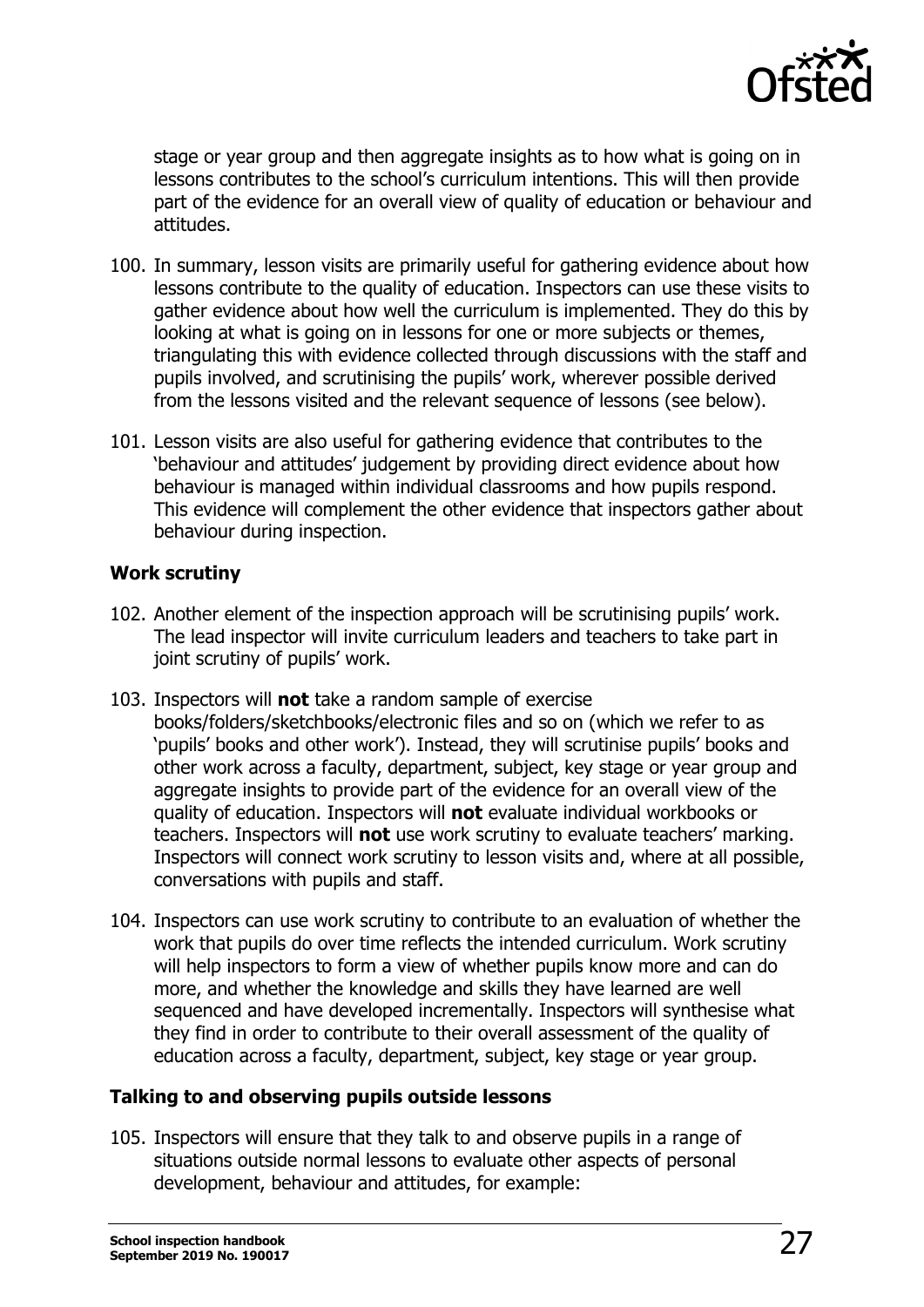

- at the start and finish of the school day
- during lunchtime, including in the dining hall, and breaktimes or playtimes
- during assemblies and tutor periods
- when moving between lessons
- during enrichment activities (including clubs and activities outside of the normal timetabled curriculum).
- 106. Inspectors will take advantage of opportunities to gather evidence from a wide range of pupils, both formally and informally. During informal conversations with pupils, inspectors must ask them about their experiences of teaching, learning and behaviour in the school, including the prevention of bullying and how the school deals with any form of harassment and violence, discrimination and prejudiced behaviour, if they happen. Inspectors will ensure that all questions are appropriate. They would not expect any school staff to be present.

## **Meeting those responsible for governance**

- 107. Inspectors will always seek to meet those responsible for governance during the inspection.
- 108. In a maintained school or standalone academy, this will usually include maintained school governors or academy trustees and sponsors (including sponsor representatives, where they exist).<sup>[54](#page-27-0)</sup>
- 109. In a school that is part of a MAT, the board of trustees is the governance body. Often, local governing bodies can appear responsible for governance, when in reality it is trustees who are accountable for the academy trust. Local governing bodies are committees to which trustees have often chosen to delegate some specific responsibilities, but in some cases they may act purely as advisory bodies and engage with the community. Their responsibilities will normally be set out in the trust's scheme of delegation. Sometimes, their powers are delegated from the managers of the MAT; in this case, they are part of the school's management, not its governance. Inspectors will therefore need to be careful to establish who has overall responsibility for governance. Inspectors will also ensure that meetings are with those who are directly responsible for exercising governance of the school and for overseeing its performance.
- 110. The role that governors and trustees play in the school's performance is evaluated as part of the judgement on the effectiveness of leadership and

<span id="page-27-0"></span><sup>54</sup> Inspectors should take account of the specific context of the school in deciding who to include in the invitation. For example, this may include inviting diocesan representatives for a multi-academy company.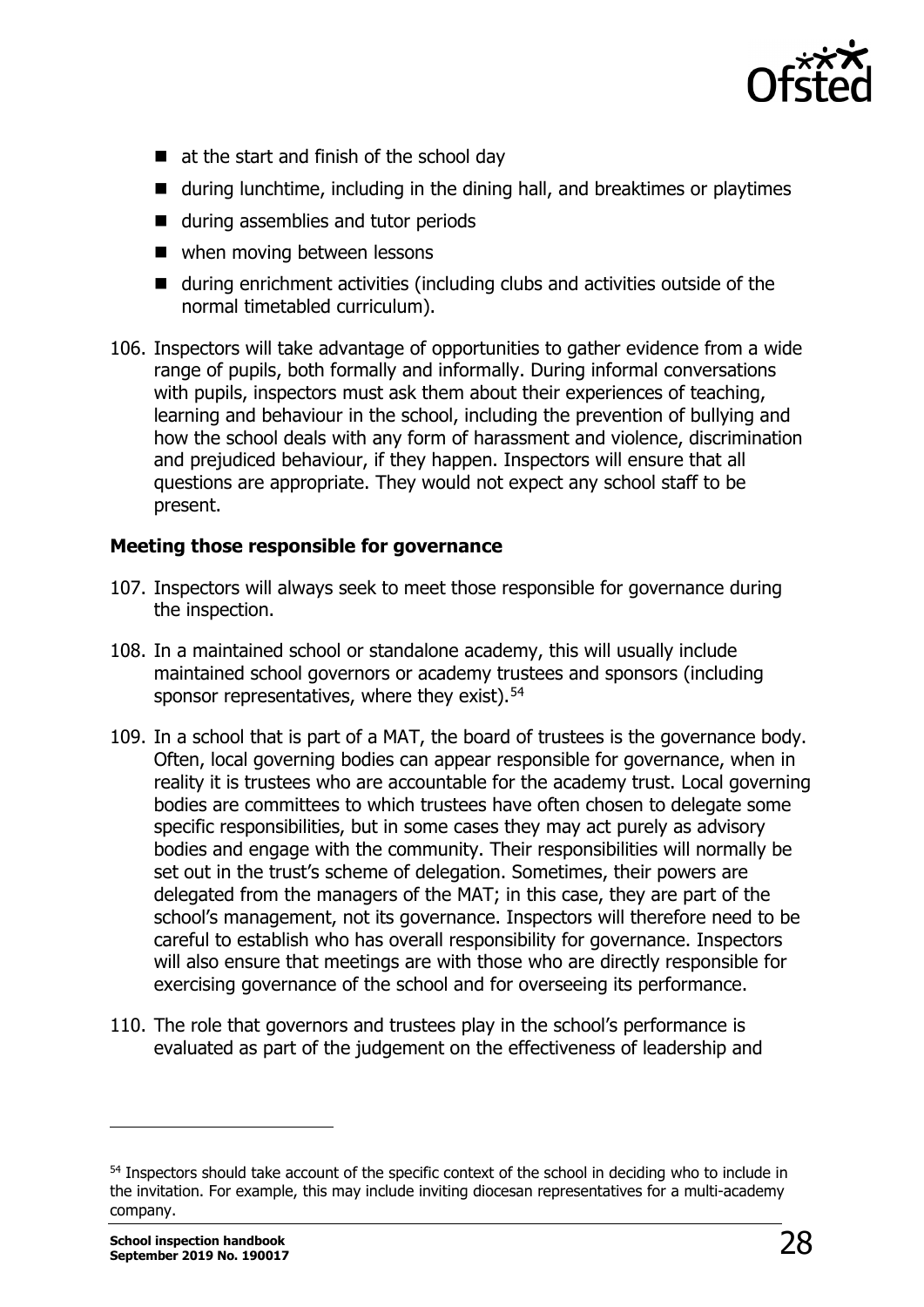

management, and each report will contain a separate paragraph that addresses the governance of the school.

111. As with the meetings between inspectors and pupils, parents and staff, meetings or telephone discussions with those responsible for governance should take place without the headteacher or other senior staff being present.

### **Meeting leaders**

- 112. The lead inspector will meet the headteacher regularly throughout the inspection to:
	- **P** provide updates on emerging issues, including initial general findings about the quality of education and to enable further evidence to be provided
	- allow the headteacher to raise concerns, including those related to the conduct of the inspection or of individual inspectors
	- alert the headteacher to any serious concerns.
- 113. The inspection team will meet at different points during the course of the inspection. In particular, the team should:
	- $\blacksquare$  meet briefly in the middle of day 1
	- $\blacksquare$  meet at the end of day 1 to discuss and record emerging findings; the headteacher should be invited
	- $\blacksquare$  meet at the end of day 2 to finalise judgements and identify areas for improvement
	- draw together the key inspection findings and write up the evaluation for team meetings.
- 114. The lead inspector will invite the headteacher to the final team meeting at the end of day 2. It is important that the lead inspector makes it clear that observers who are invited to attend the final team meeting are there to listen to the scrutiny of evidence and agreed judgements made by the inspection team. As appropriate, the lead inspector may request that observers clarify key points during the meeting.
- 115. In a MAT, the headteacher (or equivalent) may report to a CEO (or equivalent) who is, in turn, accountable to the board of trustees. The CEO is part of the executive staff (and may be a trustee). They should be invited to the final meeting or be allowed to send a delegate.
- 116. If, by the end of day 1 or during day 2, there is evidence that the school might be judged as inadequate or requires improvement, the lead inspector will alert the headteacher to this possibility. It must be emphasised that final judgements are not made until the final team meeting at the end of day 2.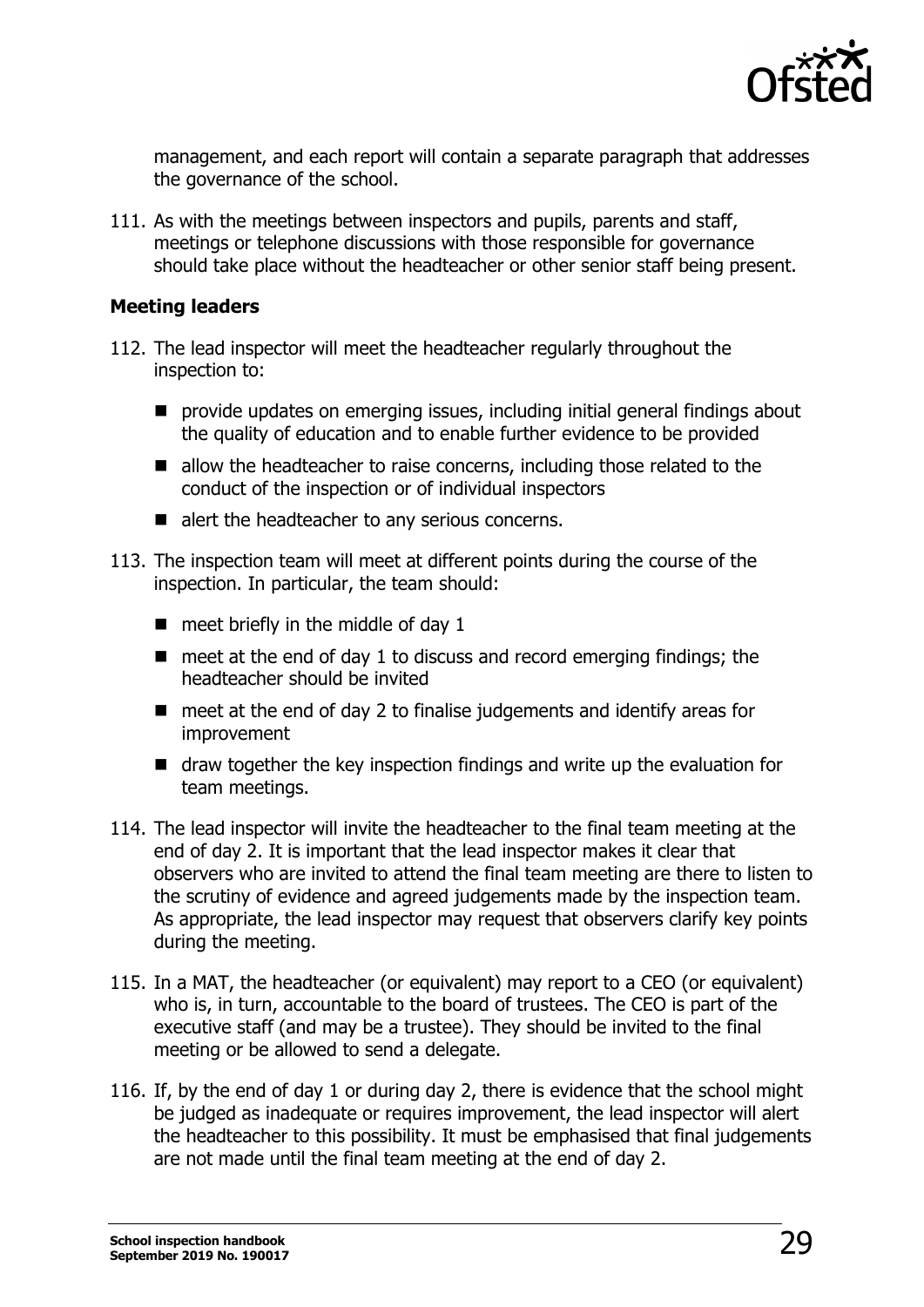

## **Reaching final judgements**

117. Inspection activity, including lesson visits, will continue during day 2. The team will also ensure that time is set aside to prepare for the final team meeting and the final feedback. During the final team meeting, an evaluation card will be completed. The main points for feedback to the school will be recorded as the meeting progresses.

## **Providing feedback**

- 118. The on-site inspection ends with a final feedback meeting with the school. Those connected with the school who may attend include:
	- $\blacksquare$  the headteacher and other senior leaders, agreed by the lead inspector and headteacher
	- $\blacksquare$  for maintained schools, the chair of the school's governing body and as many governors as possible
	- **F** for academies, including academies that are part of a MAT, the chair of the board of trustees and as many trustees as possible
	- $\blacksquare$  in an academy that is part of a MAT, the CEO or their delegate or equivalent
	- $\blacksquare$  a representative from the local authority (for maintained schools) sponsor and/or the designated responsible body
	- in an aligned or integrated inspection, social care regulatory inspectors and education inspectors will feed back together to both education and residential staff.

Due to the diverse nature of school governance, in some schools a single individual may have more than one of the above roles.

- 119. During this meeting, the lead inspector will ensure that the headteacher, those responsible for governance and all attendees are clear:
	- about the provisional grades awarded for each key judgement.
	- $\blacksquare$  about the key findings from the inspection, as summarised in the final summary evaluation. The lead inspector must give sufficient detail to enable all attendees to understand how judgements have been reached and for those responsible for the governance of the school to play a part in beginning to plan how to tackle any areas for improvement
	- $\blacksquare$  that the grades are provisional and so may be subject to change as a result of quality assurance procedures or moderation and must, therefore, be treated as restricted and confidential to the relevant senior personnel (as determined by the school). They may be shared with school staff and all those responsible for the governance of the school, irrespective of whether they attended the meeting, so long as they are clearly marked as provisional and subject to quality assurance. Information about the inspection outcomes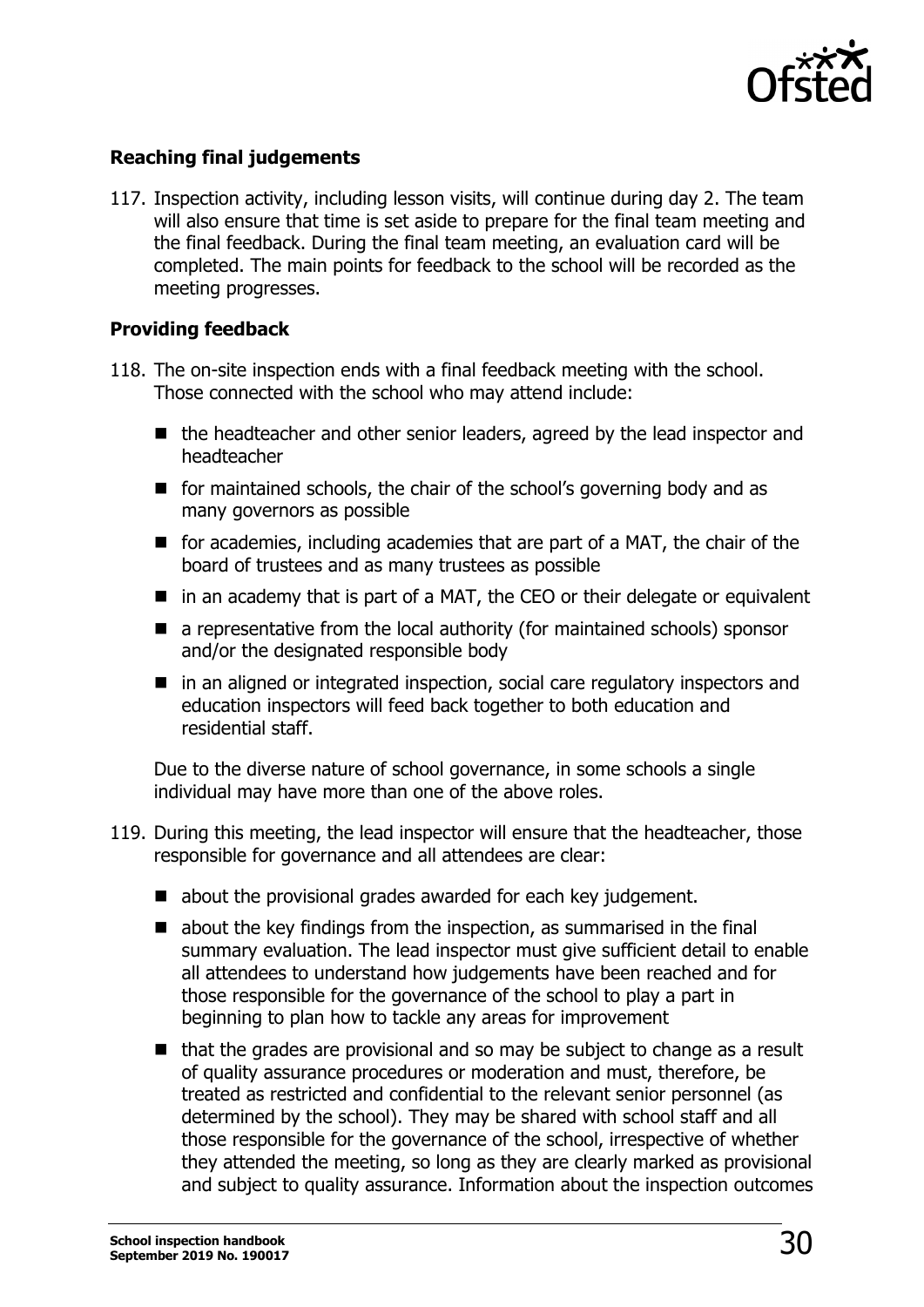

should be shared more widely only when the school receives a copy of the final inspection report

- $\blacksquare$  that the main findings of the inspection and the main points provided orally in the feedback, subject to any change, will be referred to in the text of the report, although the text of the report may differ slightly from the oral feedback
- about any recommendations for improvement
- $\blacksquare$  that, on receipt of the draft report, they must ensure that the report is not shared with anyone other than those outlined above, or published under any circumstances
- that the headteacher is invited and encouraged to complete the postinspection survey
- about the implications of the school being placed in a category of concern if the school is judged to be inadequate
- $\blacksquare$  when a school requires special measures, whether it may appoint NOTs<sup>[55](#page-30-1)</sup>
- about the procedure for making a complaint about the inspection
- $\blacksquare$  if the school is being placed in a category of concern, that they may make comments on the judgements in the draft report during quality assurance. That is, they are not limited to factual accuracy comments.
- 120. Regulations state that a maintained school that has been judged to require special measures may not appoint NQTs unless HMCI has given permission in writing.<sup>[56](#page-30-2)</sup> When the lead inspector has informed a maintained school that it may not appoint NQTs, the school must seek approval if it later wishes to appoint NQTs, by writing to the relevant Ofsted regional director, giving supporting reasons. The restriction on appointing NQTs does not extend to trainee teachers who joined employment-based training programmes<sup>[57](#page-30-3)</sup> at the school prior to the notice.

## <span id="page-30-0"></span>**Schools that are judged as requires improvement**

121. A school that is judged as requires improvement (overall effectiveness grade 3) is a school that is not good but overall provides an acceptable standard of education. The judgement of requires improvement is not a formal category of concern, but the school may be subject to monitoring by Ofsted. This will not normally apply to a school that has been judged as requires improvement for

<span id="page-30-1"></span> $55$  In the case of an academy made subject to special measures, the lead inspector will make a recommendation on whether the academy may appoint NOTs.

<span id="page-30-3"></span><span id="page-30-2"></span><sup>&</sup>lt;sup>56</sup> [www.legislation.gov.uk/uksi/2012/1115/regulation/6/made.](http://www.legislation.gov.uk/uksi/2012/1115/regulation/6/made)<br><sup>57</sup> A scheme established, or having effect as if established, by the Secretary of State for the purposes of paragraph 10 of Schedule 2 to the Qualifications Regulations 2003.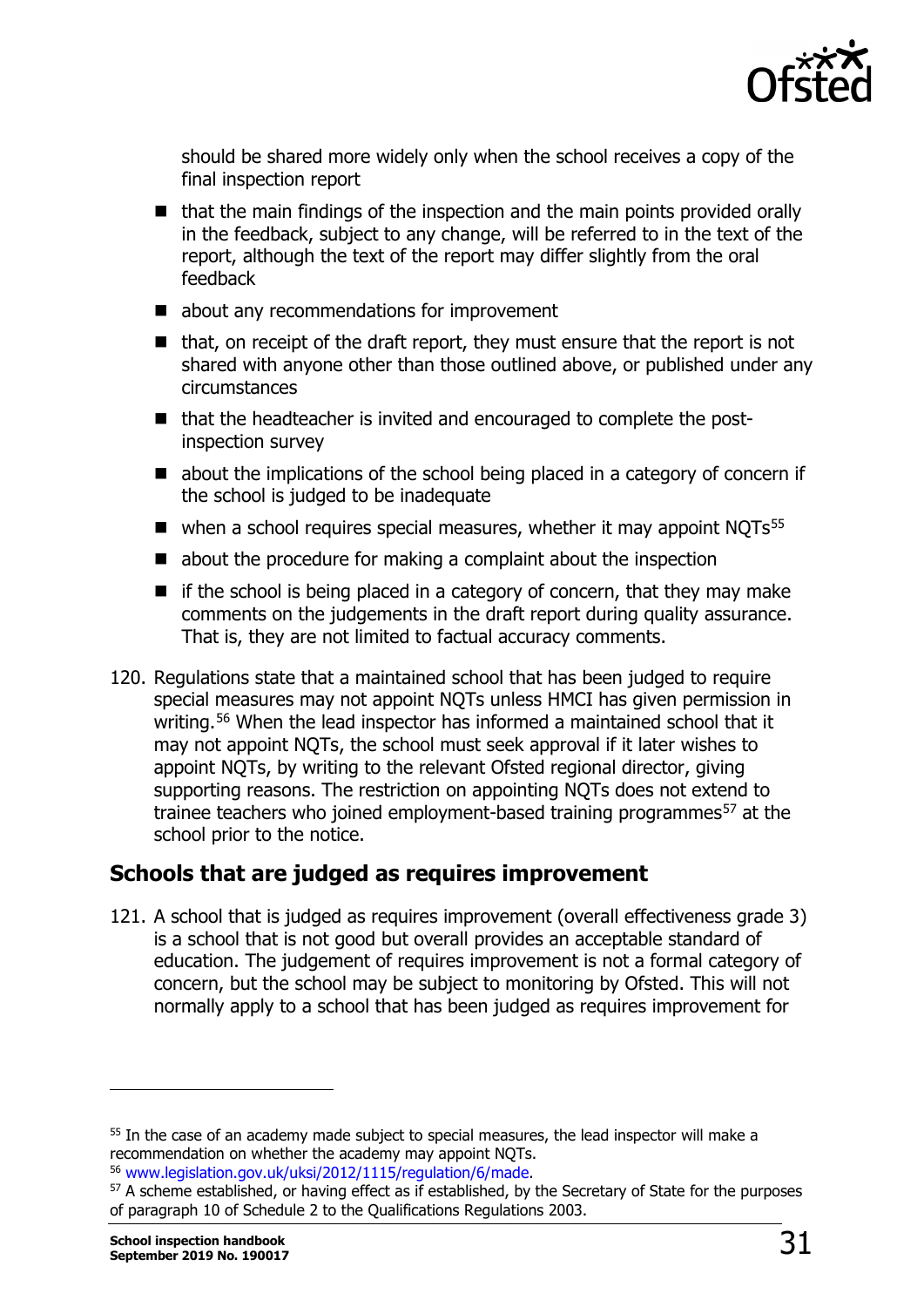

the first time. We will inspect the school again under section 5, usually within 30 months of the publication of the previous section 5 report.

- 122. When the school is judged as requires improvement, inspectors will direct the school to Ofsted's section 8 handbook.
- 123. If, at the next section 5 inspection, the school has not demonstrated that it has improved to good, the lead inspector will need to consider whether the school continues to require improvement or may be inadequate. If the school has demonstrated improvement in some areas and there is a general upward trend, but key aspects of performance remain less than good, the school may be judged as requires improvement again. In that case, there will normally be monitoring before another section 5 inspection takes place within 30 months of the publication of the previous section 5 report. These considerations will be made at each section 5 re-inspection of a school that was previously judged as requires improvement.

## <span id="page-31-0"></span>**Schools causing concern**

124. Schools whose overall effectiveness is judged to be inadequate (grade 4) will be deemed to be in a formal category of concern.

## **Procedures for judging a school as inadequate**

- 125. If, by the end of the first day of the inspection or during day 2, the lead inspector thinks it is possible that the school's overall effectiveness is inadequate and that it might be judged to have serious weaknesses $58$  or to require special measures, they **must** ring Ofsted's regional duty desk.
- 126. The lead inspector will be asked for their name and the name and URN of the school. They will then be put through to one of Her Majesty's Inspectors (HMI) on duty. In this call, the lead inspector **must** talk through the evidence used by inspector(s) in reaching an emerging provisional judgement of inadequate. The overall effectiveness judgement is not confirmed at this point. The lead inspector **must** record the main points of the conversation on an evidence form.
- 127. During the second day of the inspection, the lead inspector may contact the regional duty desk again to discuss emerging findings. If the inspection team has made the provisional judgement that the school is inadequate and has serious weaknesses or requires special measures, the lead inspector **must** telephone the regional duty desk before the final oral feedback meeting with the school. The lead inspector will be prepared to explain briefly the reasons and underpinning evidence for the inadequate judgement.

<span id="page-31-1"></span><sup>58</sup> In law, this is referred to as 'requiring significant improvement'.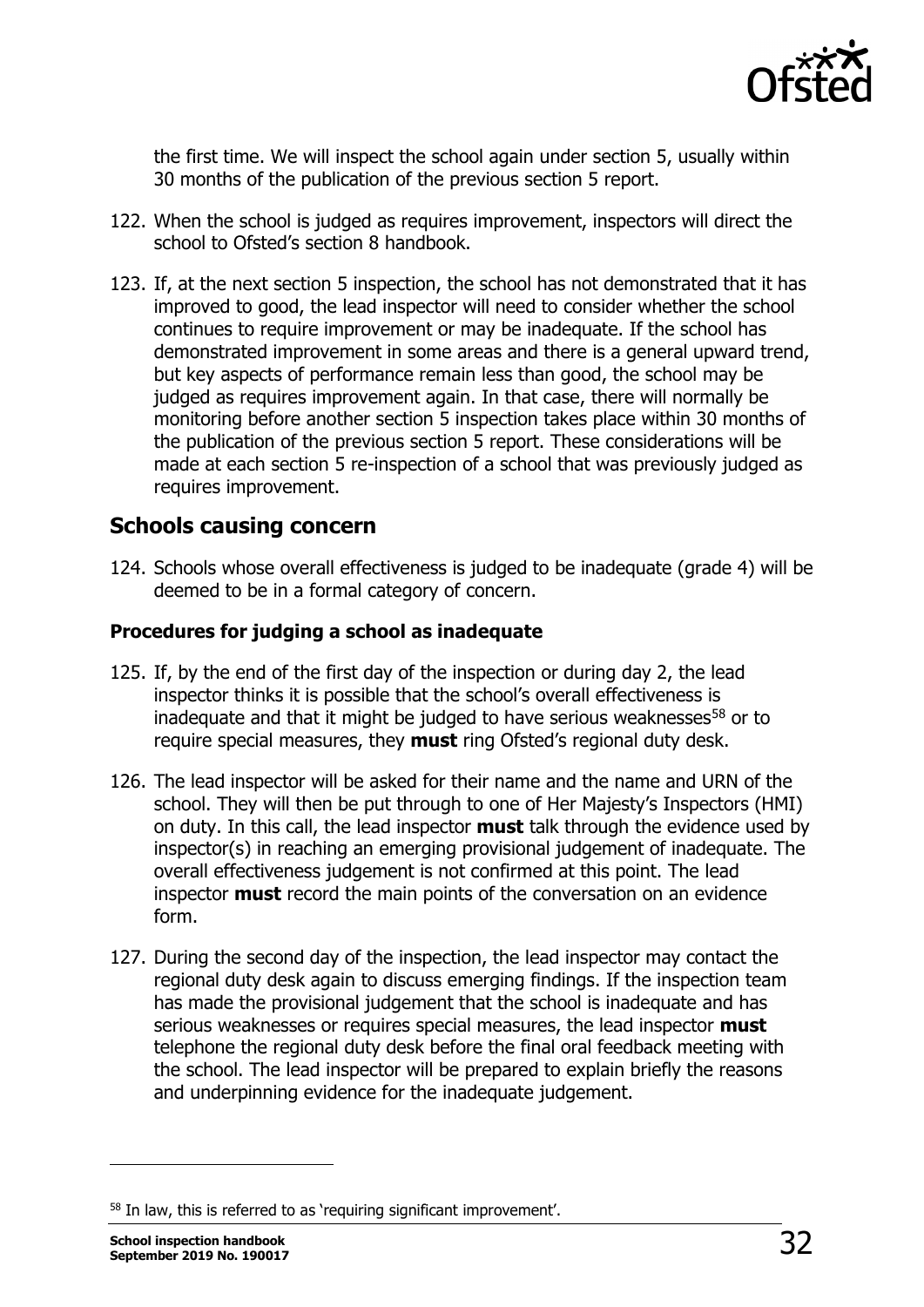

## **Special measures**

128. A school requires **special measures** if:

- $\blacksquare$  it is failing to give its pupils an acceptable standard of education and
- $\blacksquare$  the persons responsible for leading, managing or governing are not demonstrating the capacity to secure the necessary improvement in the school.<sup>[59](#page-32-0)</sup>
- 129. If inspectors judge that the evidence shows that the overall effectiveness of the school is inadequate, they **must** consider whether the school is failing to give its pupils an acceptable standard of education. If the key judgement **either** for quality of education **or** for personal development is 'inadequate', inspectors **must** conclude that the school is failing to give an acceptable standard of education.<sup>[60](#page-32-1)</sup>
- 130. Inspectors **must** then consider whether leaders, managers and governors are demonstrating the capacity to improve the school.
- 131. If inspectors find that the school is failing to give its pupils an acceptable standard of education **and** find that leaders, managers and governors are not demonstrating the capacity to improve the school, then they **must** find that school requires special measures.

## **Serious weaknesses**

132. If inspectors consider that the evidence shows that the overall effectiveness of the school is inadequate, but do not find that the school requires special measures in line with the above paragraph, they will instead judge the school to have serious weaknesses. A school with serious weaknesses will have one or more of the key judgements graded inadequate (grade 4) and/or have important weaknesses in the provision for pupils' spiritual, moral, social and cultural development.

## **Informing a school that it is deemed to be causing concern**

133. If a school is provisionally judged to require special measures or to have serious weaknesses, inspectors **must** use the following words **during the final feedback to the school,** indicating that the overall effectiveness judgement is subject to moderation by HMIs and, in the case of special measures, agreement by HMCI.

<span id="page-32-0"></span><sup>59</sup> As set out under section 44 of the Education Act 2005.

<span id="page-32-1"></span><sup>60</sup> If **neither** quality of education **nor** personal development is 'inadequate', inspectors **must** conclude that the school is giving an acceptable standard of education.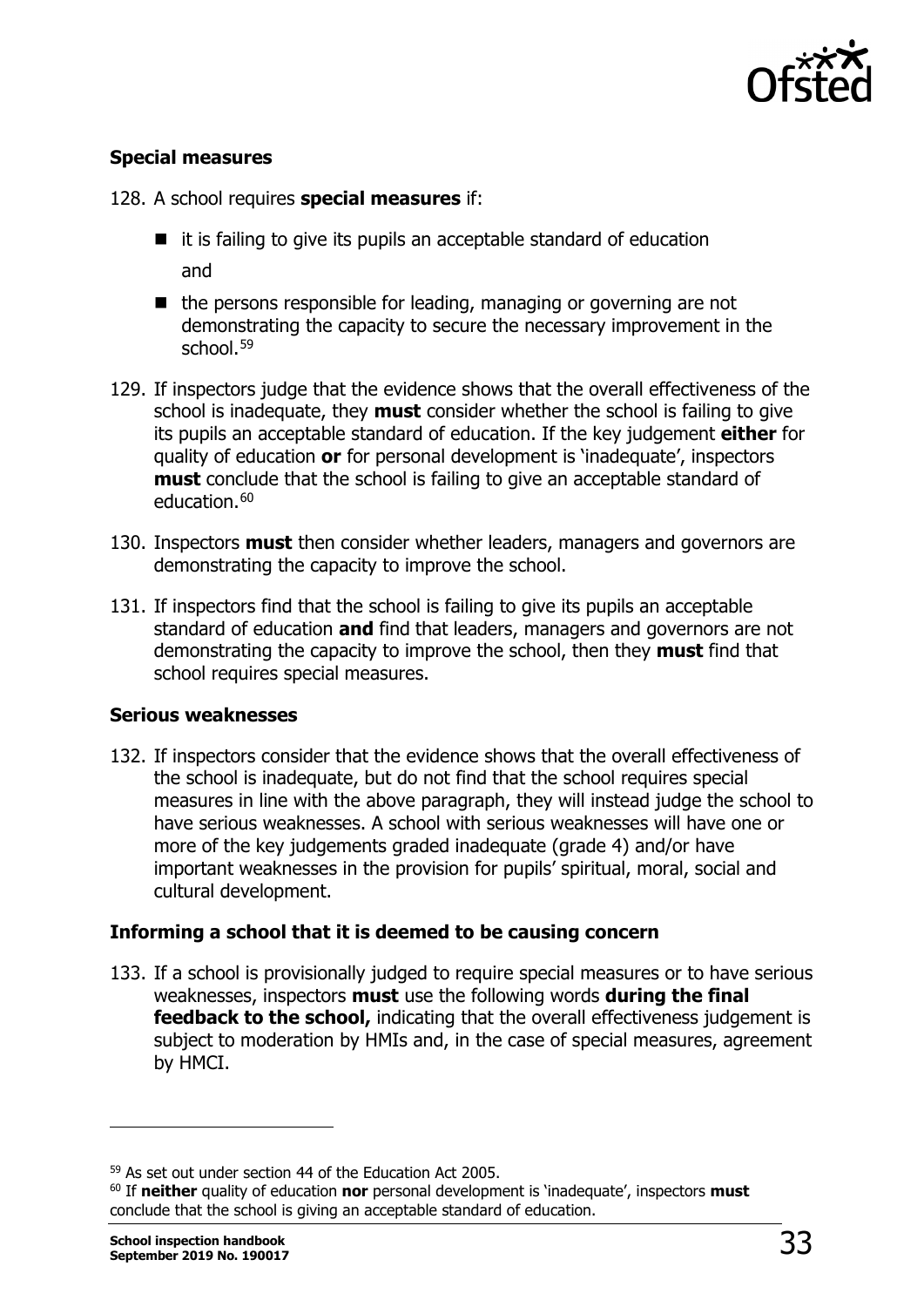

When the school has serious weaknesses:

'In accordance with section 44 of the Education Act 2005, Her Majesty's Chief Inspector is likely to be of the opinion that this school has serious weaknesses<sup>[61](#page-33-0)</sup> because it is performing significantly less well than it might in all the circumstances reasonably be expected to perform.'

When the school requires special measures:

'In accordance with section 44 of the Education Act 2005, Her Majesty's Chief Inspector is likely to be of the opinion that this school requires special measures because it is failing to give its pupils an acceptable standard of education and the persons responsible for leading, managing or governing the school are not demonstrating the capacity to secure the necessary improvement in the school.'

## **Implications for a school causing concern**

- 134. If a school is judged to be causing concern, the timescale for publishing the report is extended so that the school can make comments on the inspection judgements. Judgements can be moderated in light of those comments and, in the case of schools judged to require special measures, confirmed either by HMCI or a regional director on HMCI's behalf.
- 135. Maintained schools and PRUs that are judged to be causing concern will be subject to an academy order. The Secretary of State has a duty to make an academy order for all maintained schools judged to have serious weaknesses ('requiring significant improvement') and those that require special measures. This includes maintained special schools, but excludes maintained nursery schools and non-maintained special schools. For academies that are causing concern, the Secretary of State has a power to terminate the funding agreement, and the academy may become part of a trust or be 'rebrokered'<sup>[62](#page-33-1)</sup> to another trust.
- 136. Maintained schools or PRUs that have been issued with an academy order and academies that are being brokered or rebrokered to new sponsors following termination of their funding agreements will normally receive monitoring inspections if they have not been brokered or rebrokered after nine months.
- 137. There is still a requirement for the local authority, proprietor or trust to prepare a statement of action, even though these schools will become new sponsored academies once the new funding agreements are in place. However, with the exception of any safeguarding concerns, which the statement of action must

<span id="page-33-0"></span><sup>61</sup>Described in the section as 'requires significant improvement'.

<span id="page-33-1"></span> $62$  Rebrokerage takes place when the Secretary of State terminates academy arrangements using the powers in sections 2A to 2D of the Academies Act 2010 and enters into new academy arrangements for the same school or schools under section 1 of the Academies Act.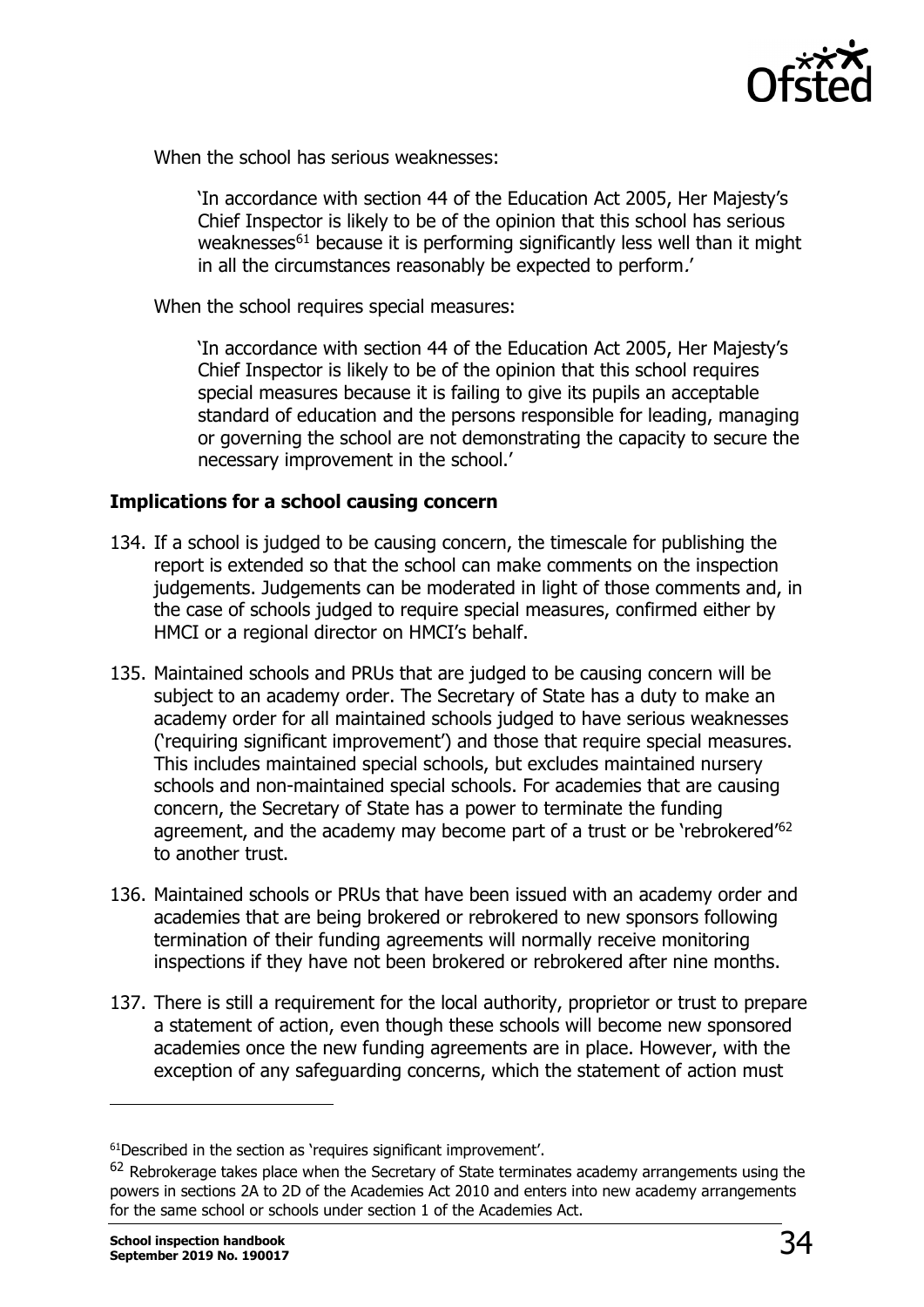

address, the purpose of the statement will be to set out how the relevant authority and the school will support the transition to the new academy or trust.

- 138. Whether becoming a new academy or being brokered or rebrokered, these schools will become new sponsored academies. We will then inspect them as new schools within three years of operation and normally in the third year. However, in exceptional circumstances, schools that are becoming new academies or being rebrokered may receive a section 8 inspection before their next section 5 inspection.
- 139. Academies judged to have serious weaknesses, and which are not brokered or rebrokered, will be subject to monitoring by Ofsted.<sup>[63](#page-34-0)</sup> They will normally be reinspected within 30 months of the publication of the inspection report in which they were judged to have serious weaknesses.
- 140. Academies judged to require special measures, and which are not rebrokered, will be subject to monitoring by Ofsted. The timing of the next section 5 inspection will be determined by the academy's rate of improvement. However, it will normally take place within 30 months of the publication of the inspection report that judged it to require special measures.
- 141. Maintained nursery schools and non-maintained special schools judged inadequate are not subject to academy orders. We will monitor them as set out in the section 8 handbook.

## **Taking a school out of a category of concern**

142. When an inspection team judges that a school that has been subject to special measures no longer requires special measures, inspectors **must** use the following words during the final feedback to the school:

> 'In accordance with section 13 (4) of the Education Act 2005, Her Majesty's Chief Inspector is of the opinion that the school no longer requires special measures.'

143. When an inspection team judges that a school previously judged to have serious weaknesses no longer has serious weaknesses, inspectors **must** use the following words during the final feedback to the school:

> 'In accordance with section 13 (5) of the Education Act 2005, Her Majesty's Chief Inspector is of the opinion that the school no longer requires significant improvement.'

<span id="page-34-0"></span><sup>&</sup>lt;sup>63</sup> As set out in the school inspection handbook: Section 8, Ofsted, September 2019; [www.gov.uk/government/publications/handbook-for-short-monitoring-and-unannounced-behaviour](http://www.gov.uk/government/publications/handbook-for-short-monitoring-and-unannounced-behaviour-school-inspections)[school-inspections](http://www.gov.uk/government/publications/handbook-for-short-monitoring-and-unannounced-behaviour-school-inspections).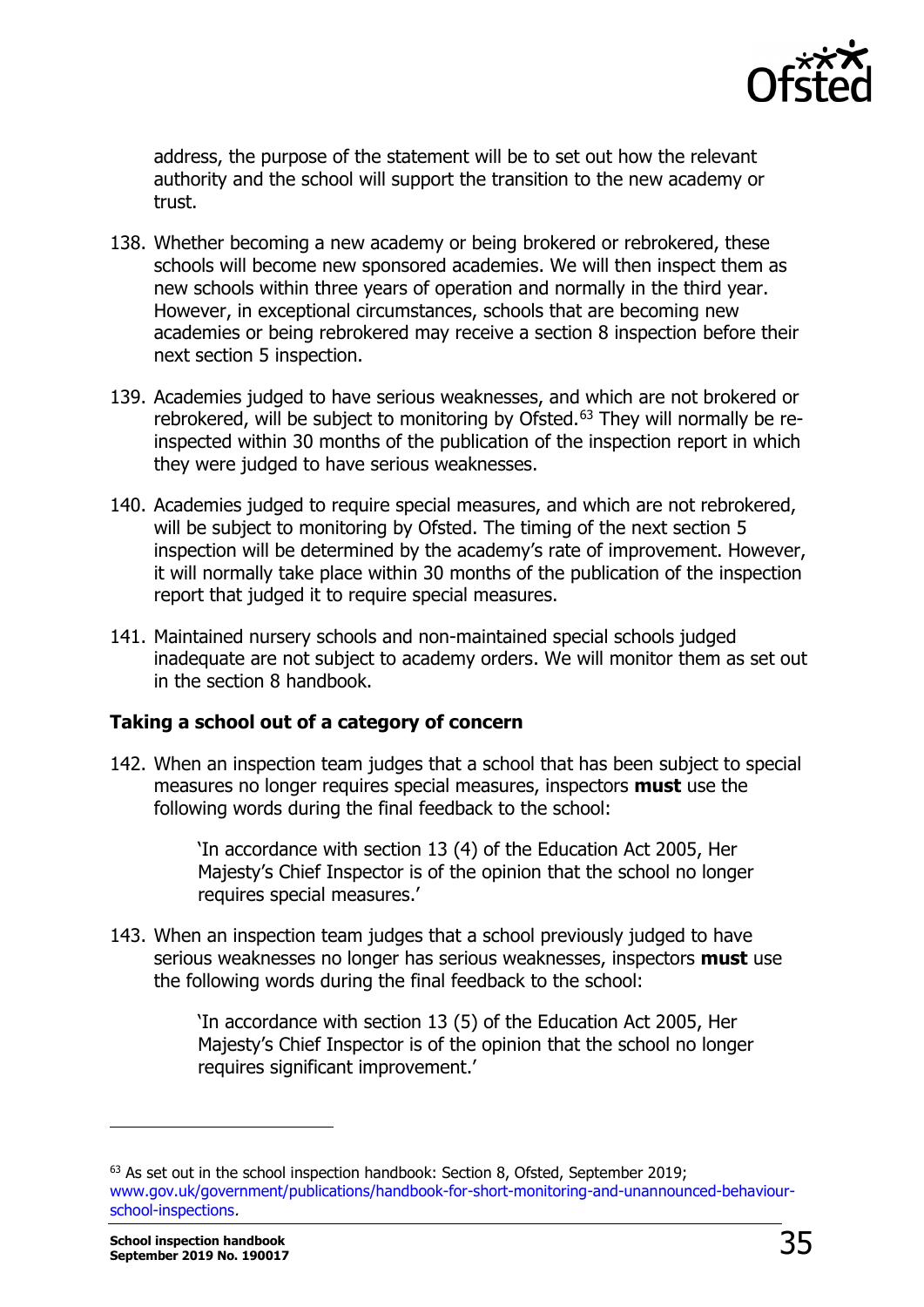

## <span id="page-35-0"></span>**After the inspection**

## **Arrangements for publishing the report**[64](#page-35-1)

- 144. The lead inspector is responsible for writing the inspection report and submitting the evidence to Ofsted shortly after the inspection ends. The text of the report will explain the judgements and reflect the evidence. The findings in the report should be consistent with the feedback given to the school at the end of the inspection.
- 145. Inspection reports will be quality assured before we send a draft copy to the school. The draft report is restricted and confidential to the relevant personnel (as determined by the school), including those responsible for governance, and should not be shared more widely or published.
- 146. The school will be invited to comment on the draft report and informed of the timescales in which to do so. This is normally one working day, except if the school is registered with us as a children's home and an 'aligned' inspection of the school and the children's home provision has taken place. Except in the case of schools causing concern, comments must be limited to the factual accuracy of the report. We will notify the school of the lead inspector's response.
- 147. We may share a draft of the inspection report with the DfE, funding bodies or regional schools commissioners if HMCI considers it necessary to do so. This will only take place following moderation and/or quality assurance.
- 148. Typically, schools will receive an electronic version of the final report within 25 working days of the end of the inspection. In most circumstances, the final report will be published on Ofsted's website within 30 working days.
- 149. Once a school has received its final report, it is required to take such steps as are reasonably practicable to ensure that every parent of a registered pupil at the school receives a copy of the report within five working days.<sup>[65](#page-35-2)</sup> After that time, the report will normally be published on Ofsted's website. However, we may publish the report any time after the school has received it.
- 150. We will notify the DfE and/or the relevant funding body before final publication. In all cases, the inspection process should not be treated as complete until all inspection activity has been carried out and the final version of the inspection report has been sent to the school.

<span id="page-35-2"></span><span id="page-35-1"></span><sup>&</sup>lt;sup>64</sup> The term 'report' is used to describe the formal written outcome from the inspection. <sup>65</sup> Under section 14(4)(c) of the Education Act 2005.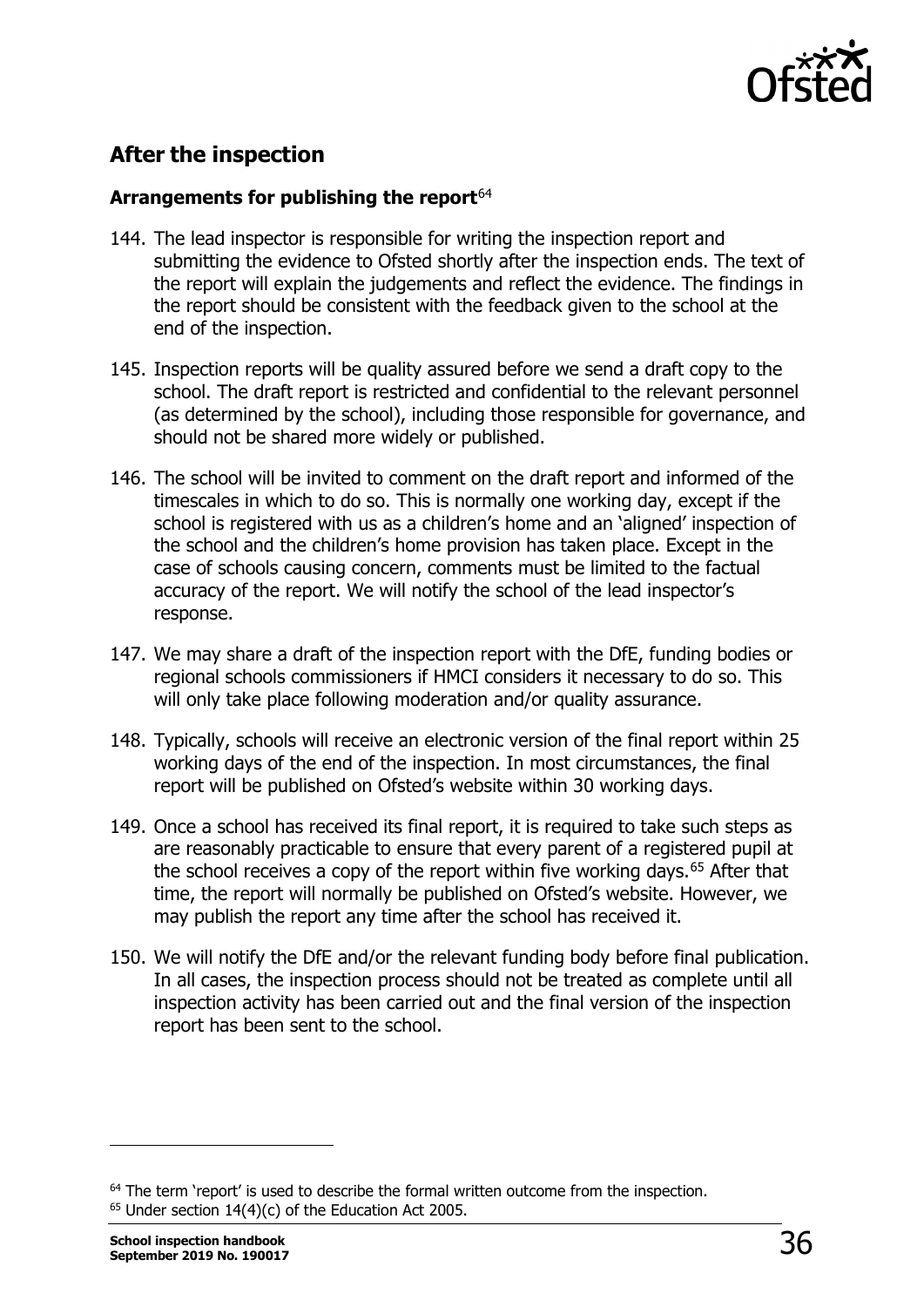

#### **The inspection evidence base**

151. The evidence base for the inspection will be retained in line with Ofsted's retention and disposal policy. This is normally for six years from when the report is published. We may decide that retaining it for longer is warranted for research purposes.

# **Quality assurance and complaints**

#### **Quality assurance**

- 152. All inspectors are responsible for the quality of their work. The lead inspector must ensure that inspections are carried out in accordance with the principles of inspection and the Ofsted code of conduct.
- 153. We monitor the quality of inspections through a range of formal processes. HMI/Senior HMI visit some schools, or monitor remotely to quality assure inspections. We may also evaluate the quality of an inspection evidence base. The lead inspector will be responsible for feeding back to team inspectors about the quality of their work and their conduct.
- 154. All schools are invited to take part in a post-inspection evaluation in order to contribute to inspection development.

#### **Handling concerns and complaints**

- 155. The great majority of our work is carried out smoothly and without incident. If concerns do arise during an inspection, they should be raised with the lead inspector as soon as possible, in order to resolve issues before the inspection is completed. The lead inspector will seek advice where necessary. Any concerns raised and actions taken will be recorded in the inspection evidence.
- 156. If it is not possible to resolve concerns during the inspection, the school may wish to lodge a formal complaint. The lead inspector will ensure that the school is informed that it is able to make a formal complaint and that information about how to complain is available on our website.<sup>66</sup>

<span id="page-36-0"></span><sup>66</sup> 'Complaints about Ofsted', Ofsted, 2018; [www.gov.uk/government/publications/complaints-about](http://www.gov.uk/government/publications/complaints-about-ofsted)[ofsted.](http://www.gov.uk/government/publications/complaints-about-ofsted)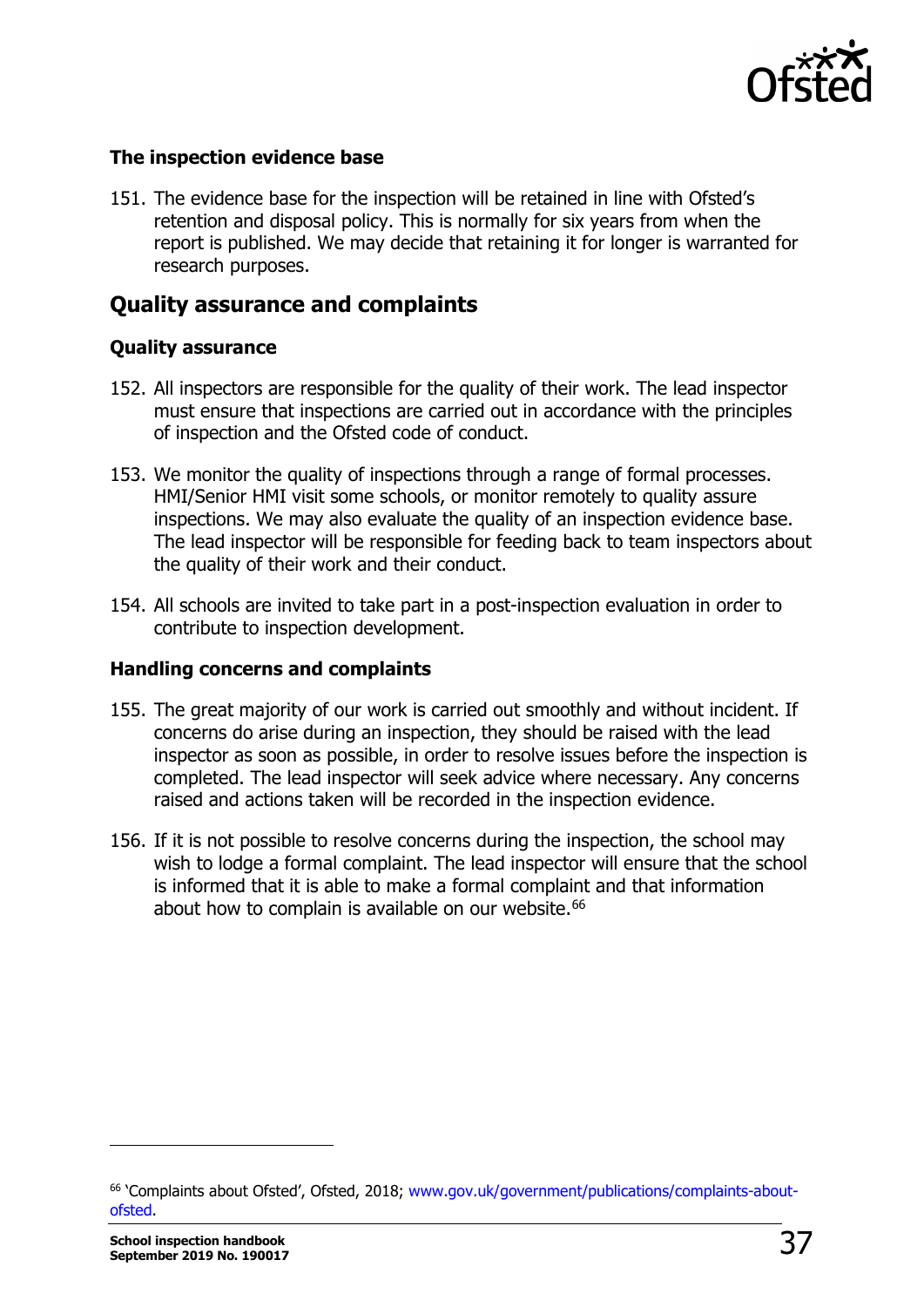

# **Part 2. The evaluation schedule – how we will judge schools**

- 157. The evaluation schedule is not exhaustive. It does not replace the professional judgement of inspectors. Inspectors must interpret the way that grades are described according to pupils' age, stage and phase of education.
- 158. Inspectors will make judgements on the following:
	- overall effectiveness

and the four key judgements:

- $\blacksquare$  the quality of education
- **behaviour and attitudes**
- personal development
- leadership and management

and, where relevant, judgements on the quality of provision in:

- early years education
- $\blacksquare$  the sixth form.

159. Inspectors use the following four-point scale to make all judgements:

- qrade 1: outstanding
- grade 2: good
- $\blacksquare$  grade 3: requires improvement
- qrade 4: inadequate.

# **Reaching a judgement of outstanding**

160. This handbook introduces a new method of evaluating whether a school is outstanding in one or more judgement areas. Outstanding is a challenging and exacting judgement. In order to reach this standard, inspectors will determine whether the school meets **all** the criteria for good under that judgement, and does so securely and consistently. In other words, it is not enough that the school is strong against some aspects of the judgement and not against others, but it must meet each and every good criterion. In addition, there are further criteria set out under the outstanding judgement, which the school will also need to meet. Our aim in making this change is that schools should only be judged outstanding in a particular area if they are performing exceptionally, and this exceptional performance in that area is consistent and secure across the whole school.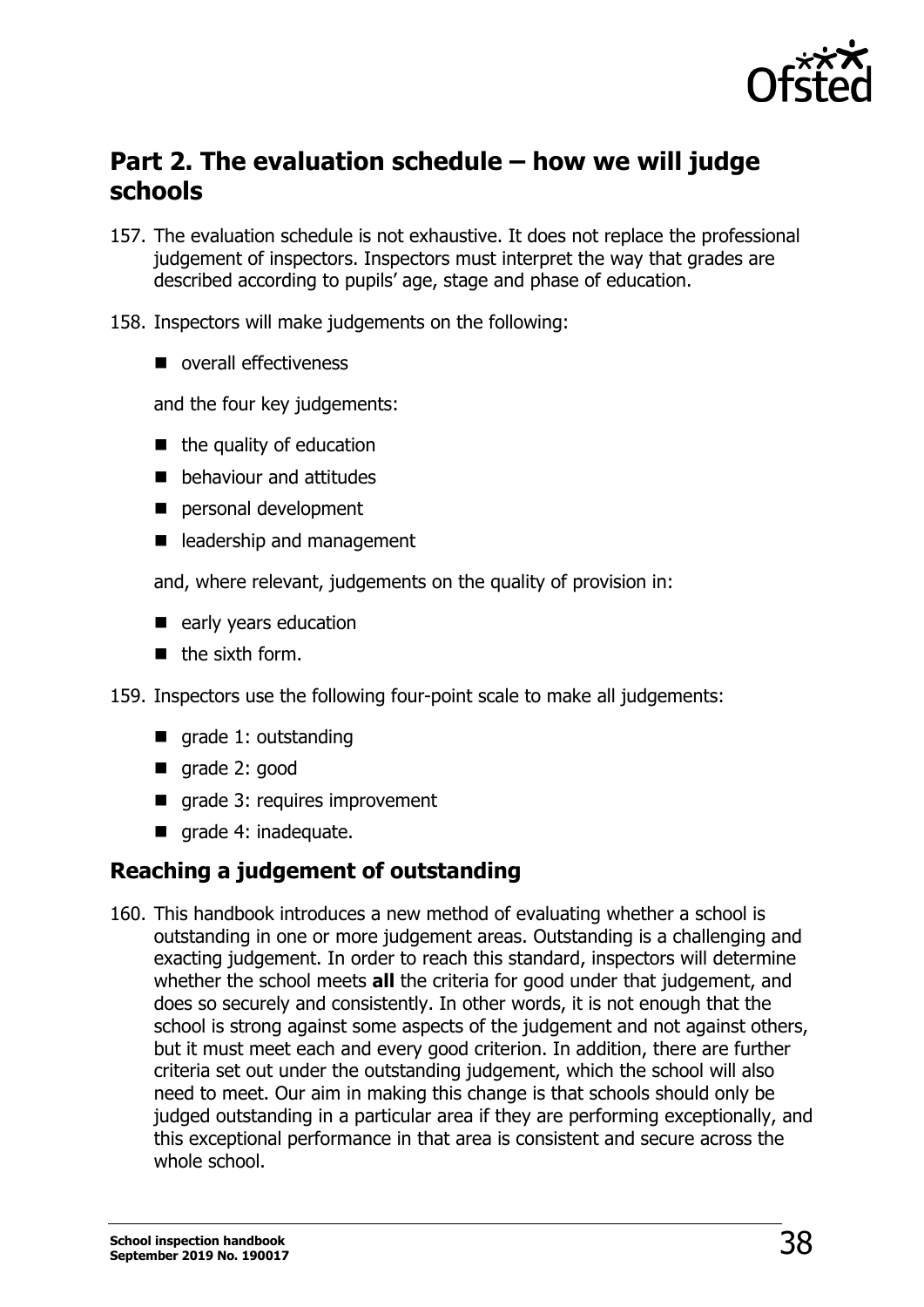

# **Reaching a judgement of good, requires improvement or inadequate**

161. A judgement of good or requires improvement will continue to follow the bestfit approach. Inspectors will consider whether the overall quality of the school is most closely aligned to the descriptors set out. Again, as in the past, a school will be inadequate under a particular judgement if one or more of the inadequate criteria applies in the case of that school.

# **Overall effectiveness**

- 162. Inspectors must use all their evidence to evaluate what it is like to attend the school. In making their judgements about a school's overall effectiveness, inspectors will consider whether the standard of education is good or whether it exceeds good and is outstanding. If it is not good, then inspectors will consider whether it requires improvement or is inadequate.
- 163. In judging the overall effectiveness, inspectors will take account of the four key judgements.
- 164. In coming to each of these key judgements, inspectors will also draw on evidence from the inspection of any early years provision or sixth-form provision and consider its impact in the wider context of the school.
- 165. Inspectors will judge the effectiveness of any early years provision or sixth-form provision. For either case or both, inspectors must give a grade, summarise the key findings and explain the effectiveness grading in the inspection report. However, inspectors may decide not to give a grade and not to report on the early years or sixth-form provision if there is the risk that it is possible to identify individual pupils because numbers are so small. Typically, this will be when there are fewer than five pupils.
- 166. The grade for early years and/or the grade for the sixth-form provision may be the same as, or higher or lower than, the overall effectiveness grade. Inspectors will take into account the size of the early years and sixth-form provision in relation to the size of the school when considering the impact of these judgements on the overall effectiveness grade. Inspectors will explain any difference between the early years and/or sixth-form provision grade(s) and the overall effectiveness grade in the report.
- 167. Inspectors will always make a written judgement about the effectiveness of the arrangements for safeguarding pupils.
- 168. Before making the final judgement on overall effectiveness, inspectors will always consider the spiritual, moral, social and cultural development of pupils at the school, and evaluate the extent to which the school's education provision meets different pupils' needs, including pupils with SEND.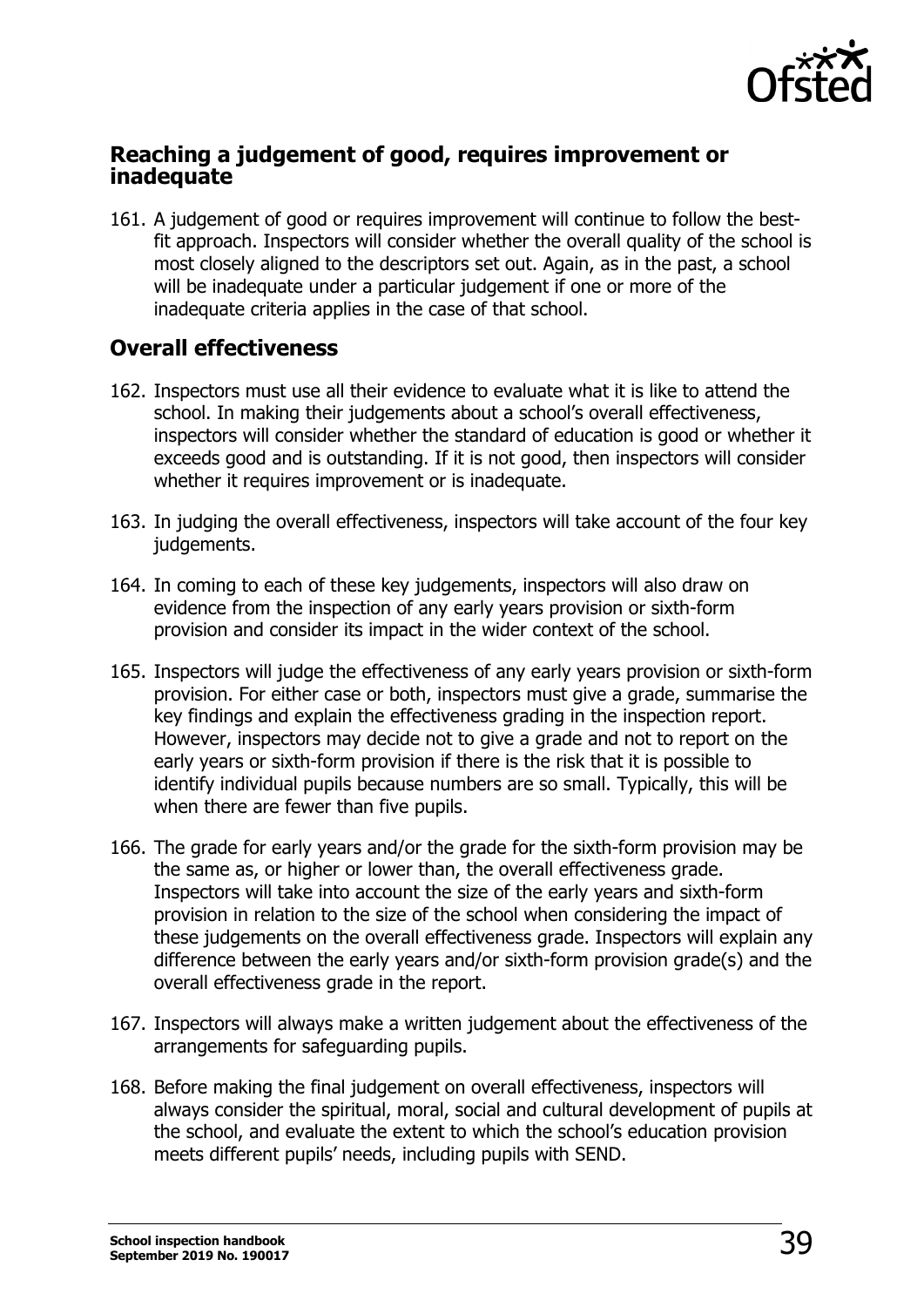

# **Grade descriptors for overall effectiveness**

# **Outstanding (1)**

- The quality of education is outstanding.
- All other key judgements are likely to be outstanding. In exceptional circumstances, one of the key judgements may be good, as long as there is convincing evidence that the school is improving this area sustainably and securely towards outstanding. Typically this will mean meeting each and every one of the good criteria but falling short on the outstanding for that key judgement.
- Safeguarding is effective.

# **Good (2)**

- The quality of education is at least good.
- All other key judgements are likely to be good or outstanding. In exceptional circumstances, one of the key judgement areas may require improvement, as long as there is convincing evidence that the school is improving this area sustainably and securely towards good.
- Safeguarding is effective.

#### **Requires improvement (3)**

- Other than in exceptional circumstances, it is likely that, when the school is judged as requires improvement in any of the key judgements, the school's overall effectiveness will also be requires improvement.
- Safeguarding is effective. If there are any weaknesses in safeguarding, they are easily rectified and there are no serious failings that leave pupils either being harmed or at risk of harm.

#### **Inadequate (4)**

 $\blacksquare$  The judgement on the overall effectiveness will be inadequate when any one of the key judgements is inadequate and/or safeguarding is ineffective.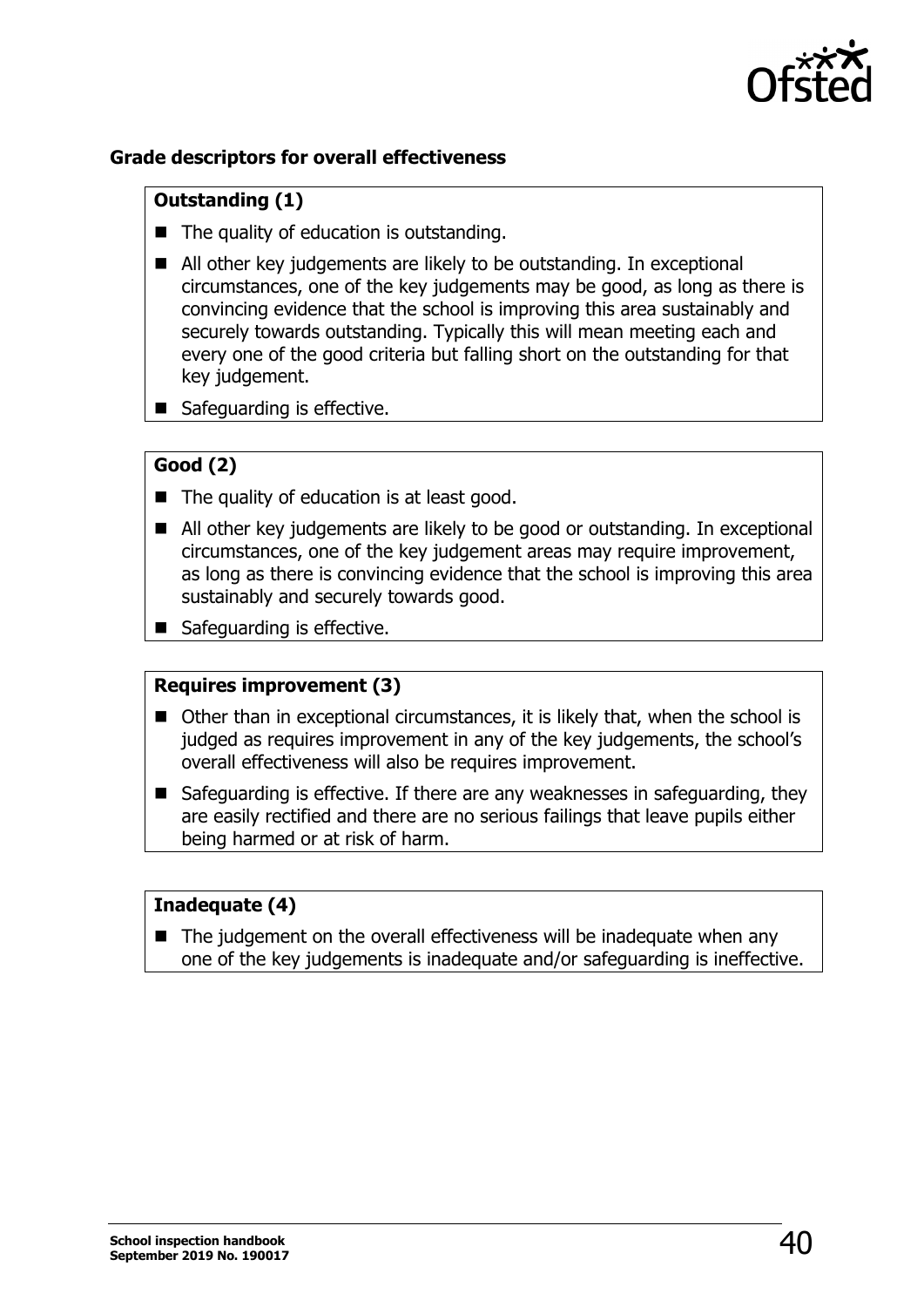

# **The quality of education**

- 169. Inspectors will take a rounded view of the quality of education that a school provides to all its pupils, including the most disadvantaged pupils (see definition in paragraph 86) and pupils with SEND. Inspectors will consider the school's curriculum, which is the substance of what is taught with a specific plan of what pupils need to know in total and in each subject.
- 170. Inspectors will consider the extent to which the school's curriculum sets out the knowledge and skills that pupils will gain at each stage (we call this '**intent**'). They will also consider the way that the curriculum developed or adopted by the school is taught and assessed in order to support pupils to build their knowledge and to apply that knowledge as skills (we call this '**implementation**'). Finally, inspectors will consider the outcomes that pupils achieve as a result of the education they have received (we call this the '**impact**').

#### **Intent**

- 171. In evaluating the school's educational intent, inspectors will primarily consider the curriculum leadership provided by school, subject and curriculum leaders.
- 172. The judgement focuses on factors that both research and inspection evidence indicate contribute most strongly to an effective education where pupils achieve highly. These factors are listed below.
	- The school's curriculum is rooted in the solid consensus of the school's leaders about the knowledge and skills that pupils need in order to take advantage of opportunities, responsibilities and experiences of later life. In this way, it can powerfully address social disadvantage.
	- $\blacksquare$  It is clear what end points the curriculum is building towards and what pupils need to know and be able to do to reach those end points.
	- The school's curriculum is planned and sequenced so that new knowledge and skills build on what has been taught before and towards its clearly defined end points.
	- The curriculum reflects the school's local context by addressing typical gaps in pupils' knowledge and skills.
	- The curriculum remains as broad as possible for as long as possible. Pupils are able to study a strong academic core of subjects, such as those offered by the EBacc.
	- There is high academic/vocational/technical ambition for all pupils, and the school does not offer disadvantaged pupils or pupils with SEND a reduced curriculum.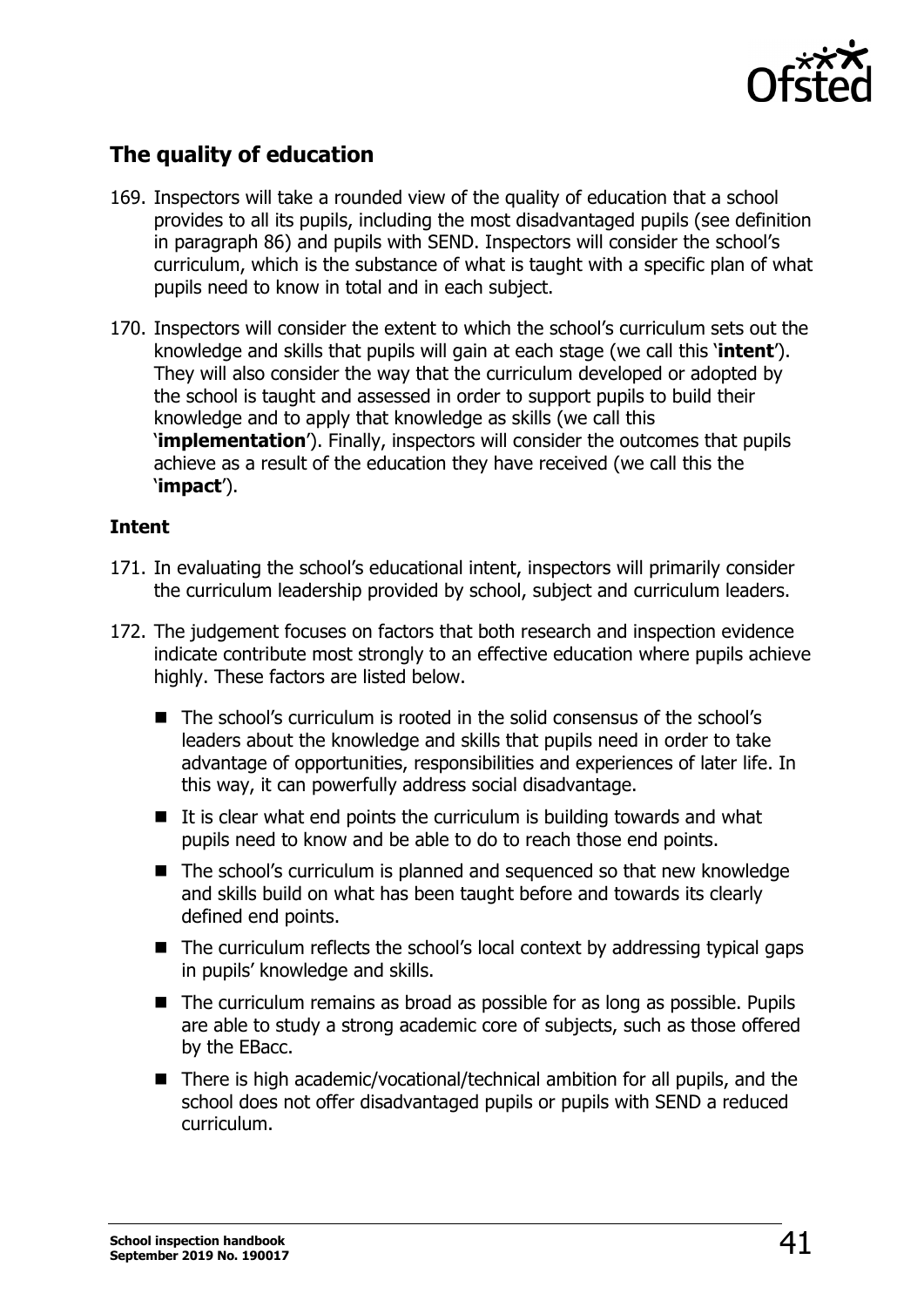

# **Curriculum flexibility**

- 173. The curriculum sets out the aims of a programme of education. It also sets out the structure for those aims to be implemented, including the knowledge and skills to be gained at each stage. It enables the evaluation of pupils' knowledge and skills against those expectations.
- 174. All pupils in maintained schools are expected to study the basic curriculum, which includes national curriculum<sup>67</sup>, religious education and age-appropriate relationship and sex education<sup>68</sup>. Academies are expected to offer all pupils a broad curriculum[69](#page-41-2) that should be similar in breadth and ambition.
- 175. We will judge schools taking radically different approaches to the curriculum fairly. We recognise the importance of schools' autonomy to choose their own curriculum approaches. If leaders are able to show that they have thought carefully, that they have built a curriculum with appropriate coverage, content, structure and sequencing, and that it has been implemented effectively, then inspectors will assess a school's curriculum favourably.

# **Curriculum narrowing**

176. Our research has shown that some schools narrow the curriculum available to pupils, particularly in key stages 2 and 3. Our research also shows that this has a disproportionately negative effect on the most disadvantaged pupils.<sup>[70](#page-41-3)</sup> In key stage 1, inspectors need to check that pupils are able to read,  $71$  write and use mathematical knowledge, ideas and operations so they are able to access a broad and balanced curriculum at key stage 2. In secondary education, inspectors will expect to see a broad, rich curriculum. Inspectors will be particularly alert to signs of narrowing in the key stage 2 and 3 curriculums. If a school has shortened key stage 3, inspectors will look to see that the school has made provision to ensure that pupils still have the opportunity to study a broad range of subjects, commensurate with the national curriculum, in Years 7 to 9.

<span id="page-41-2"></span><span id="page-41-1"></span><span id="page-41-0"></span><sup>&</sup>lt;sup>67</sup> The national curriculum sets out requirements for English, mathematics, science, physical education and computing in key stages 1–4; for art and design, design and technology, geography, history and music in key stages 1–3; for languages in key stages 2–3; and for citizenship in key stages 3–4. 68 Schools will be required to teach relationships education (key stages 1 and 2), relationships and sex education (key stage 3 and 4) and health education (all key stages 1-4) from September 2020. <sup>69</sup> The Education Act 2002 for state-funded schools and section 1A of the Academies Act 2010 for academies. State-funded schools are also required to: teach basic curriculum; promote the spiritual, moral, social, cultural, mental and physical development of pupils at the school and of society; and prepare pupils at the school for the opportunities, responsibilities and experiences of later life. Maintained schools must teach the national curriculum. Academies must include English, mathematics, science and religious education in their curriculum.

<span id="page-41-3"></span><sup>70</sup> See our curriculum commentary phase 1: [www.gov.uk/government/speeches/hmcis-commentary](http://www.gov.uk/government/speeches/hmcis-commentary-october-2017)[october-2017.](http://www.gov.uk/government/speeches/hmcis-commentary-october-2017)<br><sup>71</sup> Some schools are exempt from the learning and development requirements of the EYFS, where this

<span id="page-41-4"></span>is the case, the expectation would be that pupils are able to read and write fluently by Years 5 to 6 .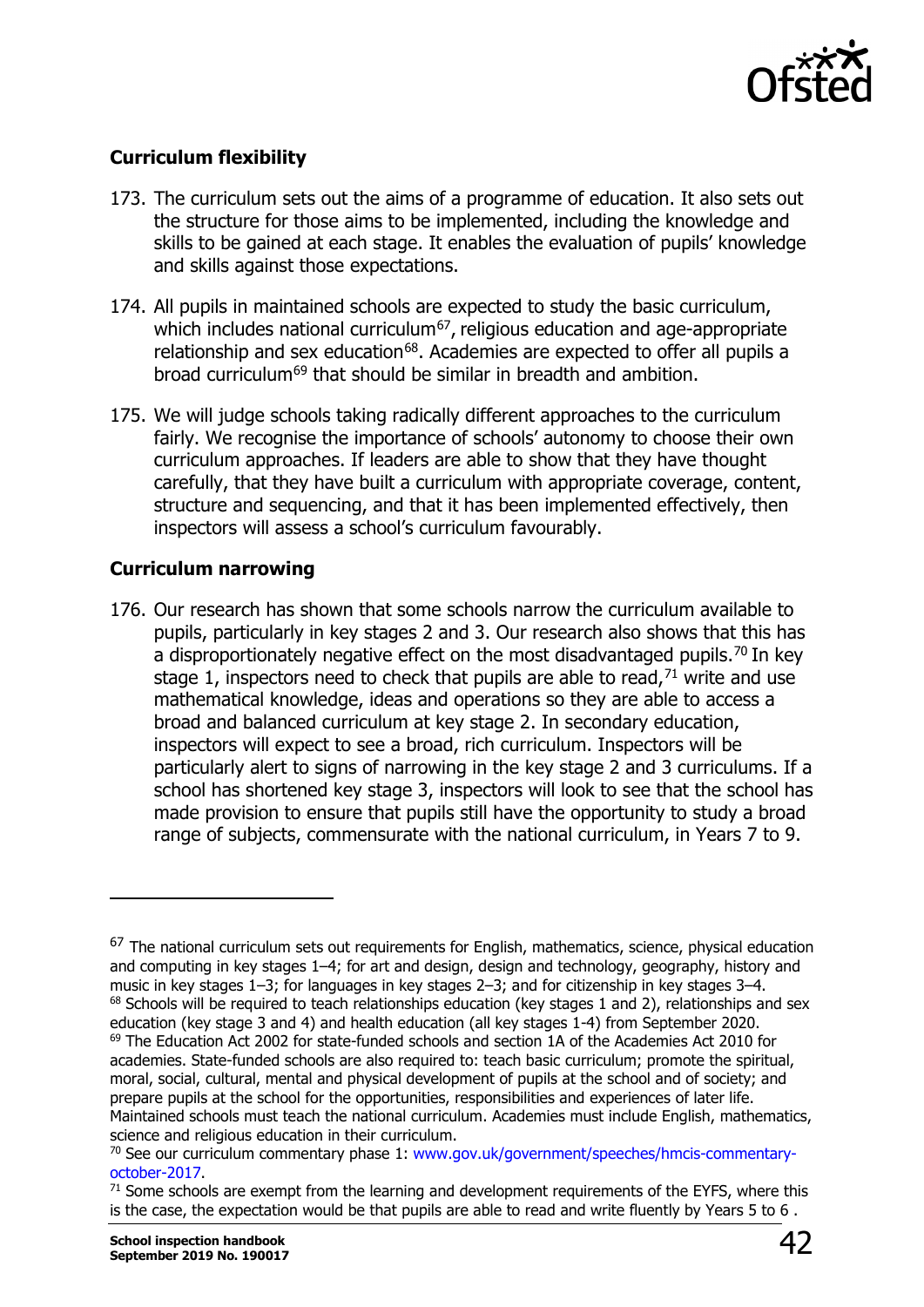

177. At the heart of an effective key stage 4 curriculum is a strong academic core: the EBacc. The government's response to its EBacc consultation, published in July 2017, confirmed that the large majority of pupils should be expected to study the EBacc. It is therefore the government's national ambition that 75% of Year 10 pupils in state-funded mainstream schools should be starting to study EBacc GCSE courses nationally by 2022 (taking their examinations in 2024), rising to 90% by 2025 (taking their examinations in 2027). This is an ambition, and not a target for any individual school. Inspectors will not make a judgement about the quality of education based solely or primarily on its progress towards the EBacc ambition. Nevertheless, it is an important factor in understanding a school's level of ambition for its pupils. It is, therefore, important that inspectors understand what schools are doing to prepare for this to be achieved, and they should take those preparations into consideration when evaluating the intent of the school's curriculum.

# **Cultural capital**

178. As part of making the judgement about the quality of education, inspectors will consider the extent to which schools are equipping pupils with the knowledge and cultural capital they need to succeed in life. Our understanding of 'knowledge and cultural capital' is derived from the following wording in the national curriculum:[72](#page-42-0)

> 'It is the essential knowledge that pupils need to be educated citizens, introducing them to the best that has been thought and said and helping to engender an appreciation of human creativity and achievement.'

#### **Sources of evidence specific to curriculum intent**

- 179. Inspectors will draw evidence about leaders' curriculum intent principally from discussion with senior and subject leaders. Inspectors will explore:
	- whether leaders are following the national curriculum and basic curriculum or, in academies, a curriculum of similar breadth and ambition
	- $\blacksquare$  how carefully leaders have thought about what end points the curriculum is building towards, what pupils will be able to know and do at those end points, and how leaders have planned the curriculum accordingly. This includes considering how the intended curriculum will address social disadvantage by addressing gaps in pupils' knowledge and skills
	- how leaders have sequenced the curriculum to enable pupils to build their knowledge and skills towards the agreed end points

<span id="page-42-0"></span><sup>&</sup>lt;sup>72</sup> Sections 3.1 and 3.2, 'National curriculum in England: framework for key stages 1 to 4', Department for Education, 2014; [www.gov.uk/government/publications/national-curriculum-in-england](http://www.gov.uk/government/publications/national-curriculum-in-england-framework-for-key-stages-1-to-4/the-national-curriculum-in-england-framework-for-key-stages-1-to-4)[framework-for-key-stages-1-to-4/the-national-curriculum-in-england-framework-for-key-stages-1-to-4.](http://www.gov.uk/government/publications/national-curriculum-in-england-framework-for-key-stages-1-to-4/the-national-curriculum-in-england-framework-for-key-stages-1-to-4)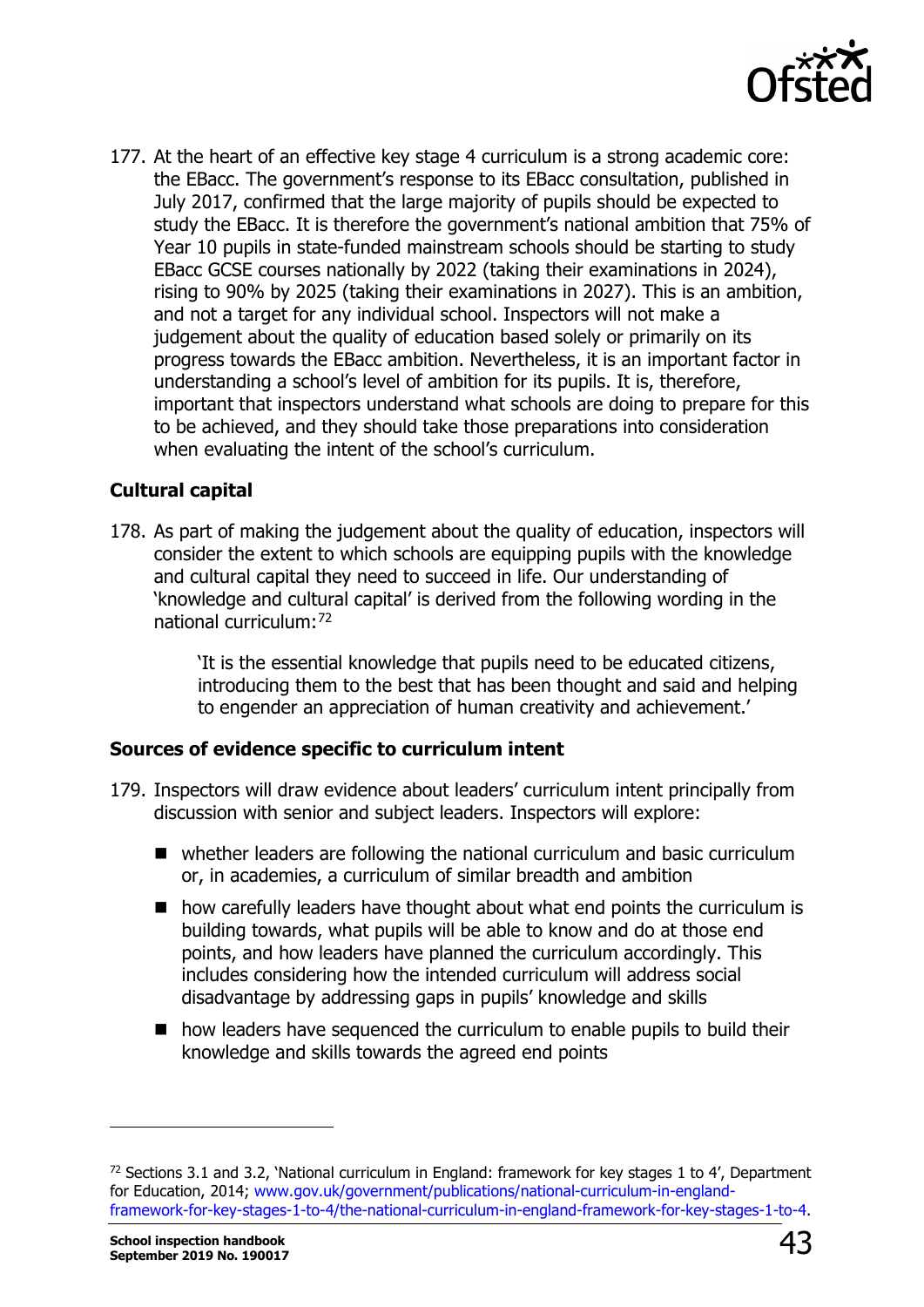

- how leaders have ensured that the subject curriculum contains content that has been identified as most useful, and ensured that this content is taught in a logical progression, systematically and explicitly enough for all pupils to acquire the intended knowledge and skills
- how the curriculum has been designed and taught so that pupils read at an age-appropriate level.
- 180. Inspectors will bear in mind that developing and embedding an effective curriculum takes time, and that leaders may only be partway through the process of adopting or redeveloping a curriculum. If leaders have an accurate evaluative understanding of current curriculum practice in their school and have identified appropriate next steps to improve curriculum quality and develop curriculum expertise across the school, inspectors will evaluate 'intent' favourably when reaching the holistic quality of education judgement. They will recognise that the criteria for a judgement of good are the best fit.
- 181. Inspectors will also consider any documents that leaders normally use in their curriculum planning, but will not request materials to be produced or provided in any specific format for inspection.

#### **Implementation**

- 182. In evaluating the implementation of the curriculum, inspectors will primarily evaluate how the curriculum is taught at subject and classroom level.
- 183. Research and inspection evidence suggest that the most important factors in how, and how effectively, the curriculum is taught and assessed are that:
	- Teachers have expert knowledge of the subjects that they teach. If they do not, they are supported to address gaps in their knowledge so that pupils are not disadvantaged by ineffective teaching.
	- Teachers enable pupils to understand key concepts, presenting information clearly and encourage appropriate discussion.
	- Teachers check pupils' understanding effectively, and identify and correct misunderstandings.
	- Teachers ensure that pupils embed key concepts in their long-term memory and apply them fluently.
	- The subject curriculum is designed and delivered in a way that allows pupils to transfer key knowledge to long-term memory. It is sequenced so that new knowledge and skills build on what has been taught before and pupils can work towards clearly defined end points.
	- Teachers use assessment to check pupils' understanding in order to inform teaching, and to help pupils embed and use knowledge fluently and develop their understanding, and not simply memorise disconnected facts.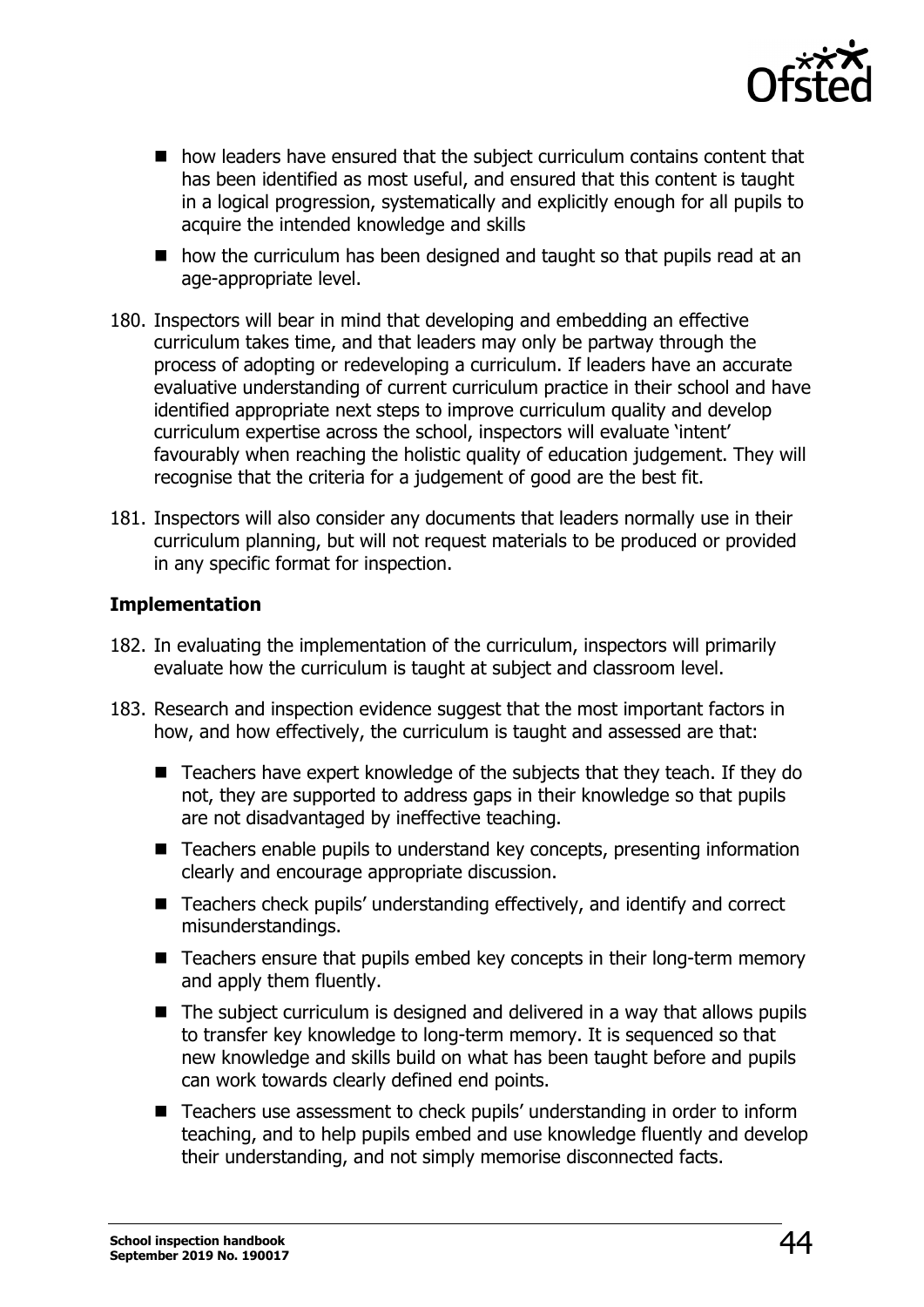

### **Developing understanding, not memorising disconnected facts**

184. Learning can be defined as an alteration in long-term memory. If nothing has altered in long-term memory, nothing has been learned. However, transfer to long-term memory depends on the rich processes described above. In order to develop understanding, pupils connect new knowledge with existing knowledge. Pupils also need to develop fluency and unconsciously apply their knowledge as skills. This must not be reduced to, or confused with, simply memorising facts. Inspectors will be alert to unnecessary or excessive attempts to simply prompt pupils to learn glossaries or long lists of disconnected facts.

#### **The school's use of assessment**

- 185. When used effectively, assessment helps pupils to embed knowledge and use it fluently, and assists teachers in producing clear next steps for pupils. However, assessment is too often carried out in a way that creates unnecessary burdens for staff and pupils. It is therefore important that leaders and teachers understand its limitations and avoid misuse and overuse.
- 186. Inspectors will therefore evaluate how assessment is used in the school to support the teaching of the curriculum, but not substantially increase teachers' workloads by necessitating too much one-to-one teaching or overly demanding programmes that are almost impossible to deliver without lowering expectations of some pupils.
- 187. The collection of data can also create an additional workload for leaders and staff. Inspectors will look at whether schools' collections of attainment or progress data are proportionate, represent an efficient use of school resources, and are sustainable for staff. The Teacher Workload Advisory Group's report, 'Making data work',[73](#page-44-0) recommends that school leaders should not have more than two or three data collection points a year, and that these should be used to inform clear actions.
- 188. Schools choosing to use more than two or three data collection points a year should have clear reasoning for what interpretations and actions are informed by the frequency of collection; the time taken to set assessments, collate, analyse and interpret the data; and the time taken to then act on the findings. If a school's system for data collection is disproportionate, inefficient or unsustainable for staff, inspectors will reflect this in their reporting on the school.

<span id="page-44-0"></span><sup>&</sup>lt;sup>73</sup> 'Teacher workload advisory group report and government response', Department for Education, 2018; [www.gov.uk/government/publications/teacher-workload-advisory-group-report-and](http://www.gov.uk/government/publications/teacher-workload-advisory-group-report-and-government-response)[government-response.](http://www.gov.uk/government/publications/teacher-workload-advisory-group-report-and-government-response)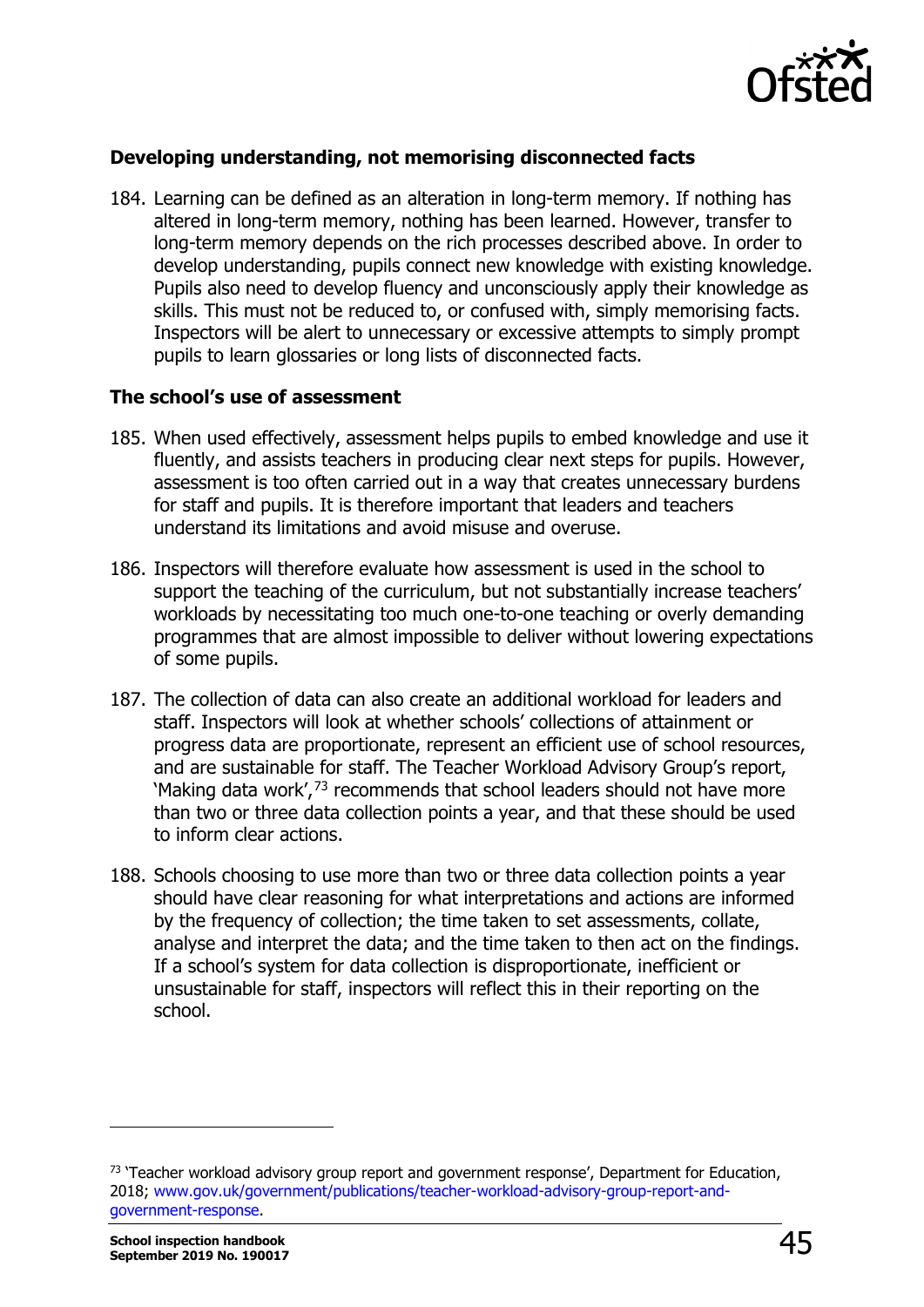

# **Sources of evidence specific to curriculum implementation**

- 189. The following activities will provide inspectors with evidence about the school's implementation of its intended curriculum:
	- discussions with curriculum and subject leaders and teachers about the programme of study that classes are following for particular subjects or topics, the intended end points towards which those pupils are working, and their view of how those pupils are progressing through the curriculum
	- discussions with subject specialists and leaders about the content and pedagogical content knowledge of teachers, and what is done to support them
	- discussions with classroom teachers about how often they are expected to record, upload and review data
	- observations of and interviews with pupils or classes who are following this curriculum in lessons, including scrutinising the pupils' work<sup>[74](#page-45-0)</sup>
	- $\blacksquare$  reviews of schemes of work or other long-term planning (in whatever form subject leaders normally use them), usually in discussion with curriculum leaders.
- 190. Inspectors should refer to the 'Lesson visits and work scrutiny' section in Part 1 of this handbook for guidance about what constitutes an appropriate sample of pupils.
- 191. In order to triangulate evidence effectively, inspectors will ensure that they gather a variety of these types of evidence in relation to the same sample of pupils. Inspectors will also ensure that the samples of pupils they choose are sufficient to allow them to reach a valid and reliable judgement on the quality of education offered by the school overall. Guidance on how to ensure that this evidence is both sufficiently valid and reliable is set out under 'Overarching approach to inspection' in Part 1 of this handbook.

#### **Impact**

- 192. When inspectors evaluate the impact of the education provided by the school, their focus will primarily be on what pupils have learned.
- 193. Inspection experience and research show that the most important factors to consider are that:
	- A well-constructed, well-taught curriculum will lead to good results because those results will reflect what pupils have learned. There need be no conflict

<span id="page-45-0"></span><sup>&</sup>lt;sup>74</sup> Work for some pupils, such as those who have profound or multiple learning difficulties, includes relevant assessment information such as photographs, video and records of observations made by teachers and teaching assistants.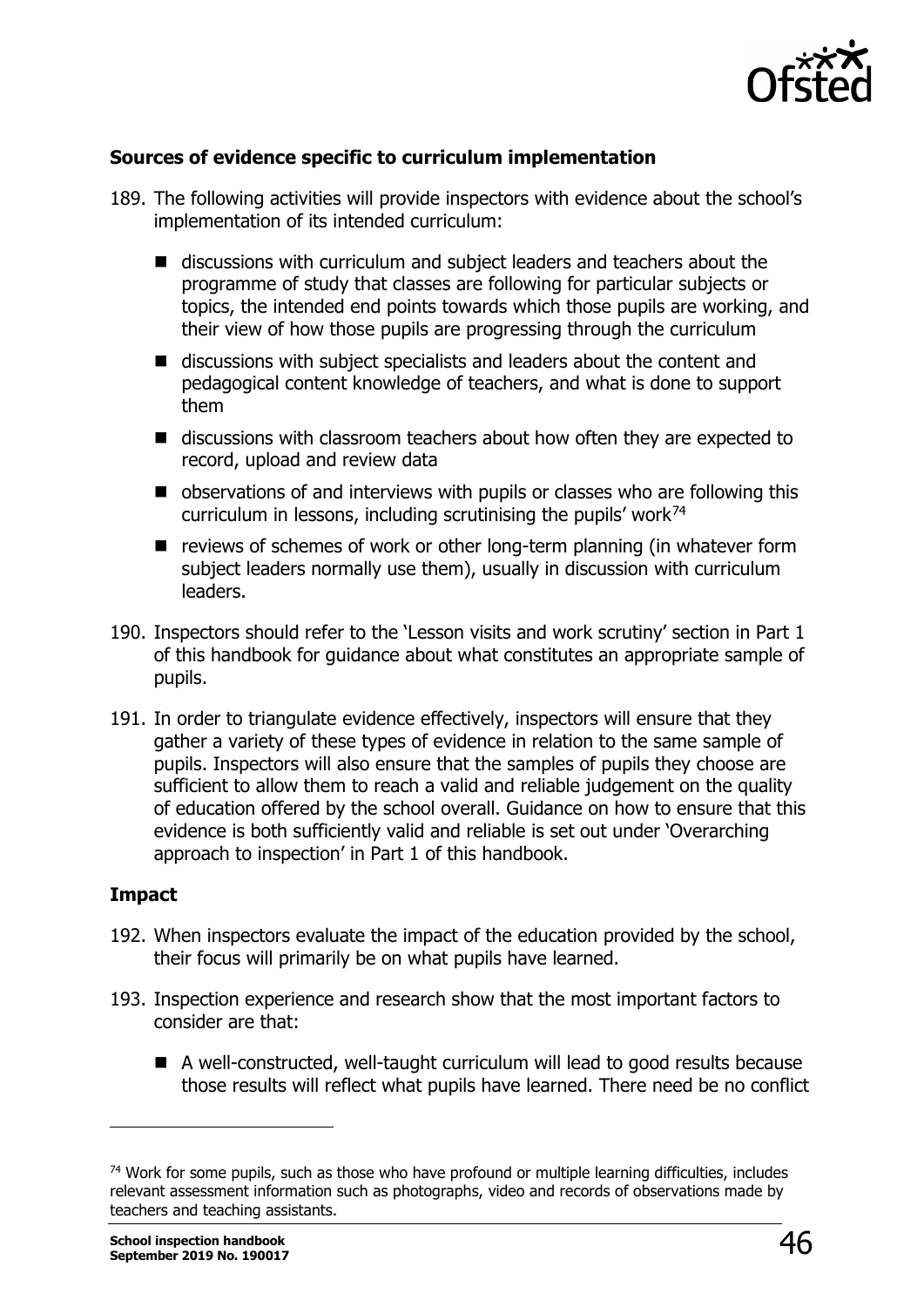

between teaching a broad, rich curriculum and achieving success in examinations and tests.

- Disadvantaged pupils and pupils with SEND acquire the knowledge and cultural capital they need to succeed in life.
- National assessments and examinations are useful indicators of pupils' outcomes, but they only represent a sample of what pupils have learned. Inspectors will balance outcomes with their first-hand assessment of pupils' work.
- All learning builds towards an end point. Pupils are being prepared for their next stage of education, training or employment at each stage of their learning. Inspectors will consider whether pupils are ready for the next stage by the point they leave the school or provision that they attend.
- **Pupils in sixth form are ready for the next stage and are going on to** appropriate, high-quality destinations. Inspectors will also consider this.
- $\blacksquare$  If pupils are not able to read to an age-appropriate level and fluency, they will be incapable of accessing the rest of the curriculum, and they will rapidly fall behind their peers. (See paragraphs 280–282).

#### **Inspectors will not use schools' internal assessment data as evidence**

- 194. Inspectors will not look at non-statutory internal progress and attainment data<sup>[75](#page-46-0)</sup> on section 5 and section 8 inspections of schools.<sup>[76](#page-46-1)</sup> That does not mean that schools cannot use data if they consider it appropriate. Inspectors will, however, put more focus on the curriculum and less on schools' generation, analysis and interpretation of data. Teachers have told us they believe this will help us play our part in reducing unnecessary workload. Inspectors will be interested in the conclusions drawn and actions taken from any internal assessment information, but they will not examine or verify that information first hand. Inspectors will still use published national performance data as a starting point on inspection.
- 195. Inspectors will use the official IDSR as a starting point and get to see first hand the quality of education as experienced by pupils and understand how well leaders know what it is like to be a pupil at the school.
- 196. Inspectors will ask schools to explain why they have decided to collect whatever assessment data they collect, what they are drawing from their data and how that informs their curriculum and teaching.

<span id="page-46-0"></span> $75$  This does not include relevant assessment information (such as photographs, video and records of observations) made by teachers and teaching assistants for pupils who have profound or multiple learning difficulties.

<span id="page-46-1"></span><sup>&</sup>lt;sup>76</sup> Although they will consider the school's use of assessment.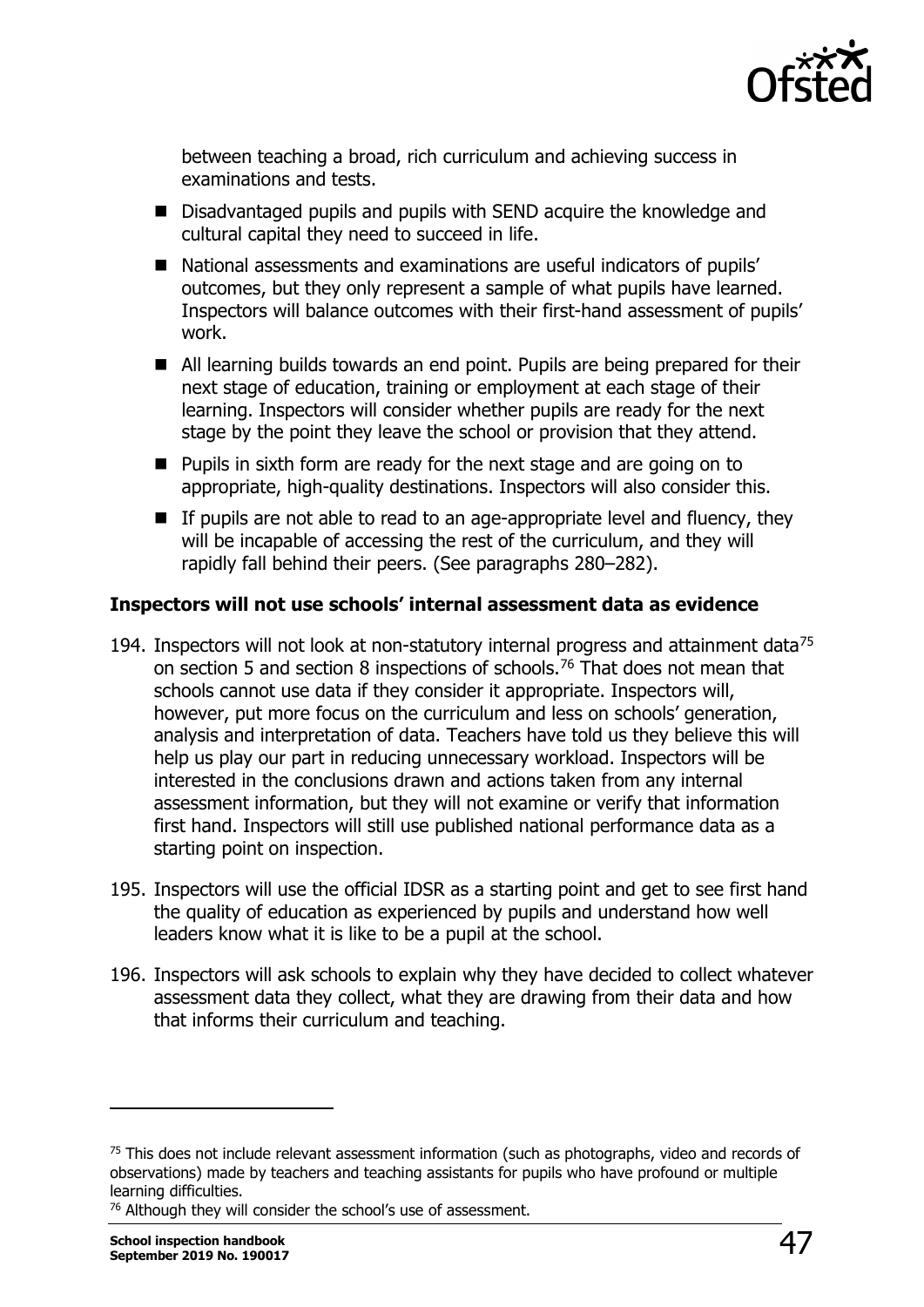

### **Sources of evidence specific to curriculum impact**

- 197. Inspectors will gather evidence of the impact of the quality of education offered by the school from the following sources:
	- $\blacksquare$  the progress that pupils are making in terms of knowing more, remembering more and being able to do more
	- nationally generated performance information about pupils' progress and attainment. This information is available in the IDSR, which is available to schools and inspectors, and will be analysed for its statistical significance in advance by Ofsted's data and insight team
	- first-hand evidence of how pupils are doing, drawing together evidence from the interviews, lesson visits, work scrutinies and documentary review described above (see 'Implementation – sources of evidence')
	- nationally published information about the destinations to which its pupils progress when they leave the school<sup>[77](#page-47-0)</sup>
	- $\blacksquare$  in primary schools, listening to a range of pupils read
	- $\blacksquare$  discussions with pupils about what they have remembered about the content they have studied
	- how well pupils with SEND are prepared for the next stage of education and their adult lives.[78](#page-47-1)
- 198. Inspectors will recognise that some schools are in turn-around, including when they have been brokered into a MAT or rebrokered from one to another. In these schools, the quality of education may have been poor and may now be showing significant and sustained improvement. In these situations, nationally generated performance data may lag behind the current quality of education in the school and so inspectors will view the national data in this context.

#### **Reaching a single quality of education judgement, drawing together intent, implementation and impact**

199. Inspectors will **not** grade intent, implementation and impact separately. Instead, inspectors will reach a single graded judgement for the quality of education, drawing on all the evidence they have gathered and using their professional judgement.

<span id="page-47-0"></span><sup>77</sup> Destinations of KS4 and KS5 pupils: 2017, Department for Education, 2018; [www.gov.uk/government/statistics/destinations-of-ks4-and-ks5-pupils-2017.](http://www.gov.uk/government/statistics/destinations-of-ks4-and-ks5-pupils-2017)

<span id="page-47-1"></span><sup>&</sup>lt;sup>78</sup> Special educational needs and disability code of practice: 0 to 25 years, Department for Education and Department of Health, January 2015, section 8, preparing for adulthood from the earliest years; [www.gov.uk/government/publications/send-code-of-practice-0-to-25.](http://www.gov.uk/government/publications/send-code-of-practice-0-to-25)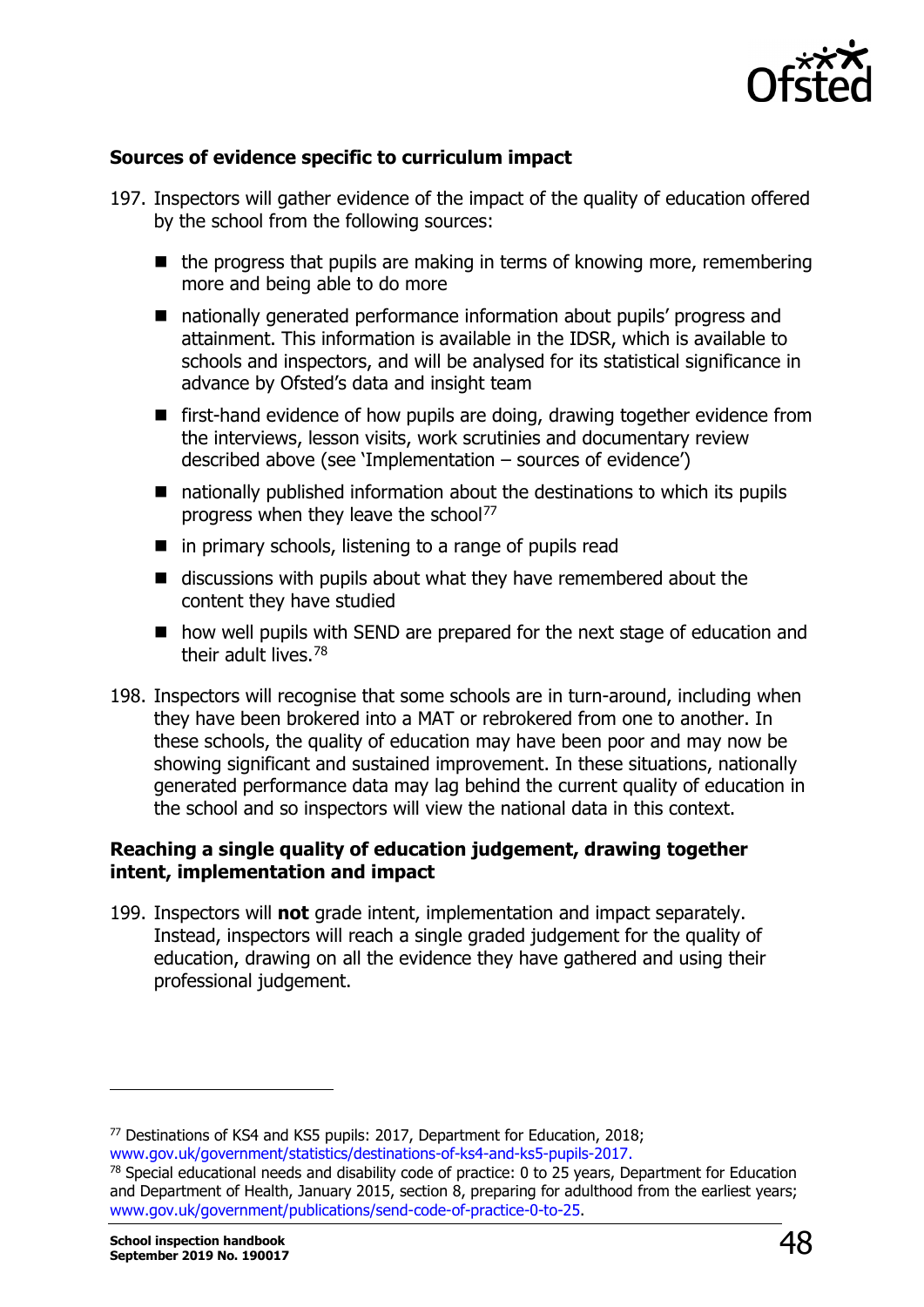

# **Grade descriptors for the quality of education**

**Note:** Some sections of the criteria appear in [square brackets] below. This is to mark that they are transitional only, because we recognise that not all schools will have had the opportunity to complete the process of adopting or constructing their curriculum fully by September 2019. We will review these bracketed sections before September 2020 to decide whether they should be deleted.

# **Outstanding (1)**

- The school meets **all** the criteria for a good quality of education **securely** and **consistently**.
- The quality of education provided is **exceptional**.

In addition, the following apply.

- The school's curriculum intent and implementation are embedded securely and consistently across the school. It is evident from what teachers do that they have a firm and common understanding of the school's curriculum intent and what it means for their practice. Across all parts of the school, series of lessons contribute well to delivering the curriculum intent.
- $\blacksquare$  The work given to pupils, over time and across the school, consistently matches the aims of the curriculum. It is coherently planned and sequenced towards cumulatively sufficient knowledge and skills for future learning and employment.
- $\blacksquare$  Pupils' work across the curriculum is consistently of a high quality.
- Pupils consistently achieve highly, particularly the most disadvantaged. Pupils with SEND achieve exceptionally well.
- 200. In order to judge whether a school is good or requires improvement, inspectors will use a 'best fit' approach, relying on the professional judgement of the inspection team.

# **Good (2)**

#### **Intent**

- Leaders adopt or construct a curriculum that is ambitious and designed to give all pupils, particularly disadvantaged pupils and including pupils with SEND, the knowledge and cultural capital they need to succeed in life. This is either the national curriculum or a curriculum of comparable breadth and ambition. [If this is not yet fully the case, it is clear from leaders' actions that they are in the process of bringing this about.]
- The school's curriculum is coherently planned and sequenced towards cumulatively sufficient knowledge and skills for future learning and employment. [If this is not yet fully the case, it is clear from leaders' actions that they are in the process of bringing this about.]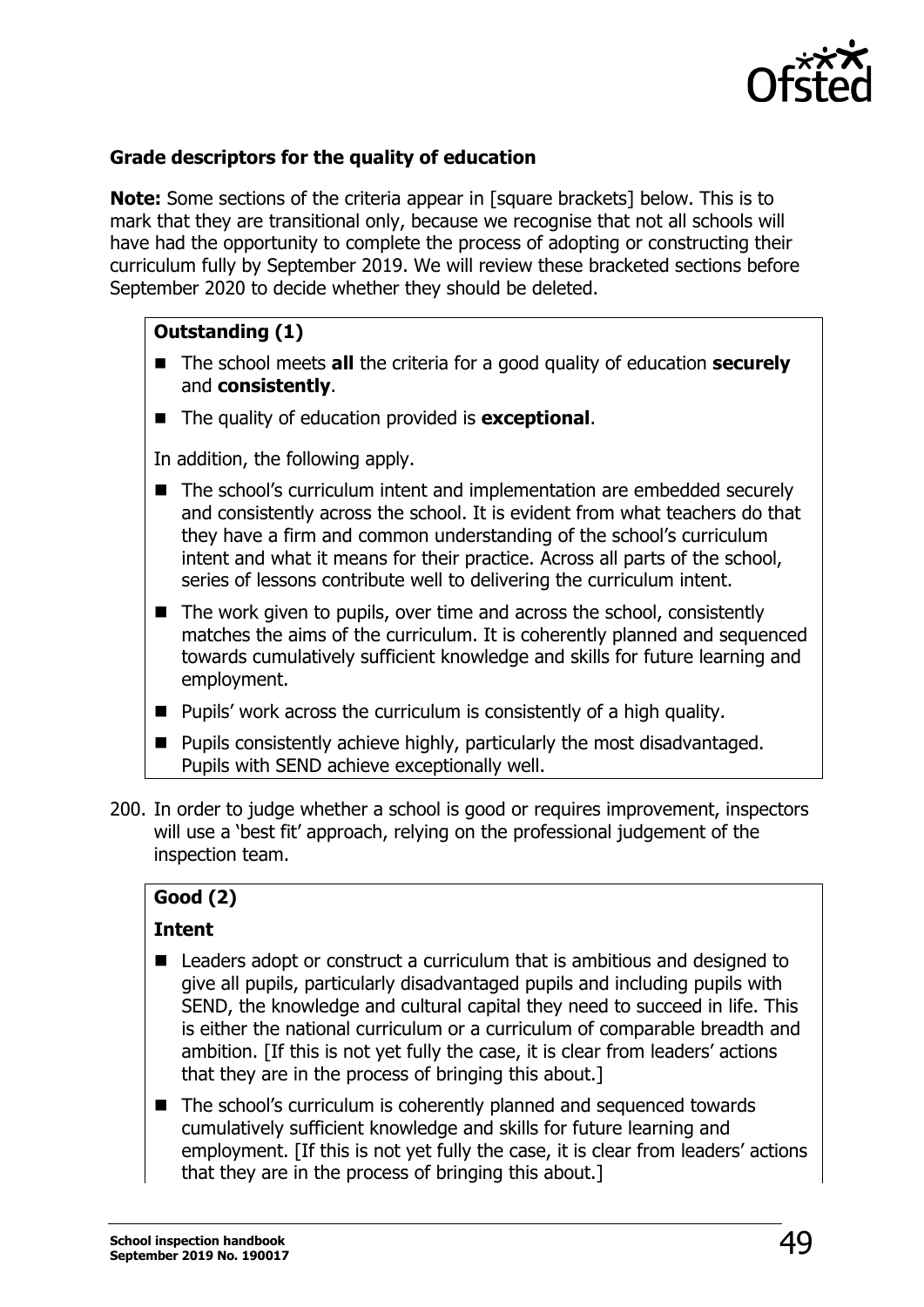

- The curriculum is successfully adapted, designed or developed to be ambitious and meet the needs of pupils with SEND, developing their knowledge, skills and abilities to apply what they know and can do with increasing fluency and independence. [If this is not yet fully the case, it is clear from leaders' actions that they are in the process of bringing this about.]
- Pupils study the full curriculum; it is not narrowed. In primary schools, a broad range of subjects (exemplified by the national curriculum) is taught in key stage 2 throughout each and all of Years 3 to 6. In secondary schools, the school teaches a broad range of subjects (exemplified by the national curriculum) throughout Years 7 to 9. [If this is not yet fully the case, it is clear from leaders' actions that they are in the process of bringing this about.] The school's aim is to have the EBacc at the heart of its curriculum, in line with the DfE's ambition, $79$  and good progress has been made towards this ambition.

#### **Implementation**

- $\blacksquare$  Teachers have good knowledge of the subject(s) and courses they teach. Leaders provide effective support for those teaching outside their main areas of expertise.
- Teachers present subject matter clearly, promoting appropriate discussion about the subject matter being taught. They check pupils' understanding systematically, identify misconceptions accurately and provide clear, direct feedback. In so doing, they respond and adapt their teaching as necessary without unnecessarily elaborate or individualised approaches.
- Over the course of study, teaching is designed to help pupils to remember long term the content they have been taught and to integrate new knowledge into larger ideas.
- Teachers and leaders use assessment well, for example to help pupils embed and use knowledge fluently, or to check understanding and inform teaching. Leaders understand the limitations of assessment and do not use it in a way that creates unnecessary burdens on staff or pupils.
- Teachers create an environment that focuses on pupils. The textbooks and other teaching materials that teachers select – in a way that does not create unnecessary workload for staff – reflect the school's ambitious intentions for the course of study. These materials clearly support the intent of a coherently planned curriculum, sequenced towards cumulatively sufficient knowledge and skills for future learning and employment.
- $\blacksquare$  The work given to pupils is demanding and matches the aims of the curriculum in being coherently planned and sequenced towards cumulatively sufficient knowledge.

<span id="page-49-0"></span><sup>&</sup>lt;sup>79</sup> This ambition applies to secondary schools only, and does not apply to university technical colleges, studio schools, alternate provision or special schools.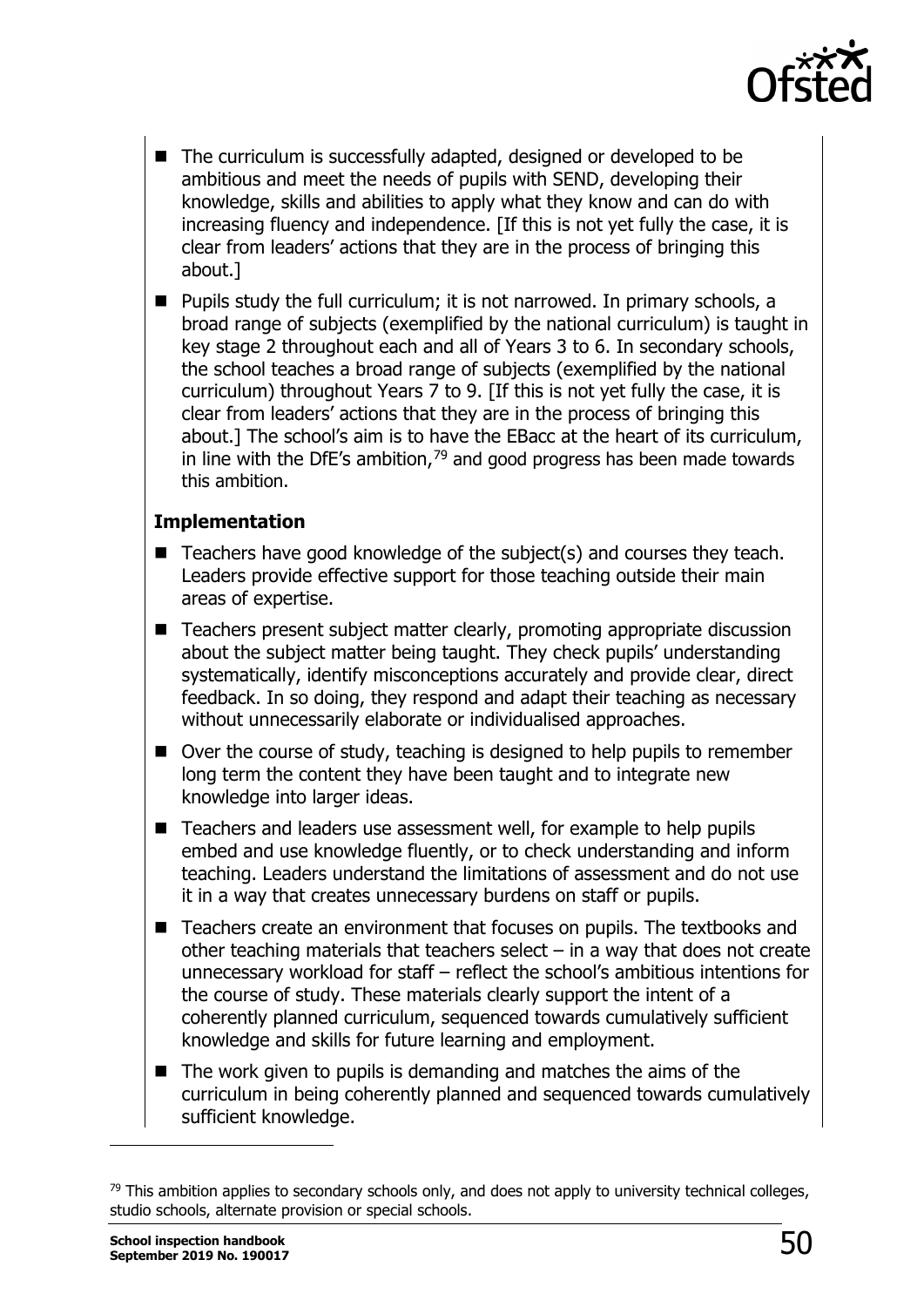

- Reading is prioritised to allow pupils to access the full curriculum offer.
- A rigorous and sequential approach to the reading curriculum develops pupils' fluency, confidence and enjoyment in reading. At all stages, reading attainment is assessed and gaps are addressed quickly and effectively for all pupils. Reading books connect closely to the phonics knowledge pupils are taught when they are learning to read.
- The sharp focus on ensuring that younger children gain phonics knowledge and language comprehension necessary to read, and the skills to communicate, gives them the foundations for future learning.
- $\blacksquare$  Teachers ensure that their own speaking, listening, writing and reading of English support pupils in developing their language and vocabulary well.

#### **Impact**

- Pupils develop detailed knowledge and skills across the curriculum and, as a result, achieve well. This is reflected in results from national tests and examinations that meet government expectations, or in the qualifications obtained.
- Pupils are ready for the next stage of education, employment or training. They have the knowledge and skills they need and, where relevant, they gain qualifications that allow them to go on to destinations that meet their interests and aspirations and the intention of their course of study. Pupils with SEND achieve the best possible outcomes.
- $\blacksquare$  Pupils' work across the curriculum is of good quality.
- **Pupils read widely and often, with fluency and comprehension appropriate to** their age. They are able to apply mathematical knowledge, concepts and procedures appropriately for their age.

#### **Requires improvement (3)**

 $\blacksquare$  The quality of education provided by the school is not good.

# **Inadequate (4)**

The quality of education is likely to be inadequate if any one of the following applies.

- The school's curriculum has little or no structure or coherence, and leaders have not appropriately considered sequencing. Pupils experience a jumbled, disconnected series of lessons that do not build their knowledge, skills or understanding.
- The pupils' experiences in lessons contribute weakly to their learning of the intended curriculum.
- $\blacksquare$  The range of subjects is narrow and does not prepare pupils for the opportunities, responsibilities and experiences of life in modern Britain.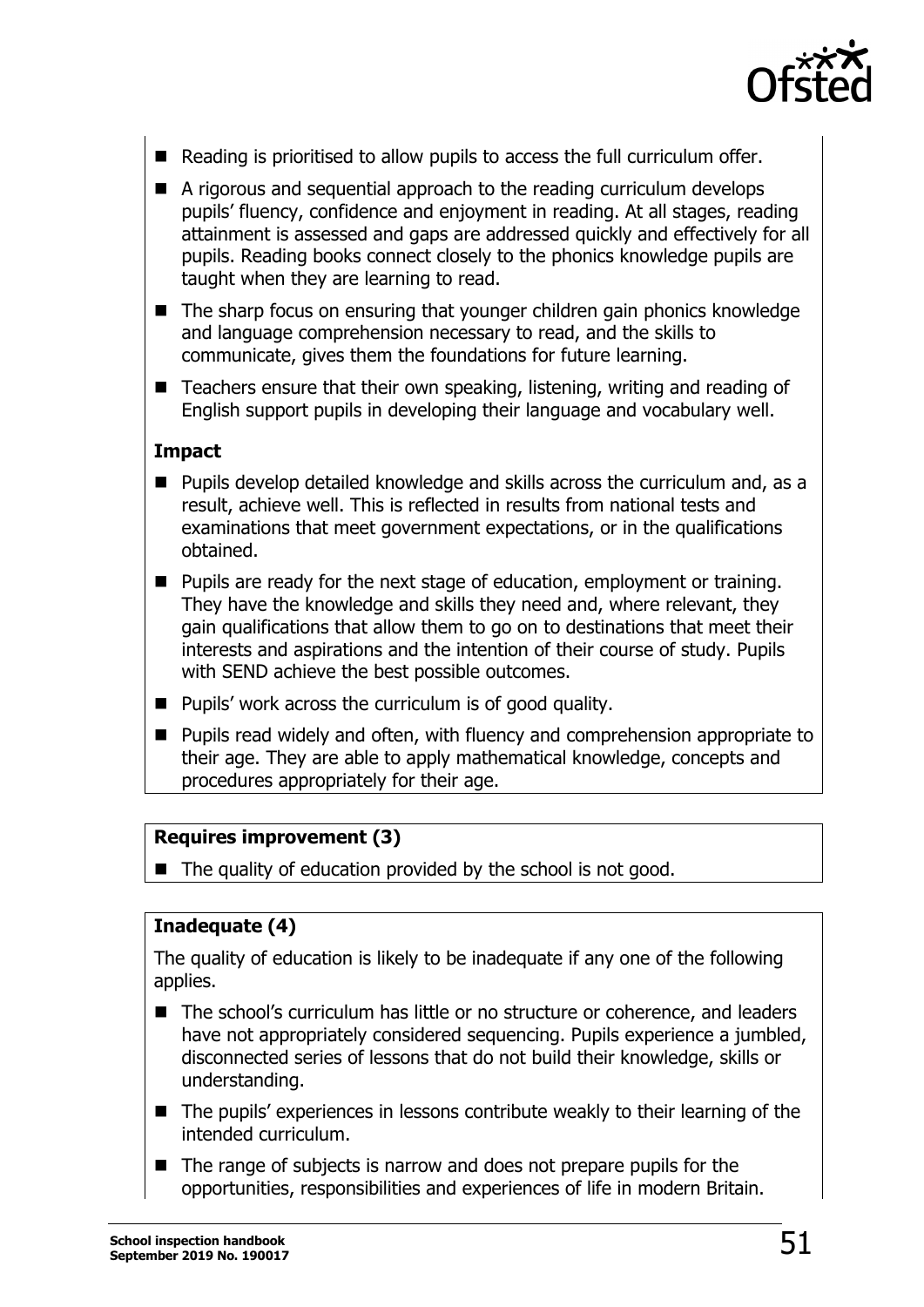

- Pupils cannot communicate, read, write or apply mathematics sufficiently well for their age and are therefore unable to succeed in the next year or stage of education, or in training or employment. (This does not apply for some pupils with SEND.)
- The progress that disadvantaged pupils make is consistently well below that of other pupils nationally and shows little or no improvement.
- Pupils with SEND do not benefit from a good-quality education. Expectations of them are low, and their needs are not accurately identified, assessed or met.
- Pupils have not attained the qualifications appropriate for them to progress to their next stages of education, training or employment.

# **Behaviour and attitudes**

- 201. The behaviour and attitudes judgement considers how leaders and staff create a safe, calm, orderly and positive environment in the school and the impact this has on the behaviour and attitudes of pupils.
- 202. The judgement focuses on the factors that research and inspection evidence<sup>80</sup> indicate contribute most strongly to pupils' positive behaviour and attitudes, thereby giving them the greatest possible opportunity to achieve positive outcomes. These factors are:
	- A calm and orderly environment in the school and the classroom, as this is essential for pupils to be able to learn.
	- The setting of clear routines and expectations for the behaviour of pupils across all aspects of school life, not just in the classroom.
	- A strong focus on attendance and punctuality so that disruption is minimised.
	- Clear and effective behaviour and attendance policies with clearly defined consequences that are applied consistently and fairly by all staff. Children, and particularly adolescents, often have particularly strong concepts of fairness that may be challenged by different treatment by different teachers or of different pupils.
	- Pupils' motivation and positive attitudes to learning as important predictors of attainment. The development of positive attitudes can also have a longerterm impact on how pupils approach learning tasks in later stages of education.
	- A positive and respectful school culture in which staff know and care about pupils.

<span id="page-51-0"></span><sup>80 &#</sup>x27;HMCI commentary: curriculum and the new education inspection framework', Ofsted, September 2018; [www.gov.uk/government/speeches/hmci-commentary-curriculum-and-the-new-education](http://www.gov.uk/government/speeches/hmci-commentary-curriculum-and-the-new-education-inspection-framework)[inspection-framework.](http://www.gov.uk/government/speeches/hmci-commentary-curriculum-and-the-new-education-inspection-framework)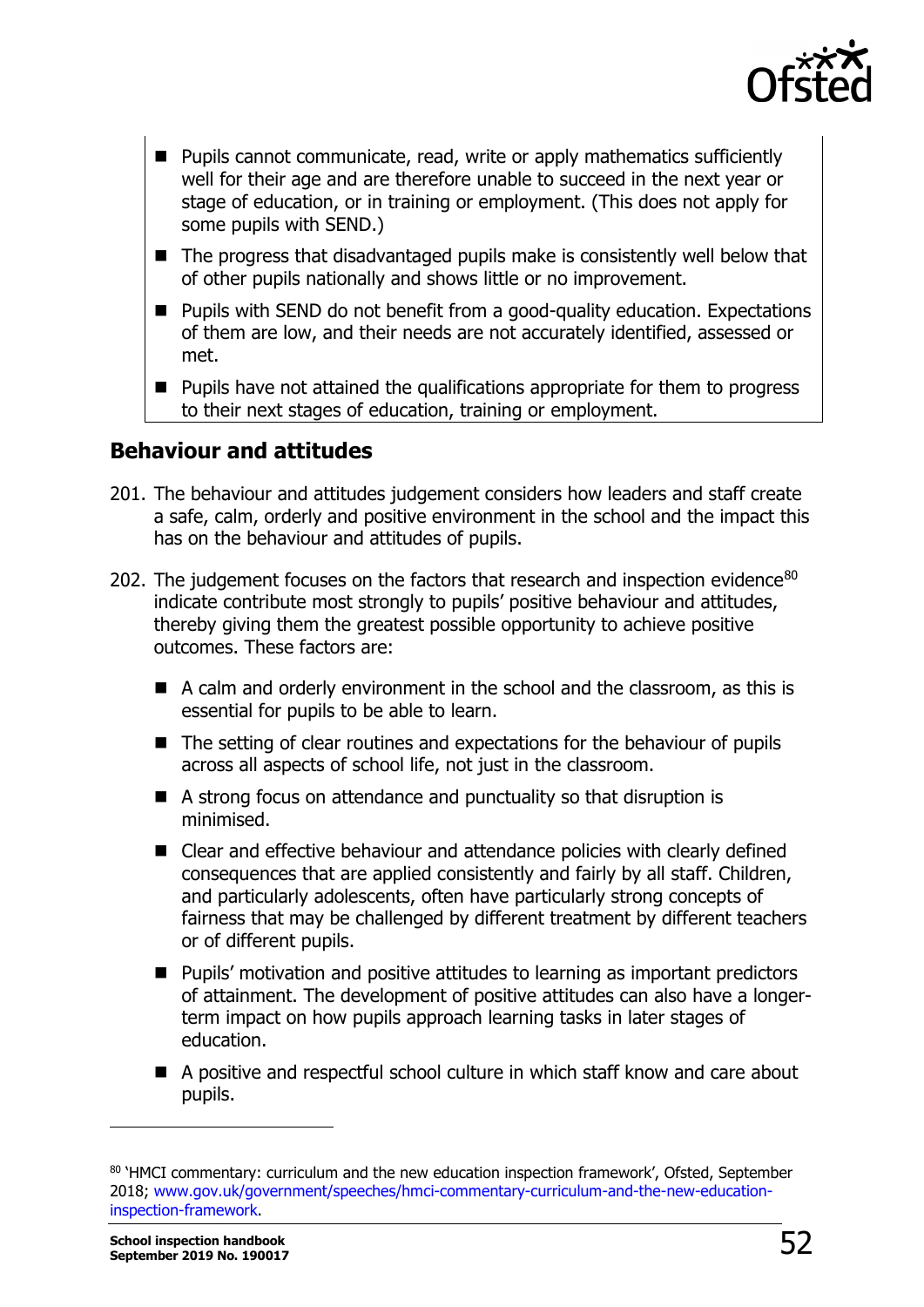

- An environment in which pupils feel safe, and in which bullying, discrimination and peer-on-peer abuse – online or offline– are not accepted and are dealt with quickly, consistently and effectively whenever they occur.
- 203. Our evidence for the importance of each of these factors comes from our inspection experience, areas of agreement in academic research and our own research. A full note of how the criteria relate to the available research can be found in our research commentary.<sup>[81](#page-52-0)</sup>

#### **Pupils who have particular needs**

204. The school may be working with pupils with particular needs in order to improve their behaviour or their attendance. When this is the case, 'behaviour and conduct that reflects the school's high expectations and their consistent, fair implementation' are likely to include demonstrable improvement in the attendance and behaviour of these pupils, taking account of the individual circumstances of the school.

#### **Pupils who are not in the school during the inspection**

205. Inspectors will gather evidence about the typical behaviour of all the pupils who attend the school, including those who are not present on the day of inspection. If there is evidence that a school has deliberately removed pupils from the school site on the day of inspection or has arranged for them to be absent, and inspectors reasonably believe that this was done in order to have an impact on the inspection, then inspectors are likely to judge both behaviour and attitudes and leadership and management to be inadequate.

#### **Exclusions**

- 206. Headteachers have the right to exclude pupils when there are legitimate reasons for them to do so. Used correctly, exclusion is a vital measure for headteachers to use. Exclusions must be legal and justified. Permanent exclusions should only be used as a last resort, in response to a serious breach or persistent breaches of the school's behaviour policy, and when allowing the pupil to remain in school would seriously harm the education or welfare of the pupil or others in the school.
- 207. If a school uses fixed-term and internal exclusions, inspectors will evaluate their effectiveness, including the rates, patterns and reasons for exclusion and whether any pupils are repeatedly excluded. Schools should have a strategy for reintegrating a pupil who returns to school following a fixed-term exclusion and for managing their future behaviour. Inspectors will consider how well the school is recognising and acting to address any patterns that exist, because

<span id="page-52-0"></span><sup>81 &#</sup>x27;Education inspection framework: overview of research', Ofsted, January 2019; [www.gov.uk/government/publications/education-inspection-framework-overview-of-research.](http://www.gov.uk/government/publications/education-inspection-framework-overview-of-research)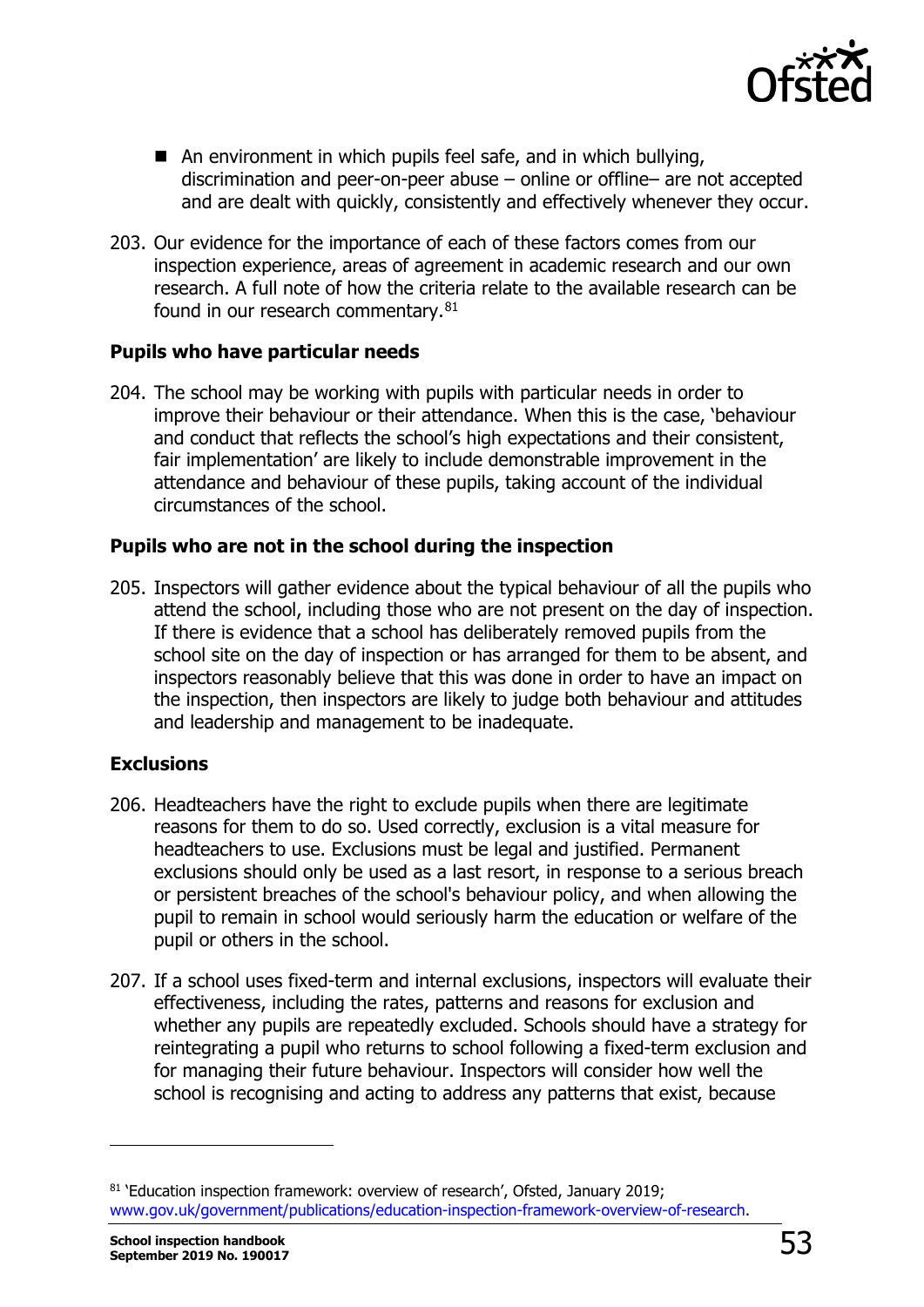

disruptive behaviour or sudden changes in behaviour can be an indication of unmet needs or a change in another aspect of a young person's life.

208. Inspectors will consider whether the school is developing the use of alternative strategies to exclusion and taking account of any safeguarding risks to pupils who may be excluded. Inspectors will recognise when schools are doing all that they can to support pupils at risk of exclusion, including through tenacious attempts to engage local support services.

#### **Sources of evidence specific to behaviour and attitudes**

- 209. Inspectors will hold discussions with pupils and staff to gather evidence about school culture and practice in relation to pupils' behaviour, support for staff and other systems. In setting up discussions, inspectors will select a sample of staff who research suggests are most affected by pupils' challenging behaviour. These are trainees, supply staff, NQTs, administrative support staff and catering staff, as well as other members of staff. The discussions will provide inspectors with valuable information that includes the views of those who most urgently require the school's support in managing pupils' behaviour. Where practically possible, inspectors should carry out discussions with individuals, not groups, to allow members of staff to give clear evidence without being influenced by the views or expectations of others in the group when talking about a sensitive issue.
- 210. Inspectors will speak to pupils from a range of different backgrounds and who have different experiences of the school's approach to behaviour. This should include pupils who have experienced sanctions under the school's behaviour policy. Inspectors will take into account the views of these pupils, their experiences of others' behaviour and attitudes towards them, and their understanding of the importance of positive behaviour in school and beyond school.
- 211. Inspectors will evaluate the experience of particular individuals and groups, such as pupils for whom referrals have been made to the local authority (and check, for a small sample of these pupils, how the referral was made and the thoroughness of the follow-up), pupils with SEND, children looked after, those with medical needs and those with mental health needs. In order to do this, inspectors will look at the experience of a small sample of these pupils and consider the way the school is working with the multi-agency group to ensure that the child receives the support they need. For pupils with SEND, this will include ensuring that appropriate reasonable adjustments are made in accordance with the Equality Act 2010 and the SEND code of practice.
- 212. The pupil and staff surveys used in inspection contain questions about safeguarding, behaviour and discipline, bullying, how respondents feel about the school and how well supported and respected they feel they are in the school. Inspectors will meet school leaders to account for the results of the pupil and staff interviews and surveys.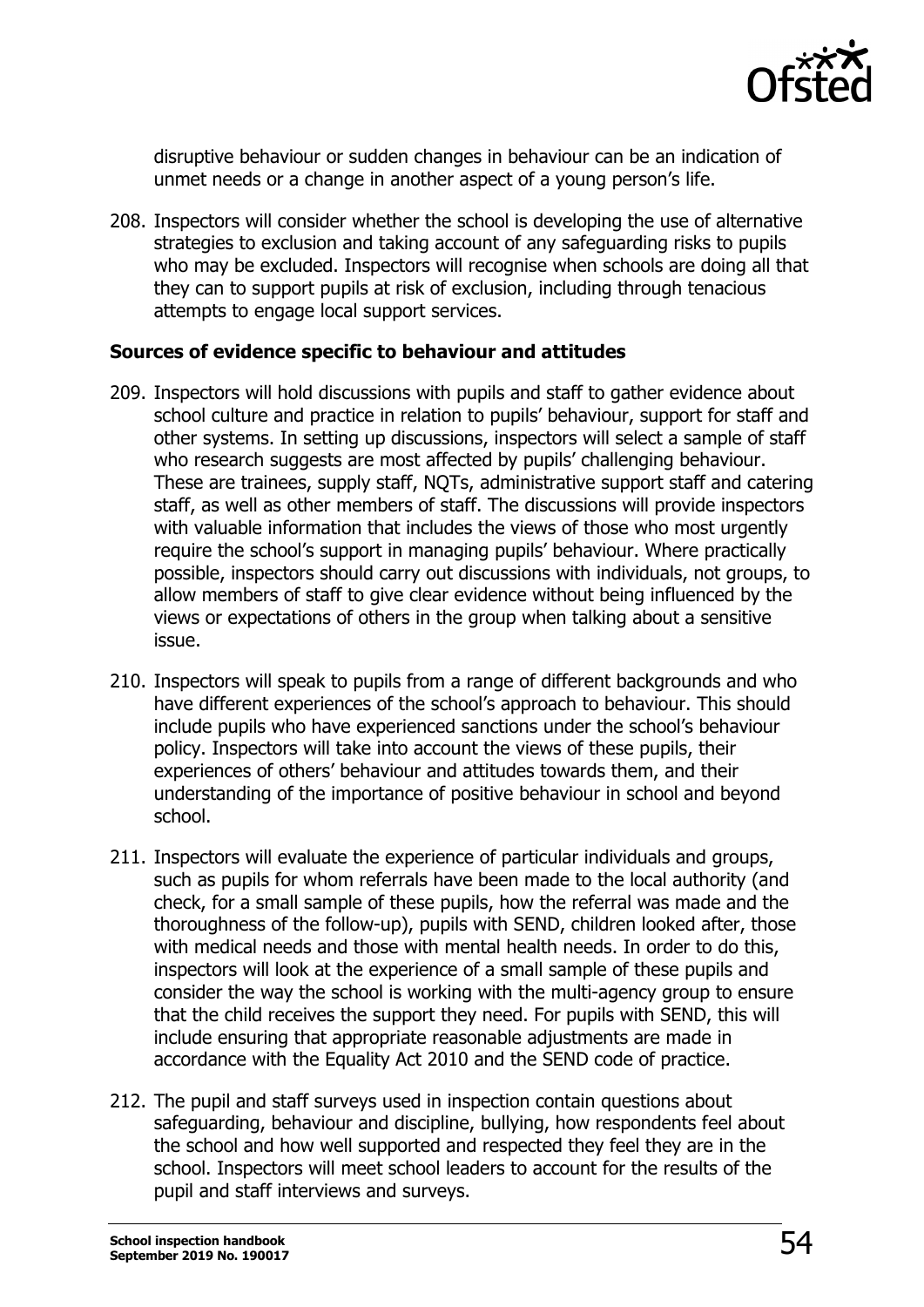

- 213. Over the course of inspection, inspectors will carry out evidence-gathering activities. In some cases, inspectors will be able to gather this evidence as part of other activities they are carrying out. The activities are:
	- observing pupils' behaviour in a range of different classes at different times of the day
	- observing pupils at breaktimes, lunchtimes, between lessons and, if they are led and managed by the school, before- and after-school clubs
	- observing pupils' punctuality in arriving at school and at lessons
	- observing pupils' respect for, and courtesy and good manners towards, each other and adults, and their pride in themselves and their school
	- evaluating the school's analysis of, and response to, pupils' behaviour over time, in whatever format the school already has
	- analysing absence and persistent absence rates for all pupils, and for different groups compared with national averages for all pupils; this includes the extent to which low attenders are improving their attendance over time and whether attendance is consistently low
	- $\blacksquare$  evaluating the prevalence of permanent exclusion, the procedures surrounding this and the reasons for it, and the support given to make sure that it is a last resort
	- $\blacksquare$  evaluating the effectiveness of fixed-term and internal exclusions, including the rates and reasons for exclusion
	- assessing the school's work to follow up and support fixed-term excluded pupils
	- $\blacksquare$  gathering the views of parents, staff, those with responsibility for governance and other stakeholders
	- $\Box$  gathering evidence about the typical behaviour of pupils who are not in school during the inspection, for example whether they have had fixed-term or internal exclusions in the two years before inspection
	- balancing evidence seen during the inspection and evidence of trends over time
	- visiting any off-site unit that the school runs (on its own or in partnership with other schools) for pupils whose behaviour is poor or who have low attendance. Inspectors will assess safeguarding procedures, the quality of education and how effectively the unit helps to improve pupils' behaviour, learning and attendance. For more information, see 'Off-site provision' (paragraphs 226–229).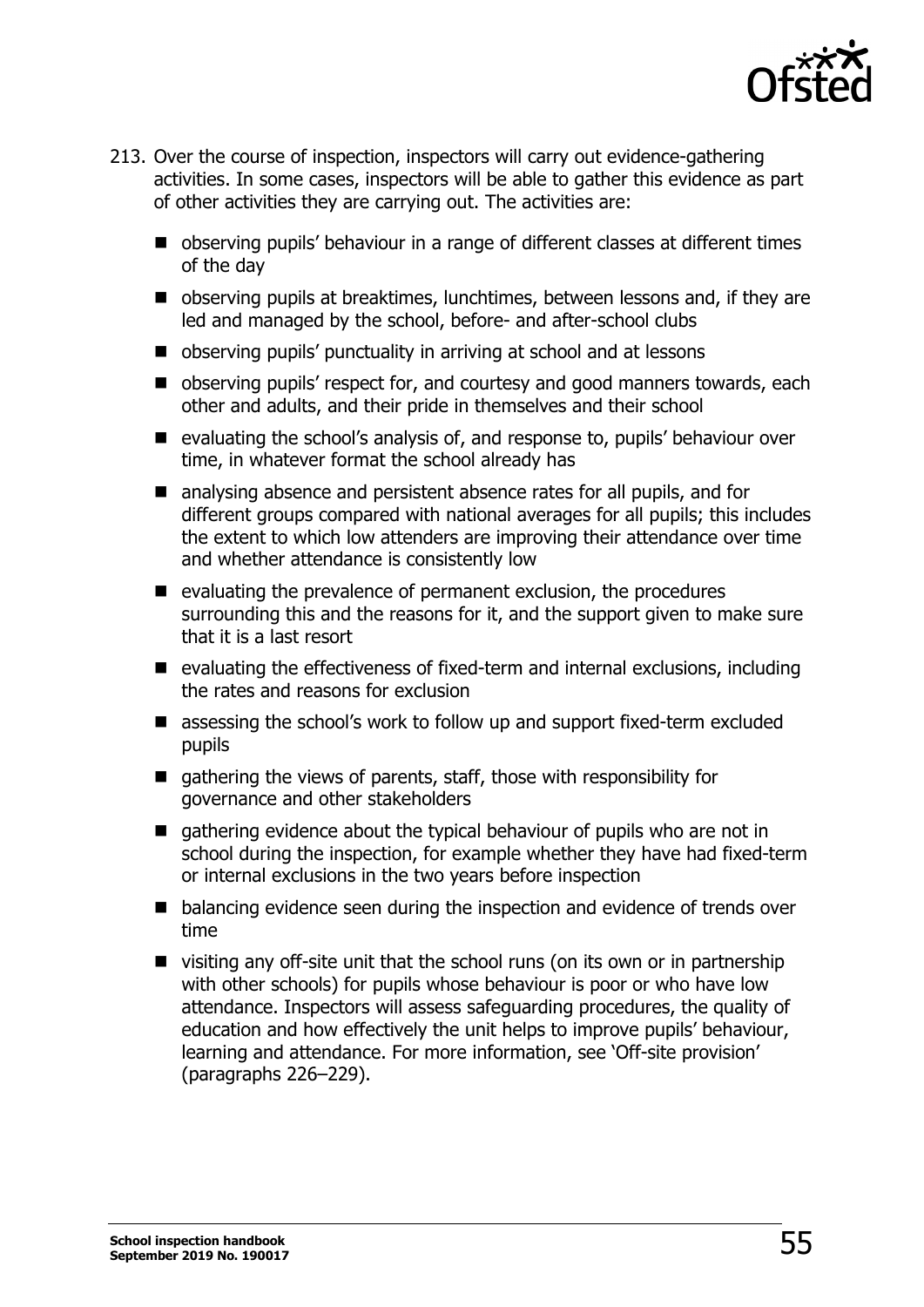

# **Grade descriptors for behaviour and attitudes**

214. In order for behaviour and attitudes to be judged outstanding, it must meet all of the good criteria securely and consistently and it must also meet the additional outstanding criteria.

# **Outstanding (1)**

- The school meets **all** the criteria for good in behaviour and attitudes **securely** and **consistently**.
- Behaviour and attitudes are **exceptional**.

In addition, the following apply:

- **Pupils behave with consistently high levels of respect for others. They play a** highly positive role in creating a school environment in which commonalities are identified and celebrated, difference is valued and nurtured, and bullying, harassment and violence are never tolerated.
- **Pupils consistently have highly positive attitudes and commitment to their** education. They are highly motivated and persistent in the face of difficulties. Pupils make a highly positive, tangible contribution to the life of the school and/or the wider community. Pupils actively support the wellbeing of other pupils.
- Pupils behave consistently well, demonstrating high levels of self-control and consistently positive attitudes to their education. If pupils struggle with this, the school takes intelligent, fair and highly effective action to support them to succeed in their education.
- 215. In order to judge whether a school is good or requires improvement, inspectors will use a 'best fit' approach, relying on the professional judgement of the inspection team.

# **Good (2)**

- The school has high expectations for pupils' behaviour and conduct. These expectations are commonly understood and applied consistently and fairly. This is reflected in pupils' positive behaviour and conduct. Low-level disruption is not tolerated and pupils' behaviour does not disrupt lessons or the day-to-day life of the school. Leaders support all staff well in managing pupil behaviour. Staff make sure that pupils follow appropriate routines.
- Leaders, staff and pupils create a positive environment in which bullying is not tolerated. If bullying, aggression, discrimination and derogatory language occur, they are dealt with quickly and effectively and are not allowed to spread.
- There is demonstrable improvement in the behaviour and attendance of pupils who have particular needs.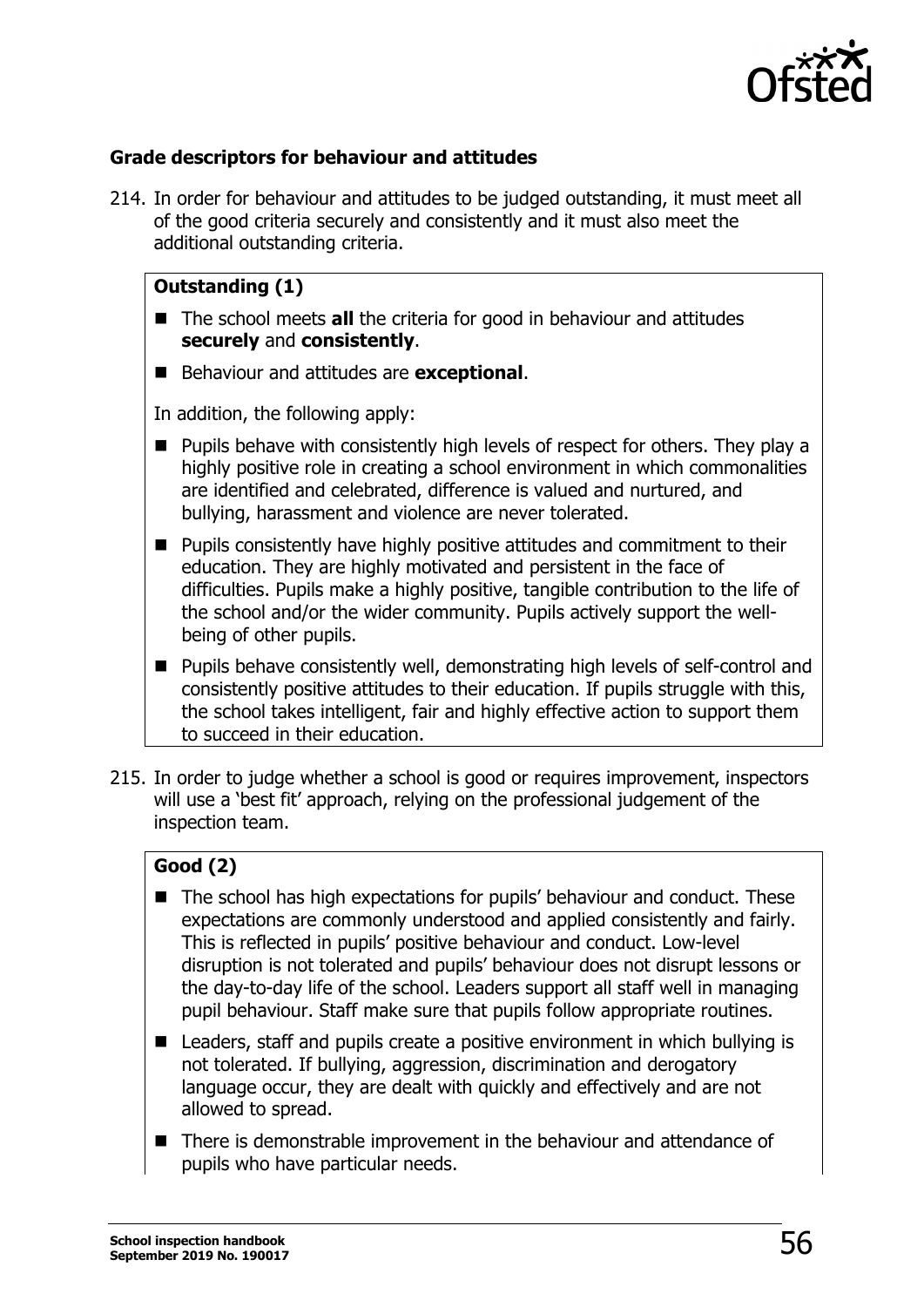

- **Pupils' attitudes to their education are positive. They are committed to their** learning, know how to study effectively and do so, are resilient to setbacks and take pride in their achievements.
- Pupils have high attendance, come to school on time and are punctual to lessons. When this is not the case, the school takes appropriate, swift and effective action.
- Fixed-term and internal exclusions are used appropriately. The school reintegrates excluded pupils on their return and manages their behaviour effectively. Permanent exclusions are used appropriately $82$  as a last resort.
- Relationships among pupils and staff reflect a positive and respectful culture; pupils are safe and they feel safe.

# **Requires improvement (3)**

- Behaviour and attitudes in the school are not good.
- **Pupils are safe and they feel safe.**

# **Inadequate (4)**

Behaviour and attitudes are likely to be inadequate if any one of the following applies.

- Leaders are not taking effective steps to secure good behaviour from pupils and a consistent approach to discipline. They do not support staff adequately in managing behaviour.
- Pupils' lack of engagement and persistent low-level and/or high-level wilful disruption contribute to reduced learning and/or disorderly classrooms.
- A significant minority of pupils show a lack of respect for each other and/or staff and a lack of self-discipline. Pupils frequently ignore or rebut requests from teachers to moderate their conduct. This results in poor behaviour around the school.
- **Pupils show negative attitudes towards the value of good manners and** behaviour as important factors in school life, adult life and work.
- Attendance is consistently low for all pupils or groups of pupils and shows little sign of sustained improvement.
- Incidents of bullying or prejudiced and discriminatory behaviour, both direct and indirect, are frequent.
- Pupils have little confidence in the school's ability to tackle harassment, bullying, violence and/or discriminatory behaviour successfully.

1

<span id="page-56-0"></span><sup>82</sup> [www.gov.uk/government/publications/school-exclusion.](http://www.gov.uk/government/publications/school-exclusion)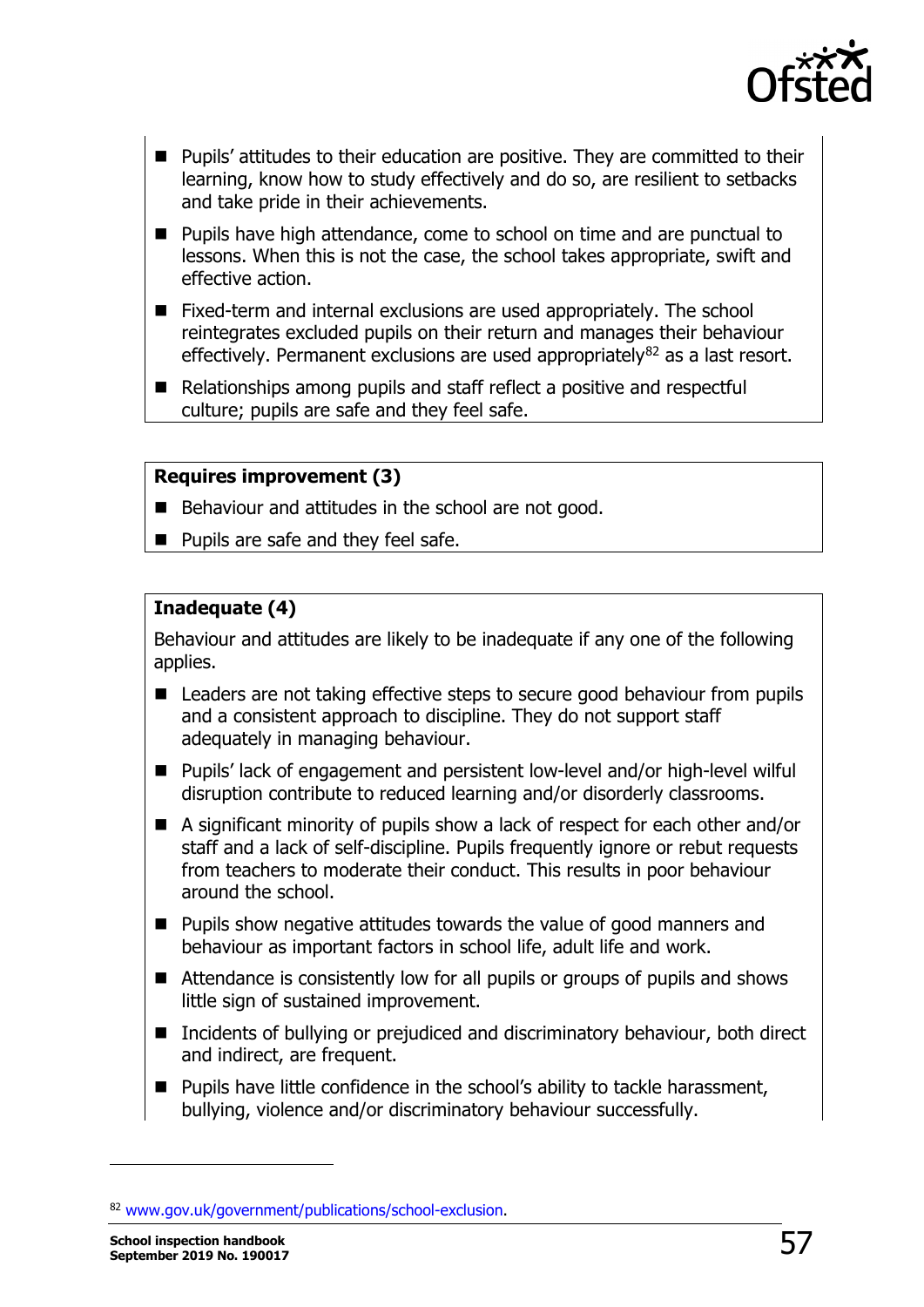

**Pupils or particular groups of pupils are not safe or do not feel safe at school** and/or at alternative placements.

# **Personal development**

- 216. The curriculum provided by schools should extend beyond the academic, technical or vocational. Schools support pupils to develop in many diverse aspects of life. The personal development judgement evaluates the school's intent to provide for the personal development of all pupils, and the quality with which the school implements this work. It recognises that the impact of the school's provision for personal development will often not be assessable during pupils' time at school.
- 217. At the same time as the school is working with pupils, those pupils are also being influenced by other factors in their home environment, their community and elsewhere. Schools can teach pupils how to build their confidence and resilience, for example, but they cannot always determine how well young people draw on this. Schools are crucial in preparing pupils for their adult lives, teaching them to understand how to engage with society and providing them with plentiful opportunities to do so. In this judgement, therefore, inspectors will seek to evaluate the quality and intent of what a school provides (either directly or by drawing on high-quality agencies and providers, for example the Duke of Edinburgh award scheme, Cadet Forces and the National Citizenship Service), but will not attempt to measure the impact of the school's work on the lives of individual pupils.
- 218. This judgement focuses on the dimensions of the personal development of pupils that our education system has agreed, either by consensus or statute, are the most significant. These are:
	- developing responsible, respectful and active citizens who are able to play their part and become actively involved in public life as adults
	- developing and deepening pupils' understanding of the fundamental British values of democracy, individual liberty, the rule of law and mutual respect and tolerance
	- $\blacksquare$  promoting equality of opportunity so that all pupils can thrive together, understanding that difference is a positive, not a negative, and that individual characteristics make people unique
	- $\blacksquare$  promoting an inclusive environment that meets the needs of all pupils, irrespective of age, disability, gender reassignment, race, religion or belief, sex or sexual orientation
	- developing pupils' character, which we define as a set of positive personal traits, dispositions and virtues that informs their motivation and guides their conduct so that they reflect wisely, learn eagerly, behave with integrity and cooperate consistently well with others. This gives pupils the qualities they need to flourish in our society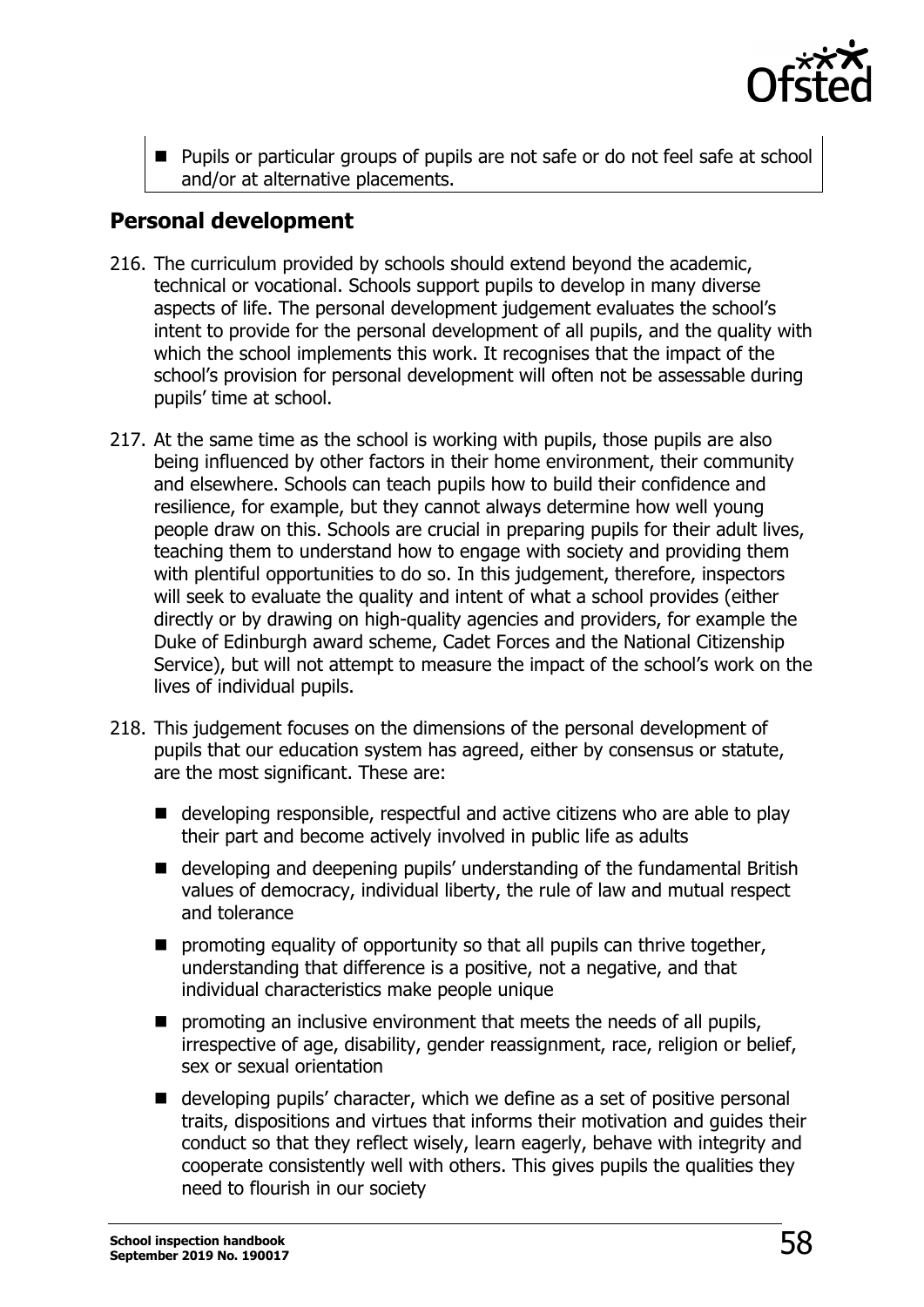

- developing pupils' confidence, resilience and knowledge so that they can keep themselves mentally healthy
- $\blacksquare$  enabling pupils to recognise online and offline risks to their well-being for example, risks from criminal and sexual exploitation, domestic abuse, female genital mutilation, forced marriage, substance misuse, gang activity, radicalisation and extremism – and making them aware of the support available to them
- $\blacksquare$  enabling pupils to recognise the dangers of inappropriate use of mobile technology and social media
- $\blacksquare$  developing pupils' understanding of how to keep physically healthy, eat healthily and maintain an active lifestyle, including giving ample opportunities for pupils to be active during the school day and through extra-curricular activities
- developing pupils' age-appropriate understanding of healthy relationships through appropriate relationship and sex education
- **P** providing an effective careers programme in line with the government's statutory guidance on careers advice that offers pupils:
	- − unbiased careers advice
	- − experience of work, and
	- − contact with employers to encourage pupils to aspire, make good choices and understand what they need to do to reach and succeed in the careers to which they aspire $83$
- supporting readiness for the next phase of education, training or employment so that pupils are equipped to make the transition successfully.

# **Spiritual, moral, social and cultural development**

- 219. Inspectors will evaluate the effectiveness of the school's provision for pupils' spiritual, moral, social and cultural education.<sup>[84](#page-58-1)</sup> This is a broad concept that can be seen across the school's activities, but draws together many of the areas covered by the personal development judgement.
- 220. Provision for the spiritual development of pupils includes developing their:
	- ability to be reflective about their own beliefs (religious or otherwise) and perspective on life
	- knowledge of, and respect for, different people's faiths, feelings and values

1

<span id="page-58-0"></span><sup>&</sup>lt;sup>83</sup> See the government's statutory careers guidance: 'Careers guidance and access for education and training providers', Department for Education, March 2015;

<span id="page-58-1"></span>[www.gov.uk/government/publications/careers-guidance-provision-for-young-people-in-schools.](http://www.gov.uk/government/publications/careers-guidance-provision-for-young-people-in-schools) 84 As per section 5 of the Education Act 2005.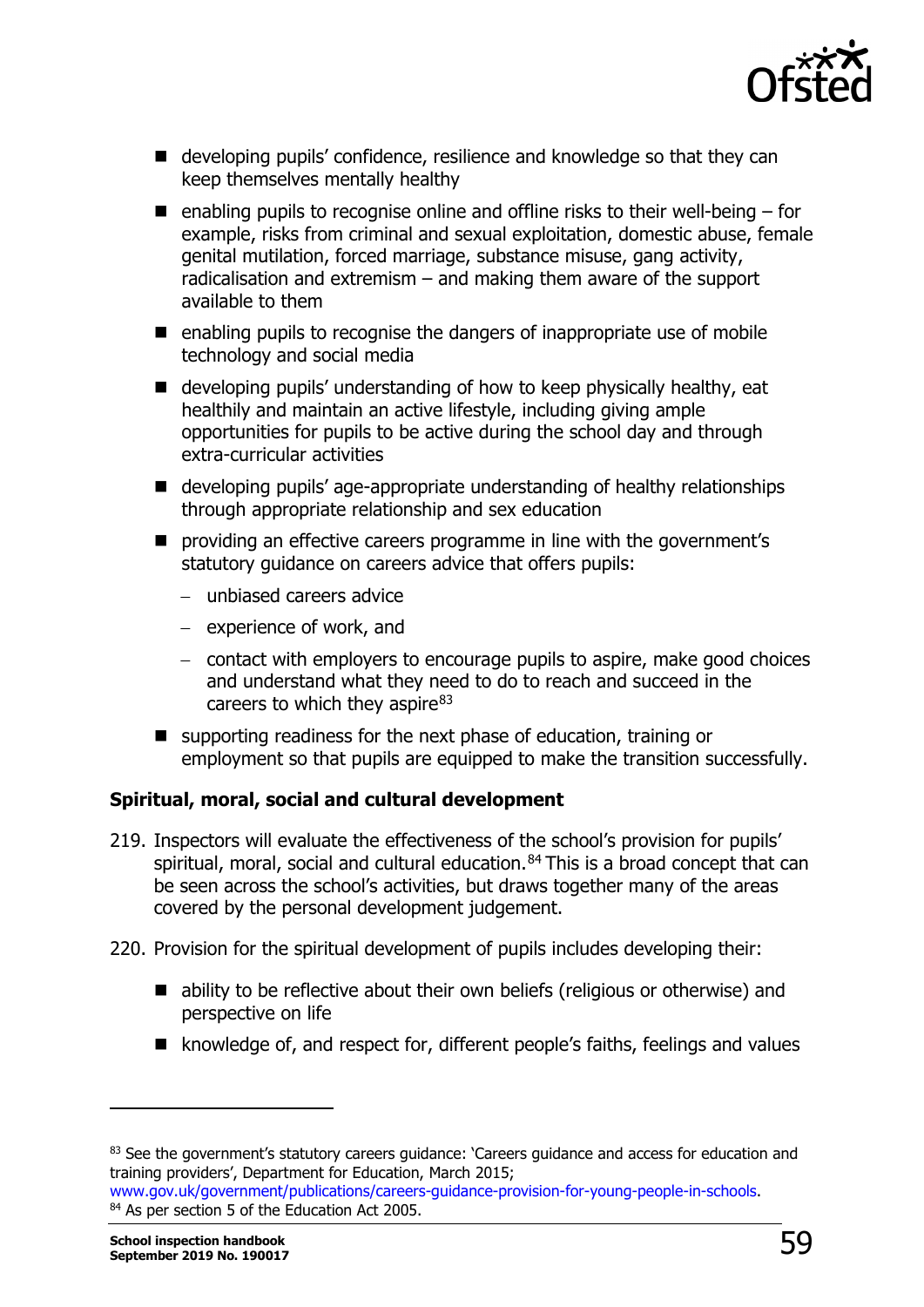

- sense of enjoyment and fascination in learning about themselves, others and the world around them
- $\blacksquare$  use of imagination and creativity in their learning
- willingness to reflect on their experiences.
- 221. Provision for the moral development of pupils includes developing their:
	- ability to recognise the difference between right and wrong and to readily apply this understanding in their own lives, and to recognise legal boundaries and, in doing so, respect the civil and criminal law of England
	- understanding of the consequences of their behaviour and actions
	- $\blacksquare$  interest in investigating and offering reasoned views about moral and ethical issues and ability to understand and appreciate the viewpoints of others on these issues.
- 222. Provision for the social development of pupils includes developing their:
	- use of a range of social skills in different contexts, for example working and socialising with other pupils, including those from different religious, ethnic and socio-economic backgrounds
	- willingness to participate in a variety of communities and social settings, including by volunteering, cooperating well with others and being able to resolve conflicts effectively
	- **E** acceptance of and engagement with the fundamental British values of democracy, the rule of law, individual liberty and mutual respect and tolerance of those with different faiths and beliefs. They will develop and demonstrate skills and attitudes that will allow them to participate fully in and contribute positively to life in modern Britain.
- 223. Provision for the cultural development of pupils includes developing their:
	- understanding and appreciation of the wide range of cultural influences that have shaped their own heritage and that of others
	- understanding and appreciation of the range of different cultures in the school and further afield as an essential element of their preparation for life in modern Britain
	- ability to recognise, and value, the things we share in common across cultural, religious, ethnic and socio-economic communities
	- knowledge of Britain's democratic parliamentary system and its central role in shaping our history and values, and in continuing to develop Britain
	- willingness to participate in and respond positively to artistic, musical, sporting and cultural opportunities
	- $\blacksquare$  interest in exploring, improving understanding of and showing respect for different faiths and cultural diversity and the extent to which they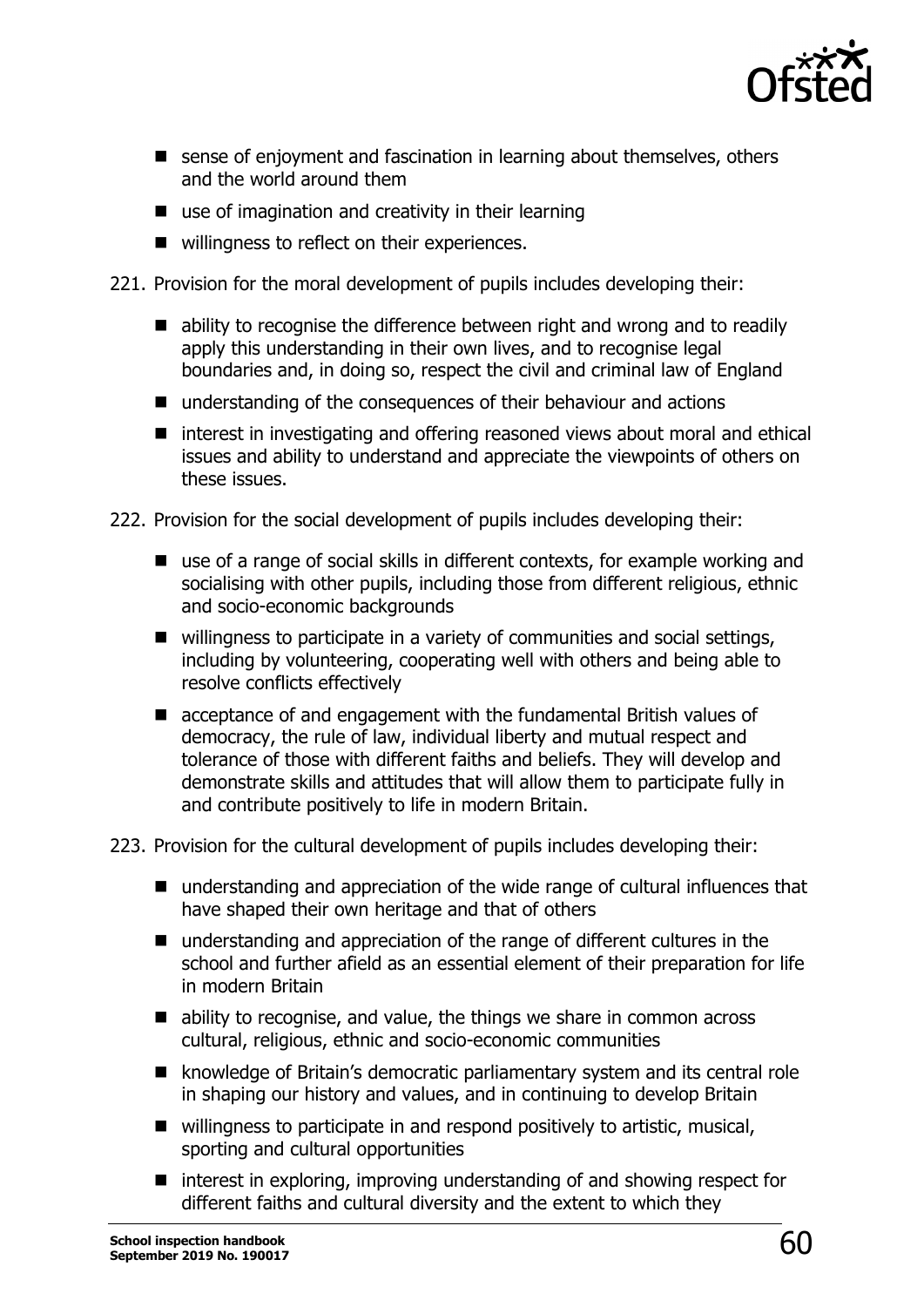

understand, accept, respect and celebrate diversity. This is shown by their respect and attitudes towards different religious, ethnic and socio-economic groups in the local, national and global communities.

#### **Relationships and sex education**

- 224. From September 2019, schools are able to follow a new relationships and sex education and health education curriculum. From September 2020, they will be required by law to follow it. Primary-age children must be taught about positive relationships and respect for others, and how these are linked to promoting good mental health and well-being. In addition, sex education will become mandatory at secondary level.
- 225. If a school is failing to meet its obligations, inspectors will consider this when reaching the personal development judgement.

#### **Sources of evidence specific to personal development**

- 226. Inspectors will use a range of evidence to evaluate personal development, including:
	- $\blacksquare$  the range, quality and take-up of extra-curricular activities offered by the school<sup>[85](#page-60-0)</sup>
	- how curriculum subjects such as citizenship, RE, and other areas such as personal, social, health and economic education, and relationship and sex education, contribute to pupils' personal development
	- how well leaders promote British values through the curriculum, assemblies, wider opportunities, visits, discussions and literature
	- $\blacksquare$  how well leaders develop pupils' character through the education that they provide
	- where appropriate, the quality of debate and discussions that pupils have
	- pupils' understanding of the protected characteristics<sup>[86](#page-60-1)</sup> and how equality and diversity are promoted
	- $\blacksquare$  the quality of careers information, education, advice and quidance, and how well it benefits pupils in choosing and deciding on their next steps.

<span id="page-60-1"></span>**School inspection handbook** School inspection handbook  $\overline{61}$ 

1

<span id="page-60-0"></span><sup>&</sup>lt;sup>85</sup> Inspectors will consider how successfully the curriculum is enriched and extended for pupils in special schools, taking into account specific factors such as the local area's arrangements for providing home to school transport for children and young people with SEND. 86 Under the Equality Act 2010; [www.legislation.gov.uk/ukpga/2010/15/section/4.](http://www.legislation.gov.uk/ukpga/2010/15/section/4)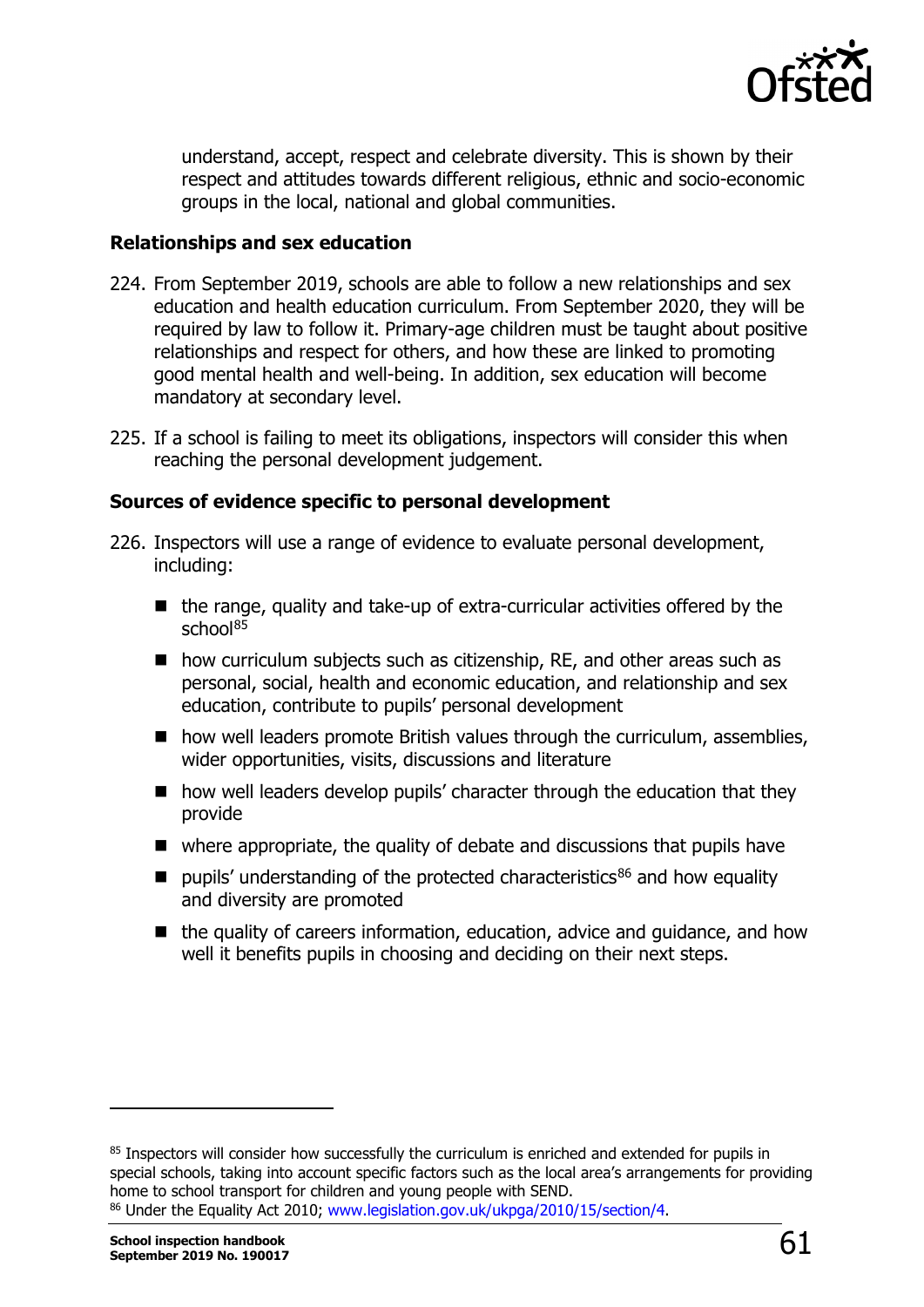

# **Grade descriptors for personal development**

227. In order for personal development to be judged outstanding, it must meet all of the good criteria securely and consistently, and it must also meet the additional outstanding criteria.

# **Outstanding (1)**

- The school meets **all** the criteria for good in personal development **securely** and **consistently**.
- **Personal development is exceptional.**

In addition, the following apply:

- The school consistently promotes the extensive personal development of pupils. The school goes beyond the expected, so that pupils have access to a wide, rich set of experiences. Opportunities for pupils to develop their talents and interests are of exceptional quality.
- $\blacksquare$  There is strong take-up by pupils of the opportunities provided by the school. The most disadvantaged pupils consistently benefit from this excellent work.
- $\blacksquare$  The school provides these rich experiences in a coherently planned way, in the curriculum and through extra-curricular activities, and they considerably strengthen the school's offer.
- $\blacksquare$  The way the school goes about developing pupils' character is exemplary and is worthy of being shared with others.
- 228. In order to judge whether a school is good or requires improvement, inspectors will use a 'best fit' approach, relying on the professional judgement of the inspection team.

# **Good (2)**

- The curriculum extends beyond the academic, vocational or technical and provides for pupils' broader development. The school's work to enhance pupils' spiritual, moral, social and cultural development is of a high quality.
- The curriculum and the school's effective wider work support pupils to be confident, resilient and independent, and to develop strength of character.
- The school provides high-quality pastoral support. Pupils know how to eat healthily, maintain an active lifestyle and keep physically and mentally healthy. They have an age-appropriate understanding of healthy relationships.
- The school provides a wide range of opportunities to nurture, develop and stretch pupils' talents and interests. Pupils appreciate these and make good use of them.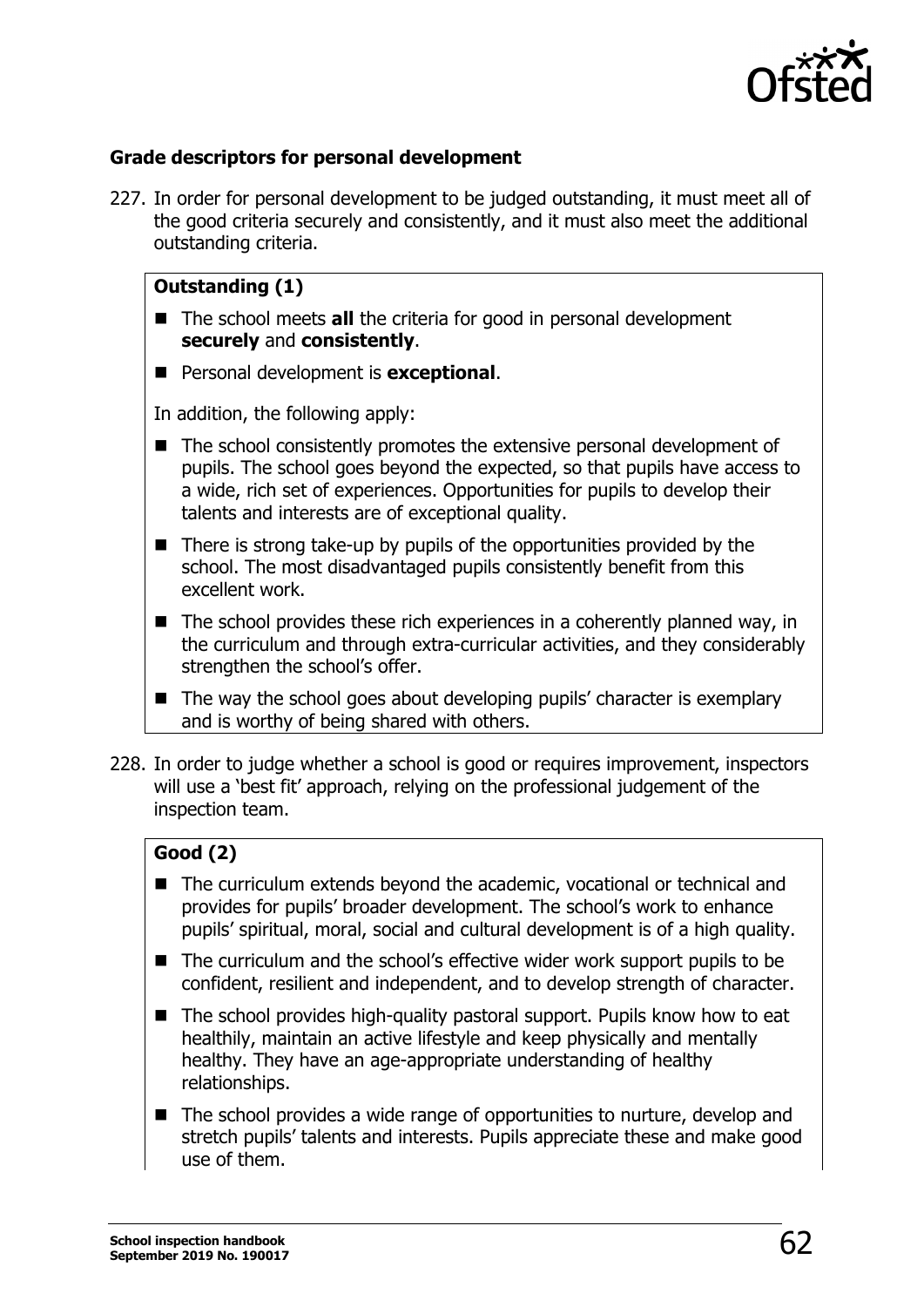

- $\blacksquare$  The school prepares pupils for life in modern Britain effectively, developing their understanding of the fundamental British values of democracy, the rule of law, individual liberty, tolerance and respect.
- $\blacksquare$  The school promotes equality of opportunity and diversity effectively. As a result, pupils understand, appreciate and respect difference in the world and its people, celebrating the things we share in common across cultural, religious, ethnic and socio-economic communities.
- **Pupils engage with views, beliefs and opinions that are different from their** own in considered ways. They show respect for the different protected characteristics as defined in law and no forms of discrimination are tolerated.
- The school provides pupils with meaningful opportunities to understand how to be responsible, respectful, active citizens who contribute positively to society. Pupils know how to discuss and debate issues and ideas in a considered way.
- Secondary schools prepare pupils for future success in education, employment or training. They use the Gatsby Benchmarks<sup>[87](#page-62-0)</sup> to develop and improve their careers provision and enable a range of education and training providers to speak to pupils in Years 8 to 13. All pupils receive unbiased information about potential next steps and high-quality careers guidance. The school provides good quality, meaningful opportunities for pupils to encounter the world of work.

#### **Requires improvement (3)**

**Personal development in the school is not good.** 

#### **Inadequate (4)**

Personal development is likely to be inadequate if any one of the following applies.

- A significant minority of pupils do not receive a wide, rich set of experiences.
- Leaders and those responsible for governance, through their words, actions or influence, directly and/or indirectly, undermine or fail to promote equality of opportunity in the school.
- Leaders and those responsible for governance are not protecting pupils from radicalisation and extremist views. Policy and practice are poor, which means that pupils are at risk.

<span id="page-62-0"></span><sup>87</sup> The Gatsby Benchmarks are a framework of eight guidelines that define the best careers provision in schools and colleges; [www.gatsby.org.uk/education/focus-areas/good-career-guidance.](http://www.gatsby.org.uk/education/focus-areas/good-career-guidance)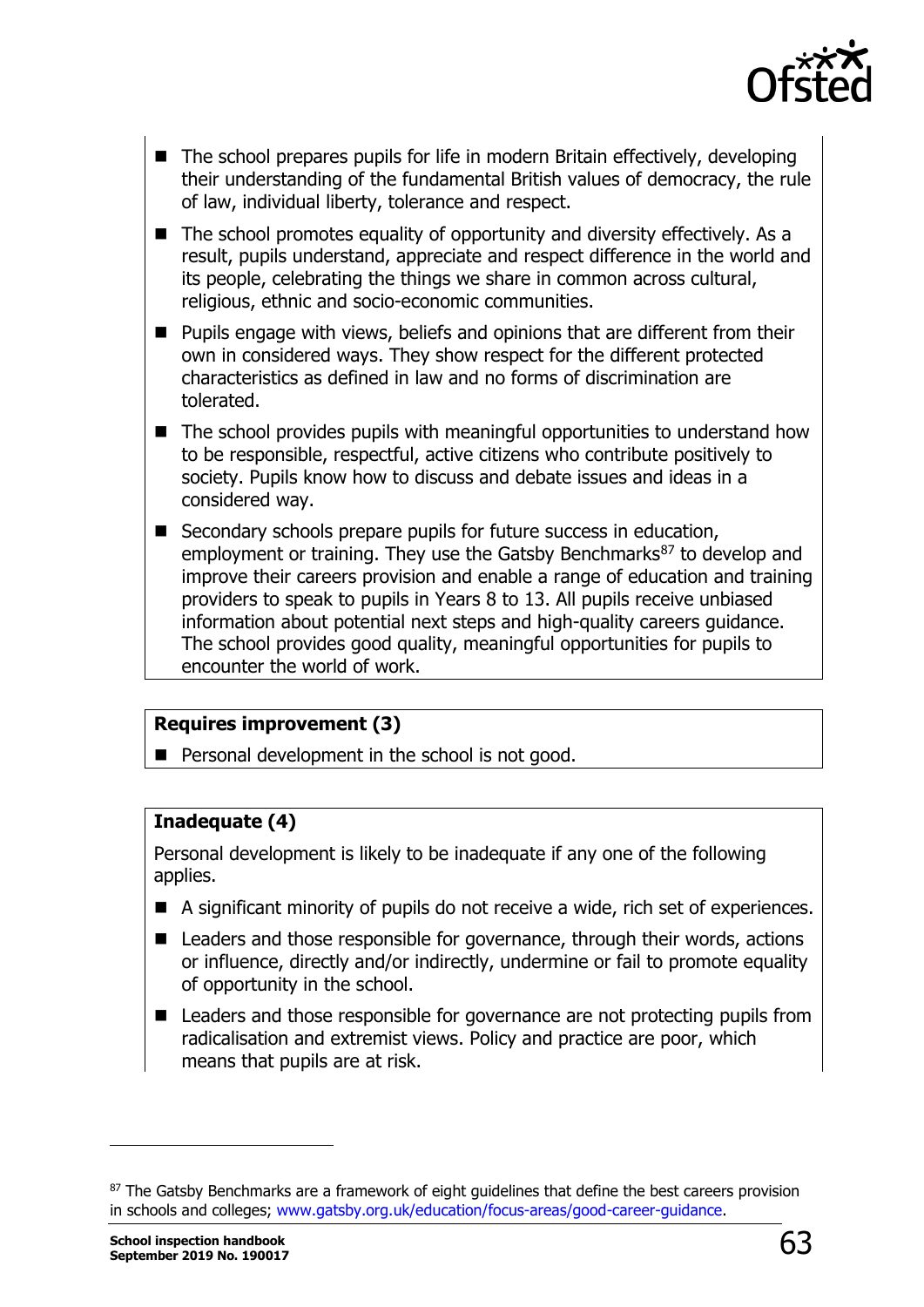

- Leaders and those responsible for governance are actively undermining fundamental British values and are not protecting pupils from radicalisation and extremist views.
- **Pupils or groups of pupils are discriminated against, and the school is not** taking effective action to address this.
- **Pupils are unprepared for life in modern Britain.**

# **Leadership and management**

- 229. The leadership and management judgement is about how leaders, managers and those responsible for governance ensure that the education that the school provides has a positive impact on all its pupils. It focuses on the areas where inspection and research indicate that leaders and managers can have the strongest effect on the quality of the education provided by the school. Important factors include:
	- $\blacksquare$  leaders' high expectations of all pupils in the school, and the extent to which these are embodied in leaders' and staff's day-to-day interactions with pupils
	- $\blacksquare$  the extent to which leaders focus their attention on the education provided by the school. There are many demands on leaders, but a greater focus on this area is associated with better outcomes for pupils
	- whether continuing professional development for teachers and staff is aligned with the curriculum, and the extent to which this develops teachers' content knowledge and teaching content knowledge over time, so that they are able to deliver better teaching for pupils
	- $\blacksquare$  the extent to which leaders create coherence and consistency across the school so that pupils benefit from effective teaching and consistent expectations, wherever they are in the school
	- whether leaders seek to engage parents and their community thoughtfully and positively in a way that supports pupils' education. Also, whether leaders are thoughtful in drawing boundaries and resisting inappropriate attempts to influence what is taught and the day-to-day life of the school
	- $\blacksquare$  the extent to which leaders take into account the workload and well-being of their staff, while also developing and strengthening the quality of the workforce
	- $\blacksquare$  the extent to which leaders' and managers' high ambitions are for all pupils, including those who are harder to reach. This includes ensuring that practices such as 'off-rolling' do not take place and that the way the school uses the pupil premium is founded on good evidence.
	- whether leaders and those responsible for governance all understand their respective roles and perform these in a way that enhances the effectiveness of the school.
- 230. Our evidence for the importance of each of these factors comes from our inspection experience, areas of consensus in academic research and our own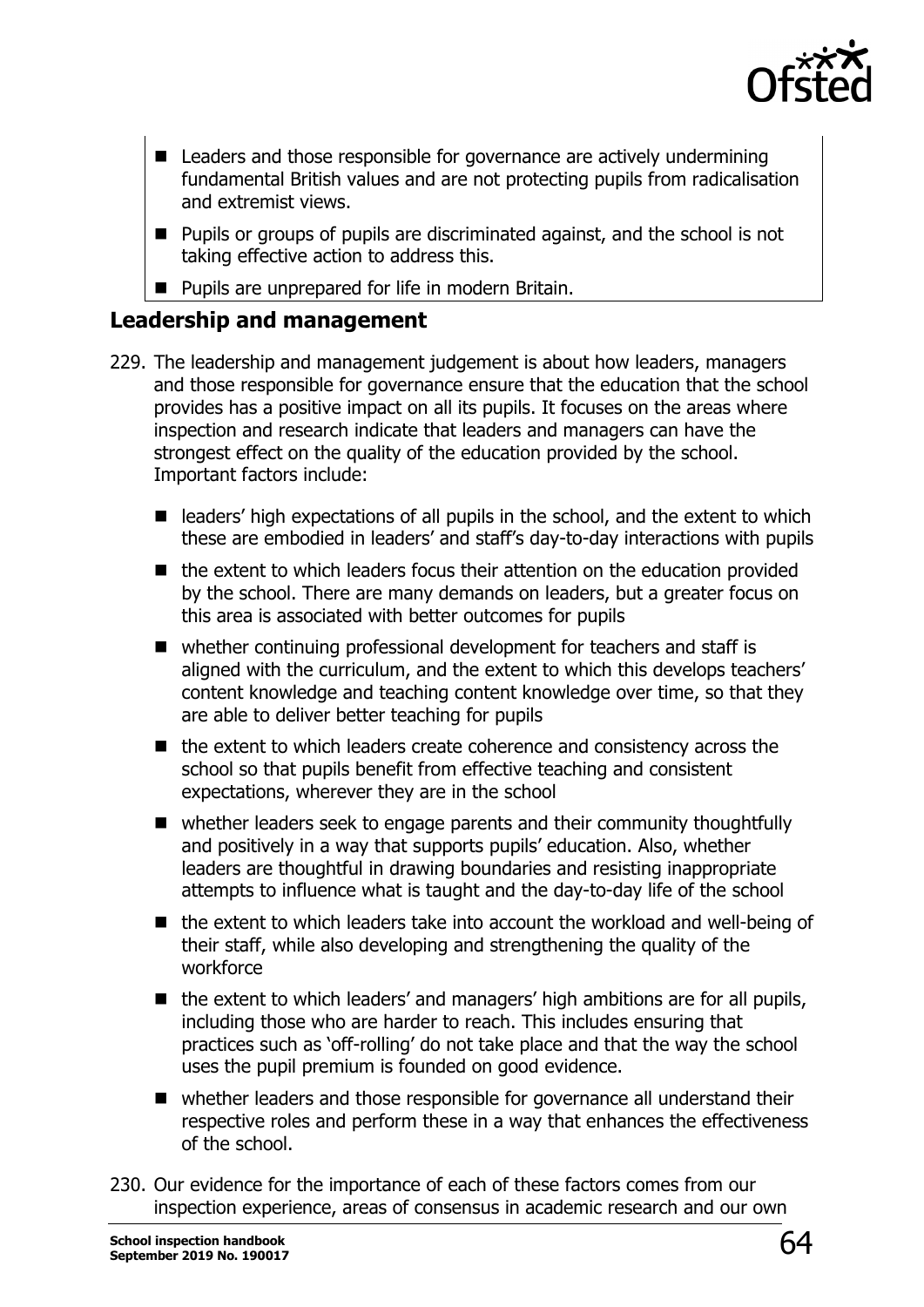

research. A full note of how the criteria relate to the available research can be found in our research commentary. [88](#page-64-0)

231. Paragraphs 271–280 set out the importance and place of safeguarding.

#### **Leadership and management in school**

232. Research suggests that leadership and management can be highly effective when they are shared by different individuals and distributed across different levels in a school. Inspectors will look at the work of headteachers, senior leaders, subject leaders and others with leadership and management roles when reaching this judgement.

#### **Leadership and management in multi-academy trusts[89](#page-64-1)**

- 233. When a school is part of a MAT, it is important for inspectors to remember that the trust is one entity, and that leaders and managers of the MAT are responsible for the quality of education provided in all the schools that make up the MAT.
- 234. It is highly likely that parts of some of the leadership functions described in the grade criteria are performed by MAT leaders (for example, the CEO or an education director) and not solely by individual leaders of the school. School leaders are responsible for giving inspectors accurate and appropriate information about those roles and responsibilities. If leadership functions are performed by MAT leaders, then inspectors will consider whether they need to meet MAT leaders to gather evidence.
- 235. A MAT CEO or their delegate may request to meet inspectors as a part of the inspection. They may also request to attend key inspection team meetings at the end of each inspection day. These are appropriate requests and should be accommodated. These individuals, however, should abide by the same code of conduct as all others involved in the inspection.<sup>[90](#page-64-2)</sup>

#### **Governance**

1

- 236. Inspectors will seek evidence of the impact of those responsible for governance.
- 237. In a maintained school, those responsible for governance are the school governors. In a stand-alone academy, it is the trustees.

<span id="page-64-0"></span><sup>&</sup>lt;sup>88</sup> 'Education inspection framework: overview of research', Ofsted, January 2019;<br>www.gov.uk/government/publications/education-inspection-framework-overview-of-research.

<span id="page-64-1"></span><sup>&</sup>lt;sup>89</sup> In this handbook, a reference to a MAT includes multi-academy companies. 90 'Conduct of inspectors during Ofsted inspections', Ofsted, February 2016;

<span id="page-64-2"></span>[www.gov.uk/government/publications/conduct-of-inspectors-during-ofsted-inspections.](http://www.gov.uk/government/publications/conduct-of-inspectors-during-ofsted-inspections)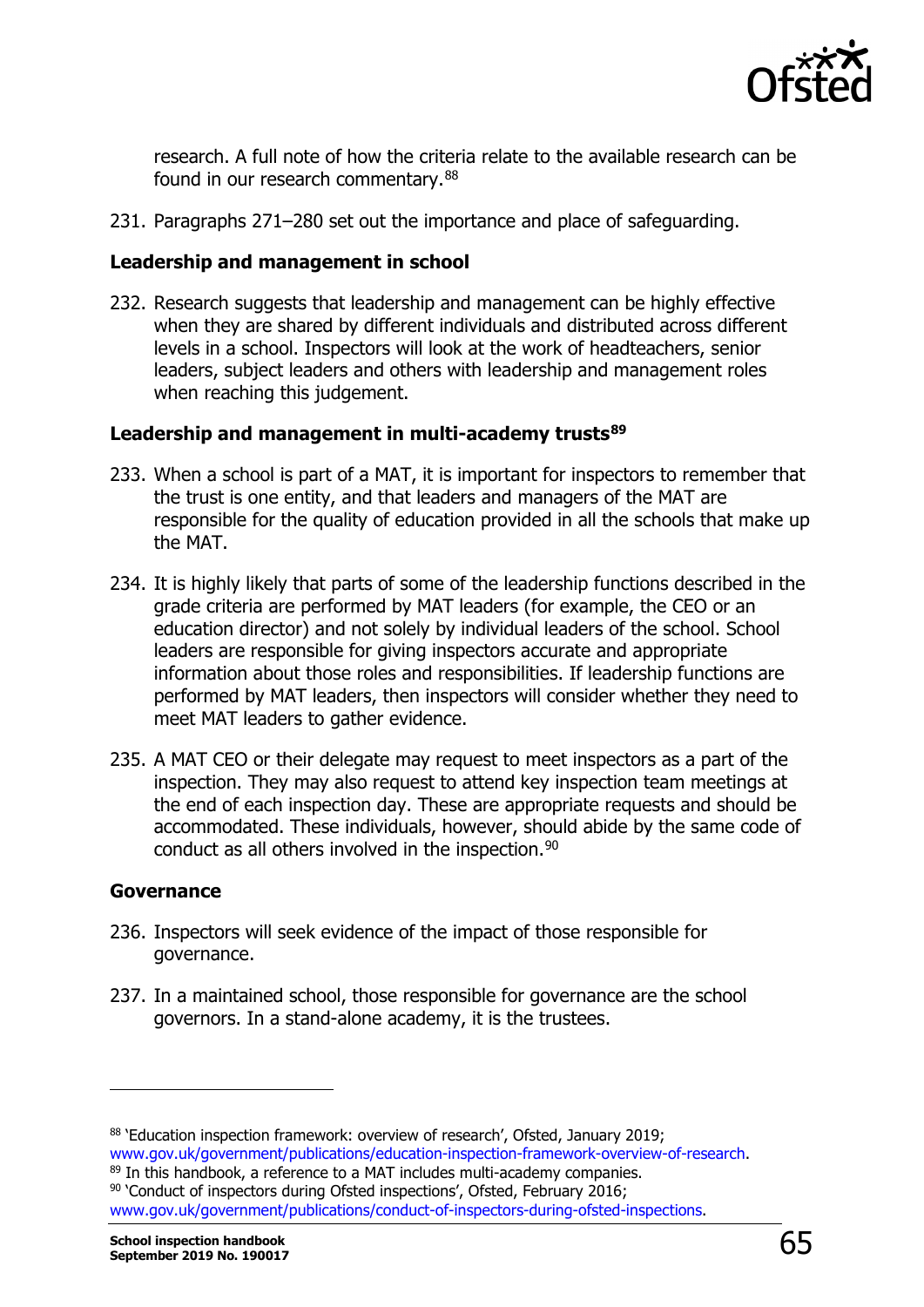

- 238. In a MAT, the trustees are responsible for governance. Inspectors will ask to speak to one or more of the trustees. It may be that, on occasion, the trustees have chosen to delegate some of their powers to the members of the 'academy committee' or 'local governing board' at school level.<sup>[91](#page-65-0)</sup> If inspectors are informed that a local governing body has delegated responsibilities, they should establish clearly which powers are with the trustees, which are with the leaders of the MAT and which are with the local governing board. They should then ensure that both their inspection activities and the inspection report reflect this.
- 239. Inspectors will need to bear in mind, when inspecting academies that are part of a MAT, that governance functions can be quite different from those in a maintained school. Some functions that a governing body in a maintained school would carry out may be done by management or executive staff in a trust. If this is the case, it will still be important for inspectors to ascertain the trust board's role in that process and how it ensures that these functions are carried out properly.
- 240. The governance handbook $92$  sets out the purpose of governance, which is to provide confident, strategic leadership, and to create robust accountability, oversight and assurance for educational and financial performance.
- 241. The governance handbook also sets out the statutory functions of all boards, no matter what type of school or how many schools they govern. There are three core functions:
	- $\blacksquare$  ensuring clarity of vision, ethos and strategic direction
	- holding executive leaders to account for the educational performance of the school and its pupils, and the performance management of staff
	- overseeing the financial performance of the school and making sure that its money is well spent, including the pupil premium.
- 242. Inspectors will explore how governors carry out each of these functions. For example, the clarity of the school's vision, ethos and strategic direction will have a significant impact on the decisions that leaders make about the curriculum. Inspectors will consider whether the work of governors in this respect is supporting the school to provide a high-quality education for its pupils.
- 243. In addition, those with governance/oversight are responsible for ensuring that the school fulfils its statutory duties, for example under the Equality Act 2010,

1

<span id="page-65-0"></span><sup>91</sup> All MATs should have, and publish, a scheme of delegation clearly setting out everything that has been delegated by the board of trustees to the local governing board or any other person or body. Advice on how this this should work can be found in the DfE guidance;<br>www.gov.uk/government/publications/multi-academy-trusts-establishing-and-developing-your-trust.

<span id="page-65-1"></span><sup>&</sup>lt;sup>92</sup> Governance handbook, Department for Education and National College for Teaching and Leadership, 2019; [www.gov.uk/government/publications/governance-handbook.](http://www.gov.uk/government/publications/governance-handbook)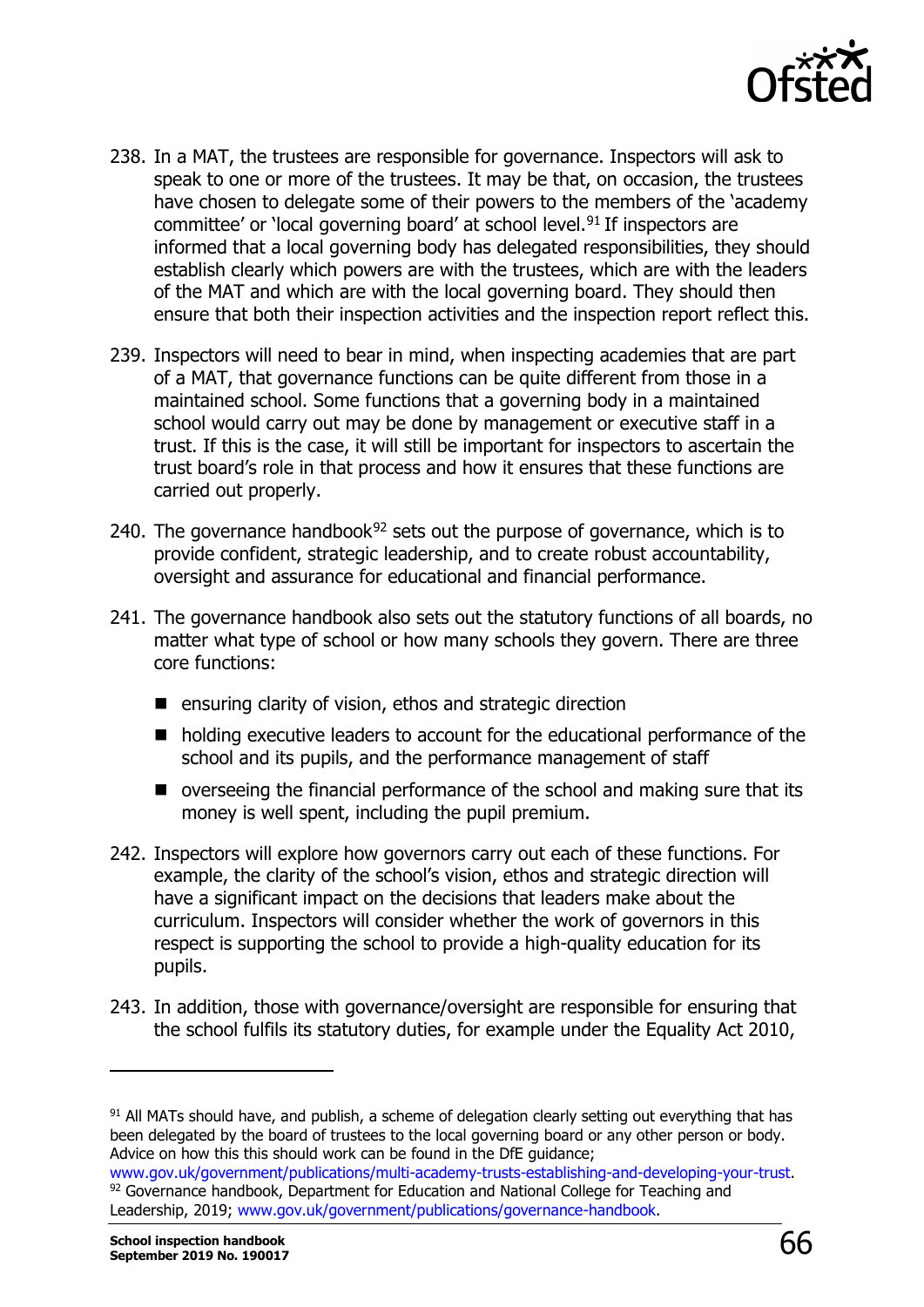

and other duties, for example in relation to the 'Prevent' duty and safeguarding. Please note that, when inspectors consider whether governors are fulfilling this responsibility, they are not expected to construct or review a list of duties.

### **Use of the pupil premium**

- 244. Inspectors will gather evidence about the use of the pupil premium, particularly regarding:
	- $\blacksquare$  the level of pupil premium funding received by the school in the current academic year and levels of funding received in previous academic years
	- how leaders and governors have spent the pupil premium, their rationale for this spending and its intended impact
	- $\blacksquare$  the learning and progress of disadvantaged pupils, as shown by published outcomes data.

# **Evaluating the impact of external support**

- 245. If the school has received support, for example from the local authority, inspectors will not evaluate and report on the quality and the impact of the support and challenge on improvement in the school. Instead, they will comment on the action that the school has taken and the impact that this has had on the quality of the school's work.
- 246. If a school is part of a MAT and is receiving support from within the MAT, inspectors will be clear that this is internal, not external, support.

# **Inspecting off-site provision**

- 247. Inspectors must evaluate how well a school continues to take responsibility for its pupils who attend alternative or off-site provision. Inspectors need to be assured that leaders have ensured that the alternative provision is a suitable and safe placement that will meet pupils' academic/vocational/technical needs, pastoral needs and, if appropriate, SEND needs. Inspectors will speak to a selection of pupils who attend off-site provision, where possible.
- 248. Inspectors must ask the school about the registration status of any alternative providers that they use. Any provider of alternative provision must be registered as an independent school if it caters full time for five or more pupils of compulsory school age, or one pupil who is looked after or has an education, health and care (EHC) plan. If a school uses alternative provision that should be registered but is not, inspectors will carefully consider whether this affects the likelihood that pupils are safeguarded effectively.
- 249. Inspectors will normally visit a sample of any part-time unregistered alternative providers during the inspection, as directed by the relevant Ofsted region. This is to assess the adequacy of the school's quality assurance process. Inspectors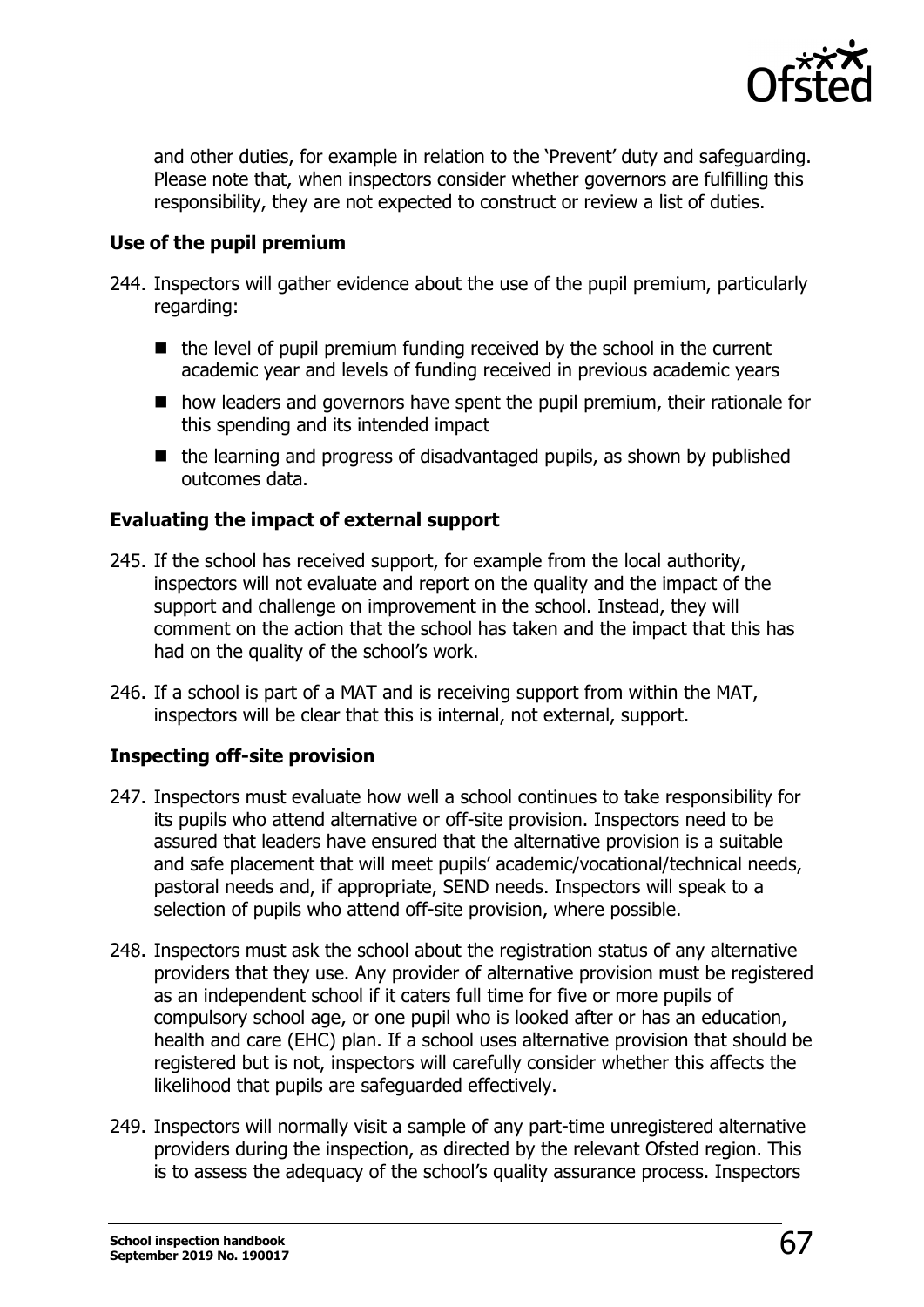

should visit any registered alternative provision site that Ofsted has not yet inspected to assess the adequacy of the school's quality assurance process.

- 250. Inspectors will consider the quality of registered alternative provision using Ofsted's latest inspection report and assess its impact on the overall quality of education for pupils in a proportionate way.
- 251. Inspectors will consider:
	- $\blacksquare$  the reasons why leaders considered off-site provision to be the best option for the pupils concerned
	- whether leaders have made the appropriate checks on the registration status of the provision
	- what safeguarding checks leaders have made and continue to make to ensure that the provision is a safe place for their pupils to attend
	- $\blacksquare$  the extent to which leaders ensure that pupils benefit from a well-planned and sequenced, well-taught, broad and balanced curriculum
	- $\blacksquare$  the attendance and behaviour of the pupils who attend the provision
	- how well the provision promotes the pupils' personal development.
- 252. If a school uses a provider that is not registered, the inspector must contact the duty desk so that staff can notify Ofsted's unregistered schools team. Following the inspection, the team will determine if we need to take further action because there is reasonable cause to believe that the setting is operating as an unregistered school.
- 253. A school is likely to be judged inadequate for leadership and management if:
	- $\blacksquare$  it is making ineffective or inappropriate use of alternative provision
	- $\blacksquare$  it is using inappropriate alternative provision
	- leaders have not taken the necessary steps to assure themselves of the suitability of a provision
	- $\blacksquare$  leaders are not aware of how many of their pupils attend alternative provision
	- $\blacksquare$  leaders are not taking responsibility for their pupils who attend alternative provision.

#### **Gaming**

254. Inspectors will challenge leaders and managers about unusual patterns of examination entry that appear to 'game the system', for example if they are entering pupils for courses that are not in their educational best interest. The IDSR will provide inspectors with areas to investigate when nationally available data suggests that gaming may be taking place. If inspectors uncover evidence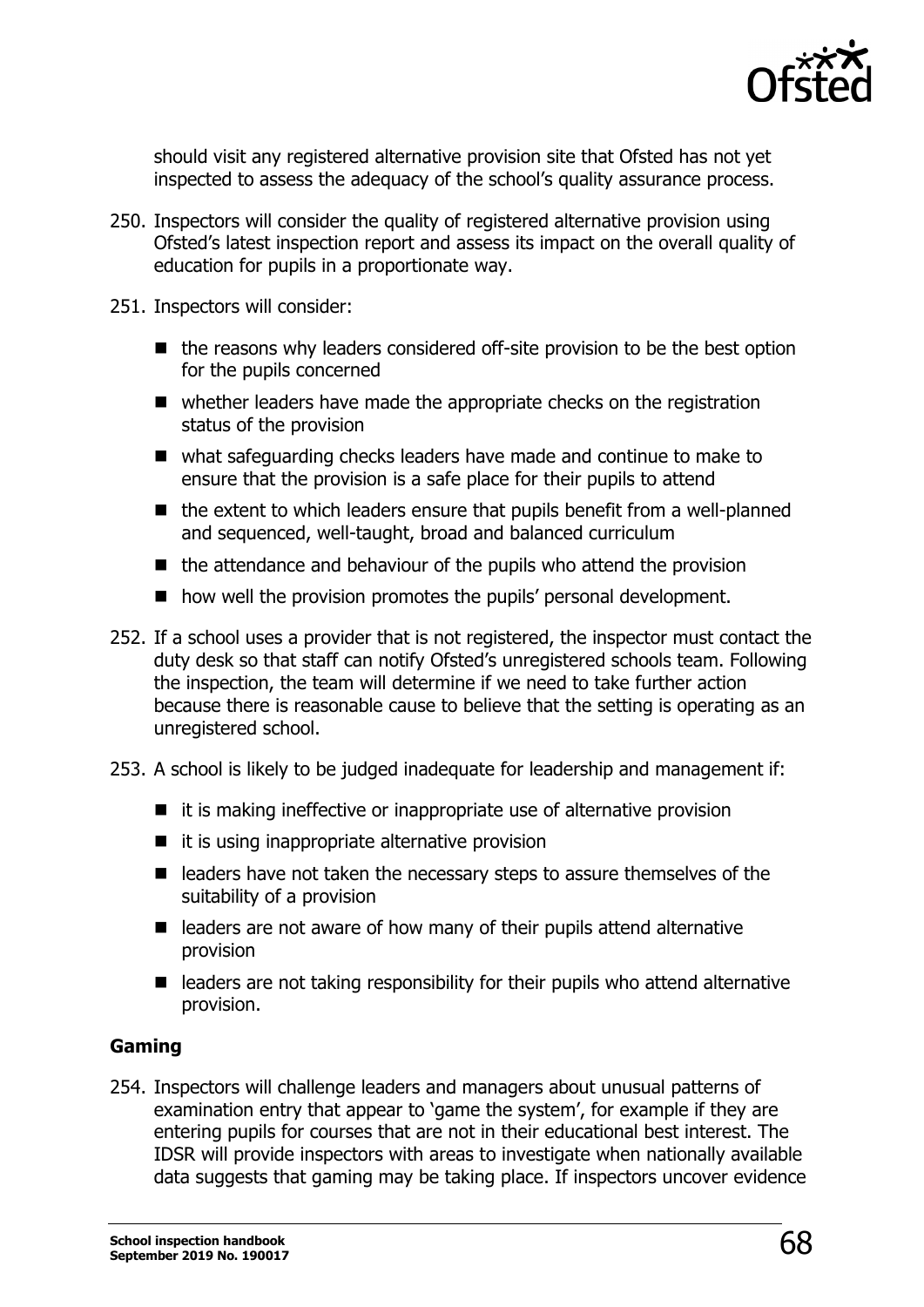

that deliberate and substantial gaming is taking place, the leadership and management judgement is likely to be inadequate.

255. Inspectors will also challenge leaders and managers about unusual patterns in the way that the school records attendance, including the use of inaccurate register codes or changes to when the register is taken. For example, if inspectors reasonably believe that a school is inaccurately recording attendance, has changed the timing of session registration to game attendance rates or is using part-time timetables inappropriately, then inspectors are likely to judge leadership and management to be inadequate.

#### **Inclusion and off-rolling**

256. Schools should have an inclusive culture that supports arrangements to:

- $\blacksquare$  identify early those pupils who may be disadvantaged or have additional needs or barriers to learning
- $\blacksquare$  meet the needs of those pupils, drawing, when necessary, on more specialist support, and help those pupils to engage positively with the curriculum
- $\blacksquare$  ensure pupils have a positive experience of learning and achieve positive outcomes.
- 257. There is no legal definition of 'off-rolling'. However, we define 'off-rolling' as:

The practice of removing a pupil from the school roll without a formal, permanent exclusion or by encouraging a parent to remove their child from the school roll, when the removal is primarily in the interests of the school rather than in the best interests of the pupil. Off-rolling in these circumstances is a form of 'gaming'.

- 258. When an inspection finds evidence of off-rolling taking place by our definition, inspectors should always address this in the inspection report. They may, depending on the scale and impact, need to consider it when reaching the judgement. If the off-rolling is lawful, inspectors must be careful to consider the context of the off-rolling and be clear about what impact the off-rolling has had on pupils involved and on the school. There are many different activities that can constitute off-rolling, so there can be no hard and fast rules as to how it should be addressed. However, if inspectors determine the school to be offrolling according to our definition, then the leadership and management of the school are likely to be judged inadequate.
- 259. There are other reasons why a school might remove a pupil from the school roll, such as when a pupil moves house or a parent decides, without encouragement or coercion by the school, to home educate their child. This is not off-rolling. If the pupil transfers to the roll of their alternative provision, and this is genuinely in the best interest of the pupil, this is not off-rolling. If a school appropriately removes a pupil from the roll due to a formal permanent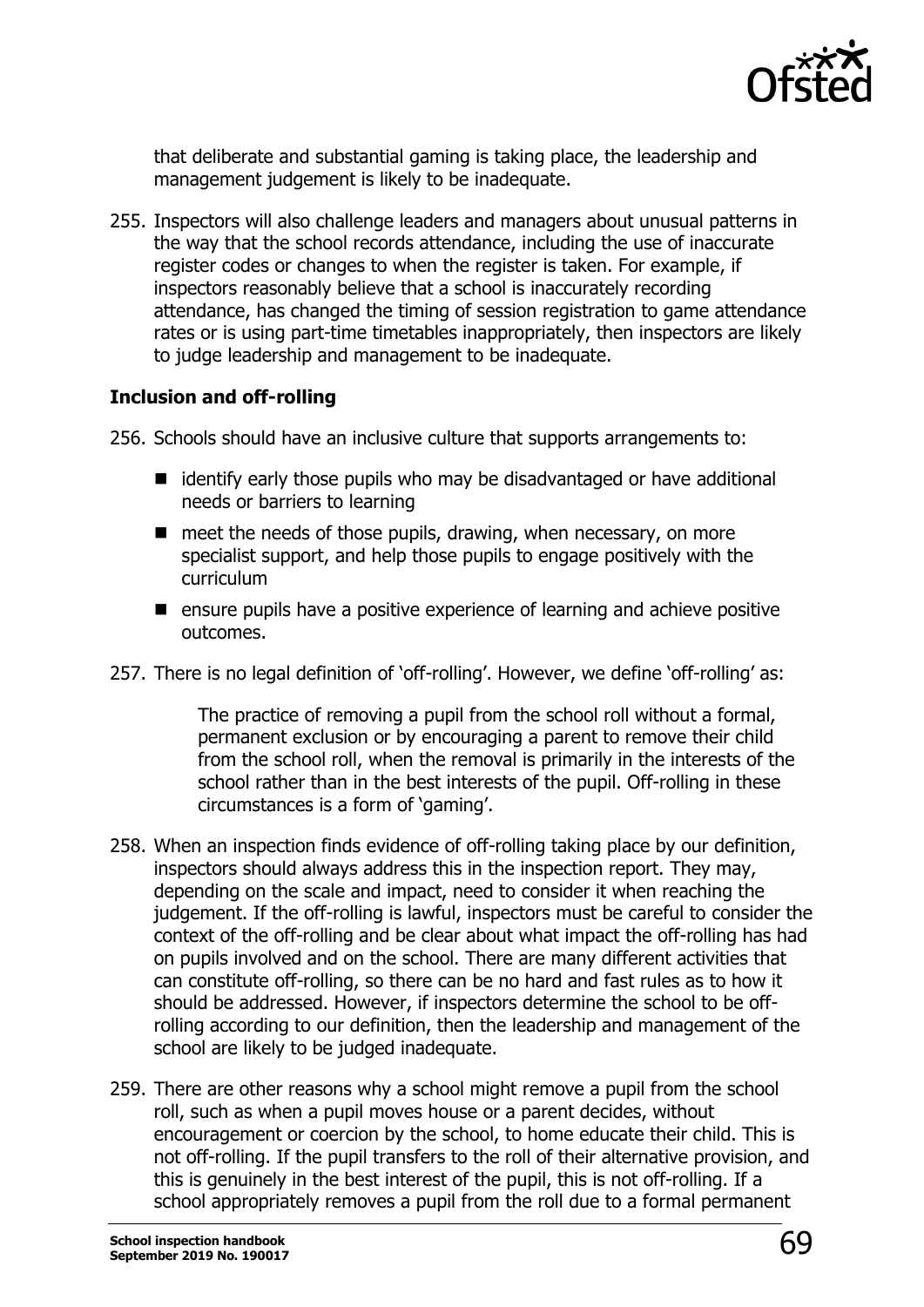

exclusion and follows the proper processes, this is not off-rolling. Headteachers have the right to exclude pupils when there are legitimate reasons for them to do so. Used correctly, exclusion is a vital measure for headteachers to use.

- 260. Dual-registering or dual-coding a pupil in two schools or providers, or using alternative provision while they remain registered at the school, is not off-rolling because the pupil has not left the roll of their school. However, this may still be a form of gaming if it is not in the best interests of the pupil. Managed moves can be an effective tool in breaking a cycle of poor pupil behaviour, but they can also be a form of off-rolling. Managed moves are not off-rolling only when they are genuinely used in a pupil's best interests, within the statutory guidance. If a school uses managed moves, inspectors may ask to see evidence of the ways in which these have been carried out.
- 261. Inspectors will be interested in high numbers of pupils moving on and off roll, but this may not in itself mean that off-rolling is taking place.

#### **Safeguarding**

- 262. All schools should have a culture of safeguarding. This means they should have effective arrangements to:
	- $\blacksquare$  always act in the best interests of children, pupils and students to protect them online and offline
	- **I** identify children, pupils and students who may need early help, and who are at risk of harm or have been harmed. This can include, but is not limited to, neglect, abuse (including by their peers), grooming or exploitation
	- secure the **help** that children, pupils and students need, and if required, referring in a timely way to those who have the expertise to help
	- **manage** safe recruitment and allegations about adults who may be a risk to children, pupils, students and vulnerable adults.
- 263. Inspectors will not grade this aspect of a school's work. However, inspectors will always make a written judgement under 'leadership and management' in the report about whether the arrangements for safeguarding children and pupils are effective.
- 264. Inspectors must go beyond ensuring that schools meet statutory requirements, and beyond simply reviewing documents, to evaluate the safeguarding culture that has been established in the school.
- 265. As well as understanding Ofsted's inspecting safeguarding policies, inspectors should be familiar with relevant, including statutory, guidance on safeguarding: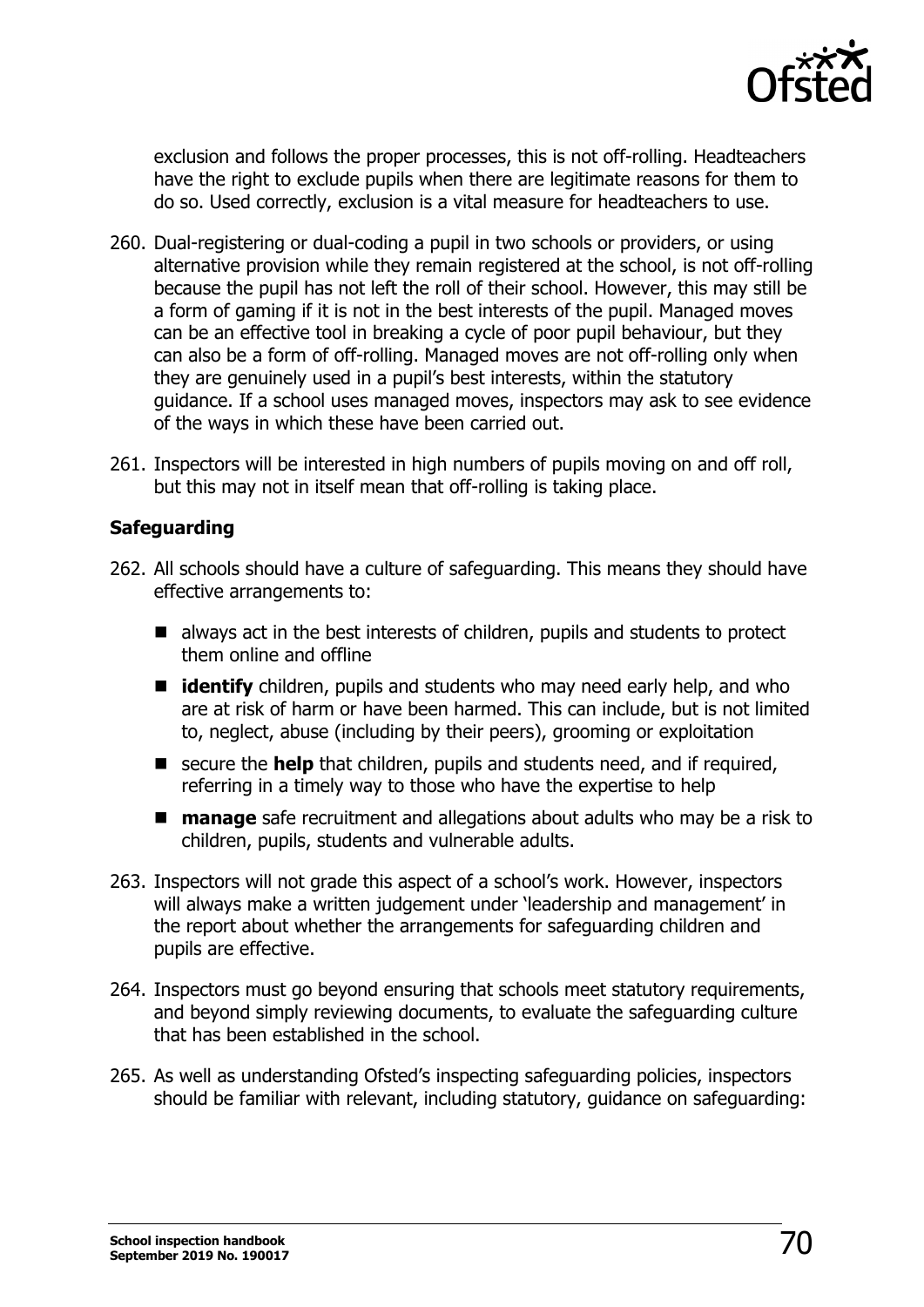

- 'Keeping children safe in education: statutory guidance for schools and colleges<sup>'[93](#page-70-0)</sup>
- $\blacksquare$  'Working together to safeguard children'<sup>[94](#page-70-1)</sup>
- $\blacksquare$  'Positive environments where children can flourish'.<sup>[95](#page-70-2)</sup>
- 266. On all inspections, inspectors need to determine whether there have been any safeguarding incidents or allegations since the last inspection, and whether the school has taken appropriate action to safeguard the children affected and/or to deal with allegations.[96](#page-70-3)
- 267. On a very small number of occasions, inspectors may come across, during an inspection, evidence or allegations of child abuse. Inspectors must not attempt to investigate any incident of child abuse but will satisfy themselves that concerns about a child's safety are referred, as appropriate, to the relevant local authority's children's services department. The referral will normally be made by the safeguarding lead for the school.<sup>[97](#page-70-4)</sup>
- 268. If a child discloses to an inspector on site that they are suffering or at risk of abuse, the inspector will stop all other activity and focus on ensuring that the child receives the help they need. Specific guidance on what to do in this situation can be found in 'Safeguarding concerns: quidance for inspectors'.<sup>[98](#page-70-5)</sup>
- 269. The guidance 'Inspecting safeguarding in early years, education and skills settings' explains how incidents will be covered in the inspection report.<sup>[99](#page-70-6)</sup>
- 270. Safeguarding is ineffective when there are serious or widespread failures in the school's/setting's safeguarding arrangements that give cause for concern because children are not protected and statutory requirements are not being

<span id="page-70-3"></span><sup>96</sup> Section 5.6 of 'Inspecting safeguarding in early years, education and skills settings', Ofsted, September 2018; [www.gov.uk/government/publications/inspecting-safeguarding-in-early-years](http://www.gov.uk/government/publications/inspecting-safeguarding-in-early-years-education-and-skills-from-september-2015/inspecting-safeguarding-in-early-years-education-and-skills-settings)[education-and-skills-from-september-2015/inspecting-safeguarding-in-early-years-education-and-](http://www.gov.uk/government/publications/inspecting-safeguarding-in-early-years-education-and-skills-from-september-2015/inspecting-safeguarding-in-early-years-education-and-skills-settings)

<span id="page-70-4"></span>[skills-settings.](http://www.gov.uk/government/publications/inspecting-safeguarding-in-early-years-education-and-skills-from-september-2015/inspecting-safeguarding-in-early-years-education-and-skills-settings)<br><sup>97</sup> 'Safeguarding concerns: guidance for inspectors', Ofsted, March 2018;<br>www.gov.uk/government/publications/safeguarding-concerns-guidance-for-inspectors.

1

<span id="page-70-0"></span><sup>&</sup>lt;sup>93</sup> 'Keeping children safe in education', Department for Education, September 2018;<br>www.gov.uk/government/publications/keeping-children-safe-in-education--2.

<span id="page-70-1"></span><sup>&</sup>lt;sup>94</sup> 'Working to gether to safeguard children', Department for Education, February 2019;<br>www.gov.uk/government/publications/working-together-to-safeguard-children--2.

<span id="page-70-2"></span> $95$  'Positive environments where children can flourish: a quide for inspectors about physical intervention and restrictions of liberty', Ofsted, March 2018;<br>www.gov.uk/government/publications/positive-environments-where-children-can-flourish.

<span id="page-70-5"></span><sup>&</sup>lt;sup>98</sup> 'Safeguarding-concerns: guidance-for-inspectors', Ofsted, March 2018;

[www.gov.uk/government/publications/safeguarding-concerns-guidance-for-inspectors.](http://www.gov.uk/government/publications/safeguarding-concerns-guidance-for-inspectors)

<span id="page-70-6"></span><sup>&</sup>lt;sup>99</sup> 'Inspecting safeguarding in early years, education and skills settings', Ofsted, September 2018; [www.gov.uk/government/publications/inspecting-safeguarding-in-early-years-education-and-skills](http://www.gov.uk/government/publications/inspecting-safeguarding-in-early-years-education-and-skills-from-september-2015/inspecting-safeguarding-in-early-years-education-and-skills-settings)[from-september-2015/inspecting-safeguarding-in-early-years-education-and-skills-settings.](http://www.gov.uk/government/publications/inspecting-safeguarding-in-early-years-education-and-skills-from-september-2015/inspecting-safeguarding-in-early-years-education-and-skills-settings)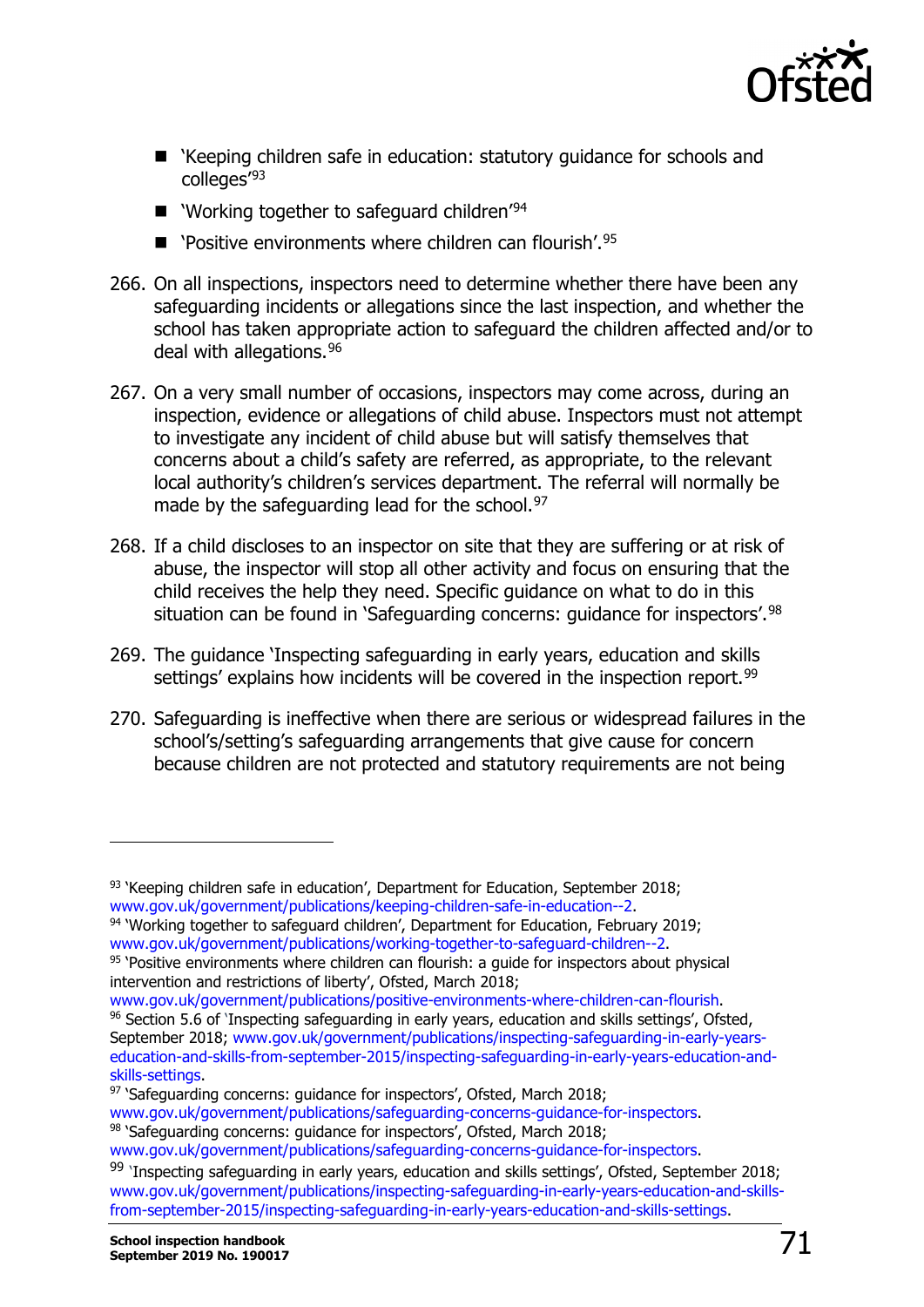

met, or because insufficient action is being taken to remedy weaknesses following a serious failure of safeguarding arrangements.

- 271. The following are examples of what ineffective safeguarding might include.
	- Safeguarding allegations about staff members are not being handled appropriately.
	- Children, pupils and students or particular groups of children, pupils and students do not feel safe in school/the setting.
	- Children, pupils and students have little confidence that the school/setting will address concerns about their safety, including risk of abuse.
	- For schools: pupils are frequently missing from school (including for part of the school day), but this is not addressed appropriately by staff.
	- Incidents of bullying or prejudiced and discriminatory behaviour are common.

# **The impact of safeguarding on the leadership and management judgement**

272. When safeguarding is ineffective, this is likely to lead to an inadequate leadership and management judgement. However, there may be circumstances when it is appropriate to judge a setting as requires improvement, rather than inadequate, if there are minor weaknesses in safeguarding arrangements that are easy to put right and do not leave children either being harmed or at risk of harm.

#### **Segregation**

- 273. It is unlawful for schools to segregate pupils on the basis of any protected characteristics such as sex, race or faith, while at school, unless permitted by the Equality Act 2010 for:
	- $\blacksquare$  positive action to alleviate a disadvantage associated with a certain characteristic. This could, for example, include pupils of one race or sex getting additional work experience in a sector in which they are underrepresented, or separating the pupils by gender for teaching in subjects if the school has evidence that this improves their academic outcomes (section 158)
	- competitive sport, games or other competitive activities in which physical strength, stamina or physique are significant factors in determining success or failure. A school is allowed to organise separate events for boys and girls (section 195).
- 274. If an inspector believes that a school may be segregating pupils, they will contact the duty desk. If segregation is taking place, inspectors will write about this clearly in the inspection report.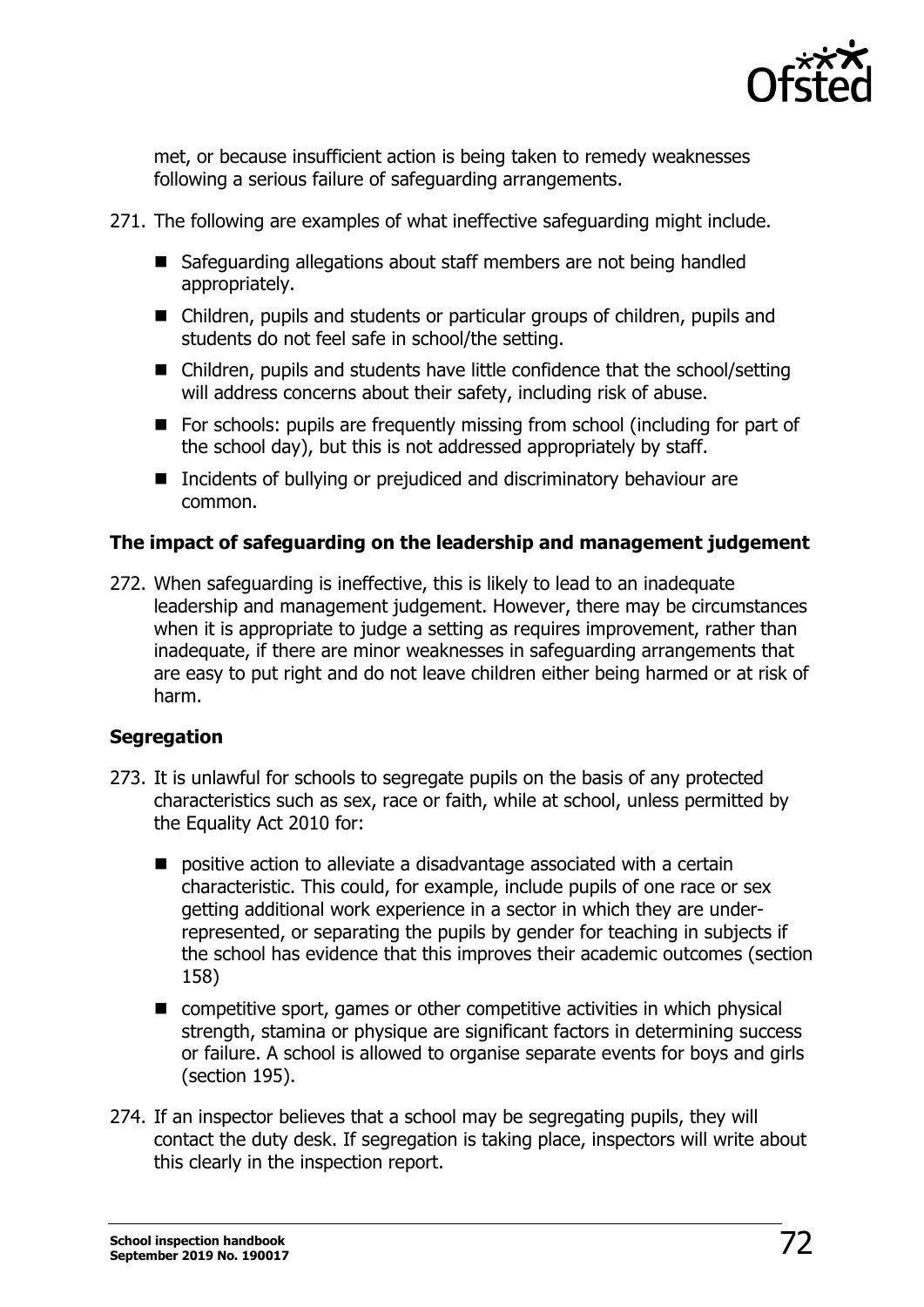

- A school is unlikely to be judged as good or outstanding in leadership and management if it is segregating pupils unlawfully.
- $\blacksquare$  If the school has genuine and imminent plans to reintegrate pupils, a judgement of requires improvement will normally be appropriate.
- $\blacksquare$  In other cases, the grade will likely be inadequate for leadership and management.

### **Sources of evidence specific to leadership and management**

- 275. Evidence used to evaluate the impact of leaders' work, both currently and over time, includes, but is not limited to:
	- meetings with leaders, including MAT senior staff if appropriate, to discuss how well they know the school and the quality of education that it provides for pupils
	- meetings with those responsible for governance, as appropriate, to evaluate how well they fulfil their statutory duties, including their duties under the Equality Act and in relation to safeguarding
	- documentary evidence provided by the school that demonstrates the effectiveness of the school's provision
	- $\blacksquare$  interviews with staff and pupils to evidence how well leaders have created a positive culture
	- first-hand evidence gathered during the course of inspection
	- responses to the staff and pupil questionnaires and Ofsted Parent View; these will be particularly useful for judging the culture that has been established in the school by leaders and managers
	- **E** any evidence the school has from regularly surveying its staff and the way in which leaders and managers have responded to concerns raised by staff or parents, for example about how senior leaders support teachers to tackle low-level disruptive behaviour
	- $\blacksquare$  if there are unusual patterns of pupil movement, discussions with school leaders, the local authority and (where appropriate) the MAT about those movements.
- 276. Inspectors will always report on the school's activity to gather the views of staff, whether through the school's internal procedures or through it using the Ofsted questionnaire. They will do this in the 'Information about this inspection' section.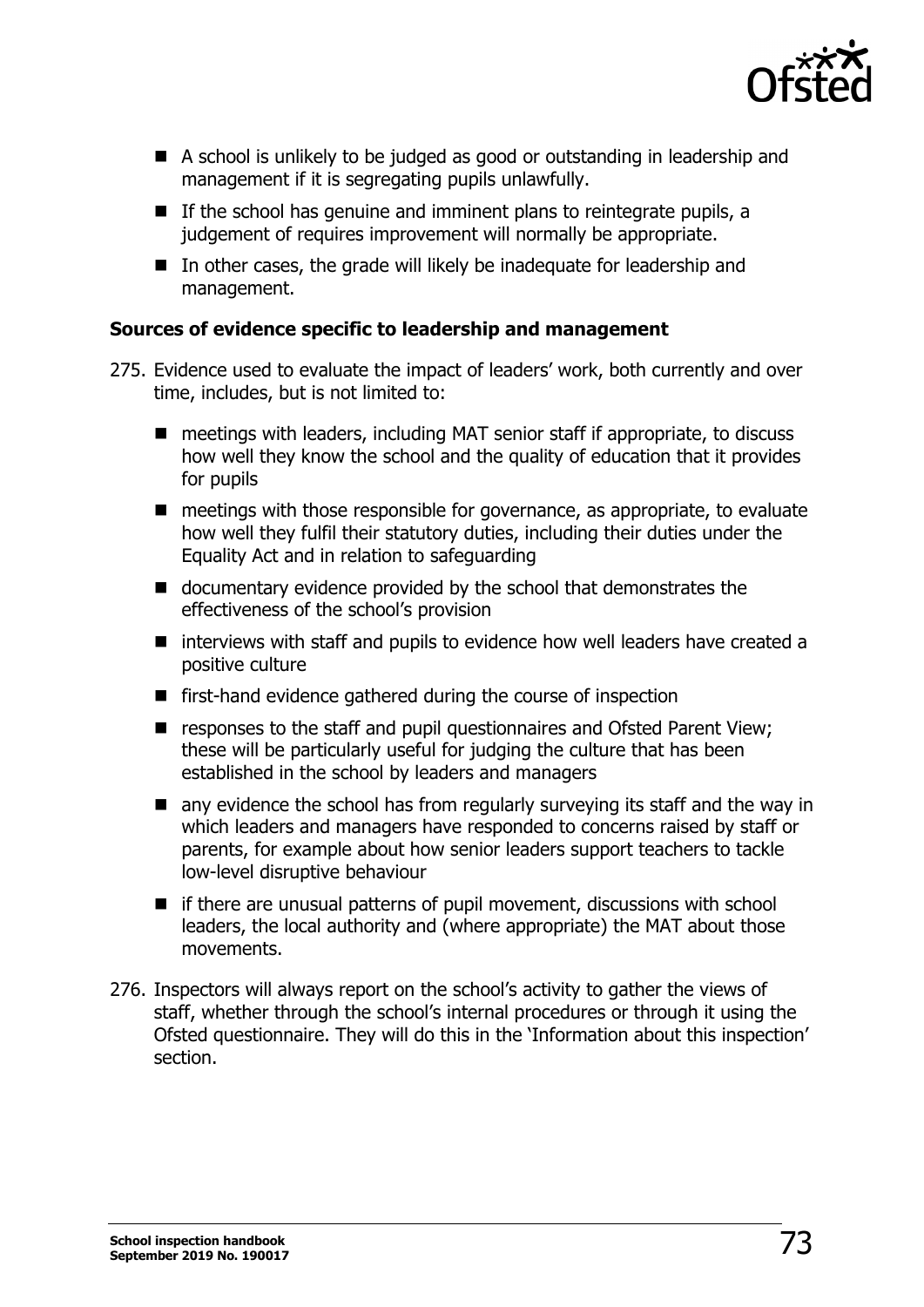

### **Grade descriptors for leadership and management**

277. In order for the leadership and management of a school to be judged outstanding, it must meet all of the good criteria securely and consistently, and it must also meet the additional outstanding criteria.

### **Outstanding (1)**

- The school meets **all** the criteria for good in leadership and management **securely** and **consistently**.
- Leadership and management are **exceptional**.

In addition, the following apply:

- Leaders ensure that teachers receive focused and highly effective professional development. Teachers' subject, pedagogical and pedagogical content knowledge consistently build and develop over time. This consistently translates into improvements in the teaching of the curriculum.
- Leaders ensure that highly effective and meaningful engagement takes place with staff at all levels and that issues are identified. When issues are identified, in particular about workload, they are consistently dealt with appropriately and quickly.
- Staff consistently report high levels of support for well-being issues.
- 278. In order to judge whether a school is good or requires improvement, inspectors will use a 'best fit' approach, relying on the professional judgement of the inspection team.

### **Good (2)**

- Leaders have a clear and ambitious vision for providing high-quality education to all pupils. This is realised through strong, shared values, policies and practice.
- Leaders focus on improving teachers' subject, pedagogical and pedagogical content knowledge in order to enhance the teaching of the curriculum and the appropriate use of assessment. The practice and subject knowledge of staff, including newly qualified teachers, build and improve over time.
- Leaders aim to ensure that all pupils successfully complete their programmes of study. They provide the support for staff to make this possible. They create an inclusive culture and do not allow gaming or offrolling.
- $\blacksquare$  Leaders engage effectively with pupils and others in their community, including, when relevant, parents, employers and local services. Engagement opportunities are focused and have purpose.
- Leaders engage with their staff and are aware and take account of the main pressures on them. They are realistic and constructive in the way they manage staff, including their workload.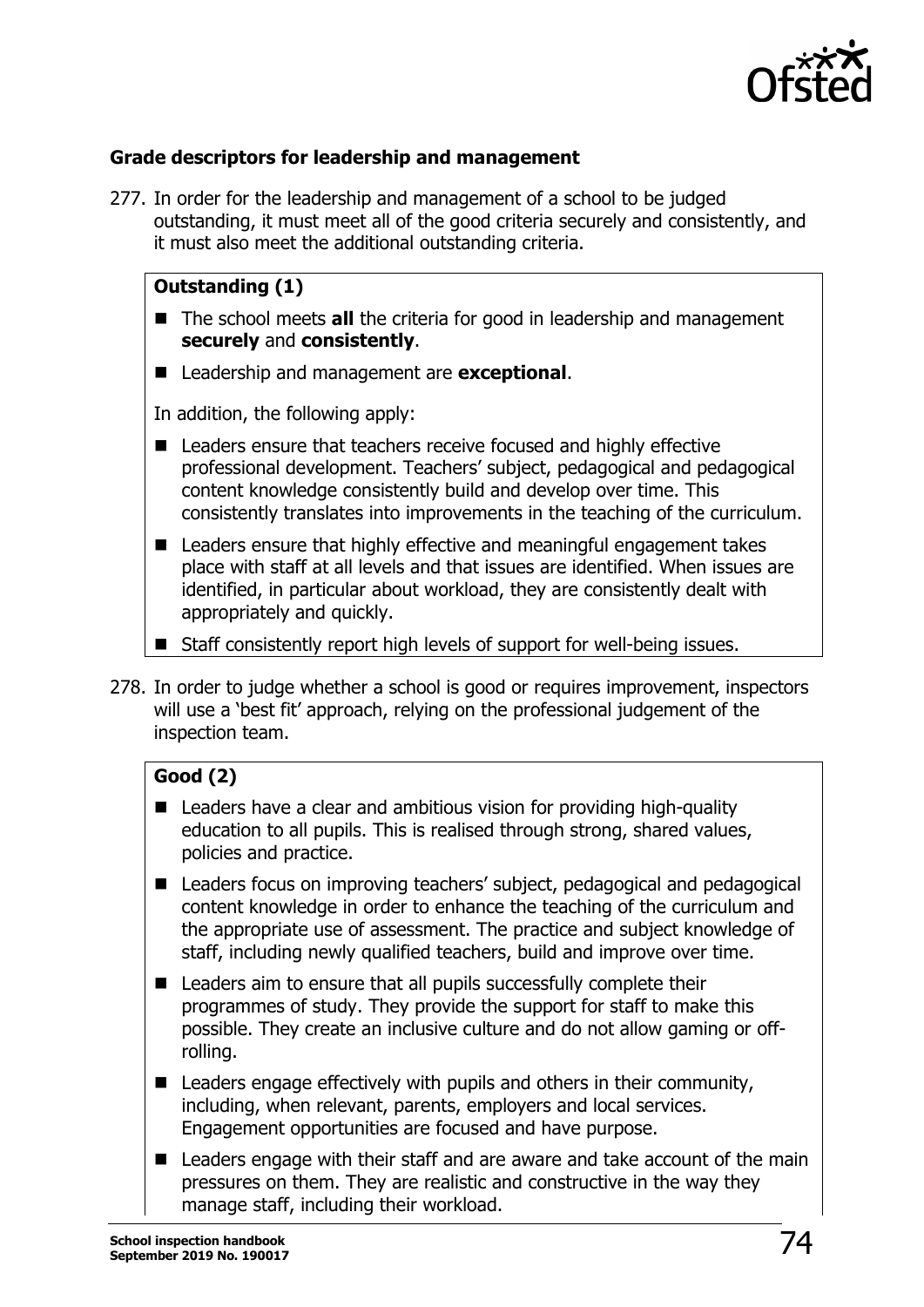

- Leaders protect staff from bullying and harassment.
- Those responsible for governance understand their role and carry this out effectively. Governors/trustees ensure that the school has a clear vision and strategy, that resources are managed well and that leaders are held to account for the quality of education.
- Those with responsibility for governance ensure that the school fulfils its statutory duties, for example under the Equality Act 2010, and other duties, for example in relation to the 'Prevent' duty and safeguarding.
- The school has a culture of safeguarding that supports effective arrangements to: **identify** pupils who may need early help or who are at risk of neglect, abuse, grooming or exploitation; **help** pupils reduce their risk of harm by securing the support they need, or referring them in a timely way to those who have the expertise to help; and **manage** safe recruitment and allegations about adults who may be a risk to pupils.

#### **Requires improvement (3)**

- Leadership and management are not good.
- Safeguarding is effective, or there are minor weaknesses in safeguarding arrangements that are easy to put right and do not leave children either being harmed or at risk of harm.

### **Inadequate (4)**

Leadership and management are likely to be inadequate if one or more of the following applies.

- $\blacksquare$  The capacity for improving the quality of education provided by the school, or for improving the personal development and behaviour and attitudes of pupils, is poor or leaders are overly dependent on external support.<sup>100</sup>
- Leaders are not doing enough to tackle weaknesses in the school.
- The improvements that leaders and those responsible for governance have made are unsustainable or have been implemented too slowly.
- $\blacksquare$  The school is systematically gaming its results, entering pupils for courses that are not in their educational best interest.
- There is evidence that pupils have been removed from the school roll without a formal, permanent exclusion or by the school encouraging a parent to remove their child from the school roll, and leaders have taken insufficient action to address this.

<span id="page-74-0"></span><sup>&</sup>lt;sup>100</sup> MAT support within a trust is not considered external support.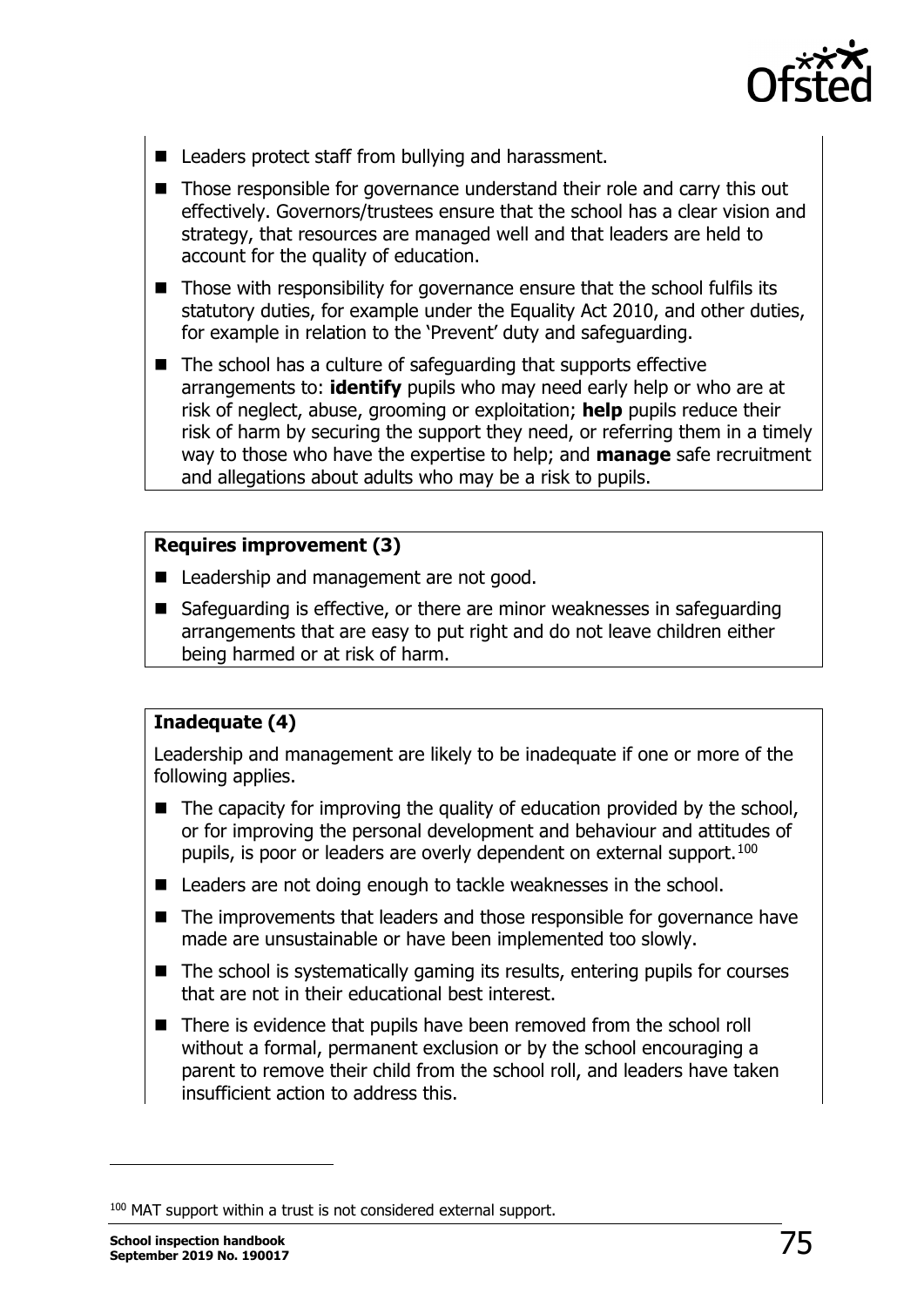

- Leaders are not aware of, or are not taking effective action to stem, the decline in the attainment or progress of disadvantaged pupils.
- There is a clear breach of one or more of the legal responsibilities of those responsible for governance, and that breach is serious because of the extent of its actual or potential negative impact on pupils. The proprietor/governing body either is unaware of the breach, or has taken insufficient action to correct it and/or to remedy the negative or potential negative impact on pupils and/or to ensure that a suitable system is in place to prevent a similar breach in the future.
- Safeguarding is ineffective. The school's arrangements for safeguarding pupils do not meet statutory requirements, or they give serious cause for concern, or the school has taken insufficient action to remedy weaknesses following a serious incident.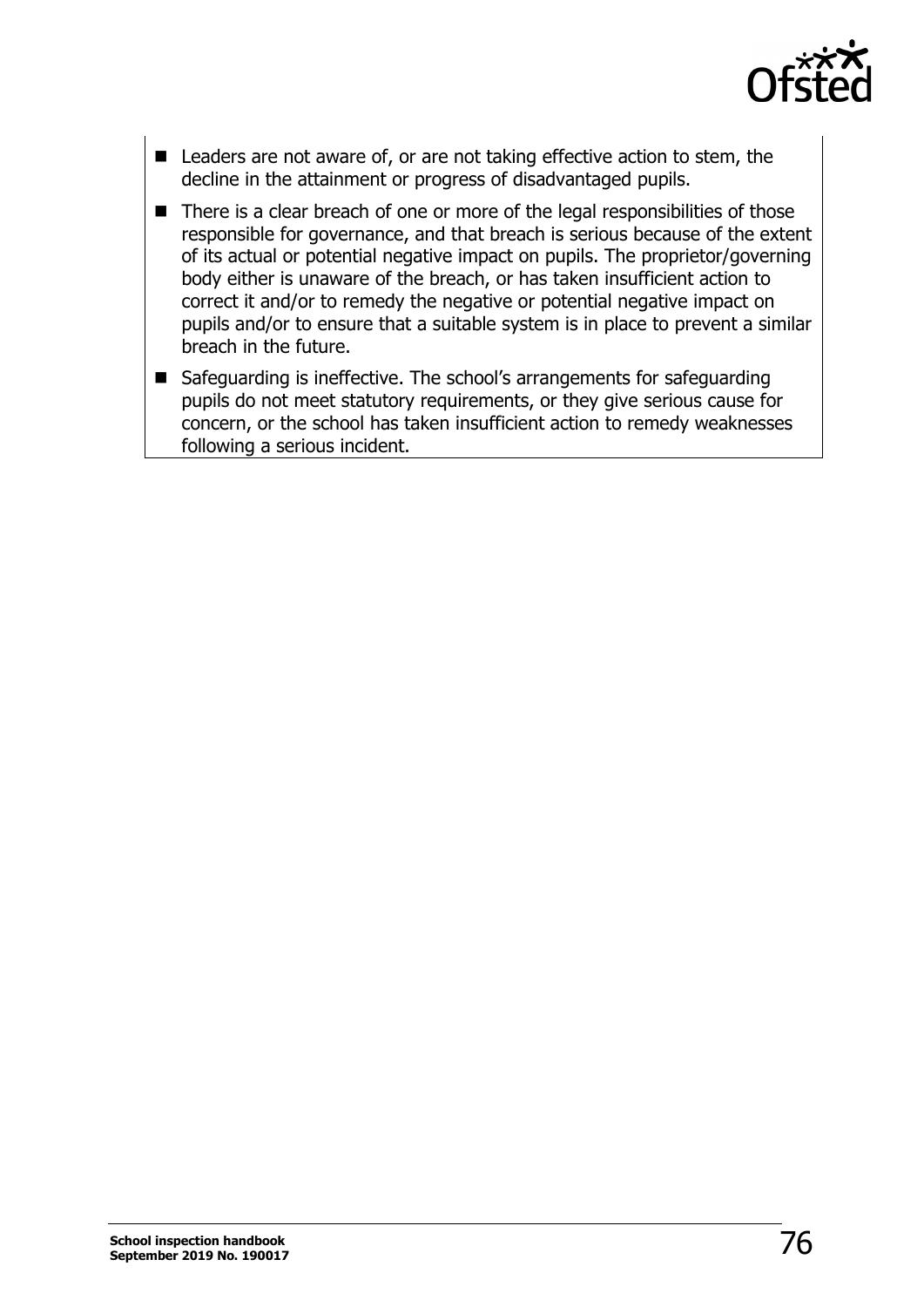

### **Evaluating the quality of early years education in schools**

- 279. Inspectors are required to grade the standards of education and care in any early years provision in schools and to write about its effectiveness in the inspection report.
- 280. Inspectors must use all their evidence to evaluate what it is like to be a child in the early years provision, taking account of the ages of the children and whether they attend part time or full time.
- 281. The effectiveness of the arrangements for safeguarding children is reflected in the main judgement for the school.
- 282. Inspectors should take account of all the judgements made across the evaluation schedule. In particular, they should consider:
	- $\blacksquare$  the extent to which leaders and staff plan, design and implement the curriculum
	- $\blacksquare$  the extent to which the curriculum and care practices meet the needs of the range of children who attend, particularly any children with SEND
	- $\blacksquare$  the progress all children make in their learning and development relative to their starting points and their readiness for the next stage of their education
	- children's personal, social and emotional development, including whether they feel safe and are secure, stimulated and happy.
- 283. Inspectors will particularly consider the intent, implementation and impact of the school's early years curriculum. They will evaluate the impact that the quality of education has on children, particularly the most disadvantaged and those with SEND.
- 284. Inspectors will look at the children's achievements at the end of Reception over time, by the proportions reaching a good level of development. However, inspectors need to get beyond the data as quickly as possible to ascertain how well the curriculum is meeting children's needs. This will be evident in how well children know and remember more. Inspectors need to make careful inferences about children's current progress by drawing together evidence from a range of sources.
- 285. Schools that take two- and three-year-olds as part of their early years provision do not need to register that provision with Ofsted. We will inspect provision for two- and three-year olds under section 5. Inspectors should ensure that the judgement on the effectiveness of early years provision includes evaluation of the provision for two- and three-year-olds. Inspectors should also note if any children receive additional funding.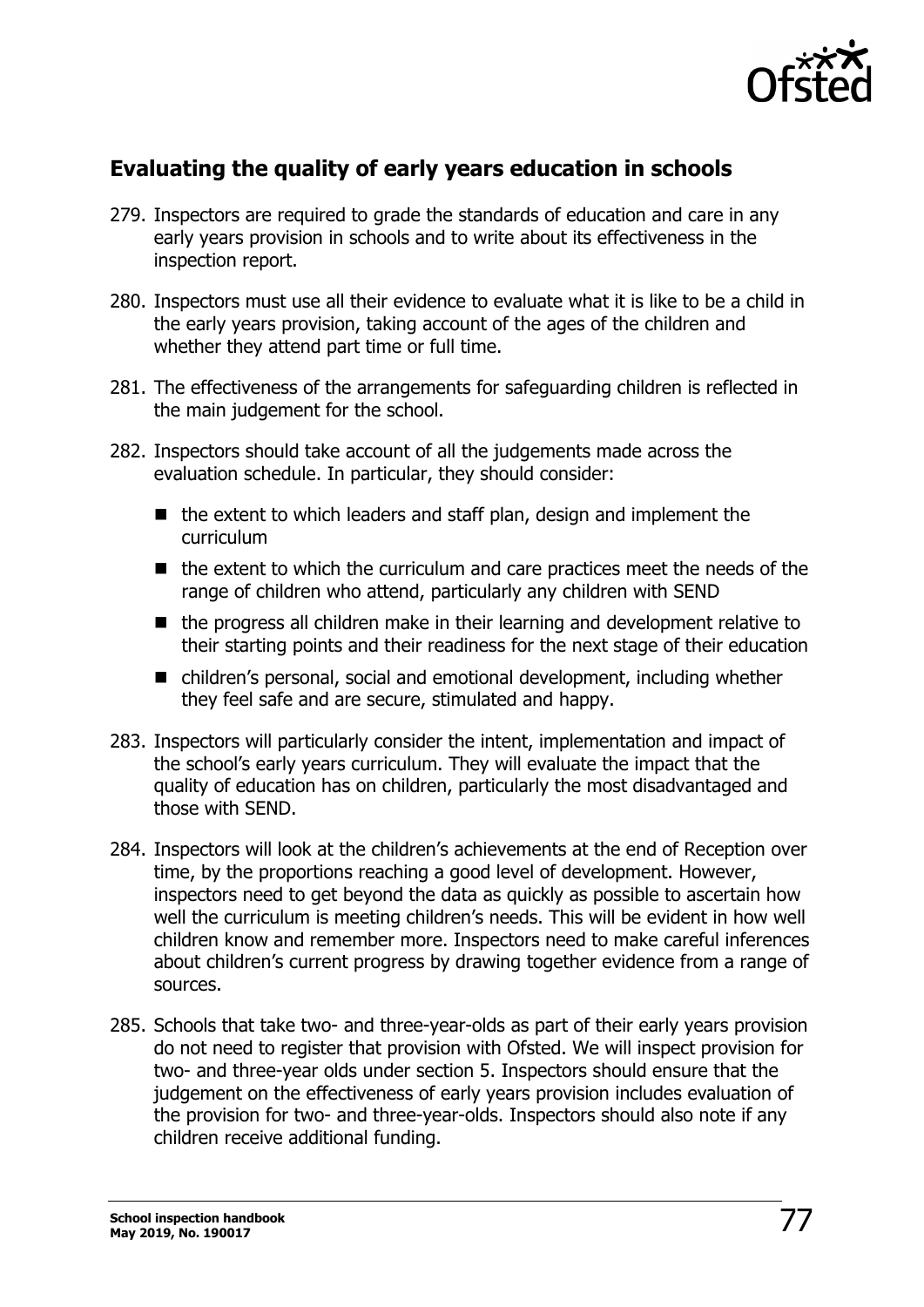

- 286. Any care that a school provides for children in the early years age range, before and/or after the school day or during school holidays, is considered as part of the evaluation of early years provision.
- 287. Inspectors will consider how well:  $101$ 
	- $\blacksquare$  leaders assure themselves that the aims of the early years foundation stage (EYFS) are met and that it is sufficiently challenging for the children it serves. Staff ensure that the content, sequencing and progression in the seven areas of learning are secured as appropriate
	- $\blacksquare$  the content of the EYFS curriculum is taught in a logical progression, systematically and in a way that is explained effectively, so that it gives children the necessary foundations for the rest of their schooling
	- children develop, consolidate and deepen their knowledge, understanding and skills across all the areas of learning in the EYFS. In Reception, staff teach children to read systematically by using synthetic phonics<sup>[102](#page-77-1)</sup> and books that match the children's phonic knowledge
	- staff develop children's communication and language through singing songs, nursery rhymes and playing games
	- staff develop children's love of reading through reading aloud and telling stories and rhymes
	- $\blacksquare$  children demonstrate their attitudes and behaviours through the key characteristics of effective learning:
		- − playing and exploring
		- − active learning
		- − creative thinking and thinking critically.
- 288. In addition, when observing provision for two- and three-year-olds, inspectors will consider the extent to which leaders and staff are:
	- knowledgeable about the typical development and characteristics of learning for two- and three-year-olds, including their emotional and physical dependence on adults
	- aware of the large difference in development between children who are just two and those approaching their fourth birthday

<span id="page-77-1"></span><span id="page-77-0"></span><sup>&</sup>lt;sup>101</sup> Taking into account any exemptions from the learning and development requirements of the EYFS.<br><sup>102</sup> Synthetic phonics teach children to recognise the sounds that individual letters and combinations of letters make. Pupils learn to blend these sounds together to read words. They go on to use this knowledge when writing. A systematic approach starts with the easiest sounds, progressing to the most complex.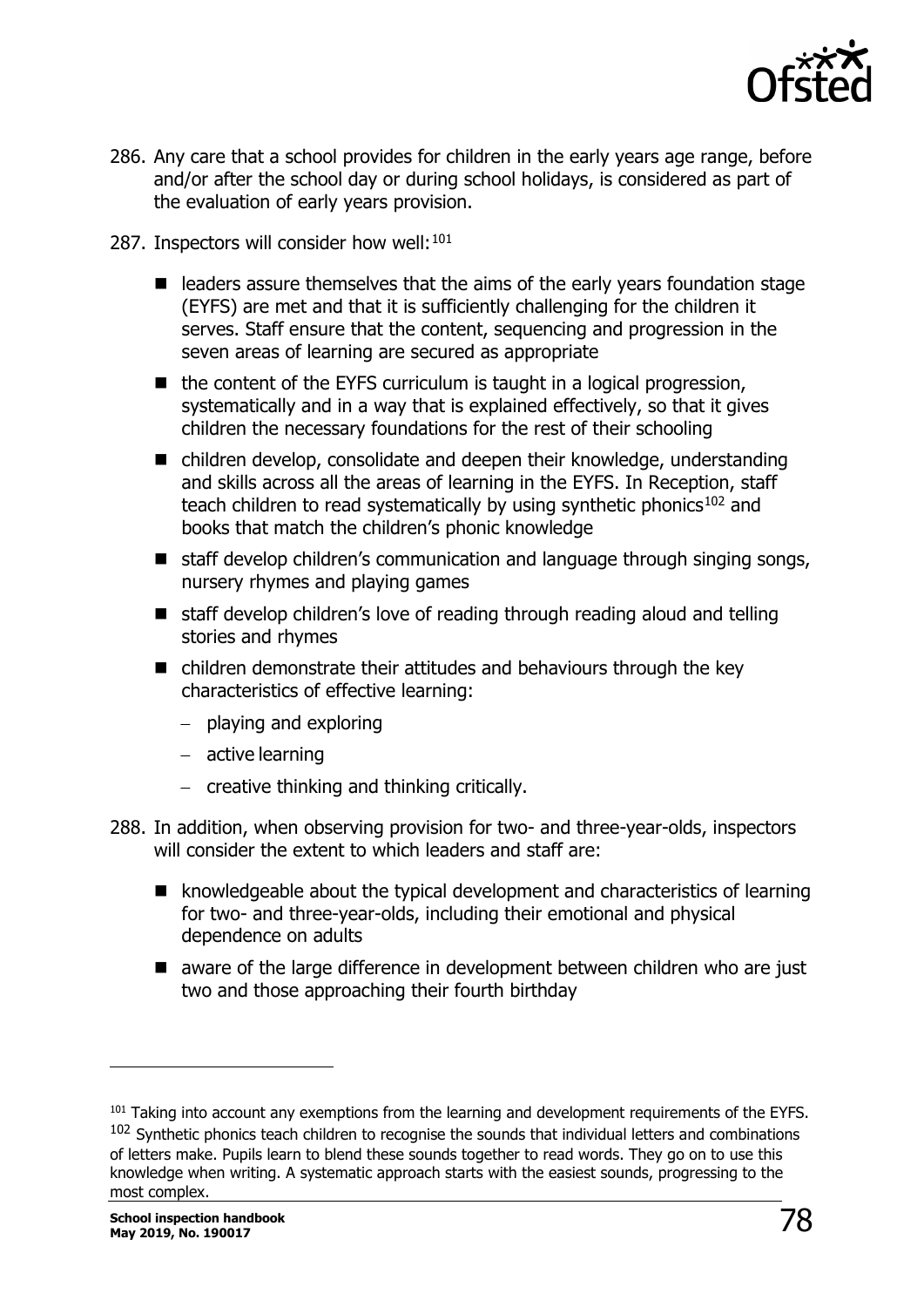

- **E** responsive when children need comforting, and provide support appropriate to the individual needs of the child
- attentive to children's care needs and use times caring for them as an opportunity to help children's learning
- qiving children time to be in familiar, small groups and opportunities to be in smaller, quieter areas for play
- patient and attentive when allowing two- and three-year-olds to express their ideas
- $\blacksquare$  listening to children and responding to their verbal and non-verbal communication, rather than interrupting them.

### **Grade descriptors**

### **Outstanding (1)**

- The school meets **all** the criteria for good in the effectiveness of early years **securely** and **consistently**.
- The quality of early years education provided is **exceptional**.

In addition, the following apply:

- The EYFS curriculum provides no limits or barriers to the children's achievements, regardless of their backgrounds, circumstances or needs. The high ambition it embodies is shared by all staff.
- The impact of the curriculum on what children know, can remember and do is strong. Children demonstrate this through being deeply engaged and sustaining high levels of concentration. Children, including those from disadvantaged backgrounds, do well. Children with SEND achieve the best possible outcomes.
- Children are highly motivated and are eager to join in. They share and cooperate well, demonstrating high levels of self-control and respect for others. Children consistently keep on trying hard, particularly if they encounter difficulties.
- 289. In order to judge whether a school is good or requires improvement, inspectors will use a 'best fit' approach, relying on the professional judgement of the inspection team.

### **Good (2)**

### **Intent**

■ Leaders adopt or construct a curriculum that is ambitious and designed to give children, particularly the most disadvantaged, the knowledge, self-belief and cultural capital they need to succeed in life.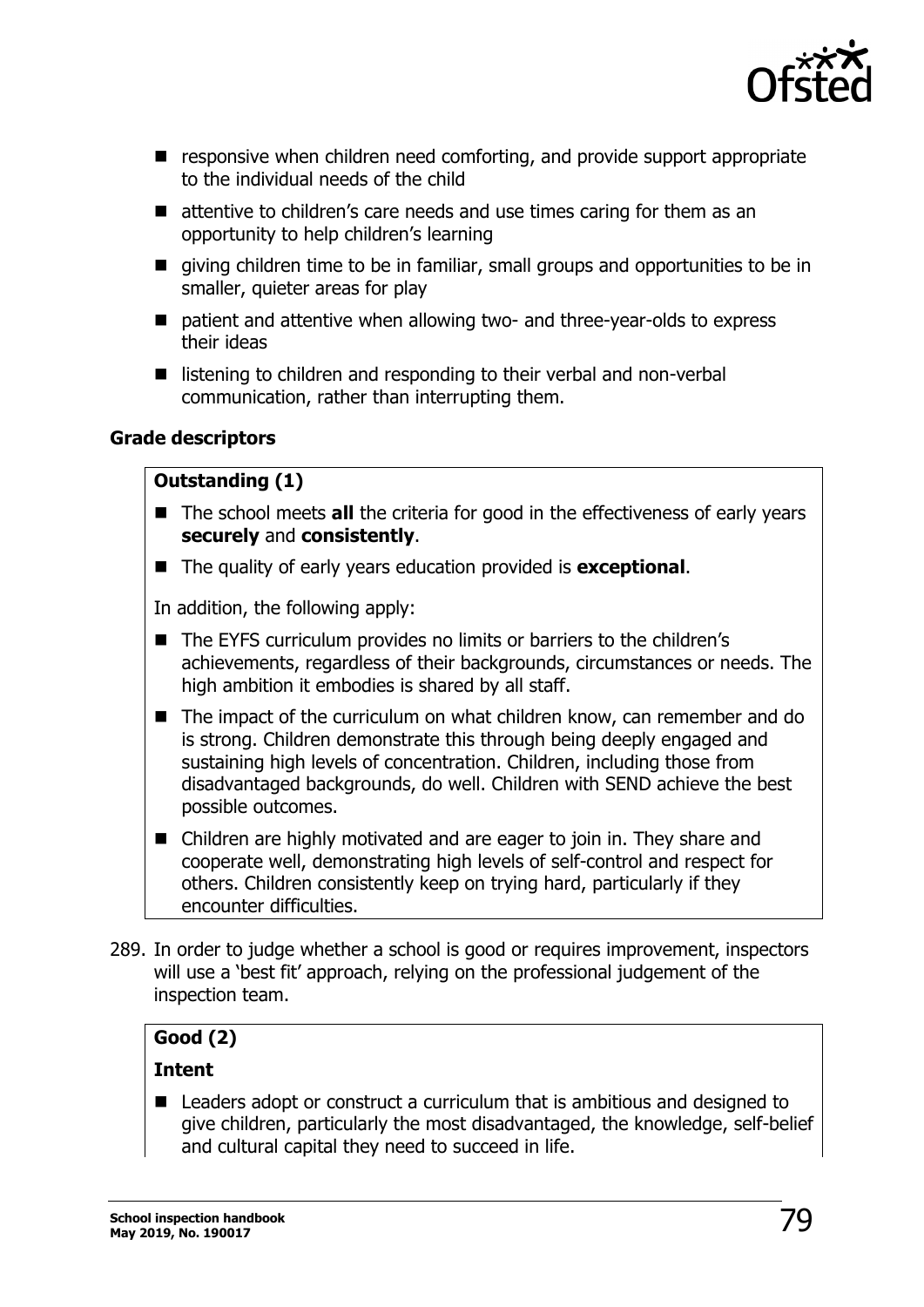

- $\blacksquare$  The curriculum is coherently planned and sequenced. It builds on what children know and can do, towards cumulatively sufficient knowledge and skills for their future learning.
- $\blacksquare$  There is a sharp focus on ensuring that children acquire a wide vocabulary, communicate effectively and, in Reception, secure a knowledge of phonics, which gives them the foundations for future learning, especially in preparation for them to become confident and fluent readers.
- The school's approach to teaching early reading and synthetic phonics is systematic and ensures that all children learn to read words and simple sentences accurately by the end of Reception.
- The school has the same academic ambitions for almost all children. For children with particular needs, such as those with SEND, their curriculum is designed to be ambitious and to meet their needs.

#### **Implementation**[103](#page-79-0)

- Children benefit from meaningful learning across the curriculum.
- $\blacksquare$  Staff are knowledgeable about the areas of learning they teach. They manage the EYFS curriculum and pedagogy in relation to the learning needs of their children. Staff are expert in teaching systematic, synthetic phonics and ensure that children practise their reading from books that match their phonics knowledge.
- Staff present information clearly to children, promoting appropriate discussion about the subject matter being taught. They communicate well to check children's understanding, identify misconceptions and provide clear explanations to improve their learning. In so doing, they respond and adapt their teaching as necessary.
- Staff read to children in a way that excites and engages them, introducing new ideas, concepts and vocabulary.
- Staff are knowledgeable about the teaching of early mathematics. They ensure that children have sufficient practice to be confident in using and understanding numbers. The mathematics curriculum provides a strong basis for more complex learning later on. Over the EYFS, teaching is designed to help children remember long term what they have been taught

<span id="page-79-0"></span> $103$  Teaching should not be taken to imply a 'top down' or formal way of working. It is a broad term that covers the many different ways in which adults help young children learn. It includes: their interactions with children during planned and child-initiated play and activities, communicating and modelling language, showing, explaining, demonstrating, exploring ideas, encouraging, questioning, recalling, providing a narrative for what they are doing, facilitating and setting challenges. It takes account of the equipment that adults provide and the attention given to the physical environment, as well as the structure and routines of the day that establish expectations. Integral to teaching is how practitioners assess what children know, understand and can do, as well as taking account of their interests and dispositions to learn (characteristics of effective learning), and how practitioners use this information to plan children's next steps in learning and to monitor their progress.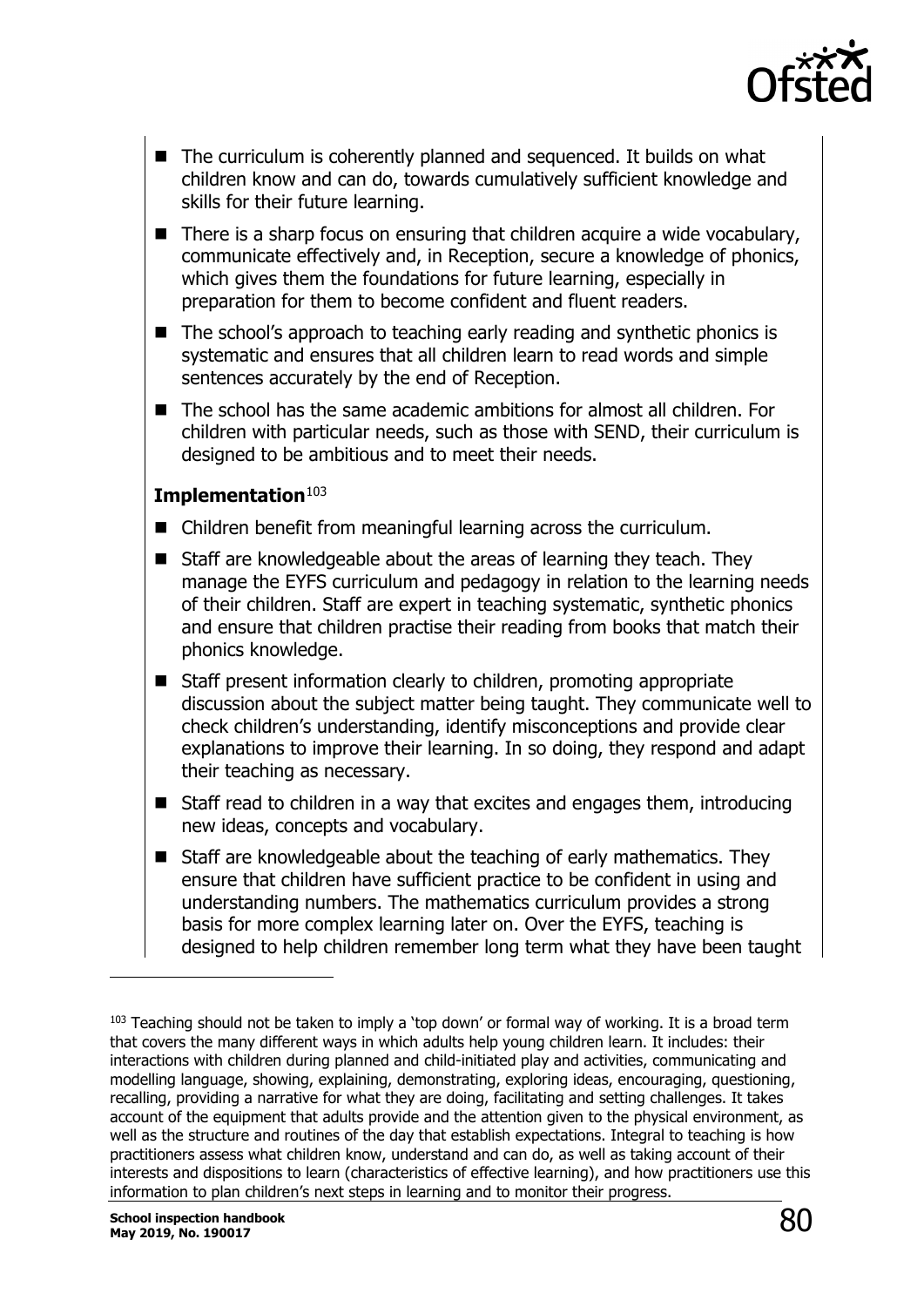

and to integrate new knowledge into larger concepts. This is checked well by staff and leaders. Leaders understand the limitations of assessment and avoid unnecessary burdens on staff or children.

- $\blacksquare$  Staff create an environment that supports the intent of an ambitious, coherently planned and sequenced curriculum. The resources are chosen to meet the children's needs and promote learning.
- The curriculum and care practices promote and support children's emotional security and development of their character. Leaders and staff are particularly attentive to the youngest children's needs.
- Staff give clear messages to children about why it is important to eat, drink, rest, exercise and be kind to each other. They teach children to take managed risks and challenges as they play and learn, supporting them to be active and develop physically.
- Staff provide information for parents about their children's progress, in line with the requirements of the EYFS. They provide information to parents about supporting their child's learning at home, including detail about the school's method of teaching reading and how to help their children learn to read.

### **Impact**

- Children develop detailed knowledge and skills across the seven areas of learning in an age-appropriate way. Children develop their vocabulary and use it across the EYFS curriculum. By the end of Reception, children use their knowledge of phonics to read accurately and with increasing speed and fluency.
- Children are ready for the next stage of education, especially Year 1 in school, if applicable. They have the knowledge and skills they need to benefit from what school has to offer when it is time to move on. By the end of Reception, children achieve well, particularly those children with lower starting points.
- By the end of Reception, children have the personal, physical and social skills they need to succeed in the next stage of their education. Most children achieve the early learning goals, particularly in mathematics and literacy.
- Children enjoy, listen attentively and respond with comprehension to familiar stories, rhymes and songs that are appropriate to their age and stage of development. Children develop their vocabulary and understanding of language across the seven areas of learning.
- Children demonstrate their positive attitudes to learning through high levels of curiosity, concentration and enjoyment. They listen intently and respond positively to adults and each other. Children are developing their resilience to setbacks and take pride in their achievements.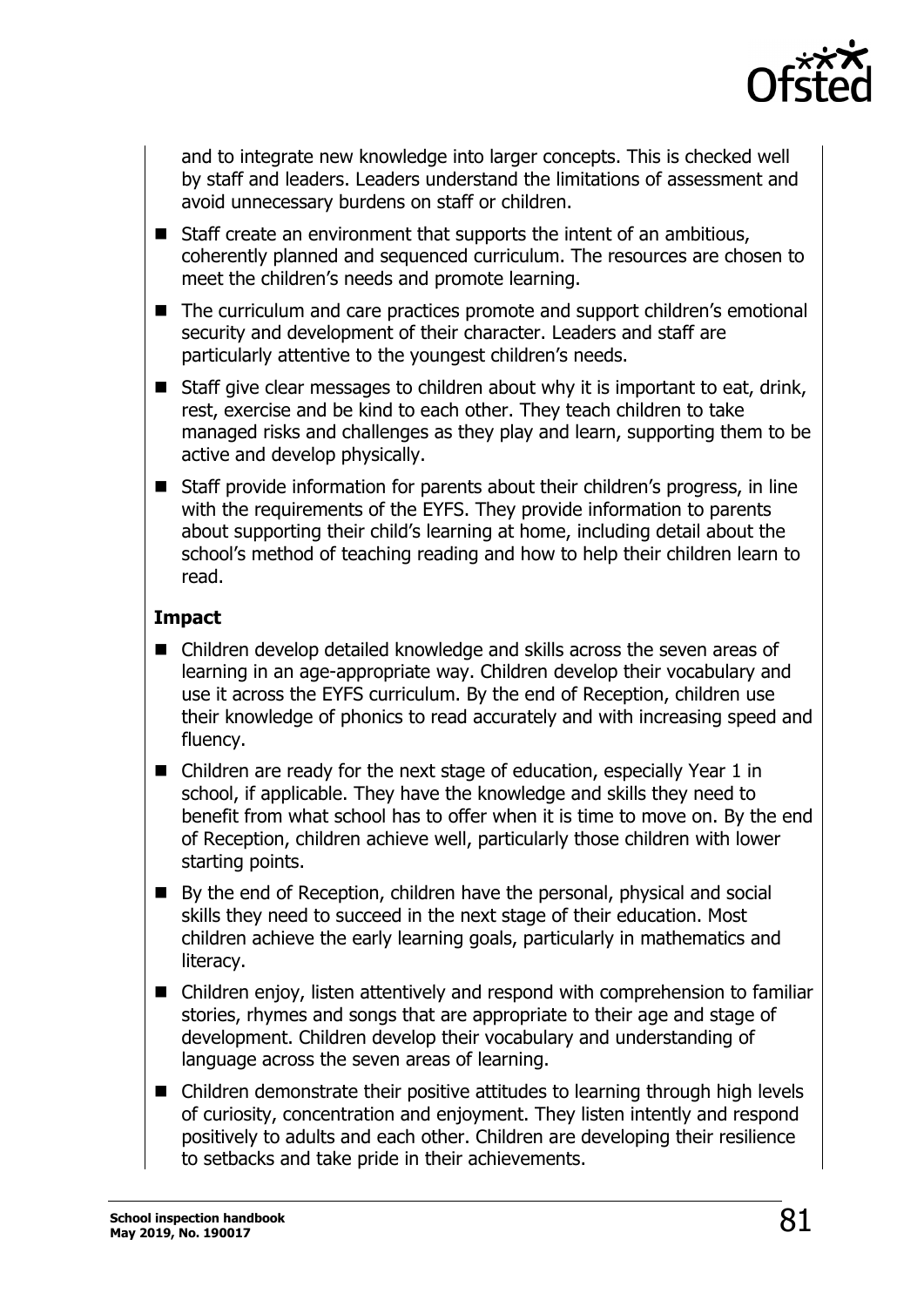

■ Children are beginning to manage their own feelings and behaviour, understanding how these have an impact on others. They are developing a sense of right from wrong.

### **Requires improvement (3)**

 $\blacksquare$  The effectiveness of the early years is not yet good.

### **Inadequate (4)**

The effectiveness of the early years is likely to be inadequate if one or more of the following applies.

- A poorly designed and implemented curriculum does not meet children's needs or provide the necessary foundations for the rest of their schooling.
- Leaders and/or staff have a poor understanding of the areas of learning they teach and the way in which young children learn.
- Assessment is overly burdensome. It is unhelpful in determining what children know, understand and can do.
- By the end of Reception, children cannot communicate, read or spell phonically decodable words as well as they should. They do not have basic fluency in number and shape, space and measure.
- Children are not well prepared for the next stage of their learning, particularly those who receive additional funding or have SEND. Strategies for engaging parents are weak and parents do not know what their child is learning or how to help them improve.
- $\blacksquare$  The attainment and progress of children, particularly those who are disadvantaged, are consistently low and show little or no improvement, indicating that children are underachieving considerably.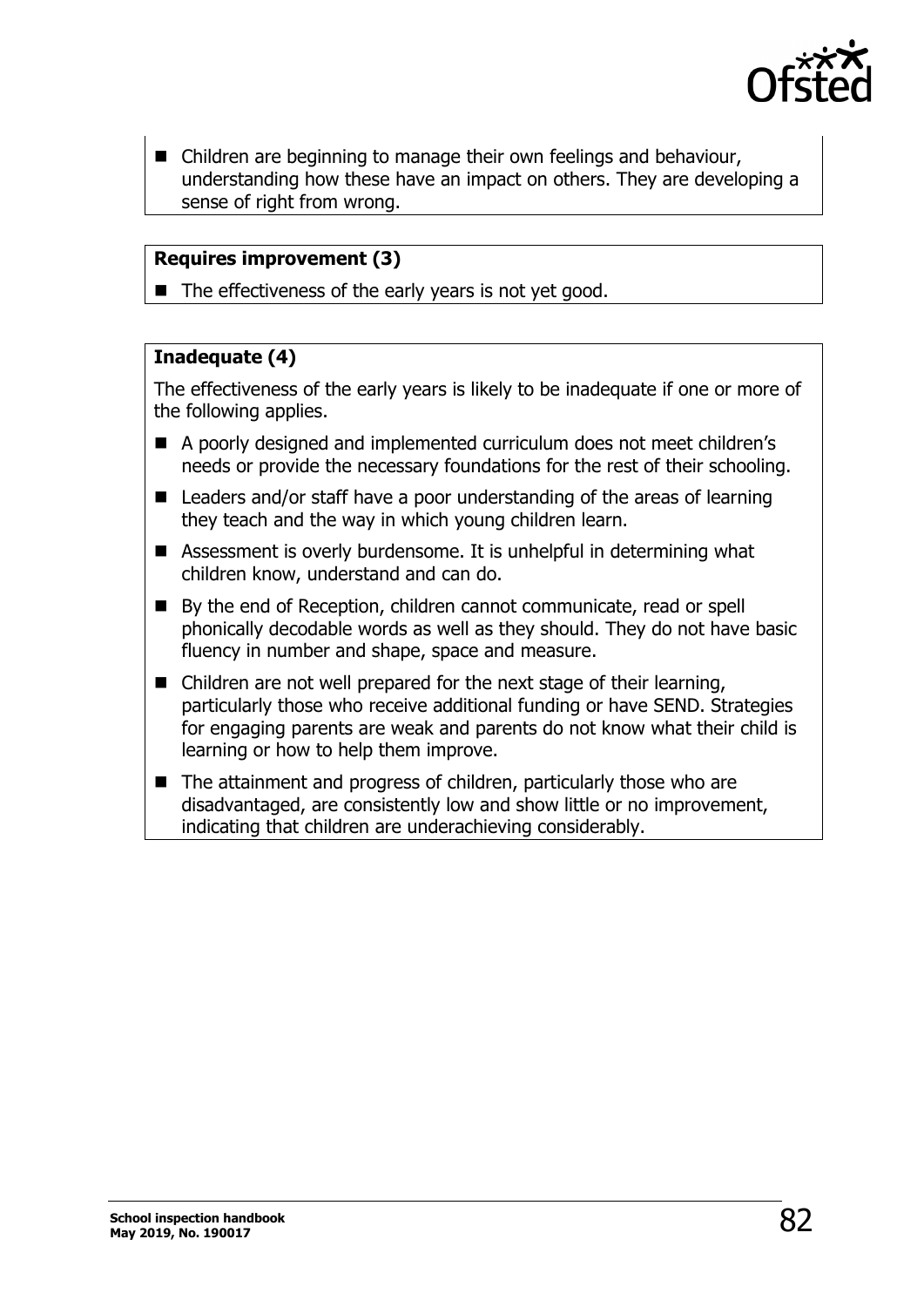

### **Evaluating sixth-form provision in schools**

- 290. Inspectors are required to grade the quality of education in any sixth-form provision in schools and to write about the sixth form in the inspection report. Inspectors must use all their evidence to evaluate what it is like to be a student in the sixth form.
- 291. The effectiveness of the arrangements for safeguarding students is reflected in the main judgement for the school.
- 292. Inspectors should take account of the key judgement areas in the evaluation schedule. They should consider:
	- $\blacksquare$  the extent to which leaders and teachers have high expectations for achievement and progress and the effectiveness of the systems they use to monitor and develop the quality of sixth-form programmes for all students, including the most disadvantaged and those with high needs
	- $\blacksquare$  how leaders and teachers develop a curriculum that provides progression, stretch, mathematics and English for those young people without GCSE grades 9 to 4 (or legacy grades A\* to C), as well as work experience or industry placements and non-qualification activities $104$
	- the effectiveness of high-quality impartial careers guidance in enabling all students to make progress and move on to a higher level of qualification, employment or further training when they are ready to do so.
- 293. Through observing teaching and training activities and by holding discussions with students, teachers and support staff, inspectors will consider how well:
	- students develop personal, social and independent learning skills
	- $\blacksquare$  students achieve high levels of punctuality and attendance
	- students' conduct and attitudes, including in non-qualification or enrichment activities and/or work experience, prepare them for employment or progress to higher levels of study.
- 294. Inspection of apprenticeships training is **not** in the scope of section 5 or section 8 inspections of schools.

### **Grade descriptors**

### **Outstanding (1)**

■ The school meets **all** the criteria for good in the effectiveness of sixth-form provision **securely** and **consistently**.

<span id="page-82-0"></span><sup>&</sup>lt;sup>104</sup> Non-qualification activities may include tutorials, work to develop study, leadership teamwork, selfmanagement skills and volunteering.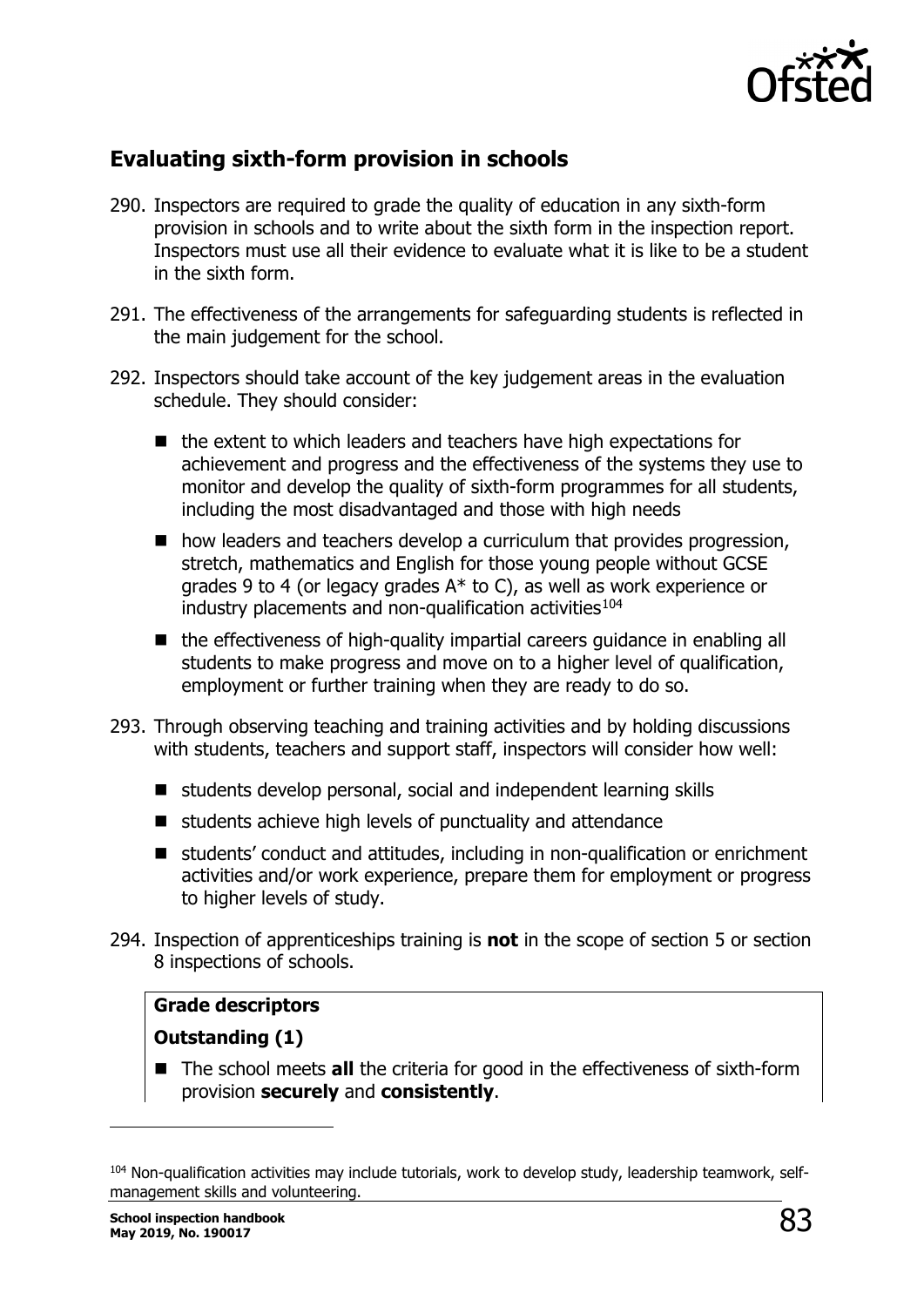

The quality of sixth-form provision provided is **exceptional**.

In addition, the following apply:

- The work that sixth-form students do over time embodies consistently demanding curriculum goals. It matches the aims of the curriculum in being coherently planned and sequenced towards building sufficient knowledge and skills for future learning and destinations.
- The impact of the taught curriculum is strong. Students acquire and develop high-quality skills and produce work of a consistently high standard.
- Sixth-form students demonstrate consistently highly positive attitudes and commitment to their education. They have consistently high levels of respect for others.
- The sixth form consistently and extensively promotes learners' personal development. The sixth form goes beyond the expected, so that learners have access to a wide, rich set of experiences that teach learners why it is important to contribute actively to society. This is achieved through activities that strengthen considerably the sixth form's offer.
- 295. In order to judge whether a school is good or requires improvement, inspectors will use a 'best fit' approach, relying on the professional judgement of the inspection team.

### **Good (2)**

- Leaders adopt or construct study programmes that are ambitious, appropriately relevant to local and regional employment and training priorities and designed to give sixth-form students, particularly those with high needs and the most disadvantaged, the knowledge and skills they need to succeed in life. [If this is not yet fully the case, it is clear from leaders' actions that they are in the process of bringing this about.]
- $\blacksquare$  The curriculum is coherently planned and sequenced towards cumulatively sufficient knowledge and skills for future learning and employment. [If this is not yet fully the case, it is clear from leaders' actions that they are in the process of bringing this about.]
- $\blacksquare$  The school is ambitious for all its sixth-form students, including those with SEND and those who have high needs. This is reflected in the curriculum. The curriculum remains ambitious and is tailored, where necessary, to meet individual needs. [If this is not yet fully the case, it is clear from leaders' actions that they are in the process of bringing this about.]
- Sixth-form students study the intended curriculum. The school ensures this by teaching all components of the full programmes of study.
- $\blacksquare$  Teachers have expert knowledge of the subject(s) and courses they teach. Leaders provide effective support for those teaching outside their main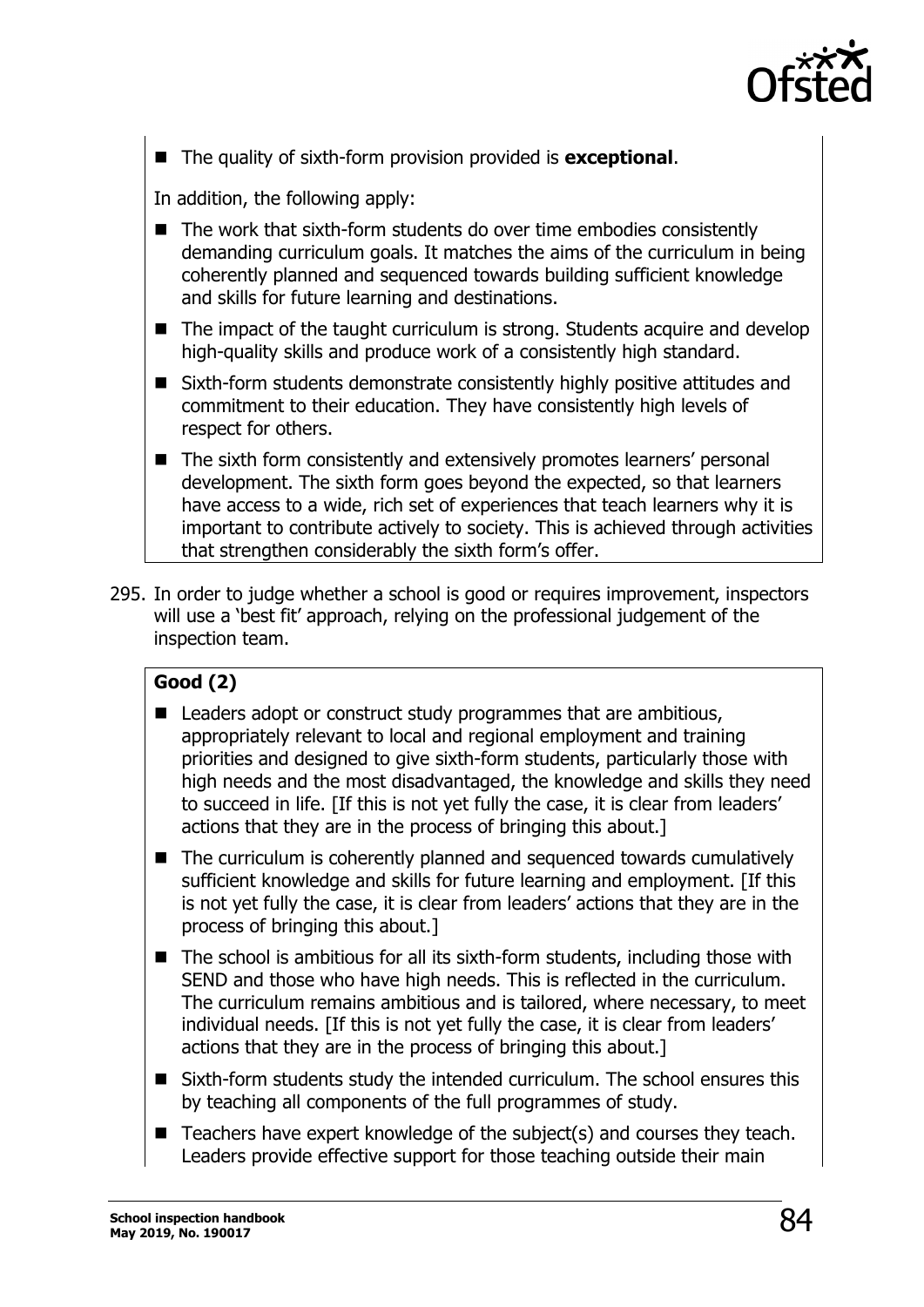

areas of expertise. When relevant, teachers have extensive and up-to-date vocational expertise.

- Teachers present information and/or demonstrate skills clearly, promoting appropriate consideration of the subject matter being taught. They check students' understanding systematically, identify misconceptions and provide clear, direct feedback. In doing this, they respond and adapt their teaching as necessary without recourse to unnecessary, time-consuming, individualised approaches to subject matter.
- $\blacksquare$  The work that teachers give to sixth-form students is demanding. It ensures that students build knowledge and acquire skills, improving and extending what they already know and can do.
- Teachers encourage students to use subject-specific, professional and technical vocabulary well.
- Over the course of study, teachers design and use activities to help students to remember long term the content they have been taught, to integrate new knowledge into larger concepts and to apply skills fluently and independently.
- Teachers and leaders use assessment well. For example, they use it to help students embed and use knowledge fluently and flexibly, to evaluate the application of skills, or to check understanding and inform teaching. Leaders understand the limitations of assessment and do not use it in a way that creates unnecessary burdens on staff or students.
- Teachers create an environment that allows sixth-form students to focus on learning. The resources and materials that teachers select and produce – in a way that does not create unnecessary workload for staff – reflect the school's ambitious intentions for the course of study. These materials clearly support the intent of a coherently planned curriculum, sequenced towards cumulatively sufficient knowledge and skills for future learning, independent living and employment.
- Students develop detailed knowledge across the curriculum and, as a result, achieve well in their study programmes. Students make substantial and sustained progress from their identified and recorded starting points in their study programmes. Where appropriate, this is reflected in results in national examinations that meet government expectations, or in the qualifications obtained.
- Students are ready for the next stage of education, employment or training. They have gained qualifications or met the standards that allow them to go on to destinations that meet their interests, aspirations and intended course of study. Students with high needs have greater independence in making decisions about their lives.
- Students have high attendance and are punctual. Their attitudes to their education are positive. Where relevant, attitudes improve over time.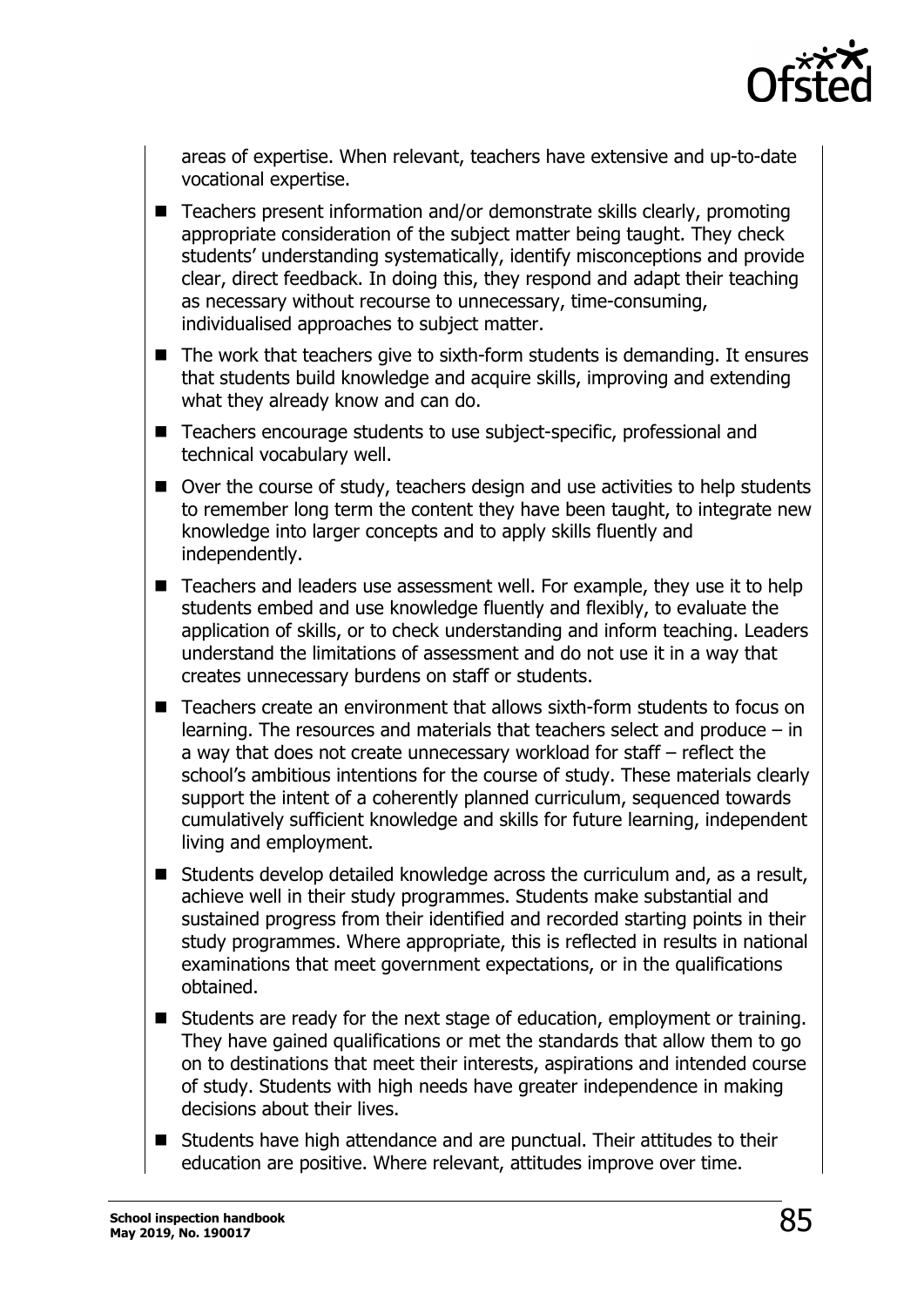

 $\blacksquare$  The sixth form prepares its students for future success in education, employment or training. It does this through providing: unbiased information to all about potential next steps; high-quality, up-to-date and locally relevant careers guidance, and opportunities for good quality, meaningful encounters with the world of work.

### **Requires improvement (3)**

 $\blacksquare$  The quality of education in the sixth form is not yet good.

### **Inadequate (4)**

The quality of education is likely to be inadequate if any one of the following applies.

- $\blacksquare$  The design, coverage or teaching of the curriculum does not provide adequately for all students.
- $\blacksquare$  The curriculum does not prepare students for the opportunities, responsibilities and experiences of life in modern Britain.
- Weak assessment practice means that teaching fails to meet students' needs.
- The attainment and progress of students are consistently low and show little or no improvement over time, indicating that students are underachieving considerably.
- Students do not develop or improve the English and mathematical skills they need to succeed in the next year or stage of education, or in training or employment.
- Students have not attained the qualifications, skills or behaviours appropriate for them to progress to their next stage of education, training or employment.
- Students' attendance is consistently low and shows little sign of sustained improvement. Their lack of engagement, motivation or enthusiasm inhibits their progress and development.
- The school does not ensure that sixth-form students get access to unbiased information about potential next steps, high-quality careers guidance, or opportunities for encounters with the world of work.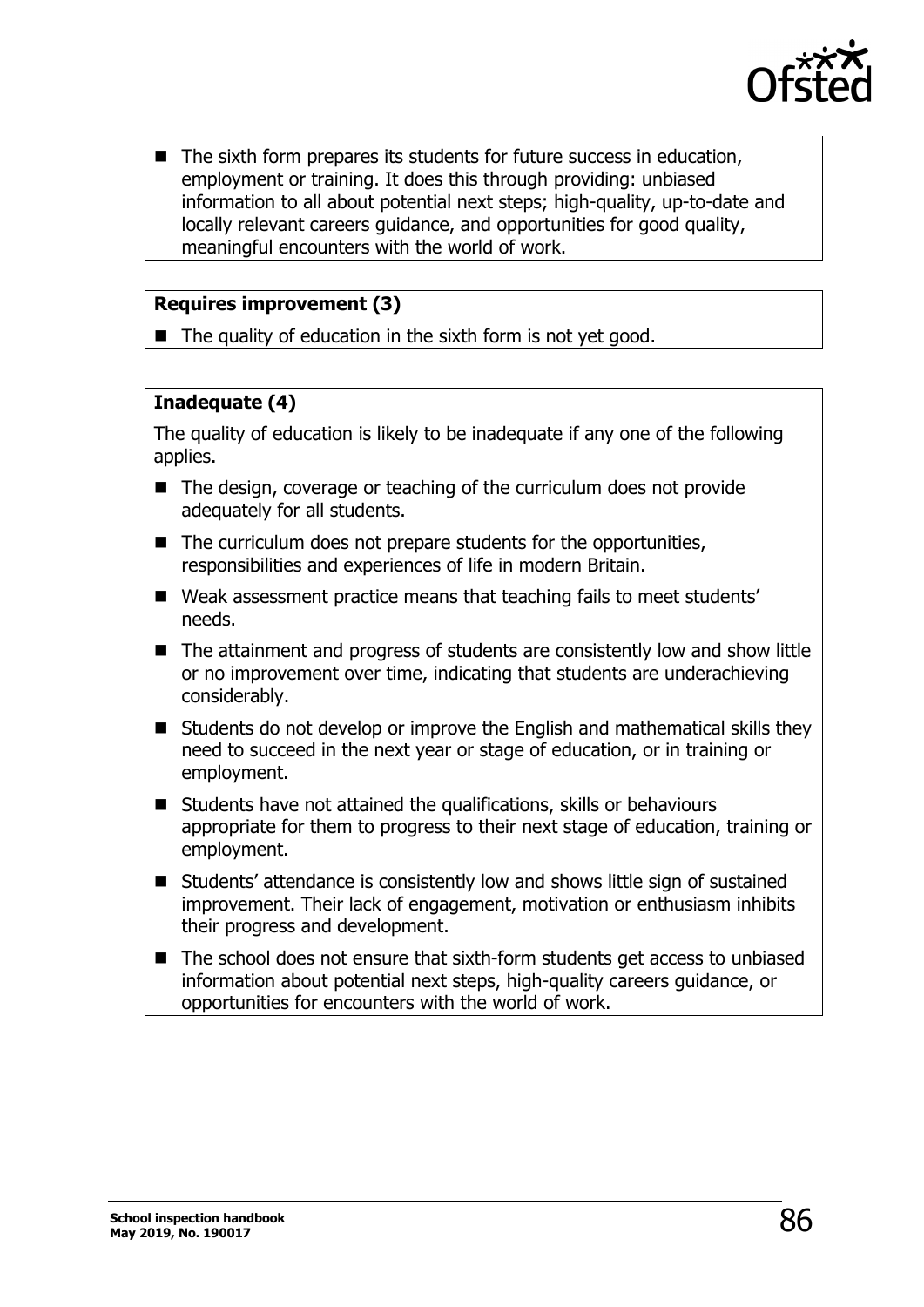

# **Part 3. Applying the EIF in different contexts**

# **Applying the EIF to the teaching of early reading in infant, junior, primary and lower-middle schools**

- 296. During all inspections of infant, junior, primary and lower-middle schools, inspectors must focus on how well pupils are taught to read as a main inspection activity. They will pay particular attention to pupils who are reading below age-related expectations (the lowest 20%) to assess how well the school is teaching phonics and supporting all children to become confident, fluent readers.
- 297. Inspectors will listen to several low-attaining pupils in Years 1 to 3 read<sup>[105](#page-86-0)</sup> from unseen books appropriate to their stage of progress. They should also draw on information from the school's policy for teaching reading, phonics assessments, phonics screening check results and lesson visits.
- 298. In reaching an evaluation against the 'quality of education' judgement, inspectors will consider whether:
	- $\blacksquare$  the school is determined that every pupil will learn to read, regardless of their background, needs or abilities. All pupils, including the weakest readers, make sufficient progress to meet or exceed age-related expectations
	- stories, poems, rhymes and non-fiction are chosen for reading to develop pupils' vocabulary, language comprehension and love of reading. Pupils are familiar with and enjoy listening to a wide range of stories, poems, rhymes and non-fiction
	- the school's phonics programme matches or exceeds the expectations of the national curriculum and the early learning goals. The school has clear expectations of pupils' phonics progress term-by-term, from Reception to Year 2
	- $\blacksquare$  the sequence of reading books shows a cumulative progression in phonics knowledge that is matched closely to the school's phonics programme. Teachers give pupils sufficient practice in reading and re-reading books that match the grapheme-phoneme correspondences they know, both at school and at home
	- $\blacksquare$  reading, including the teaching of systematic, synthetic phonics, is taught from the beginning of Reception

-

<span id="page-86-0"></span><sup>105</sup> Wherever possible, inspectors should listen to children read in a classroom or in an open area with which pupils are familiar. The length of time a pupil has attended the school should be taken into consideration.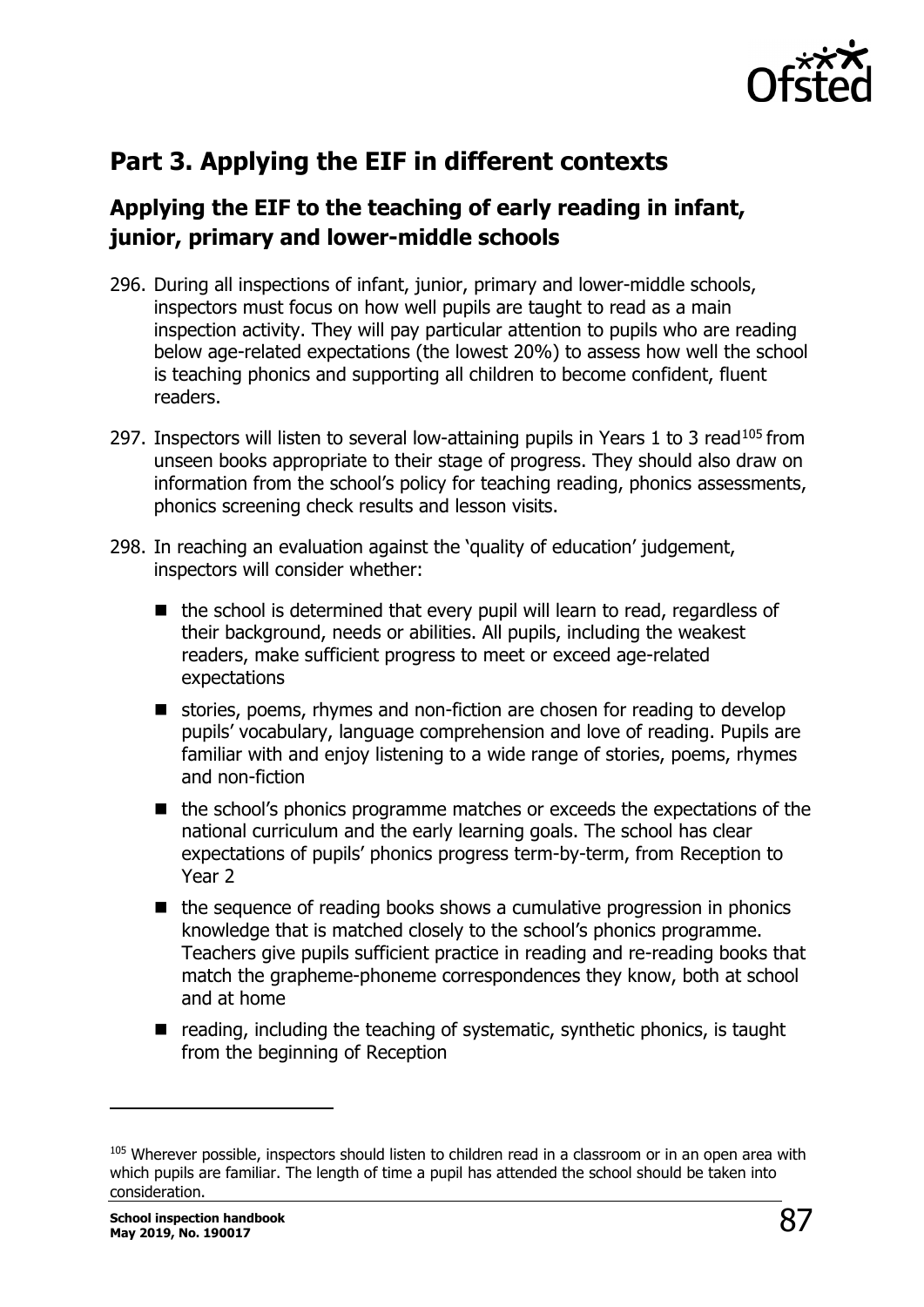

- the ongoing assessment of pupils' phonics progress is sufficiently frequent and detailed to identify any pupil who is falling behind the programme's pace. If they do fall behind, targeted support is given immediately
- $\blacksquare$  the school has developed sufficient expertise in the teaching of phonics and reading.

## **Applying the EIF to the teaching of mathematics**

- 299. When inspectors look at mathematics, they will evaluate the quality of a school's mathematics education through lesson visits, discussions with pupils and scrutiny of their work, reviewing curriculum plans, discussions with curriculum leaders, and examining any published data.
- 300. Inspectors will consider what steps the school has taken to ensure that:
	- $\blacksquare$  pupils understand and remember the mathematical knowledge, concepts and procedures appropriate for their starting points, including knowledge of efficient algorithms. This should also ensure that pupils are ready for the next stage, whether that is the next lesson, unit of work, year or key stage, including post-16 mathematics
	- $\blacksquare$  the school's curriculum planning for mathematics carefully sequences knowledge, concepts and procedures to build mathematical knowledge and skills systematically and, over time, the curriculum draws connections across different ways of looking at mathematical ideas
	- $\blacksquare$  the curriculum divides new material into manageable steps lesson by lesson
	- $\blacksquare$  the school's curriculum identifies opportunities when mathematical reasoning and solving problems will allow pupils to make useful connections between identified mathematical ideas or to anticipate practical problems they are likely to encounter in adult life. Pupils have sufficient understanding of, and unconscious competence in, prerequisite mathematical knowledge, concepts and procedures that are necessary to succeed in the specific tasks set
	- within the curriculum, there are sufficient opportunities planned to revisit previously learned knowledge, concepts and procedures; this is to ensure that, once learned, mathematical knowledge becomes deeply embedded in pupils' memories. This then allows rapid and accurate recall and frees pupils' attention so they can work with increasing independence, apply their mathematical knowledge to more complex concepts and procedures, and gain enjoyment through a growing self-confidence in their ability
	- $\blacksquare$  there is flexibility in curriculum planning so that the school can address identified gaps in pupils' mathematical knowledge that hinder their capacity to learn and apply new content. Those pupils behind age-related expectations are provided with the opportunities to learn the mathematical knowledge and skills necessary to catch up with their peers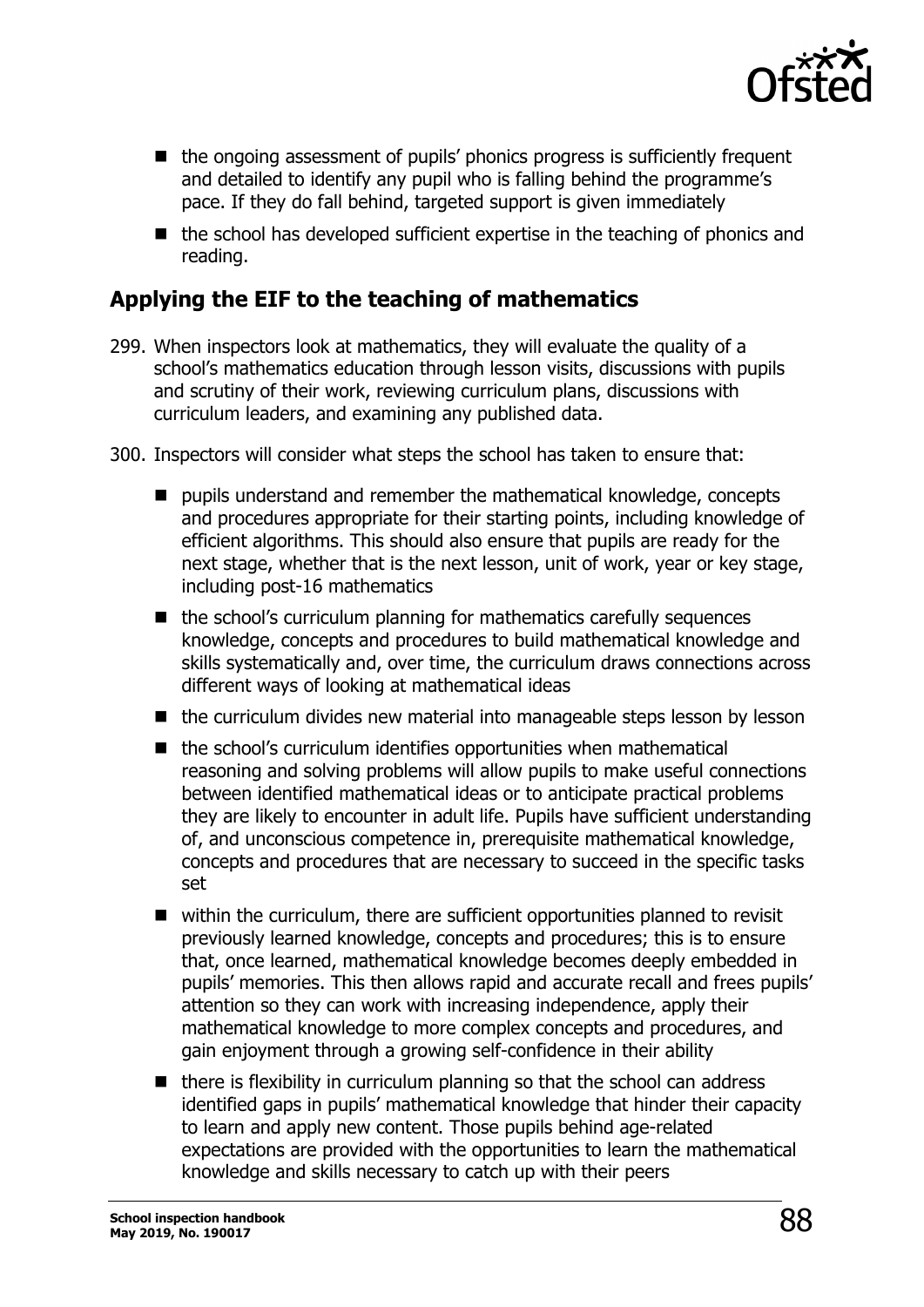

- $\blacksquare$  there are objective assessments that can identify when all pupils have gained the intended understanding and unconscious competence in knowledge, concepts and procedures necessary before they move on to new or more complex content
- teaching models new procedures and uses resources and approaches that enable pupils to understand the mathematics they are learning
- all teachers of mathematics, including non-specialist teachers of mathematics, have sufficient mathematical and teaching content knowledge to deliver topics effectively
- pupils' mathematical knowledge is developed and used, where appropriate, across the curriculum.

# **Applying the EIF in maintained nursery schools**

- 301. Maintained nursery schools are early education providers that are legally constituted as schools. This is why we inspect them using the school inspection handbook. Like maintained schools, they normally have a headteacher, governing body, delegated budget and at least one teacher with qualified teacher status (QTS).
- 302. Maintained nursery schools tend to have more disadvantaged children on roll than other early education providers. These schools are also likely to have a higher proportion of children already identified as having SEND.<sup>[106](#page-88-0)</sup>
- 303. All parts of the EIF apply to maintained nursery schools and to early years provision in mainstream schools. However, as with all provision, maintained nursery schools have some specific factors that should be taken into account. Inspectors will gather and evaluate evidence about:
	- $\blacksquare$  How well leaders identify children's early starting points, particularly those children with SEND.
	- How well leaders develop and adapt the early years foundation stage (EYFS) curriculum so that it is coherently sequenced to meet all children's needs and starting points.
	- $\blacksquare$  How successfully leaders involve parents, carers and, as necessary, other professionals/specialist services in deciding how best to support children.
	- Whether leaders are ambitious for all children and consider their cultural capital when preparing them for the next stage in their education
	- How well leaders include disadvantaged pupils and those with SEND in all aspects of school life.

<span id="page-88-0"></span><sup>106</sup> Maintained nursery schools in the early years sector: role and contribution. DFE-RR895 February 2019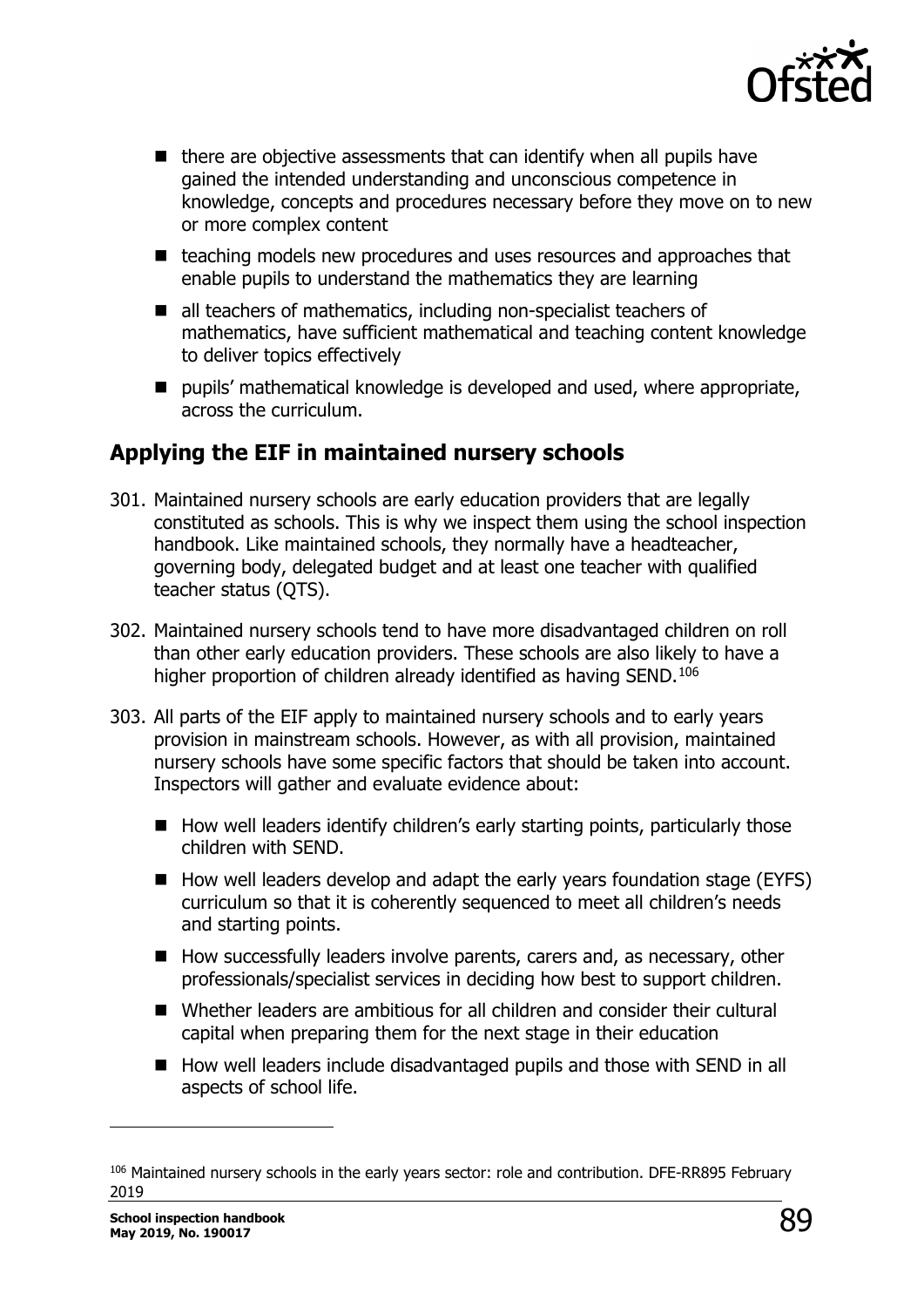

- How well children's learning and development are shared with parents as required by the EYFS, and the extent to which parents are supported to help their child to learn.
- The extent to which staff use the seven areas of learning to introduce children to new ideas, vocabulary and syntax, and to develop children's love of stories, poems, songs and rhymes.
- Relevant findings from any inspection of the local area's arrangements for identifying, assessing and meeting the needs of young children with SEND (LA SEND inspection).<sup>[107](#page-89-0)</sup>
- 304. Inspectors will use all their evidence to evaluate what it is like to be a child in the provision.
- 305. Inspectors will spend most of the inspection time gathering first-hand evidence by observing the quality of the daily routines and activities of children and staff. Inspectors will also discuss children's development with staff. Much of this will be through incidental conversations prompted by observing the children at play and the interactions between them and adults.
- 306. The choice of teaching methods is a decision for providers. The inspector will judge the quality of the provision in relation to the impact it has on children's learning, development and well-being.

# **Applying the EIF in junior, middle and studio schools, and university technical colleges**

- 307. There are some schools that start and stop at non-standard ages for pupils, so we take into account national expectations differently.
- 308. Pupils at junior schools, on average, have higher attainment scores at the end of key stage 2 than pupils at all other primary schools. However, on average, they also have lower progress scores. This may be for a variety of reasons, and inspectors will take this into account when comparing their results with those of pupils in schools that start education from the beginning of key stage 1.
- 309. Pupils at middle schools, on average, have lower progress scores at the end of key stage 2 than pupils at primary schools. Due to the age range of pupils at middle schools, pupils will have only attended a middle school for a short time before they take their key stage 2 tests and will still have a number of years left at the school. Inspectors will taken this into account when comparing pupils'

-

<span id="page-89-0"></span><sup>&</sup>lt;sup>107</sup> The handbook for the inspection of local areas' effectiveness in identifying and meeting the needs of children and young people with special educational needs and/or disabilities, Ofsted, April 2016; [www.gov.uk/government/publications/local-area-send-inspection-guidance-for-inspectors.](http://www.gov.uk/government/publications/local-area-send-inspection-guidance-for-inspectors)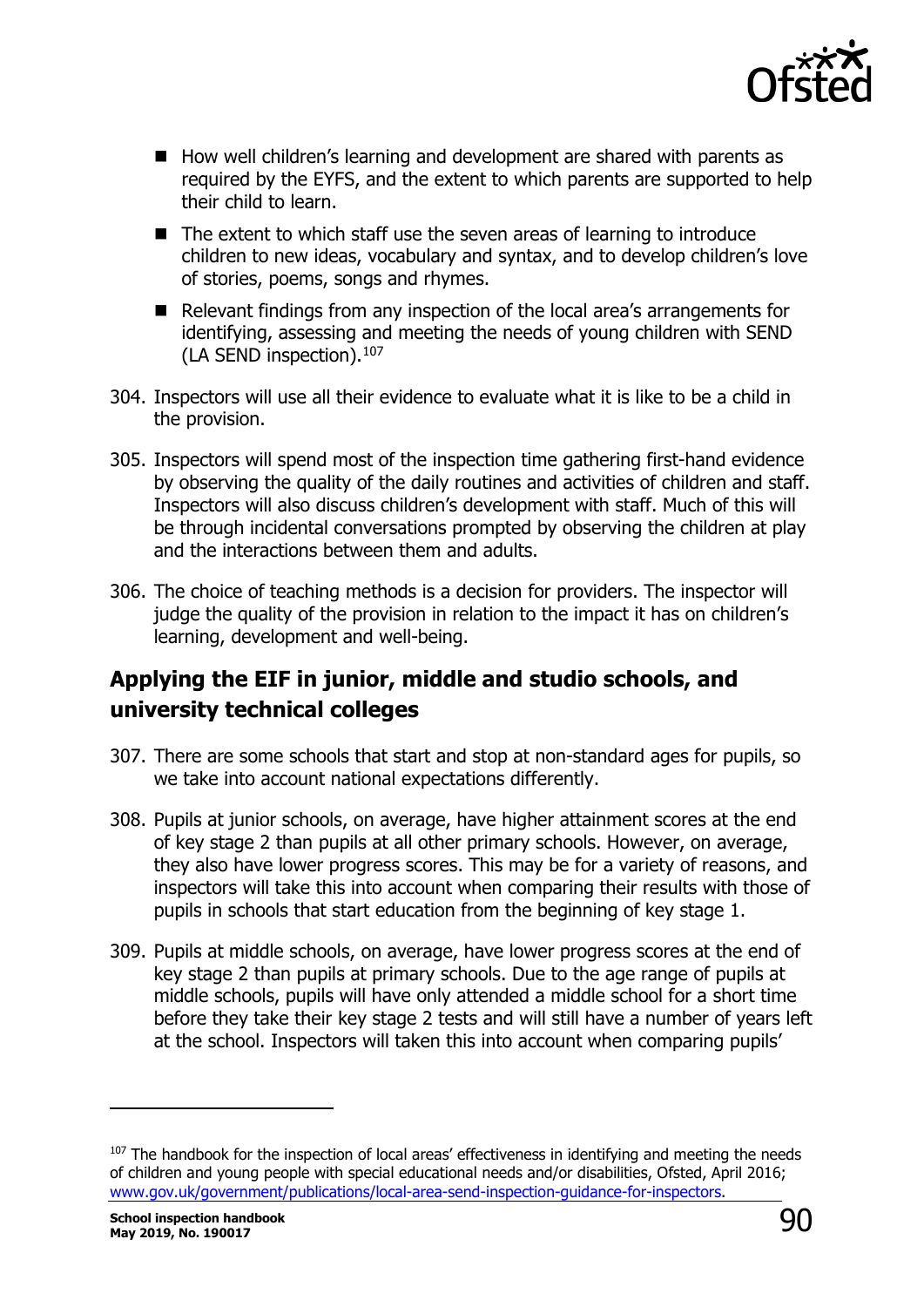

results to those of schools that start educating their pupils from the beginning of key stage 1.

- 310. The government's ambition for all mainstream secondary schools is for 75% of pupils nationally to be entered for the EBacc by 2021. However, this ambition specifically does not apply to university technical colleges (UTCs) and studio schools because they provide a specialist technical and professional education.
- 311. The progress 8 accountability measure is not the most appropriate performance indicator for UTCs and studio schools. These establishments typically start educating pupils at age 14 and have a focus on preparing pupils for their future careers. Inspectors will pay attention to other measures, particularly pupils' destinations when they leave the UTC or studio school.
- 312. In common with all inspections covered by this handbook, when inspectors are evaluating these types of school on either a section 5 or a section 8 inspection, they will not look at non-statutory internal progress and attainment data. Inspectors will be interested in the conclusions drawn and actions taken from any internal assessment information, but they will not examine or verify that information first hand. Inspectors will still use published national performance data as a starting point on inspection. Inspectors will be particularly aware of, and sensitive to, the issues and caveats relating to using nationally published progress data in these types of schools.

# **Applying the EIF in special schools and in mainstream schools' provision for pupils with SEND**

- 313. Pupils with SEND have a range of different needs and starting points. Some pupils have severe, complex or profound needs that have a significant impact on their cognitive development, especially the way that they are able to make alterations to their long-term memory. Other pupils have starting points at least as high as other pupils of their age, for instance some pupils with sensory impairments.
- 314. All parts of the EIF apply to state-funded and non-maintained special schools provision and to mainstream schools' provision for pupils with SEND in. However, as with all provision, SEND provision has some specific factors that should be taken into account. Inspectors will gather and evaluate evidence about:
	- Whether leaders are ambitious for all pupils with SEND.
	- $\blacksquare$  How well leaders identify, assess and meet the needs of pupils with SEND.
	- $\blacksquare$  How well leaders develop and adapt the curriculum so that it is coherently sequenced to all pupils' needs, starting points and aspirations for the future.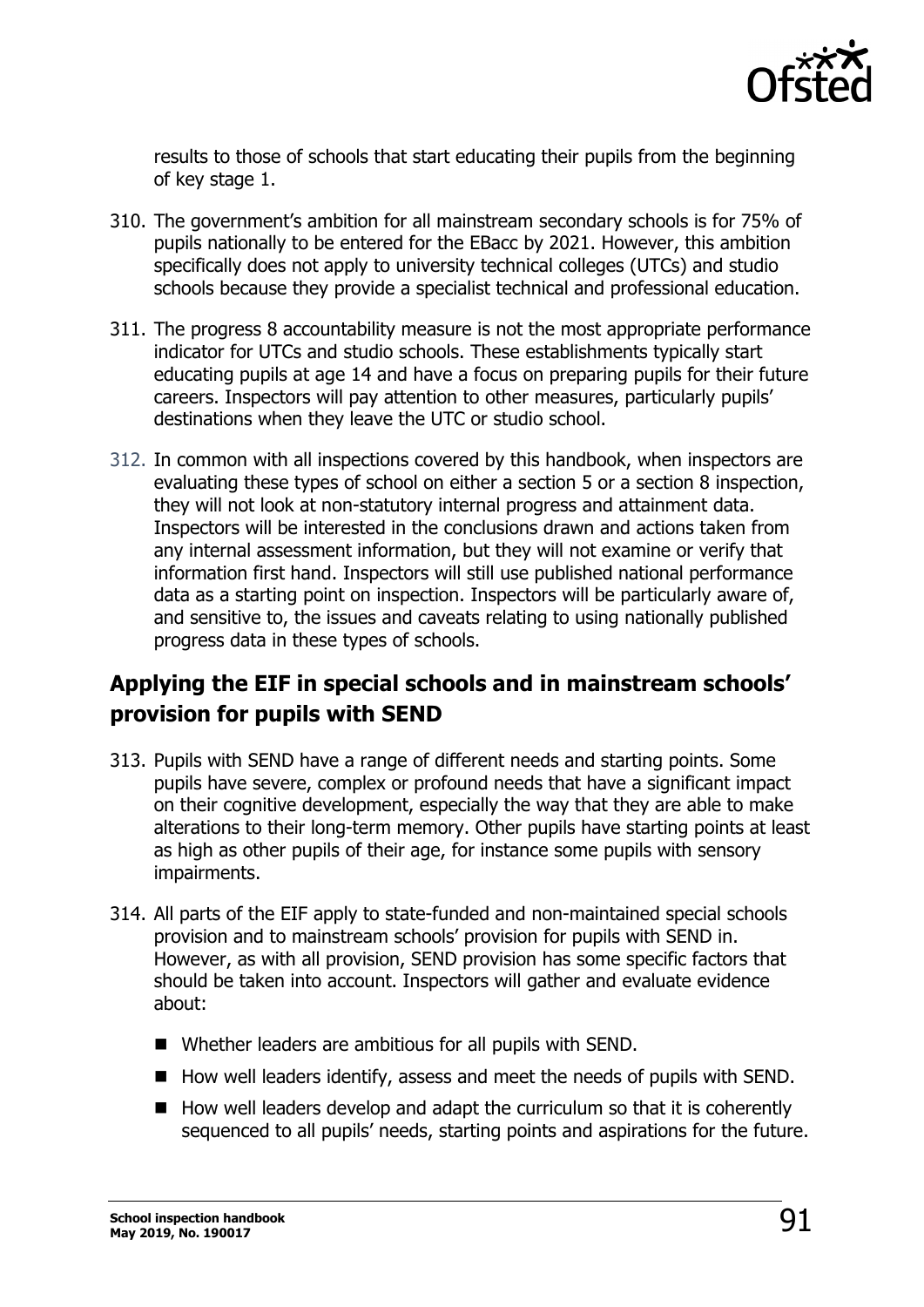

- How successfully leaders involve parents, carers and, as necessary, other professionals/specialist services in deciding how best to support pupils with SEND.
- $\blacksquare$  How well leaders include pupils with SEND in all aspects of school life.
- $\blacksquare$  How well the school assesses learning and development of pupils with SEND, and whether pupils' outcomes are improving as a result of the different or additional provision being made for them, including outcomes in:
	- − communication and interaction
	- − cognition and learning
	- − physical health and development
	- − social, emotional and mental health.
- $\blacksquare$  How well pupils with SEND are prepared for their next steps in education, employment and training, and their adult lives, including: further/higher education and employment, independent living, participating in society and being as healthy as possible in adult life. $108$
- 315. Because of the often vastly different types of pupils' needs, inspectors will not compare the outcomes achieved by pupils with SEND with those achieved by other pupils with SEND in the school, locally or nationally.
- 316. Pupils with SEND often have significant and complex vulnerabilities and can face additional safeguarding challenges. Inspectors will evaluate the ways in which leaders have made appropriate and effective safeguarding arrangements that reflect these additional vulnerabilities.
- 317. The government's ambition for all secondary schools is for 75% of pupils to be entered for the EBacc by 2021. This ambition does not apply to special schools with secondary-age pupils. In addition, the progress 8 accountability measure may not always be the most appropriate performance indicator for these schools.

# **Applying the EIF in pupil referral units and alternative provision in free schools and academies**

318. All parts of the EIF apply to PRUs and other alternative provision in free schools and academies. However, in the same way that all school contexts are different, so are PRU and other alternative providers. Inspectors will gather and evaluate evidence about:

<span id="page-91-0"></span><sup>&</sup>lt;sup>108</sup> Special educational needs and disability code of practice: 0 to 25 years, DfE and Department of Health, January 2015, section 8, preparing for adulthood from the earliest years.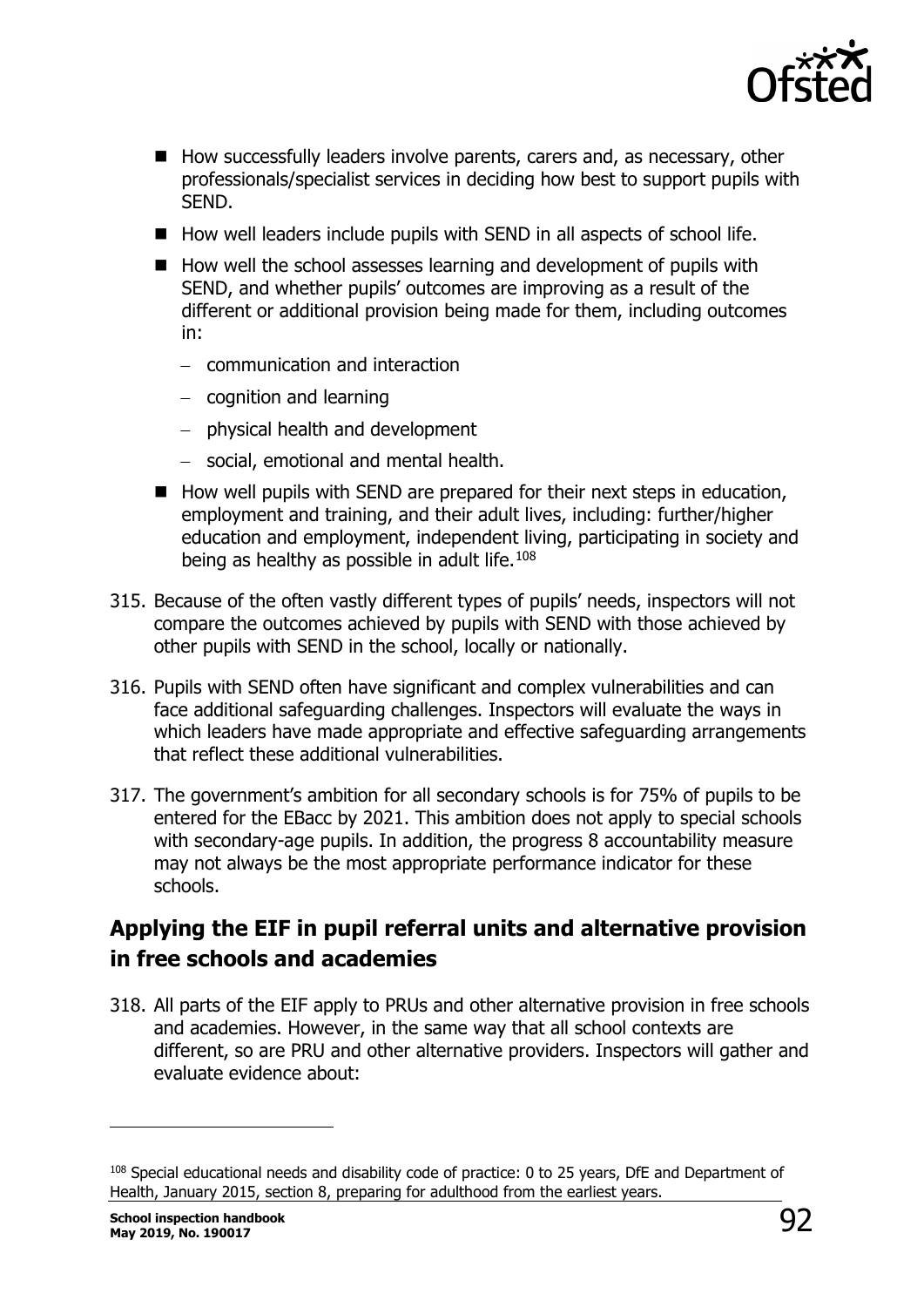

- $\blacksquare$  how well leaders identify, assess and meet the needs of pupils when they first begin to attend the PRU or other alternative provider, including pupils with SEND
- $\blacksquare$  how well leaders develop and adapt the curriculum so it is coherently sequenced and meets all pupils' needs, starting points and aspirations for the future
- how successfully leaders involve parents, carers and, as necessary, other professionals/specialist services in deciding how best to support pupils
- whether leaders are ambitious for all pupils, and the extent to which those responsible for governance understand the particular context of the provision
- $\blacksquare$  how well leaders include pupils in all aspects of school life, giving particular emphasis to how well they are prepared for their next steps in education, employment and training, and adult lives
- how well schools assess pupils' learning and development, and whether pupils' outcomes are improving as a result of the different or additional provision being made for them, including outcomes for pupils with SEND.
- 319. Pupils in PRUs and other alternative providers often have significant, complex vulnerabilities. In the same way as with other schools, inspectors will evaluate the ways in which leaders have made appropriate and effective safeguarding arrangements for pupils in the light of their higher vulnerability to safeguarding risks.
- 320. If pupils in PRUs and other alternative providers attend off-site alternative provision, inspectors will evaluate the extent to which these placements are safe and effective in promoting pupils' progress. Inspectors must visit a sample of the alternative providers used.
- 321. PRUs and other alternative providers may have different objectives in their work related to the reasons why a pupil is placed in alternative provision, the needs of the pupil, the duration of placements and the proportion of time that pupils stay with the provider each week. For instance, in a PRU that provides shortterm placements for excluded pupils or those at risk of exclusion, the core work may emphasise specific improvements in pupils' attitudes, behaviour and/or attendance alongside their academic/vocational/technical achievement or be aiming to reintegrate pupils into mainstream schools. Alternative providers may also offer services to schools and other educational settings to help them support children with additional needs in their settings. An alternative provision setting may be the permanent destination for some pupils. Inspectors will evaluate schools' success in these areas, while bearing in mind that we expect high academic/vocational/technical aspirations for all pupils.
- 322. Inspectors will take the school's official records as a starting point for discussions about attendance. They must evaluate pupils' attendance as a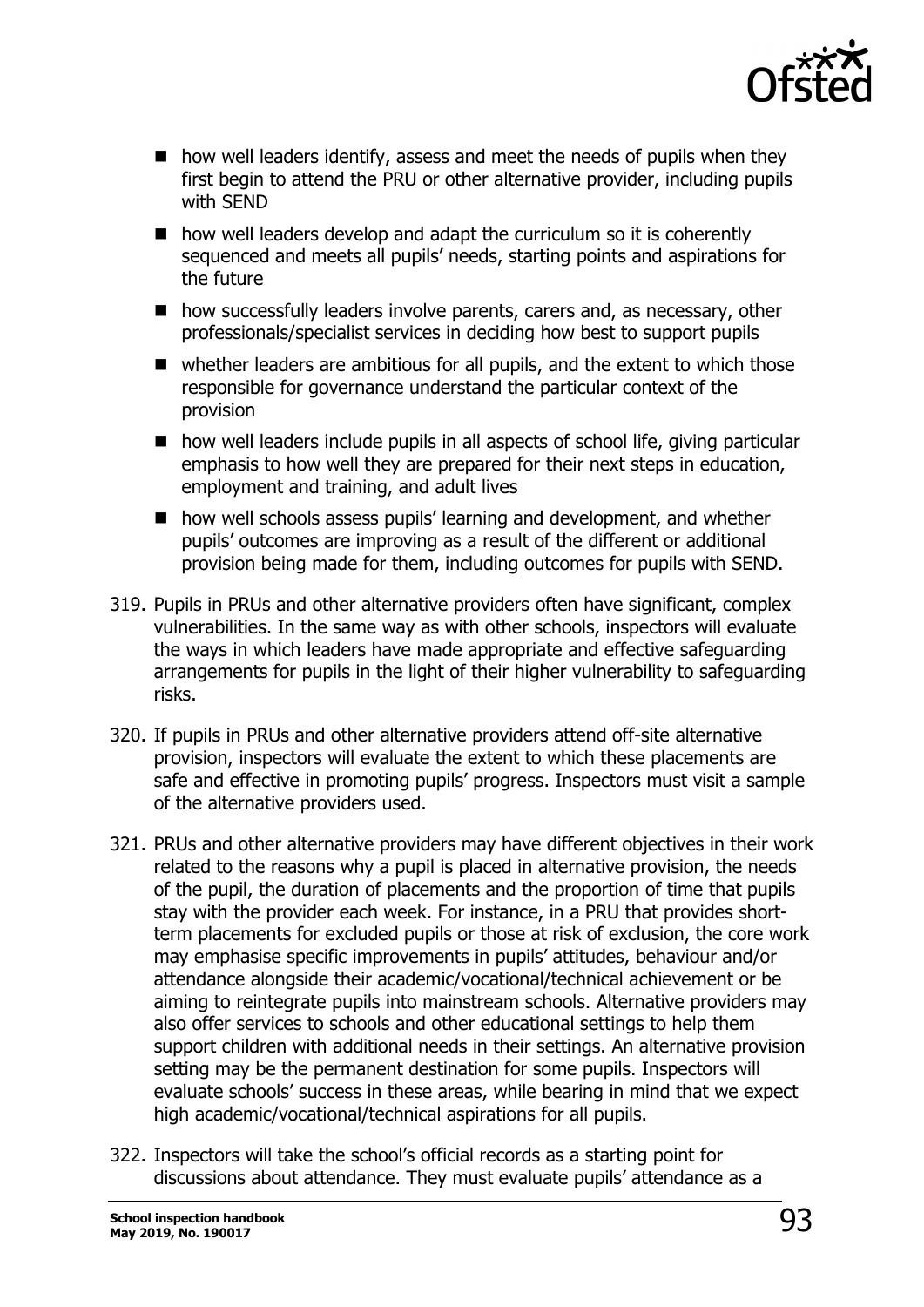

percentage of a full-time timetable, even when temporary part-time arrangements are in place. Leaders may have a range of ways of evaluating pupils' attendance, given that pupils often join and leave the school roll at various times of the year. Inspectors will take into account pupil turnover in the provision when considering evidence for attitudes and behaviour.

- 323. Often, pupils attending PRUs and other alternative providers have had poor attendance in the past. Inspectors will evaluate the improvement in pupils' attendance from their starting points when this is relevant. Inspectors will also evaluate the ways in which leaders take account of pupils' weak attendance in their safeguarding systems and the clarity of their attendance recording. If schools use part-time timetables, and pupils are not attending other provision or placements in addition, inspectors will evaluate the extent to which they are well monitored, aspirational and effective in getting pupils into the education full time, quickly and in line with DfE guidance. These timetables should not be open-ended and should result in swift full-time education for the pupils.
- 324. Transitions into PRU and alternative providers are often complex, involving dual registration, periods of non-attendance and meetings with a range of services and families. When evaluating pupils' attainment and progress, inspectors will consider the ways in which leaders have identified, assessed and met the needs of pupils. They will evaluate the progress that pupils have made since they began to attend the alternative provision. For pupils have left the PRU or other alternative provider, inspectors will consider how well the progress they made there enabled them to move on to suitable destinations and, post-16, to take courses at an appropriately demanding level. They will also look closely at how effective liaison is with other schools to ensure that there are appropriately high expectations, and as far as reasonably possible, continuity in pupils' education programmes. Inspectors will also look at whether the provider works closely with families, schools and other agencies to ensure a smooth transition to and from alternative provision. They will look at whether it sets expectations that reintegration back into mainstream education is a key component of a placement.

### **Applying the EIF when evaluating the quality of boarding and residential provision in schools**

- 325. When the full inspection of a school's education provision and the full residential inspection are both due at the same time, we usually combine them into one inspection of the whole school. These are integrated inspections and are carried out by one team, leading to one published report.
- 326. Integrated inspections take place:
	- $\blacksquare$  in a boarding or residential special school when both inspections are due during the same year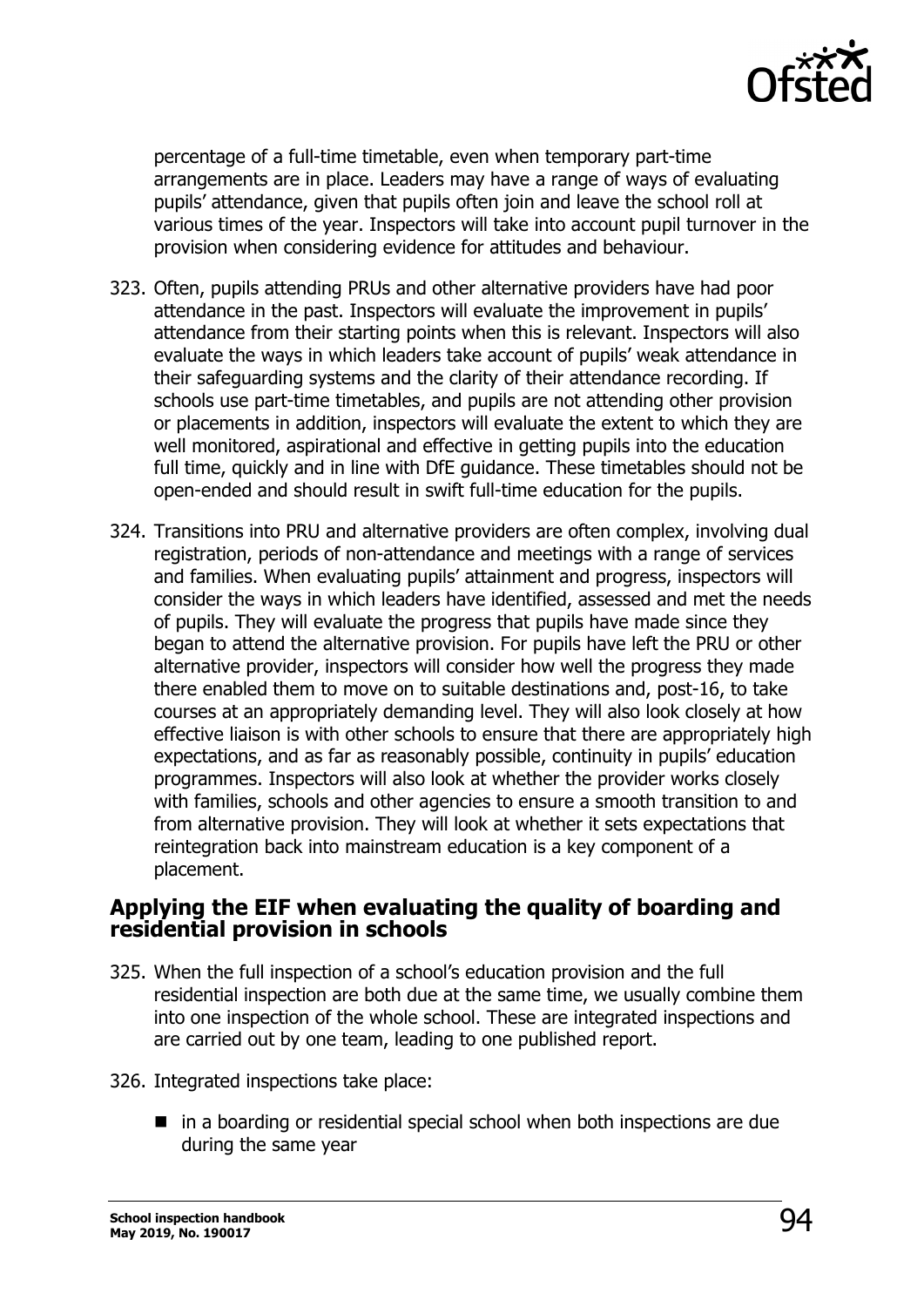

- when we carry out an emergency or monitoring inspection of both the boarding/residential and education provision
- $\blacksquare$  when we are inspecting the education provision at a boarding/residential school under section 5.
- 327. In integrated inspections, lead inspectors will consider the timing of team meetings so that the social care regulatory inspector is available to join them. It is important that the findings of the social care regulatory inspector contribute to judgements about the school.
- 328. Inspectors must work closely together to plan sufficient time to discuss their findings throughout the inspection. The lead education inspector will join the social care regulatory inspector on some inspection activities so that they can gain a full picture of provision at the school. This is particularly important in assessing personal development, behaviour and attitudes and the strength of the links between the day school and boarding provision.
- 329. The inspection of education in a school that is also registered as a children's home may take place as a stand-alone inspection of the education provision or be aligned with the full inspection of the children's home.<sup>[109](#page-94-0)</sup> When possible, we will attempt to align both inspections so that inspectors may work together and share evidence.
- 330. When the education inspection takes place as a stand-alone event, inspectors must read the most recent education and children's home reports on the preparation day. They must make themselves aware of any current issues concerning children's welfare that may affect aspects of the school inspection and ensure that they take these into consideration during the inspection.
- 331. When the education and children's homes inspections are aligned, the education and social care regulatory inspectors will work together to share evidence.
- 332. If the school provides boarding or residential provision, inspectors will make the three key judgements on that provision. These judgements are made in accordance with the guidance and grade descriptors in the 'Social care common

-

<span id="page-94-0"></span><sup>&</sup>lt;sup>109</sup> All registered children's homes will undergo at least one inspection in a year. Every children's home receives a full inspection, and some children's homes will also be subject to an interim inspection. All inspections are carried out in line with the 'Social care common inspection framework (SCCIF): children's homes, including secure children's homes' Ofsted, May 2018; [www.gov.uk/government/publications/inspecting-childrens-homes-framework.](http://www.gov.uk/government/publications/inspecting-childrens-homes-framework)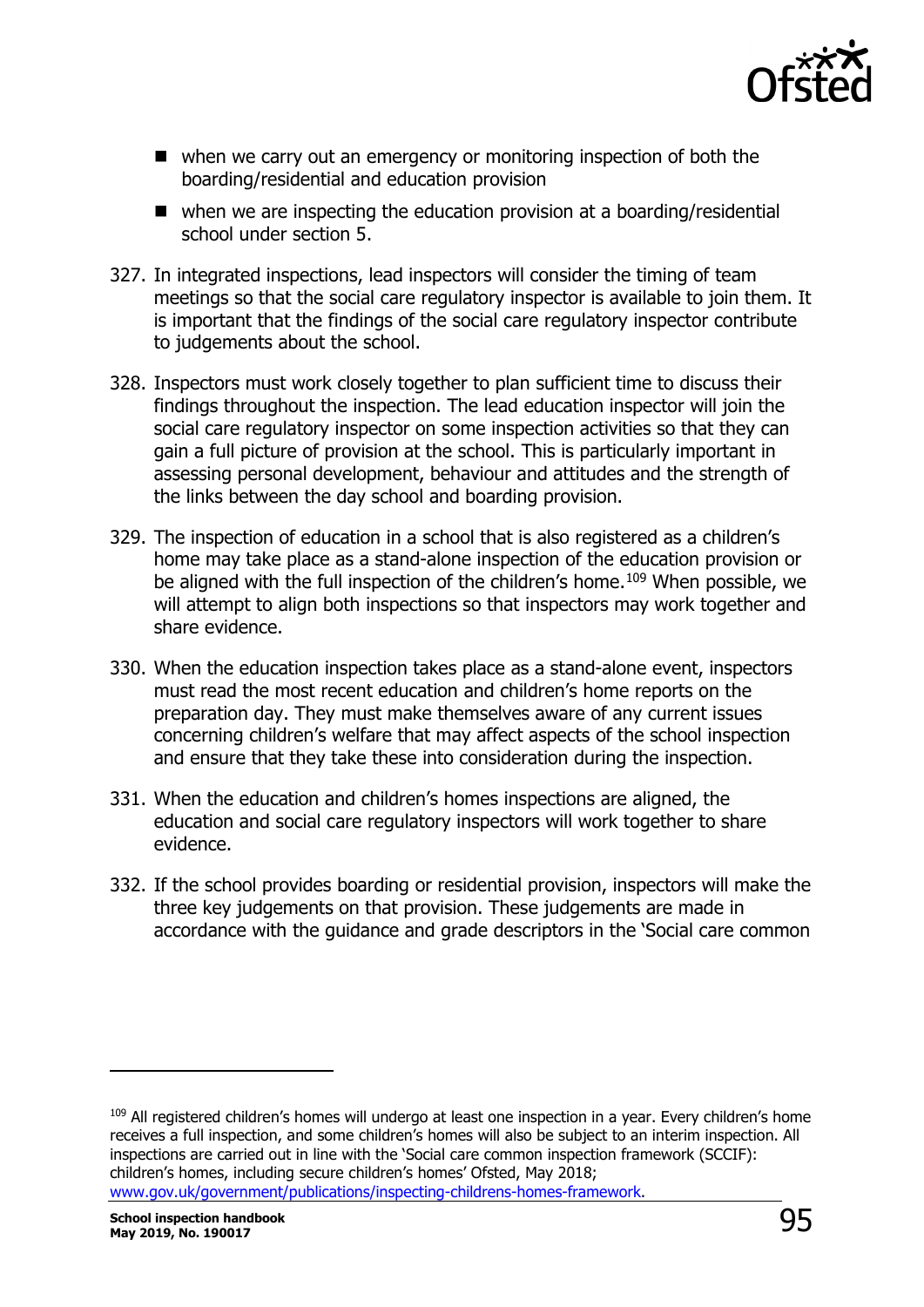

inspection framework (SCCIF): boarding schools and residential special schools'.[110](#page-95-0)

- 333. If the provision does not meet one or more of the national minimum standards, this will be set out in the inspection report.
- 334. Inspectors must consider the impact of the judgements on the boarding/residential provision on the judgements for the whole school. In order to do this, they will need to take account of the proportion of boarders/residential pupils in the school and the seriousness of the issues found.
- 335. For the effectiveness of leadership and management, the grades for the school and boarding should either be the same as, or within one grade of, each other. The report will clearly state the reasons for any differences.

-

<span id="page-95-0"></span><sup>&</sup>lt;sup>110</sup> 'Social care common inspection framework (SCCIF): boarding schools and residential special', Ofsted, April 2018; [www.gov.uk/government/publications/the-framework-for-inspecting-boarding-and](http://www.gov.uk/government/publications/the-framework-for-inspecting-boarding-and-residential-provision-in-schools)[residential-provision-in-schools](http://www.gov.uk/government/publications/the-framework-for-inspecting-boarding-and-residential-provision-in-schools).